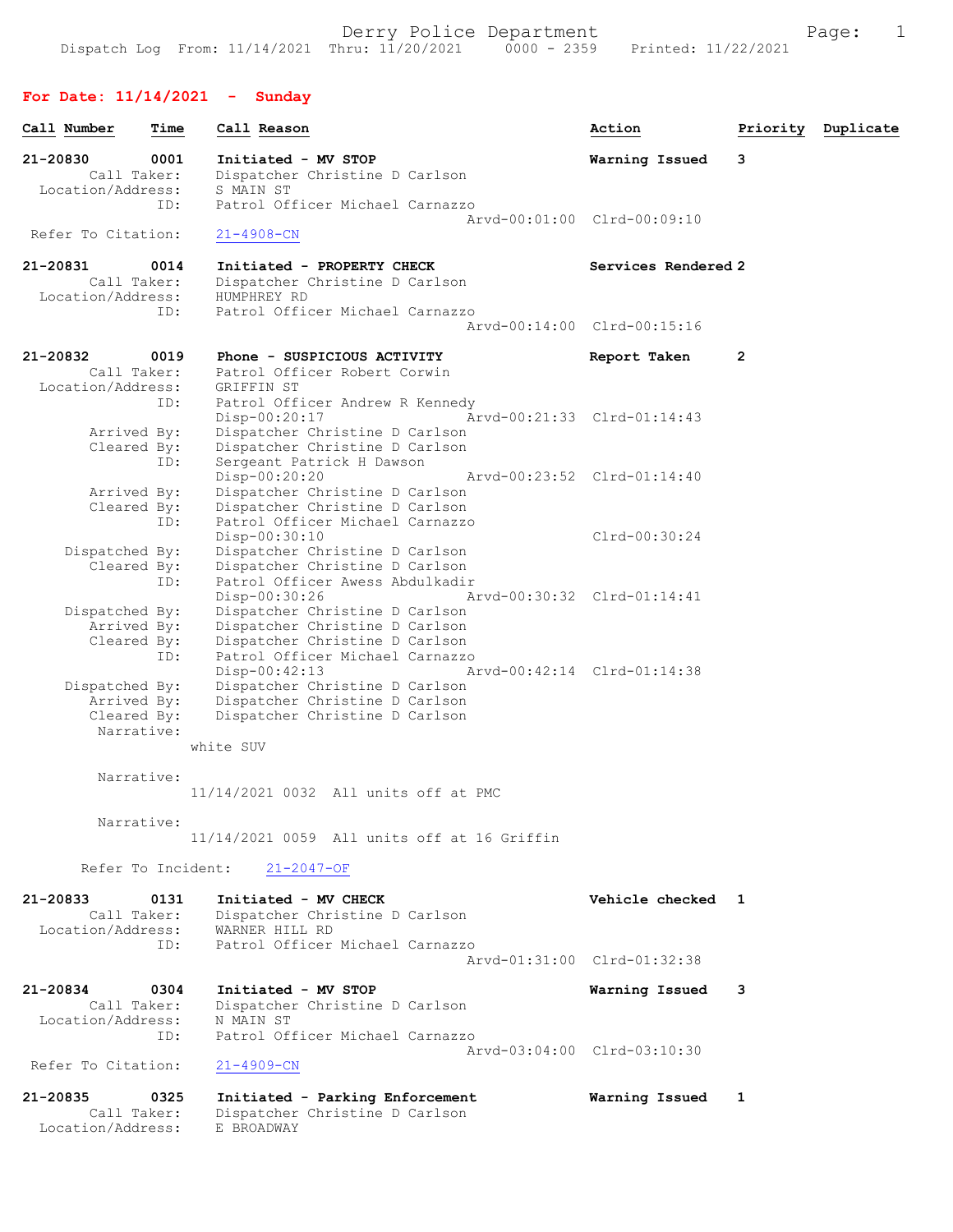Derry Police Department The Page: 2 Dispatch Log From: 11/14/2021 Thru: 11/20/2021 0000 - 2359 Printed: 11/22/2021 ID: Patrol Officer Andrew R Kennedy Arvd-03:25:00 Clrd-03:33:19 21-20836 0348 Phone - ASSIST OTHER AGENCY Services Rendered 3 Call Taker: Dispatcher Christine D Carlson<br>ion/Address: PARKLAND DR Location/Address:<br>PD. Patrol Officer Awess Abdulkadir<br>Disp-03:49:19 Ar Disp-03:49:19 <br>Disp-03:51:23 Clrd-04:23:25<br>Displays Monica Ricci Patrol Officer Monica Ricci<br>Disp-03:49:20 Disp-03:49:20 Arvd-03:53:48 Clrd-04:23:26 ID: Patrol Officer Michael Carnazzo Disp-03:49:42 Arvd-03:52:14 Clrd-04:23:28<br>TD: Sergeant Patrick H Dawson Sergeant Patrick H Dawson Disp-03:50:34 Arvd-03:53:52 Clrd-04:23:23 ID: Patrol Officer Andrew R Kennedy Disp-03:50:35 Arvd-03:53:53 Clrd-04:23:30 21-20837 0532 Phone - MEDICAL EMERGENCY Transported to Hospital 1 Call Taker: Dispatcher Christine D Carlson<br>Location/Address: KENDALL POND RD ...<br>ess: KENDALL POND RD<br> ID: Patrol Officer A Patrol Officer Andrew R Kennedy<br>Disp-05:32:53 Ar Disp-05:32:53 Arvd-05:33:57 Clrd-05:45:02 ID: Patrol Officer Michael Carnazzo<br>Disp-05:32:54 Ar Disp-05:32:54 Arvd-05:34:05 Clrd-05:45:01<br>TD: Sergeant Patrick H Dawson Sergeant Patrick H Dawson<br>Disp-05:32:55 Disp-05:32:55 Arvd-05:33:43 Clrd-05:44:55<br>ID: Patrol Officer Awess Abdulkadir Patrol Officer Awess Abdulkadir Disp-05:34:21 Arvd-05:34:22 Clrd-05:44:53 Narrative: 11/14/2021 0538 DFD on scene Refer To Field Int: 21-3993-FI 21-20838 0736 Initiated - FOLLOW-UP No Action Required 2 Call Taker: Dispatcher Jess W Arcand Location/Address: MUNICIPAL DR<br>TD: Patrol Office Patrol Officer Tyler S Daniel Arvd-07:36:00 Clrd-10:31:13 21-20839 0738 Initiated - SUBPOENA DELIVERY Not Served 1 Call Taker: Dispatcher Jess W Arcand Location/Address: OVERLEDGE DRIVE EXT Patrol Officer Sara R Joyce Arvd-07:38:00 Clrd-07:40:51 21-20840 0739 Initiated - FOLLOW-UP No Action Required 2 Call Taker: Dispatcher Jess W Arcand Location/Address: MUNICIPAL DR<br>TD: Patrol Office Patrol Officer Blake A Martineau Arvd-07:39:00 Clrd-10:49:49 21-20841 0746 Phone - DISTURBANCE Services Rendered 1 Call Taker: Dispatcher Jess W Arcand<br>.on/Address: PARKLAND DR Location/Address: ID: Patrol Officer Nicholas M Granville Disp-07:47:03 Arvd-07:51:23 Clrd-08:04:51<br>ID: Patrol Officer Sara R Jovce Patrol Officer Sara R Joyce<br>Disp-07:47:06 Disp-07:47:06 Arvd-07:54:56 Clrd-08:00:04 ID: Sergeant Seth Plumer<br>Disp-07:53:04 Disp-07:53:04 Arvd-07:53:22 Clrd-08:04:53 Refer To Field Int: 21-20842 0752 Phone - NEIGHBORHOOD DISPUTE<br>Call Taker: Dispatcher Jess W Arcand Dispatcher Jess W Arcand

Location/Address: NORTH AVE ID: Patrol Officer Sara R Joyce<br>Disp-08:05:37 Disp-08:05:37 Arvd-08:10:44 Clrd-08:23:45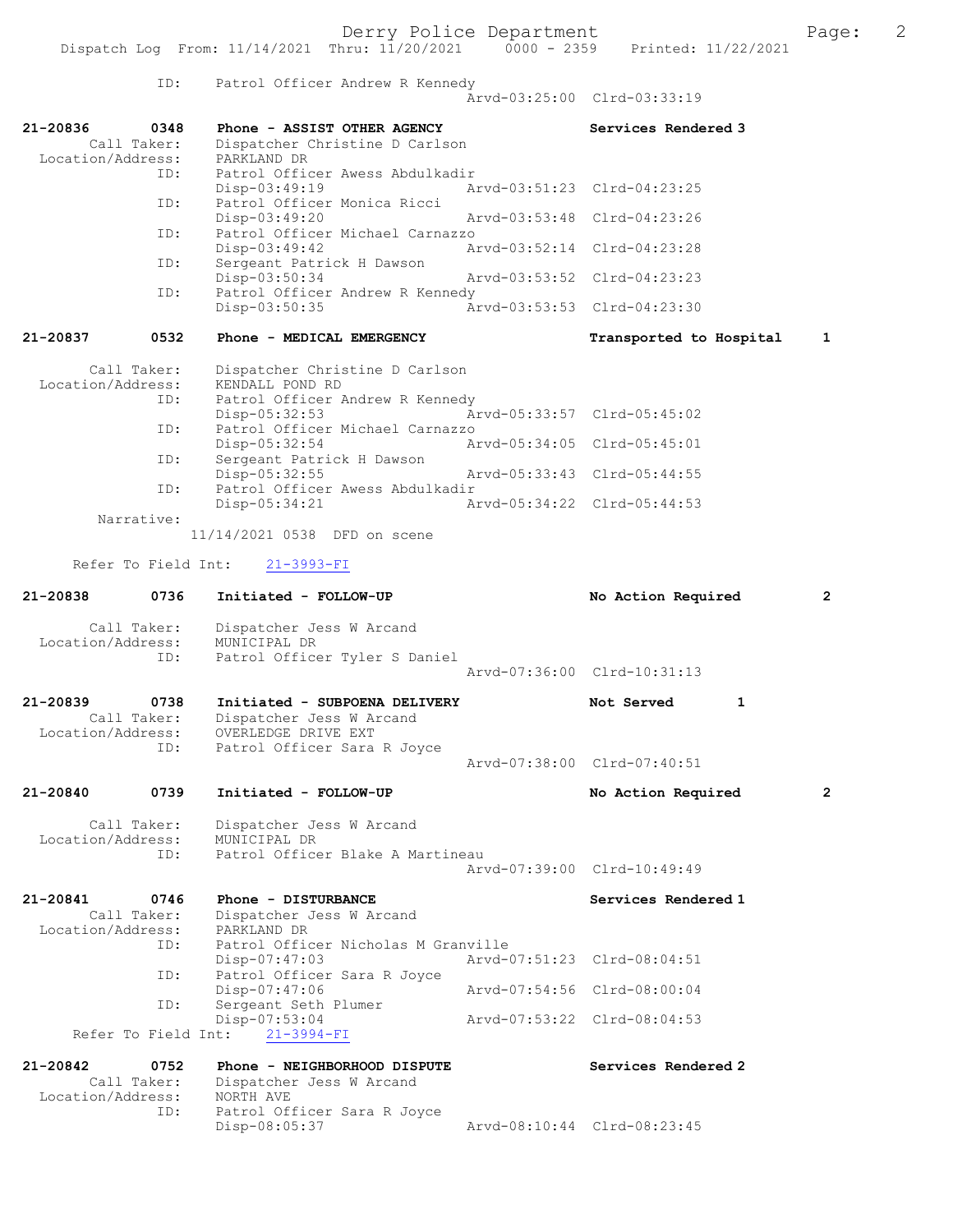|                                                                        | Dispatch Log From: 11/14/2021 Thru: 11/20/2021 0000 - 2359                                                                | Derry Police Department | Printed: 11/22/2021         |   | Page: | 3 |
|------------------------------------------------------------------------|---------------------------------------------------------------------------------------------------------------------------|-------------------------|-----------------------------|---|-------|---|
|                                                                        |                                                                                                                           |                         |                             |   |       |   |
| ID:                                                                    | Patrol Officer Nicholas M Granville<br>Disp-08:06:05                                                                      |                         | Arvd-08:07:29 Clrd-08:23:41 |   |       |   |
| ID:                                                                    | Sergeant Seth Plumer<br>Disp-08:07:40                                                                                     |                         | Arvd-08:07:42 Clrd-08:23:43 |   |       |   |
| 21-20843<br>0834                                                       | Initiated - MV STOP                                                                                                       |                         | Warning Issued              | 3 |       |   |
| Call Taker:<br>Location/Address:<br>ID:                                | Dispatcher Jess W Arcand<br>PINKERTON ST + PEABODY RD<br>Patrol Officer Sara R Joyce                                      |                         |                             |   |       |   |
| Refer To Citation:                                                     | $21 - 4910 - CN$                                                                                                          |                         | Arvd-08:34:00 Clrd-08:39:17 |   |       |   |
| 21-20844<br>0856<br>Call Taker:<br>Location/Address:                   | Initiated - SUBPOENA DELIVERY<br>Dispatcher Jess W Arcand<br>BLAKE FARM RD                                                |                         | Not Served                  | 1 |       |   |
| ID:                                                                    | Patrol Officer Sara R Joyce                                                                                               |                         | Arvd-08:56:00 Clrd-08:59:16 |   |       |   |
| 21-20845<br>0908<br>Call Taker:<br>Location/Address:                   | Initiated - SUBPOENA DELIVERY<br>Dispatcher Jess W Arcand<br>HILDA AVE                                                    |                         | Not Served                  | 1 |       |   |
| ID:                                                                    | Patrol Officer Sara R Joyce                                                                                               |                         | Arvd-09:08:00 Clrd-09:14:07 |   |       |   |
| 21-20846<br>0949                                                       | Phone - ANIMAL COMPLAINT                                                                                                  |                         | Services Rendered 1         |   |       |   |
| Call Taker:<br>Location/Address:<br>ID:                                | Patrol Officer Kevin L Davies<br>BERRY RD<br>Patrol Officer Nicholas M Granville<br>$Disp-09:51:46$                       |                         | Arvd-10:03:50 Clrd-10:03:54 |   |       |   |
| Dispatched By:<br>Arrived By:<br>Cleared By:                           | Dispatcher Jess W Arcand<br>Dispatcher Jess W Arcand<br>Dispatcher Jess W Arcand                                          |                         |                             |   |       |   |
| 21-20847<br>1017<br>Call Taker:<br>Location/Address:                   | Initiated - MV STOP<br>Dispatcher Jess W Arcand<br>FLOYD RD                                                               |                         | Warning Issued              | 3 |       |   |
| ID:<br>Refer To Citation:                                              | Patrol Officer Sara R Joyce<br>$21 - 4911 - CN$                                                                           |                         | Arvd-10:17:00 Clrd-10:23:11 |   |       |   |
| $21 - 20848$<br>1022<br>Call Taker:<br>Location/Address:               | 911 - SUSPICIOUS ACTIVITY<br>Dispatcher Jess W Arcand<br>FAIRWAY DR                                                       |                         | Services Rendered 2         |   |       |   |
| ID:                                                                    | Patrol Officer Tyler S Daniel<br>Disp-10:31:23                                                                            |                         | Arvd-10:39:47 Clrd-10:57:26 |   |       |   |
| ID:                                                                    | Patrol Officer Sara R Joyce<br>Disp-10:31:27                                                                              |                         | Arvd-10:37:28 Clrd-10:57:28 |   |       |   |
| Narrative:                                                             | 11/14/2021 1022 PERSON IN A TENT IN THE WOODED AREA BEHIND<br>THE FAIRWAYS                                                |                         |                             |   |       |   |
| Refer To Field Int:                                                    | $21 - 4016 - FI$                                                                                                          |                         |                             |   |       |   |
| 21-20849<br>1046<br>Call Taker:<br>Location/Address:<br>ID:            | Phone - ERRATIC OPERATION<br>Dispatcher Jess W Arcand<br>CHESTER RD + TSIENNETO RD<br>Patrol Officer Nicholas M Granville |                         | Services Rendered 2         |   |       |   |
|                                                                        | $Disp-10:46:22$                                                                                                           |                         | Arvd-10:49:46 Clrd-10:54:50 |   |       |   |
| 21-20850<br>1115<br>Call Taker:<br>Location/Address:                   | Initiated - MV STOP<br>Dispatcher Jess W Arcand<br>BIRCH ST + FAIRVIEW AVE                                                |                         | Warning Issued 3            |   |       |   |
| ID:<br>Refer To Citation:                                              | Patrol Officer Blake A Martineau<br>$21 - 4913 - CN$                                                                      |                         | Arvd-11:15:00 Clrd-11:23:12 |   |       |   |
|                                                                        |                                                                                                                           |                         |                             |   |       |   |
| 21-20851<br>1137<br>Call Taker:<br>Location/Address: E DERRY RD<br>ID: | Phone - STRUCK ANIMAL<br>Patrol Officer Kevin L Davies<br>Patrol Officer Blake A Martineau                                |                         | Services Rendered 2         |   |       |   |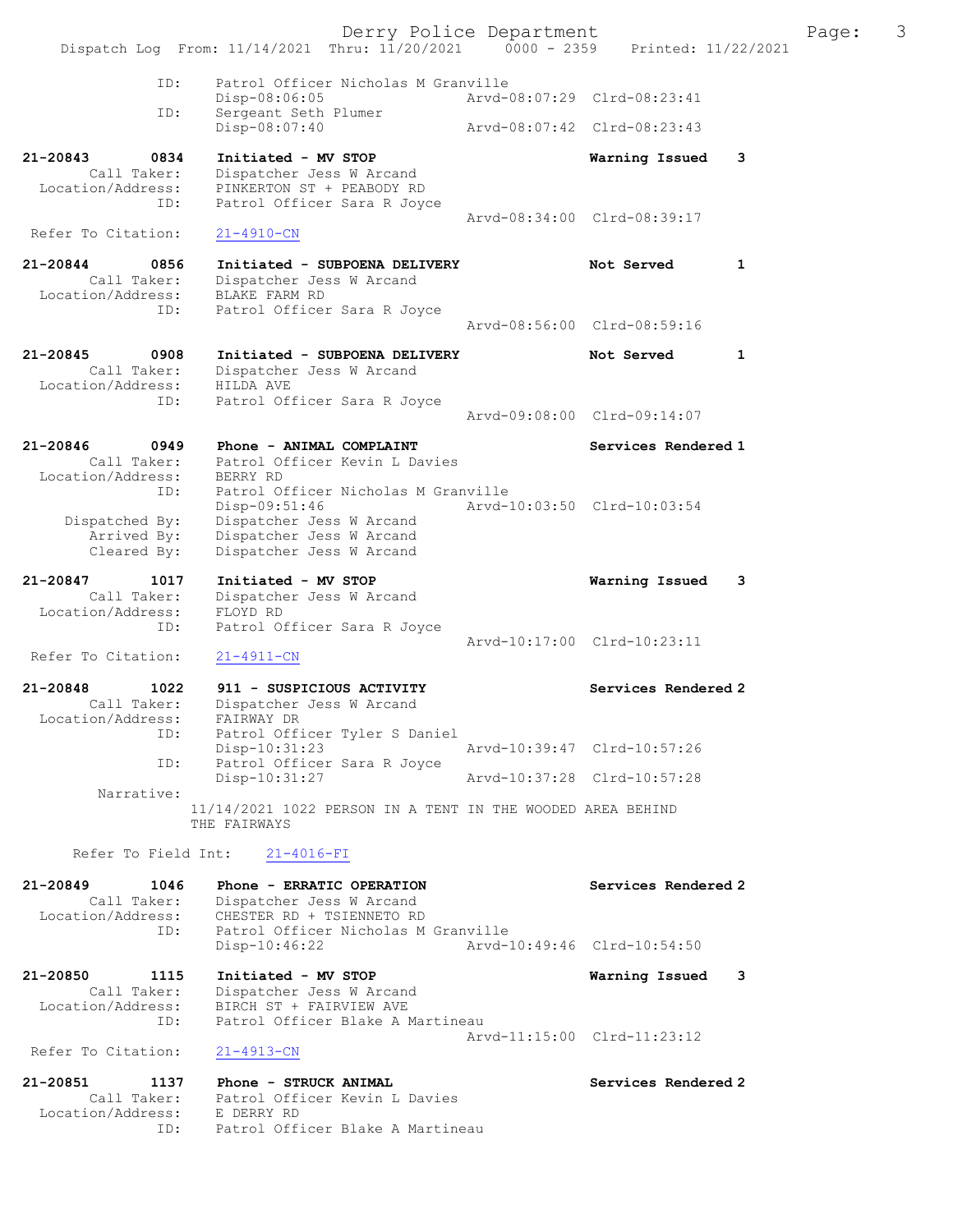|                                                                   | Derry Police Department<br>Dispatch Log From: 11/14/2021 Thru: 11/20/2021 0000 - 2359 Printed: 11/22/2021                                        |                             |                             | Page: | 4 |
|-------------------------------------------------------------------|--------------------------------------------------------------------------------------------------------------------------------------------------|-----------------------------|-----------------------------|-------|---|
| Arrived By:<br>Cleared By:                                        | $Disp-11:41:15$<br>Dispatcher Jess W Arcand<br>Dispatcher Jess W Arcand                                                                          |                             | Arvd-11:47:23 Clrd-12:06:33 |       |   |
| ID:<br>Dispatched By:<br>Arrived By:<br>Cleared By:<br>Narrative: | Patrol Officer Sara R Joyce<br>$Disp-11:47:18$<br>Dispatcher Jess W Arcand<br>Dispatcher Jess W Arcand<br>Dispatcher Jess W Arcand<br>struck cat |                             | Arvd-11:47:20 Clrd-12:06:35 |       |   |
| Refer To Field Int:                                               | $21 - 4015 - FI$                                                                                                                                 |                             |                             |       |   |
| 21-20852<br>1138                                                  | Initiated - DELIVER A MESSAGE                                                                                                                    |                             | Services Rendered 1         |       |   |
| Call Taker:<br>Location/Address:                                  | Dispatcher Jess W Arcand<br>LAKE AVE                                                                                                             |                             |                             |       |   |
| ID:                                                               | Patrol Officer Sara R Joyce                                                                                                                      |                             | Arvd-11:38:00 Clrd-11:43:13 |       |   |
| 21-20853<br>1432<br>Call Taker:<br>Location/Address:              | Phone - SUSPICIOUS ACTIVITY<br>Patrol Officer Kevin L Davies<br>GULF RD                                                                          |                             | Gone on Arrival 2           |       |   |
| ID:<br>Arrived By:<br>Cleared By:                                 | Patrol Officer Blake A Martineau<br>Disp-14:35:28<br>Dispatcher Jess W Arcand<br>Dispatcher Jess W Arcand                                        | Arvd-14:45:50 Clrd-14:51:54 |                             |       |   |
| 21-20854<br>1443<br>Call Taker:<br>Location/Address:              | Initiated - MV STOP<br>Dispatcher Jess W Arcand<br>CHESTER RD + SILVESTRI CIR                                                                    |                             | Warning Issued              | 3     |   |
| ID:<br>Refer To Citation:                                         | Patrol Officer Sara R Joyce<br>$21 - 4914 - CN$                                                                                                  |                             | Arvd-14:43:00 Clrd-14:46:30 |       |   |
| 21-20855<br>1514<br>Call Taker:<br>Location/Address:              | Initiated - MV STOP<br>Dispatcher Christina L Power<br>JEFF LN<br>Patrol Officer Nathan S Lavoie                                                 |                             | Warning Issued              | 3     |   |
| ID:<br>Refer To Citation:                                         | $21 - 4915 - CN$                                                                                                                                 |                             | Arvd-15:14:00 Clrd-15:20:36 |       |   |
| 21-20856                                                          | 1523 Phone - SUSPICIOUS ACTIVITY                                                                                                                 |                             |                             |       |   |
| Call Taker:<br>Location/Address:<br>ID:                           | Patrol Officer Kevin L Davies<br>CHASES GROVE RD<br>Patrol Officer Scott M Beegan                                                                |                             | Report Taken                |       |   |
| Arrived By:<br>Cleared By:<br>Refer To Incident:                  | Disp-15:25:46<br>Dispatcher Christina L Power<br>Dispatcher Christina L Power<br>$21 - 2048 - OF$                                                |                             | Arvd-16:00:10 Clrd-16:51:01 |       |   |
| 21-20857<br>1541<br>Call Taker:<br>Location/Address:              | Initiated - FOLLOW-UP<br>Dispatcher Christina L Power<br>PARKLAND DR                                                                             |                             | Cleared                     | 2     |   |
| ID:                                                               | Patrol Officer Samuel J Troy                                                                                                                     |                             | Arvd-15:41:00 Clrd-15:48:58 |       |   |
| 21-20858<br>1559<br>Call Taker:<br>Location/Address:              | Phone - WELFARE CHECK<br>Patrol Officer Kevin L Davies<br>[DY 3316] KENDALL POND RD                                                              |                             | Services Rendered 2         |       |   |
| ID:<br>Arrived By:<br>Cleared By:<br>Narrative:                   | Patrol Officer Ryan M Panaro<br>Disp-16:07:20<br>Dispatcher Christina L Power<br>Dispatcher Christina L Power                                    |                             | Arvd-16:14:14 Clrd-16:19:42 |       |   |
|                                                                   | checked and all was in order.                                                                                                                    |                             |                             |       |   |
| 21-20859<br>1613<br>Call Taker:                                   | Phone - DOWN WIRE<br>Dispatcher Christina L Power                                                                                                |                             | Report Taken                | 2     |   |

Location/Address: BEACON HILL RD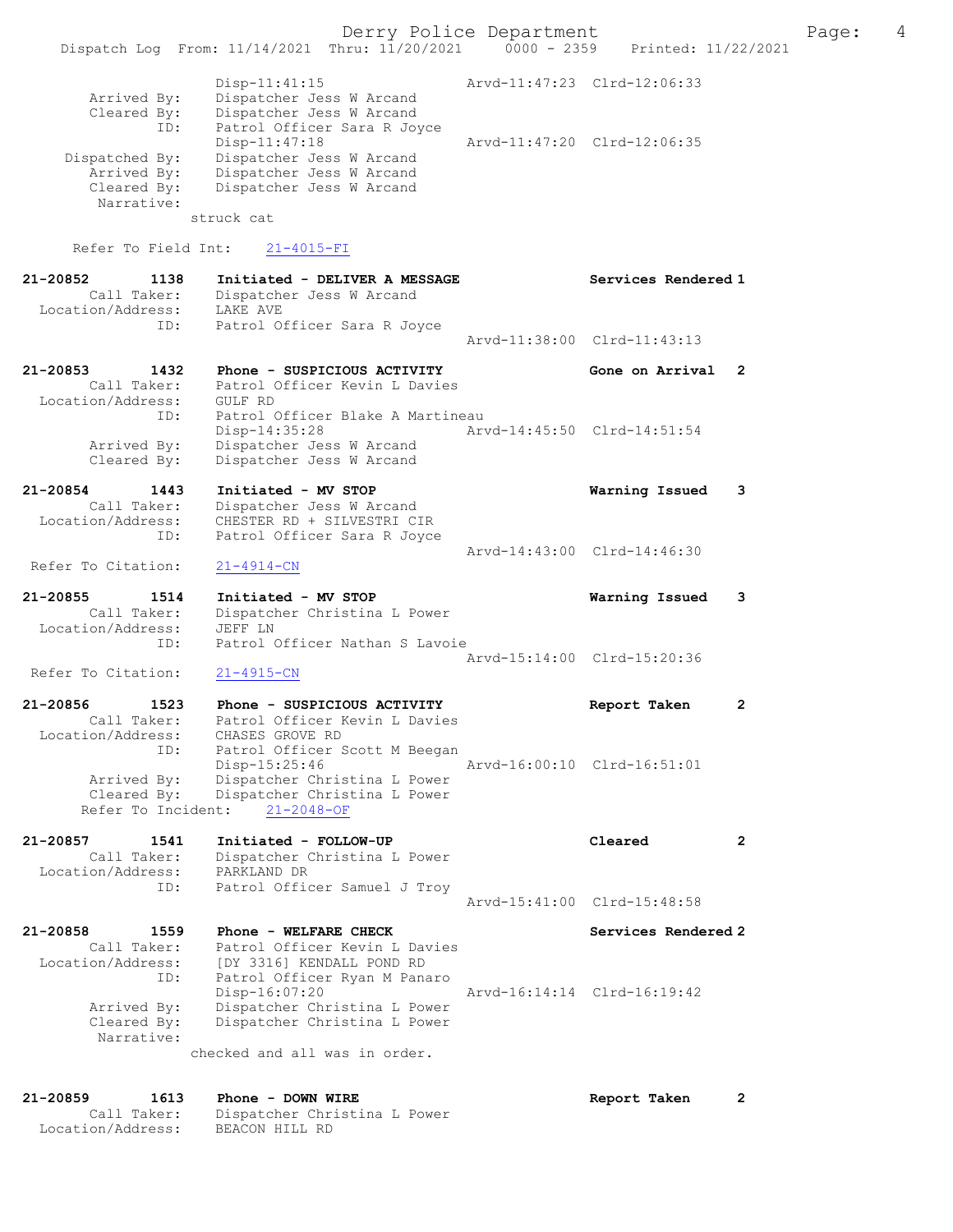Derry Police Department Fage: 5 Dispatch Log From: 11/14/2021 Thru: 11/20/2021 0000 - 2359 Printed: 11/22/2021 ID: Patrol Officer Samuel J Troy Disp-16:14:08 Arvd-16:25:58 Clrd-16:51:50 Narrative: Wakefield vs wire, non reportable. Refer To Accident: 21-570-AC 21-20860 1755 Phone - ASSIST CITIZEN Taken/Refered to Other Agency 3 Call Taker: Dispatcher Christina L Power Location/Address: [DY 2] MUNICIPAL DR ID: Patrol Officer Robert Corwin Disp-17:57:30 Arvd-17:57:32 Clrd-18:23:10 Refer To Field Int: 21-3996-FI 21-20861 1813 Phone - SUSPICIOUS ACTIVITY Cone on Arrival 2 Call Taker: Dispatcher Christina L Power Location/Address: ROCKINGHAM RD ID: Patrol Officer Scott M Beegan Disp-18:23:05 Arvd-18:34:29 Clrd-18:34:31 21-20862 1836 Initiated - MV STOP Warning Issued 3 Call Taker: Dispatcher Christina L Power Location/Address: BYPASS 28 + LINLEW DR ID: Patrol Officer Nathan S Lavoie Arvd-18:36:00 Clrd-19:02:12 Cleared By: Patrol Officer Robert Corwin Refer To Citation: 21-4916-CN 21-20863 1902 Initiated - DISABLED MV Assistance Rendered 3 Call Taker: Patrol Officer Robert Corwin Location/Address: BYPASS 28 ID: Patrol Officer Nathan S Lavoie Arvd-19:02:00 Clrd-20:02:13 Cleared By: Dispatcher Christina L Power Narrative: 11/14/2021 1952 AAA on scene Refer To Field Int: 21-4019-FI 21-20864 1947 Phone - ASSIST CITIZEN 1948 Matter Mediated 3 Call Taker: Patrol Officer Robert Corwin Location/Address: [DY 3639] BALLARD RD ID: Patrol Officer Scott M Beegan Disp-19:50:00 Arvd-20:02:52 Clrd-20:51:16 Arrived By: Dispatcher Christina L Power 21-20865 2051 Initiated - PED CHECK No Action Required 2 Call Taker: Patrol Officer Robert Corwin Location/Address: WARNER HILL RD ID: Patrol Officer Scott M Beegan Arvd-20:51:00 Clrd-20:56:39 21-20866 2055 Phone - SUSPICIOUS ACTIVITY Could Not Locate 2 Call Taker: Patrol Officer Robert Corwin Location/Address: E BROADWAY ID: Patrol Officer Ryan M Panaro Disp-20:56:37 Arvd-20:58:43 Clrd-21:10:39 Cleared By: Dispatcher Christina L Power Narrative: no issues upon checking 21-20867 2145 Initiated - MV STOP Warning Issued 3 Call Taker: Dispatcher Christina L Power Location/Address: CRYSTAL AVE ID: Patrol Officer Kevin L Davies Arvd-21:45:00 Clrd-21:52:04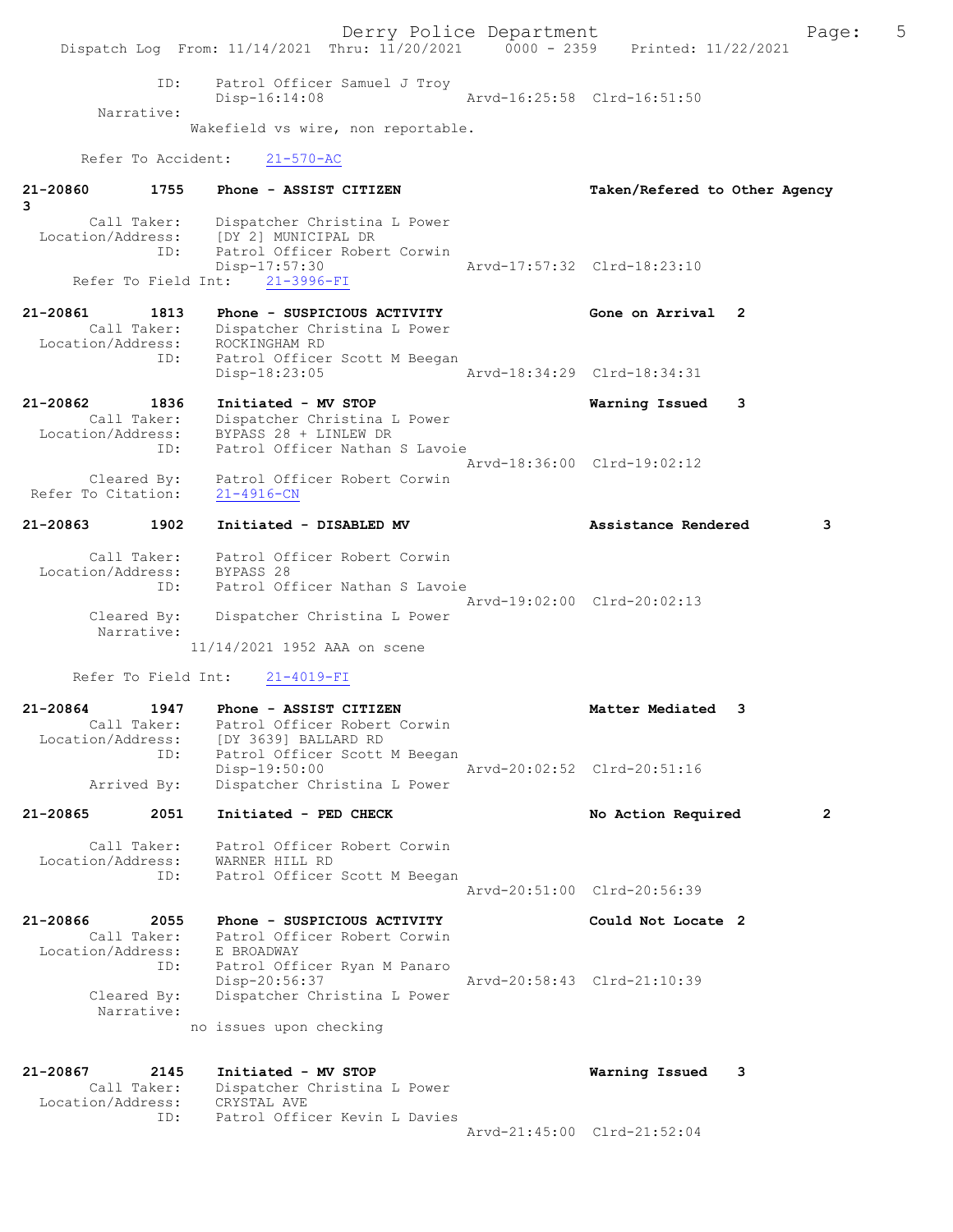Derry Police Department The Page: 6

21-20868 2201 Initiated - MV CHECK SENT ON THEIR WAY 1 Call Taker: Dispatcher Christina L Power Location/Address: ROLLINS ST ID: Patrol Officer Samuel J Troy Arvd-22:01:00 Clrd-22:23:00 ID: Patrol Officer Kevin L Davies Disp-22:02:02 Arvd-22:02:03 Clrd-22:22:57 21-20869 2205 Phone - SUSPICIOUS ACTIVITY Gone on Arrival 2 Call Taker: Dispatcher Christina L Power Location/Address: WARNER HILL RD ID: Patrol Officer Scott M Beegan Disp-22:07:17 Arvd-22:19:16 Clrd-22:21:25 Narrative: white suv 21-20870 2241 Phone - ASSIST CITIZEN ADVICE GIVEN 3 Call Taker: Patrol Officer Robert Corwin Location/Address: [DY 2] MUNICIPAL DR ESS: [DI 2] NONICITAL DIN<br>ID: Patrol Officer Robert Corwin Disp-22:42:19 Arvd-22:42:21 Clrd-22:42:32 Refer To Field Int: 21-4006-FI 21-20871 2259 Phone - WELFARE CHECK 2 Arrest(s) Made 2 Call Taker: Patrol Officer Robert Corwin Location/Address: [DY 3639] BALLARD RD ID: Patrol Officer Kevin L Davies Disp-22:59:45 Arvd-23:08:29 Clrd-11/15/2021 @ 00:15:19 Arrived By: Dispatcher Jonathon S Pickering Cleared By: Dispatcher Jonathon S Pickering ID: Patrol Officer Michael Carnazzo Disp-23:08:30 Arvd-23:09:15 Clrd-11/15/2021 @ 00:40:05 Dispatched By: Dispatcher Jonathon S Pickering Arrived By: Dispatcher Jonathon S Pickering Cleared By: Dispatcher Jonathon S Pickering ID: Sergeant Patrick H Dawson Disp-23:08:32 Arvd-23:09:17 Clrd-11/15/2021 @ 00:15:20 Dispatched By: Dispatcher Jonathon S Pickering Arrived By: Dispatcher Jonathon S Pickering Cleared By: Dispatcher Jonathon S Pickering ID: Patrol Officer Andrew R Kennedy Disp-00:39:22 Arvd-00:39:23 Clrd-11/15/2021 @ 02:11:46 Dispatched By: Dispatcher Jonathon S Pickering Arrived By: Dispatcher Jonathon S Pickering Cleared By: Dispatcher Jonathon S Pickering Narrative: 11/14/2021 2340 one in custody for PC Narrative: 11/14/2021 2346 transporting one female to PMC s/m 54808.6 Narrative: 11/14/2021 2355 236 off at PMC e/m: 54813.2 Narrative: 11/15/2021 0013 236 transporting to DPDHQ s/m: 54813.2 Narrative: 11/15/2021 0019 236 off at DPDHQ e/m: 54814.8 Narrative: 11/15/2021 0023 Subject Info: Lucinda Gregorio 6 Ballard Rd Derry, NH DOB:9/16/52 Arrested for Protective Custody Narrative: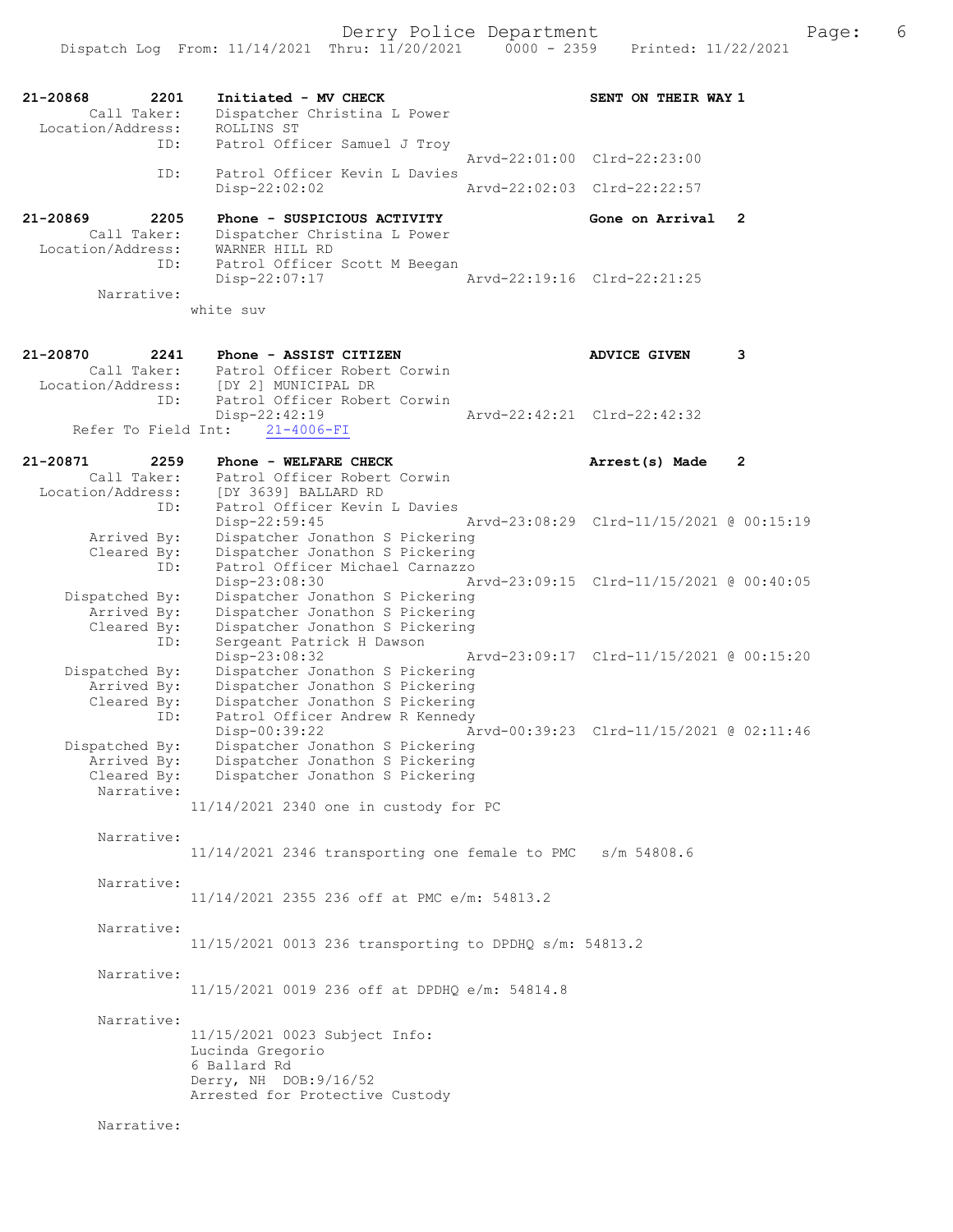11/15/2021 0039 337 and 429 transporting subject to Brentwood in transport van s/m: 14025.1

### Narrative:

Refer To Citation:

11/15/2021 0112 337 off at Brentwood e/m: 14046.5

Refer To P/C: 21-1095-AR

| 21-20872<br>2334<br>Call Taker:                             | Initiated - MV STOP<br>Dispatcher Jonathon S Pickering                                                                    | 3<br>Arrest(s) Made                      |
|-------------------------------------------------------------|---------------------------------------------------------------------------------------------------------------------------|------------------------------------------|
| Location/Address:<br>ID:                                    | BIRCH ST + E BROADWAY<br>Patrol Officer Andrew R Kennedy                                                                  |                                          |
| ID:                                                         | Patrol Officer Monica Ricci                                                                                               | Arvd-23:34:00 Clrd-11/15/2021 @ 00:05:25 |
| ID:                                                         | Disp-23:39:31<br>Patrol Officer Monica Ricci                                                                              | Arvd-23:39:33 Clrd-23:50:17              |
| ID:                                                         | $Disp-00:39:25$<br>Patrol Officer Monica Ricci                                                                            | Arvd-00:39:26 Clrd-11/15/2021 @ 00:39:26 |
| Refer To Citation:                                          | Disp-00:39:29<br>$21 - 4918 - CN$                                                                                         | Arvd-00:39:30 Clrd-11/15/2021 @ 02:11:50 |
| Narrative:                                                  | 11/14/2021 2346 one in custody on RCSO warrant for Failure<br>to Appear on Possession of Controlled Drug charge - No Bail |                                          |
| Narrative:                                                  |                                                                                                                           |                                          |
|                                                             | 11/14/2021 2349 operator sent on way with a warning, 337<br>transporting subject to DPDHQ s/m: 36065.6                    |                                          |
| Narrative:                                                  | 11/14/2021 2354 337 off at DPDHQ e/m: 36067.6                                                                             |                                          |
| Narrative:                                                  | 11/15/2021 0020 placed in cell #3                                                                                         |                                          |
| Narrative:                                                  | 11/15/2021 0020 Subject Info:<br>Michael Morse<br>5b Norman Dr<br>Derry, NH DOB: 6/14/95                                  |                                          |
| Narrative:                                                  | 11/15/2021 0039 337 and 429 transporting subject to<br>Brentwood in transport van s/m: 14025.1                            |                                          |
| Narrative:                                                  | 11/15/2021 0112 337 off at Brentwood e/m: 14046.5                                                                         |                                          |
| Refer To Arrest:                                            | $21 - 1094 - AR$                                                                                                          |                                          |
| 21-20873<br>2334<br>Call Taker:<br>Location/Address:        | Initiated - PROPERTY CHECK<br>Dispatcher Jonathon S Pickering<br>HAMPSTEAD RD                                             | Services Rendered 2                      |
| ID:                                                         | Patrol Officer Jack Stafford                                                                                              | Arvd-23:34:00 Clrd-23:35:07              |
| For Date: $11/15/2021$ - Monday                             |                                                                                                                           |                                          |
| 0003<br>21-20874<br>Call Taker:<br>Location/Address:<br>ID: | Initiated - MV STOP<br>Dispatcher Jonathon S Pickering<br>W BROADWAY + FORDWAY ST<br>Patrol Officer Monica Ricci          | Warning Issued<br>3                      |
| ID:                                                         | Patrol Officer Andrew R Kennedy                                                                                           | Arvd-00:03:00 Clrd-00:08:22              |
|                                                             | Disp-00:05:28                                                                                                             | Arvd-00:05:31 Clrd-00:07:41              |

21-20875 0049 Phone - ASSIST CITIZEN Assistance Rendered 3

Disp-00:05:28 <br>21-4919-CN<br>21-4919-CN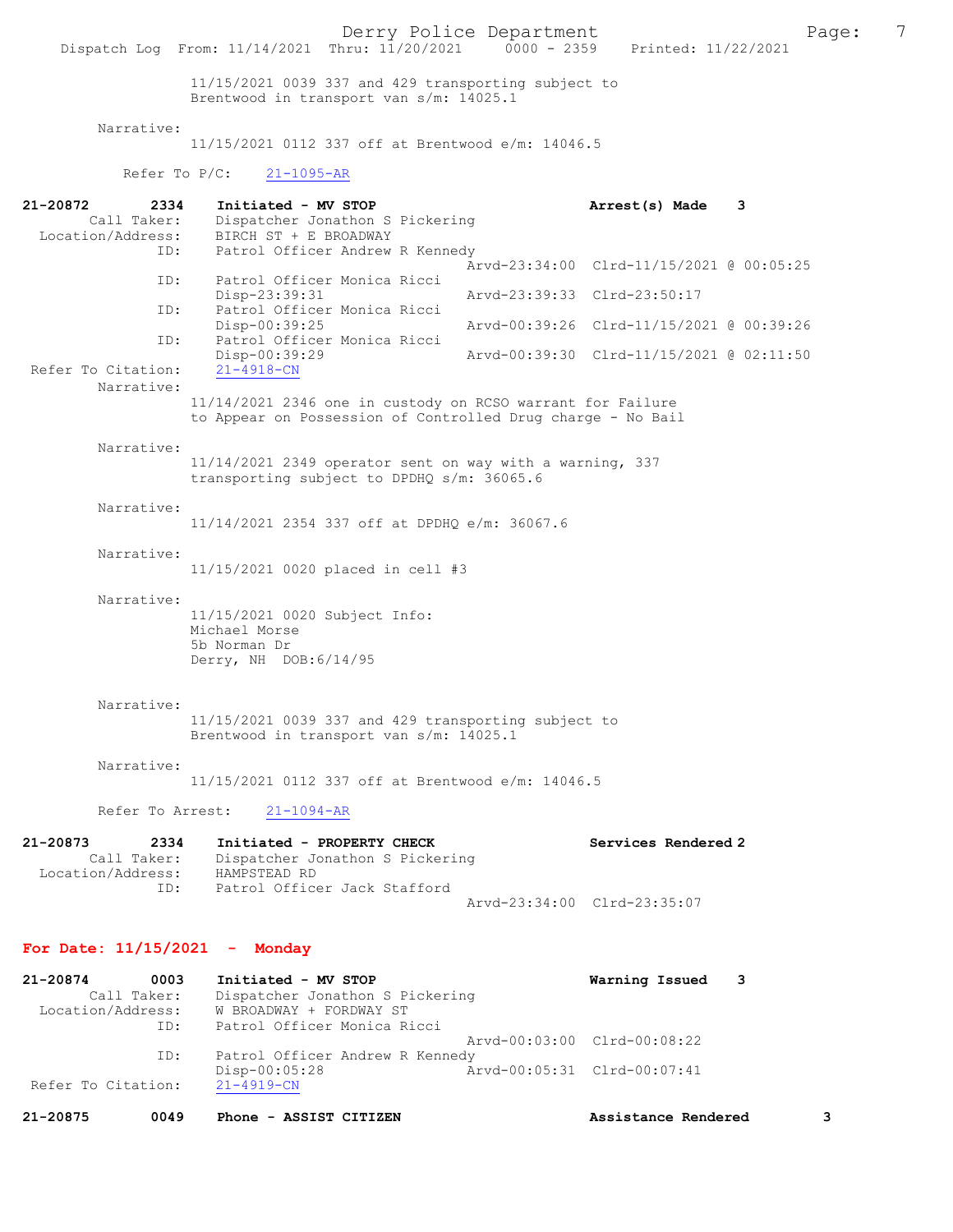Derry Police Department<br>
Page: 8 (1/20/2021 0000 - 2359 Printed: 11/22/2021 Dispatch Log From: 11/14/2021 Thru: 11/20/2021 Call Taker: Dispatcher Jonathon S Pickering Location/Address: ASHLEIGH DR<br>TD: Patrol Offic Patrol Officer Kevin L Davies<br>Disp-00:50:22 Disp-00:50:22 Arvd-00:53:38 Clrd-00:58:47<br>TD: Patrol Officer Michael Carnazzo Patrol Officer Michael Carnazzo<br>Disp-00:51:12 A Disp-00:51:12 Arvd-00:55:18 Clrd-00:58:46 Narrative: 11/15/2021 0050 subject locked inside of the storage area 21-20876 0130 Phone - MEDICAL EMERGENCY Cancelled Prior to Arrival 1 Call Taker: Dispatcher Jonathon S Pickering<br>ion/Address: PINKERTON ST Location/Address: ID: Patrol Officer Jack Stafford Disp-01:31:16 Clrd-01:35:31<br>ID: Patrol Officer Michael Carnazzo Patrol Officer Michael Carnazzo<br>Disp-01:32:32 Clrd-01:35:33 21-20877 0217 Initiated - ILLEGAL DUMPING/LITTERING Report Taken 2<br>Call Taker: Dispatcher Jonathon S Pickering Dispatcher Jonathon S Pickering<br>HUMPHREY RD Location/Address: ID: Patrol Officer Michael Carnazzo Arvd-02:17:00 Clrd-02:20:28 Narrative: 11/15/2021 0217 couches left in parking lot Narrative: 11/15/2021 0220 ticket entered for Highway Department Refer To Incident: 21-2049-OF 21-20878 0224 Phone - SUSPICIOUS ACTIVITY Services Rendered 2<br>Call Taker: Dispatcher Jonathon S Pickering Dispatcher Jonathon S Pickering<br>BERRY ST Location/Address: ID: Patrol Officer Michael Carnazzo Disp-02:25:43 Arvd-02:30:27 Clrd-02:47:13<br>TD: Patrol Officer Andrew R Kennedy Patrol Officer Andrew R Kennedy<br>Disp-02:25:44 An Disp-02:25:44 Arvd-02:27:18 Clrd-02:47:12<br>TD: Sergeant Patrick H Dawson Sergeant Patrick H Dawson Disp-02:29:40 Arvd-02:29:42 Clrd-02:47:11 Narrative: 11/15/2021 0225 third party report of subject breaking into a camper Narrative: 11/15/2021 0230 checking unsecured camper door Narrative: 11/15/2021 0247 property check completed Refer To Field Int: 21-4007-FI 21-20879 0247 Phone - Foot Patrol No Action Required 1 Call Taker: Dispatcher Jonathon S Pickering<br>Location: DERRY RAIL TRAIL on: DERRY RAIL TRAIL<br>ID: Sergeant Patrick Sergeant Patrick H Dawson<br>Disp-02:47:52 Disp-02:47:52 Arvd-02:47:53 Clrd-03:13:23<br>ID: Patrol Officer Andrew R Kennedy Patrol Officer Andrew R Kennedy<br>Disp-02:47:53 Ar Disp-02:47:53 Arvd-02:47:54 Clrd-03:13:22 Patrol Officer Michael Carnazzo Disp-02:47:54 Arvd-02:47:55 Clrd-03:13:22 21-20880 0303 Initiated - PROPERTY CHECK Services Rendered 2<br>Call Taker: Dispatcher Jonathon S Pickering Dispatcher Jonathon S Pickering Location/Address: ROLLINS ST

ID: Patrol Officer Monica Ricci

Arvd-03:03:00 Clrd-03:03:58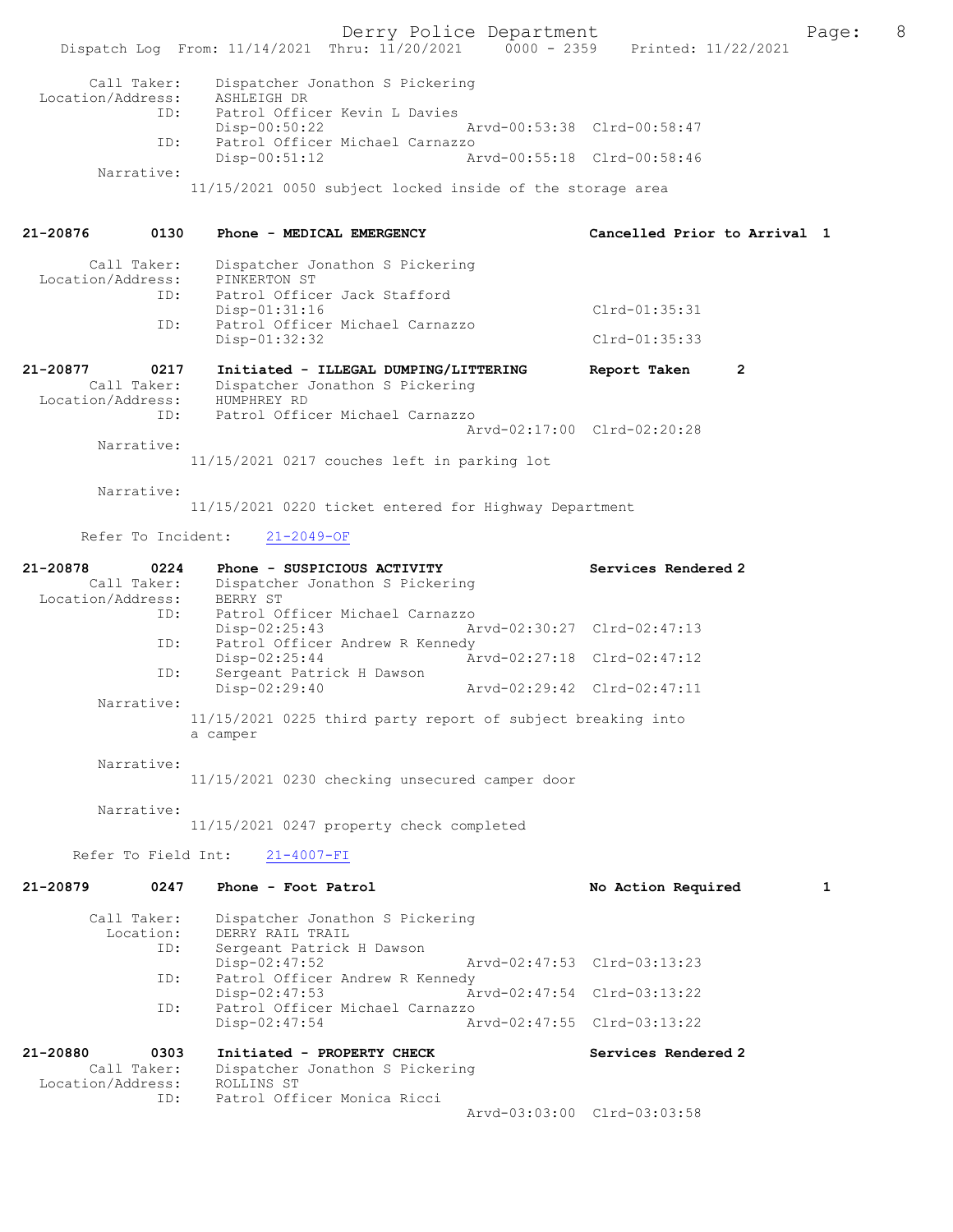Derry Police Department Fage: 9 Dispatch Log From: 11/14/2021 Thru: 11/20/2021 0000 - 2359 Printed: 11/22/2021 21-20881 0528 Initiated - MV STOP Warning Issued 3 Call Taker: Dispatcher Jonathon S Pickering Location/Address: S MAIN ST + DEXTER ST ID: Patrol Officer Andrew R Kennedy Arvd-05:28:00 Clrd-05:37:16 Refer To Citation: 21-4920-CN 21-20882 0536 Initiated - MV STOP Warning Issued 3 Call Taker: Dispatcher Jonathon S Pickering Location/Address: W BROADWAY ID: Patrol Officer Monica Ricci Arvd-05:36:00 Clrd-05:40:25<br>21-4921-CN Refer To Citation: 21-20883 0706 Phone - JUVENILE OFFENSES ADVICE GIVEN 2 Call Taker: Dispatcher Jess W Arcand Location/Address: CORWIN DR ID: Patrol Officer Blake A Martineau Disp-07:07:00 Arvd-07:11:15 Clrd-07:30:06 Narrative: 11/15/2021 0706 JUVENILE REFUSING TO GO TO SCHOOL 21-20884 0728 Initiated - MV STOP Warning Issued 3 Call Taker: Dispatcher Jess W Arcand Location/Address: WINDHAM RD + TOWNE DR ID: Patrol Officer Melissa M Houde Arvd-07:28:00 Clrd-07:33:32<br>21-4922-CN Refer To Citation: 21-20885 0734 Initiated - MV STOP Warning Issued 3 Call Taker: Dispatcher Jess W Arcand Location/Address: WINDHAM RD + TOWNE DR ID: Patrol Officer Melissa M Houde Arvd-07:34:00 Clrd-07:39:05 Refer To Citation: 21-4923-CN 21-20886 0740 Initiated - MV STOP Warning Issued 3 Call Taker: Dispatcher Jess W Arcand Location/Address: WINDHAM RD ID: Patrol Officer Melissa M Houde Arvd-07:40:00 Clrd-07:44:25<br>
21-4924-CN Refer To Citation: 21-20887 0741 Initiated - MV STOP Warning Issued 3 Call Taker: Dispatcher Jess W Arcand Location/Address: RT 28 ID: Patrol Officer James M McClafferty Arvd-07:41:00 Clrd-07:46:21 Refer To Citation: 21-4925-CN 21-20888 0744 Initiated - MV STOP Warning Issued 3 Call Taker: Dispatcher Jess W Arcand Location/Address: WINDHAM RD + WILLOW ST ID: Patrol Officer Melissa M Houde Arvd-07:44:00 Clrd-07:49:10<br>
21-4926-CN Refer To Citation: 21-20889 0754 Initiated - MV STOP Warning Issued 3 Call Taker: Dispatcher Jess W Arcand Location/Address: WINDHAM RD + WILLOW ST ID: Patrol Officer Melissa M Houde Arvd-07:54:00 Clrd-07:58:09 Refer To Citation: 21-4927-CN 21-20890 0757 Initiated - MV STOP Warning Issued 3 Call Taker: Dispatcher Jess W Arcand Location/Address: TSIENNETO RD ID: Patrol Officer Sara R Joyce Arvd-07:57:00 Clrd-08:01:54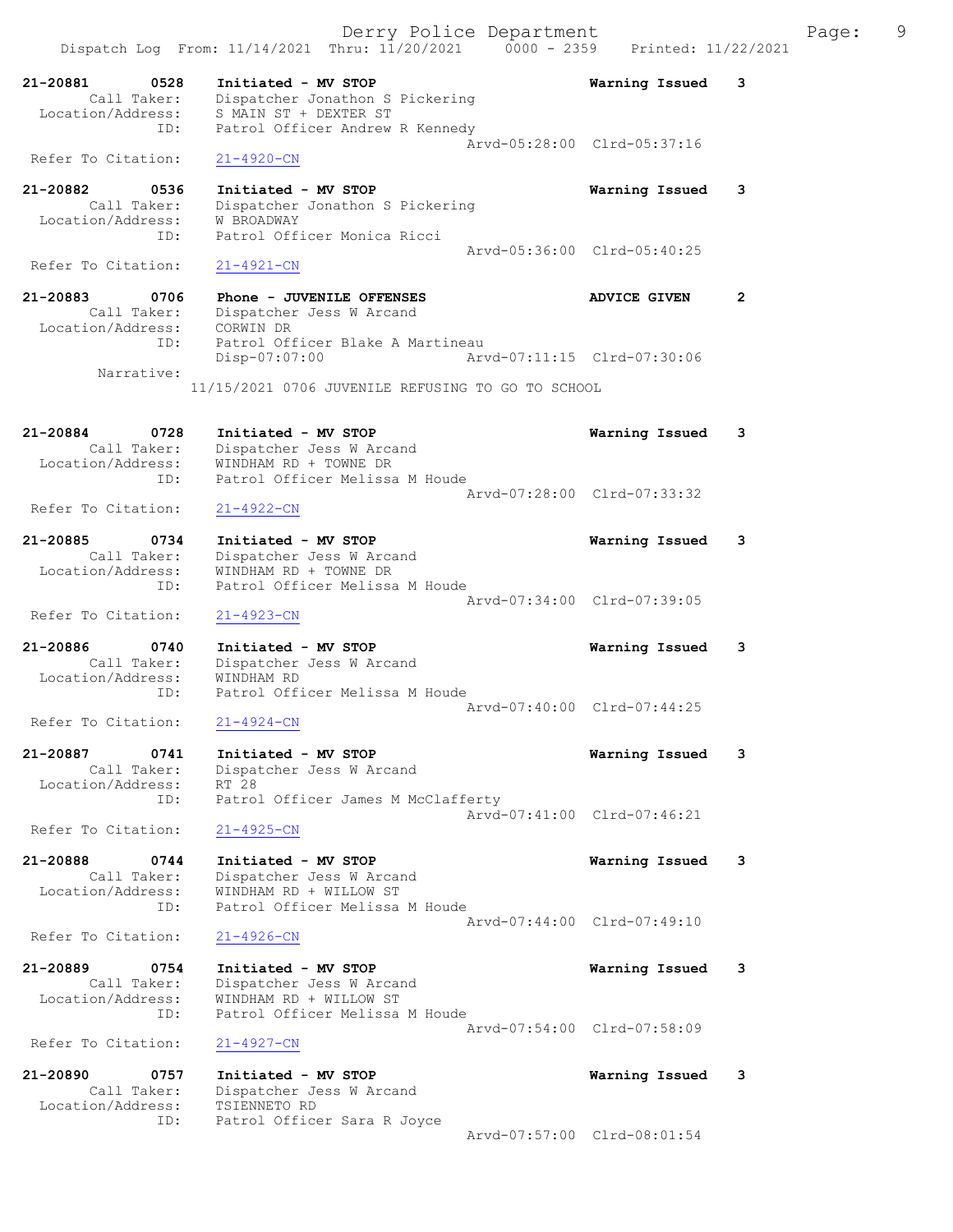Dispatch Log From: 11/14/2021 Thru: 11/20/2021 0000 - 2359 Printed: 11/22/2021 Refer To Citation: 21-4928-CN 21-20891 0759 Initiated - FOLLOW-UP No Action Required 2 Call Taker: Dispatcher Jess W Arcand Location/Address: PARKLAND DR ID: Patrol Officer Nicholas M Granville Arvd-07:59:00 Clrd-08:11:44 21-20892 0801 Initiated - MV STOP Summons Issued 3 Call Taker: Dispatcher Jess W Arcand Location/Address: BIRCH ST ID: Patrol Officer Melissa M Houde Arvd-08:01:00 Clrd-08:08:28 Refer To Citation: 21-816-004018 21-20893 0808 Walk-In - FINGERPRINTS Services Rendered 3 Call Taker: Dispatcher Jess W Arcand Location/Address: MUNICIPAL DR ID: Patrol Officer Blake A Martineau Disp-08:08:14 Arvd-08:14:23 Clrd-09:04:29 21-20894 0816 Initiated - MV STOP Warning Issued 3 Call Taker: Dispatcher Jess W Arcand Location/Address: BOWERS RD ID: Patrol Officer Melissa M Houde Arvd-08:16:00 Clrd-08:21:08 Refer To Citation: 21-4930-CN 21-20895 0828 Phone - SUSPICIOUS ACTIVITY Services Rendered 2 Call Taker: Dispatcher Jess W Arcand Location/Address: CHESTER RD ID: Patrol Officer Cody Johnson Disp-08:29:35 Arvd-08:35:56 Clrd-08:39:23 Narrative: 11/15/2021 0828 BABY CARRIAGE ON THE SIDE OF THE ROAD 21-20896 0833 Initiated - MV STOP Warning Issued 3 Call Taker: Dispatcher Jess W Arcand Location/Address: WINDHAM RD + BERRY RD ID: Patrol Officer Melissa M Houde Arvd-08:33:00 Clrd-08:37:41<br>21-4931-CN Refer To Citation: 21-20897 0906 Phone - SUSPICIOUS ACTIVITY Vehicle checked 2 Call Taker: Dispatcher Jess W Arcand Location/Address: DERRY WAY ID: Patrol Officer Sara R Joyce Disp-09:28:07 Arvd-09:31:32 Clrd-10:02:41 ID: Sergeant Seth Plumer Disp-09:36:56 Arvd-09:36:58 Clrd-09:56:44 Narrative: 11/15/2021 0906 CAR PARKED IN LOT WITH TWO DIFFERENT LICENSE PLATES Refer To Field Int: 21-4076-FI 21-20898 0916 Initiated - MV STOP Warning Issued 3 Call Taker: Dispatcher Jess W Arcand Location/Address: WINDHAM RD + LILAC CT ID: Patrol Officer Melissa M Houde Arvd-09:16:00 Clrd-09:21:05 Refer To Citation: 21-4933-CN 21-20899 0923 Initiated - MV STOP Warning Issued 3 Call Taker: Dispatcher Jess W Arcand Location/Address: WINDHAM RD + WILLOW ST ID: Patrol Officer Melissa M Houde Arvd-09:23:00 Clrd-09:27:36

Derry Police Department Fage: 10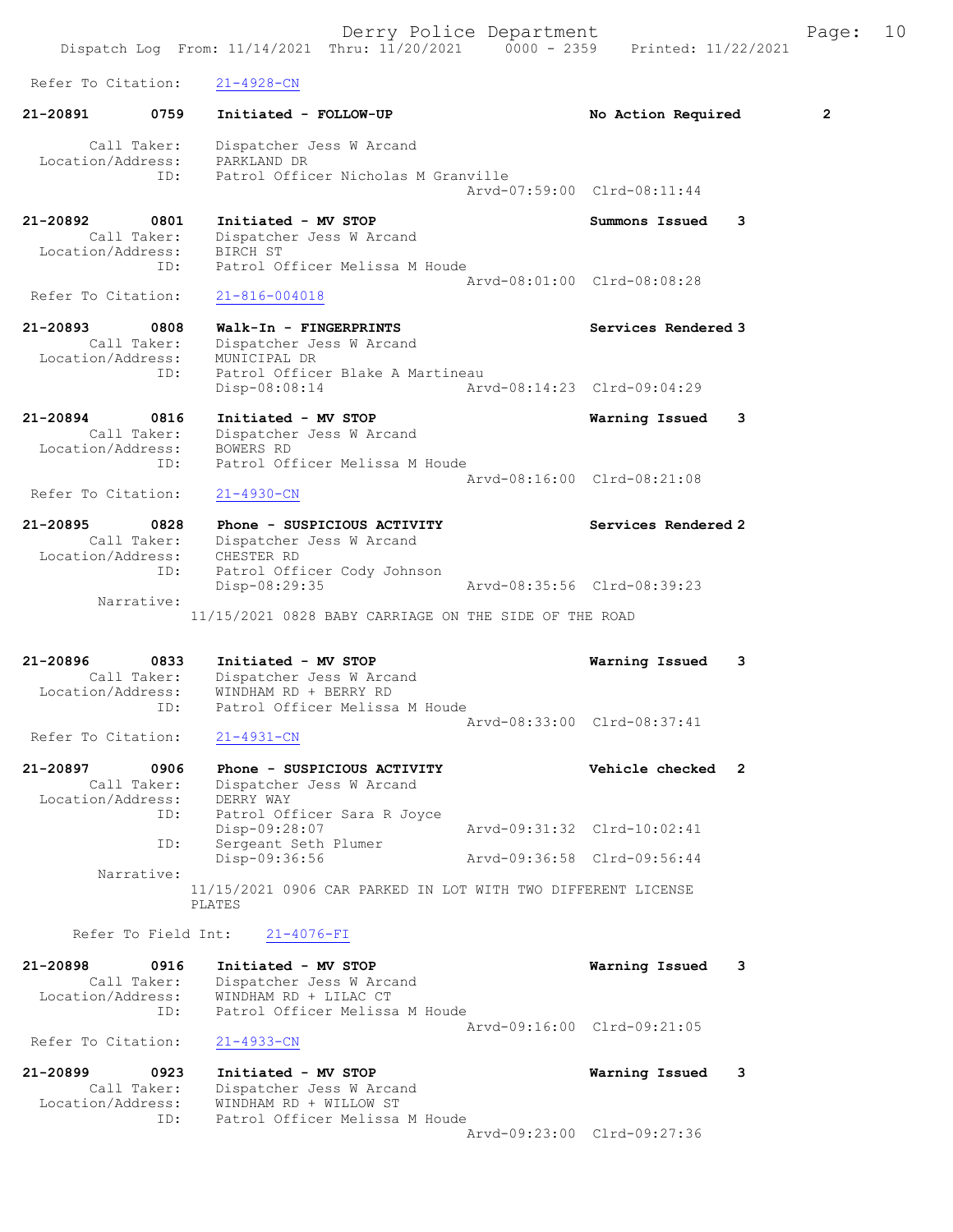Derry Police Department Fage: 11 Dispatch Log From: 11/14/2021 Thru: 11/20/2021 0000 - 2359 Printed: 11/22/2021 Refer To Citation: 21-4934-CN 21-20900 0924 Walk-In - ASSIST CITIZEN ADVICE GIVEN 3 Call Taker: Patrol Officer Blake A Martineau Location/Address: [DY 2] MUNICIPAL DR ID: Patrol Officer Blake A Martineau Disp-09:25:26 Arvd-09:25:30 Clrd-09:25:47 Refer To Field Int: 21-4017-FI 21-20901 0929 Initiated - MV STOP Warning Issued 3 Call Taker: Dispatcher Jess W Arcand Location/Address: WINDHAM RD ID: Patrol Officer Melissa M Houde Arvd-09:29:00 Clrd-09:32:45<br>21-4935-CN Refer To Citation: 21-20902 0937 Initiated - DRUG VIOLATION Arrest(s) Made 2 Call Taker: Dispatcher Jess W Arcand Location/Address: PINKERTON ST ID: Patrol Officer Brian J Landry Arvd-09:37:00 Clrd-10:41:58 ID: Patrol Officer James M McClafferty<br>Disp-09:37:45 Arvd Disp-09:37:45 Arvd-09:40:09 Clrd-10:00:58<br>TD: Patrol Officer Blake A Martineau ID: Patrol Officer Blake A Martineau Disp-09:53:54 Arvd-09:53:58 Clrd-10:41:54 Narrative: 11/15/2021 0948 ONE IN CUSTODY FOR POSSESSION OF CONTROLLED DRUG Narrative: 11/15/2021 0951 201 EN ROUTE TO HQ SM 54867.2 Narrative: 11/15/2021 0952 201 OFF AT HQ EM 54867.4 Narrative: 11/15/2021 1022 IDENTIFIED AS JUVENILE Narrative: 11/15/2021 1041 RELEASED TO A PARENT Refer To Summons: 21-1096-AR 21-20903 0939 Phone - PAPER SERVICE Network Services Rendered 3 Call Taker: Dispatcher Jess W Arcand Location/Address: MANNING ST ID: Patrol Officer Nicholas M Granville<br>Disp-09:49:35 Arvd-0 Disp-09:49:35 Arvd-09:49:40 Clrd-09:55:09 21-20904 1005 Walk-In - FOLLOW-UP No Action Required 2 Call Taker: Dispatcher Jess W Arcand Location/Address: MUNICIPAL DR ID: Patrol Officer Cody Johnson<br>Disp-10:06:01 Disp-10:06:01 Arvd-10:08:10 Clrd-10:37:29 21-20905 1009 Phone - VIN CHECK North Services Rendered 3 Call Taker: Dispatcher Jess W Arcand Location/Address: N SHORE (IP) RD ID: Patrol Officer James M McClafferty<br>Disp-10:10:35 Arvd- Disp-10:10:35 Arvd-10:19:31 Clrd-10:28:55 Narrative: checked vin, missing 21-20906 1010 Walk-In - FOLLOW-UP No Action Required 2 Call Taker: Dispatcher Jess W Arcand

Location/Address: MUNICIPAL DR

ID: Patrol Officer Sara R Joyce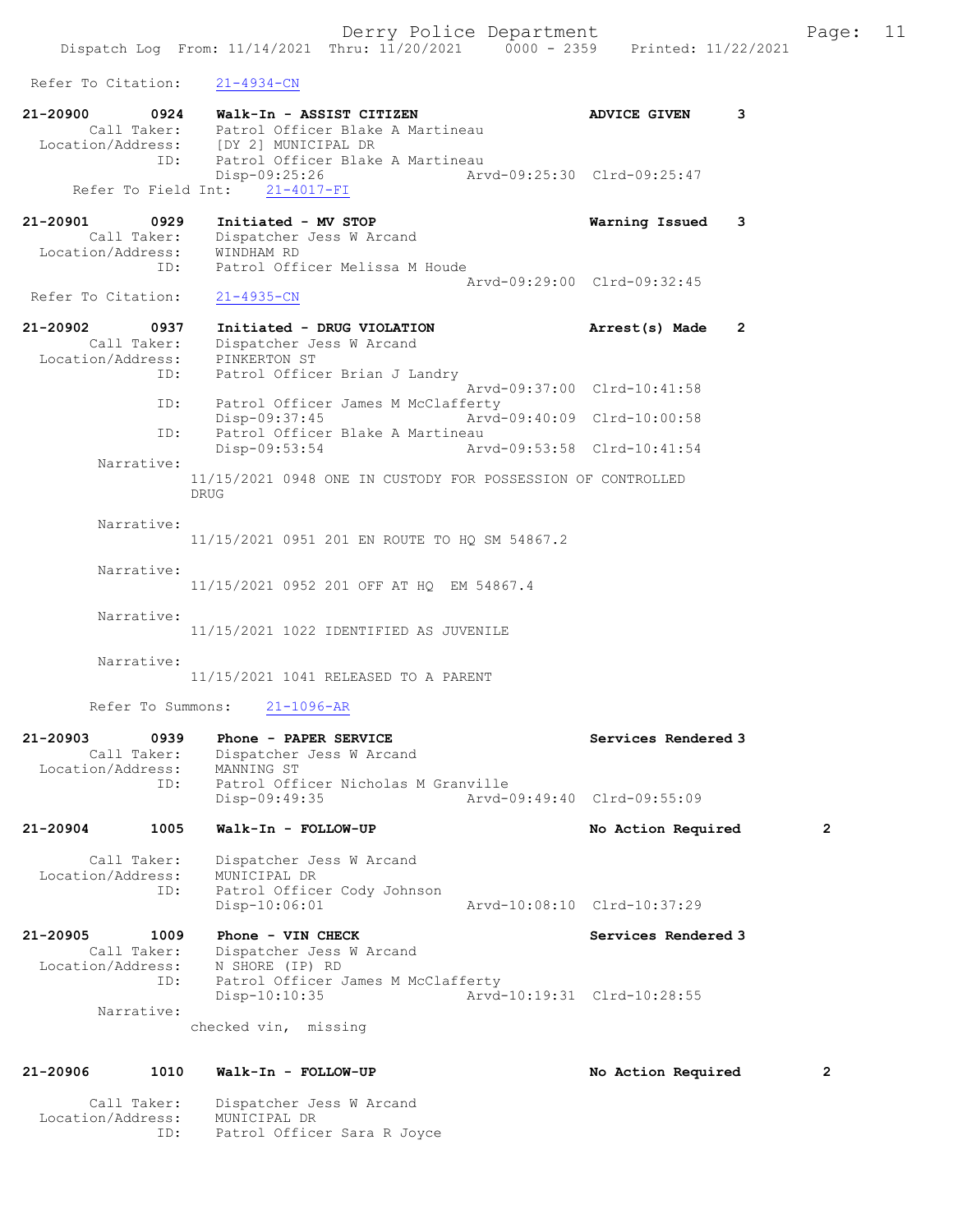Dispatch Log From: 11/14/2021 Thru: 11/20/2021 0000 - 2359 Printed: 11/22/2021 Disp-10:10:25<br>  $P_{\text{int}} = 21.4877 \text{ T}$ <br>
Arvd-10:10:27 Clrd-10:28:28 Refer To Field Int: 21-4077-FI 21-20907 1025 Initiated - MV STOP Summons Issued 3 Call Taker: Dispatcher Jess W Arcand Location/Address: BIRCH ST ID: Patrol Officer Melissa M Houde Arvd-10:25:00 Clrd-10:48:20 ID: Patrol Officer Nicholas M Granville Disp-10:30:03 Arvd-10:35:13 Clrd-10:48:18 Refer To Summons: 21-1098-AR 21-20908 1032 Phone - JUVENILE OFFENSES Report Taken 2 Call Taker: Dispatcher Jess W Arcand Location/Address: HOOD RD ID: Patrol Officer Nicholas M Granville Disp-10:48:30 Arvd-10:53:34 Clrd-11:57:16 Refer To Incident: 21-2051-OF 21-20909 1033 Walk-In - SEXUAL OFFENDER REGISTRATION Services Rendered 1 Call Taker: Dispatcher Jess W Arcand Location/Address: MUNICIPAL DR ID: Detective Mark Borgatti Disp-10:34:59 Arvd-10:35:00 Clrd-10:35:04 21-20910 1103 Initiated - MV STOP Warning Issued 3 Call Taker: Dispatcher Jess W Arcand Location/Address: BYPASS 28 ID: Patrol Officer Sara R Joyce Arvd-11:03:00 Clrd-11:08:52<br>21-4936-CN Refer To Citation: 21-20911 1105 Phone - ALARM, BURGLAR Cancelled Prior to Arrival 1 Call Taker: Dispatcher Jess W Arcand Location/Address: RAIN POND PL ID: Patrol Officer Cody Johnson Disp-11:06:21 Clrd-11:11:44 ID: Patrol Officer Sara R Joyce Disp-11:09:05 Clrd-11:11:46 21-20912 1129 Initiated - DEPARTMENT INFO Report Taken 3 Call Taker: Dispatcher Jess W Arcand Location/Address: MUNICIPAL DR ID: Sergeant Seth Plumer Arvd-11:29:00 Clrd-11:46:52 Refer To Incident: 21-2050-OF 21-20913 1146 Initiated - FOUND/LOST PROPERTY Services Rendered 3 Call Taker: Dispatcher Jess W Arcand Location/Address: PINKERTON ST ID: Patrol Officer James M McClafferty Arvd-11:46:00 Clrd-11:46:45 Narrative: 11/15/2021 1146 FOUND LICENSE PLATE RETURNED TO OWNER 21-20914 1148 Phone - SUSPICIOUS ACTIVITY Services Rendered 2 Call Taker: Dispatcher Jess W Arcand Location/Address: FAIRWAY DR ID: Patrol Officer Sara R Joyce Arvd-11:54:11 Clrd-12:01:12 Narrative: 11/15/2021 1149 SUSPICIOUS ODOR IN THE BUILDING Refer To Field Int: 21-4075-FI

21-20915 1153 Initiated - PAPER SERVICE Not Served 3 Call Taker: Dispatcher Jess W Arcand Location/Address: BEDARD AVE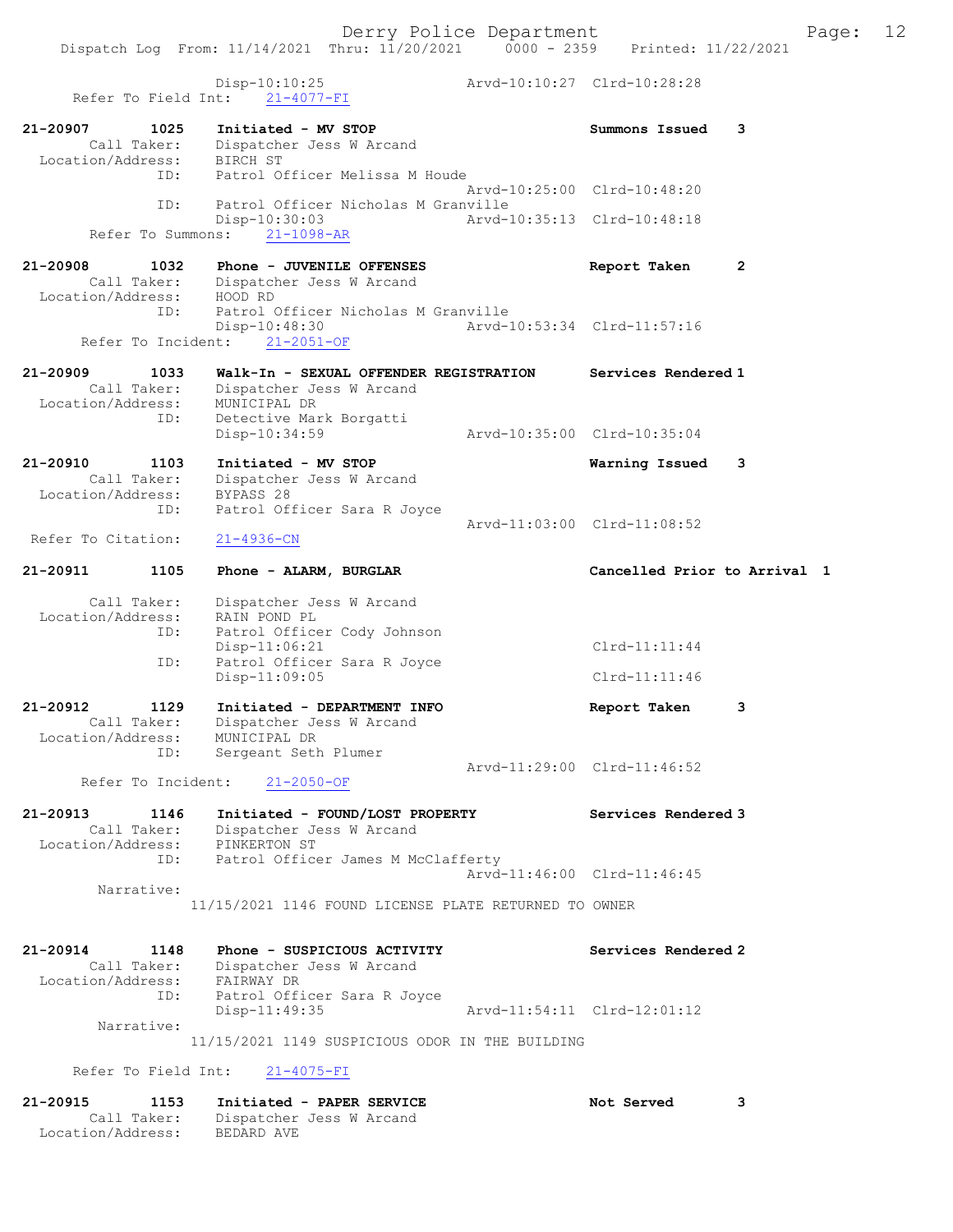Derry Police Department<br>
Page: 13 mru: 11/20/2021 0000 - 2359 Printed: 11/22/2021 Dispatch Log From:  $11/14/2021$  Thru:  $11/20/2021$  0000 - 2359 ID: Patrol Officer Melissa M Houde Arvd-11:53:00 Clrd-11:55:37 21-20916 1219 Initiated - Parking Enforcement Parking Ticket Issued 1 Call Taker: Dispatcher Jess W Arcand<br>ion/Address: CORWIN DR Location/Address:<br>ID: Patrol Officer Sara R Joyce Arvd-12:19:00 Clrd-12:25:38 21-20917 1248 Phone - SUSPICIOUS ACTIVITY Report Taken 2 Call Taker: Dispatcher Jess W Arcand Location/Address: MAPLE ST<br>ID: Patrol 0 Patrol Officer Sara R Joyce Disp-12:49:18 Arvd-12:53:19 Clrd-13:35:46<br>TD: Patrol Officer Melissa M Houde Patrol Officer Melissa M Houde<br>Disp-12:49:20 A Disp-12:49:20 Arvd-12:52:09 Clrd-13:32:11<br>ID: Sergeant Seth Plumer Sergeant Seth Plumer Disp-13:08:04 Arvd-13:08:06 Clrd-13:40:30<br>ID: Patrol Officer Melissa M Houde Patrol Officer Melissa M Houde<br>Disp-13:33:18 Arvd-13:33:21 Clrd-13:36:07 Narrative: 11/15/2021 1248 MALE WALKING ON THE SIDE OF THE ROAD YELLING Narrative: 11/15/2021 1252 226 ON A PED CHECK ON W BROADWAY Narrative: 11/15/2021 1318 226 EN ROUTE TO PMC WITH ONE SM 17696.2 Narrative: 11/15/2021 1322 E/M OFF AT PMC 17697.3 Refer To P/C: 21-1099-AR 21-20918 1315 Initiated - FOLLOW-UP Cleared 2 Call Taker: Dispatcher Jess W Arcand Location/Address: MUNICIPAL DR ID: Patrol Officer Nicholas M Granville Arvd-13:15:00 Clrd-13:28:38 Narrative: 11/15/2021 1317 226 HAS ONE IN CUSTODY 21-20919 1334 Initiated - FOLLOW-UP Cleared 2 Call Taker: Dispatcher Jess W Arcand<br>Location/Address: [DY 722] BERRY ST Location/Address: [DY 722] BERRY ST ID: Patrol Officer Nicholas M Granville Arvd-13:34:00 Clrd-13:43:17 21-20920 1411 Phone - WELFARE CHECK Transported to Hospital 2 Call Taker: Dispatcher Jess W Arcand<br>ion/Address: HARVEST DR Location/Address: ID: Patrol Officer Cody Johnson Disp-14:12:27 Arvd-14:32:40 Clrd-14:59:54<br>Cleared By: Dispatcher Christina L Power Dispatcher Christina L Power ID: Patrol Officer Melissa M Houde<br>Disp-14:12:29 7 Disp-14:12:29 Arvd-14:24:22 Clrd-14:39:08<br>ID: Sergeant Seth Plumer Sergeant Seth Plumer<br>Disp-14:31:52 Disp-14:31:52 Arvd-14:31:54 Clrd-14:56:57<br>Cleared By: Dispatcher Christina L Power Dispatcher Christina L Power ID: Sergeant Seth Plumer<br>Disp-14:57:02 Disp-14:57:02 Arvd-15:06:26 Clrd-15:24:27<br>Dispatched By: Dispatcher Christina L Power Dispatcher Christina L Power Arrived By: Dispatcher Christina L Power<br>Cleared Bv: Dispatcher Christina L Power Dispatcher Christina L Power Narrative: 11/15/2021 1446 DFD NOTIFIED AND RESPONDING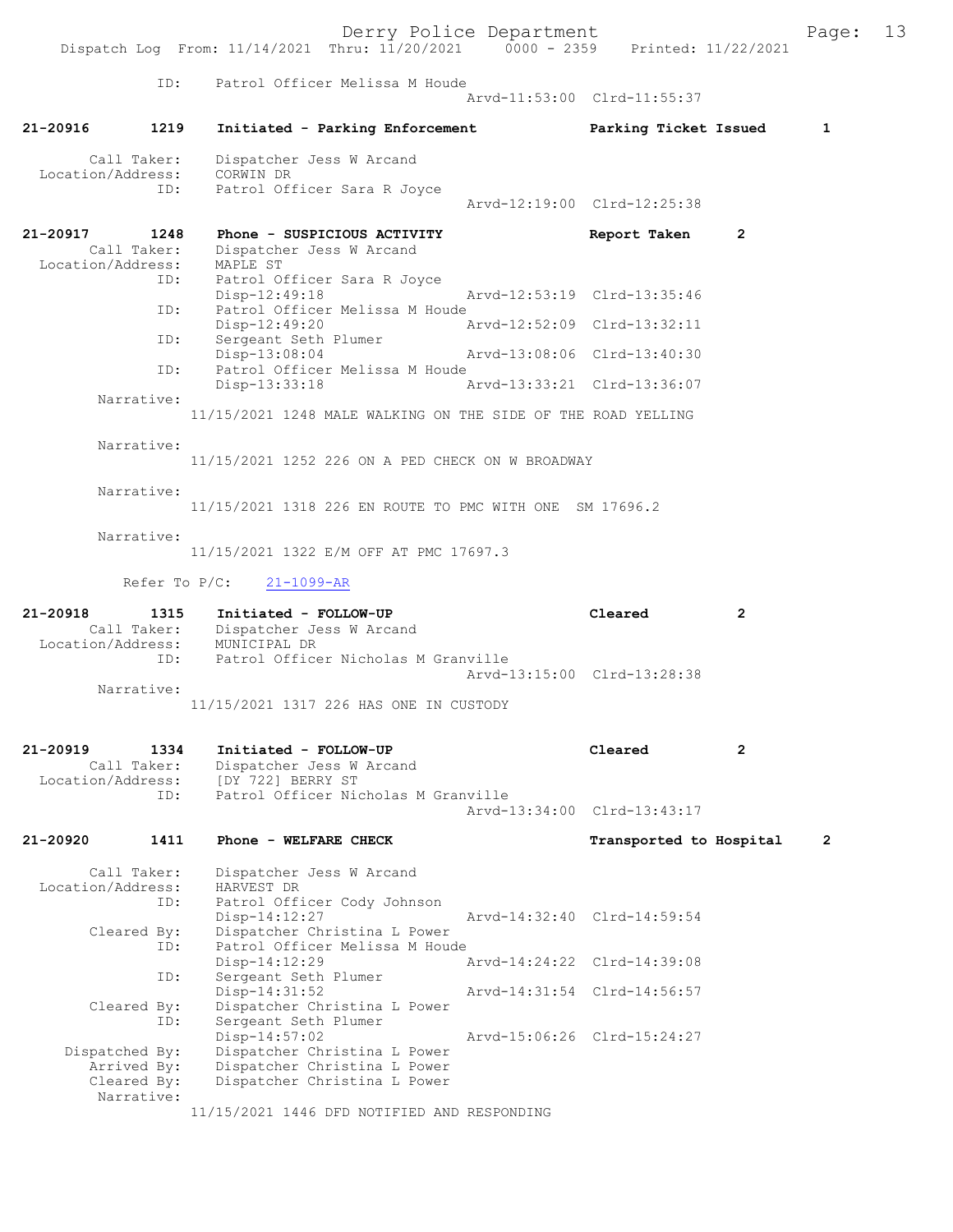Narrative:

11/15/2021 1458 enroute to Elliott via DFD

| 21-20921                      | 1436                       | Phone - DOMESTIC DISTURBANCE                                                                         | Transported to Hospital     |                | 1 |
|-------------------------------|----------------------------|------------------------------------------------------------------------------------------------------|-----------------------------|----------------|---|
| Location/Address:             | Call Taker:<br>ID:         | Dispatcher Jess W Arcand<br>WALNUT HILL RD<br>Patrol Officer Nicholas M Granville                    |                             |                |   |
|                               | Cleared By:<br>ID:         | Disp-14:38:23<br>Dispatcher Christina L Power<br>Patrol Officer Melissa M Houde                      | Arvd-14:43:57 Clrd-15:24:46 |                |   |
|                               | Cleared By:<br>ID:         | Disp-14:39:13<br>Dispatcher Christina L Power<br>Patrol Officer Sara R Joyce                         | Arvd-14:42:24 Clrd-15:26:17 |                |   |
|                               | Cleared By:<br>Narrative:  | Disp-14:43:38<br>Dispatcher Christina L Power                                                        | Arvd-14:44:05 Clrd-15:20:35 |                |   |
|                               |                            | 11/15/2021 1444 226 ON A PED CHECK                                                                   |                             |                |   |
|                               | Narrative:                 | 11/15/2021 1445 309 HAS ONE DETAINED                                                                 |                             |                |   |
|                               | Narrative:                 | 11/15/2021 1514 DFD requested                                                                        |                             |                |   |
|                               | Narrative:                 | 11/15/2021 1520 DFD on scene                                                                         |                             |                |   |
|                               | Refer To Incident:         | $21 - 2052 - OF$                                                                                     |                             |                |   |
| 21-20922<br>Location/Address: | 1512<br>Call Taker:        | Initiated - FOLLOW-UP<br>Dispatcher Christina L Power<br>ROCKINGHAM RD                               | Cleared                     | $\overline{2}$ |   |
|                               | ID:                        | Detective Mark Borgatti                                                                              | Arvd-15:12:00 Clrd-15:24:37 |                |   |
| 21-20923<br>Location/Address: | 1546<br>Call Taker:        | Phone - MV ACCIDENT<br>Dispatcher Christina L Power<br>BIRCH ST                                      | Report Taken                | 1              |   |
|                               | ID:<br>ID:                 | Patrol Officer Ryan M Panaro<br>Disp-15:46:47<br>Patrol Officer Nathan S Lavoie                      | Arvd-15:48:12 Clrd-16:08:22 |                |   |
|                               | Narrative:                 | Disp-15:46:49                                                                                        | $Clrd-15:50:43$             |                |   |
|                               |                            | Hutchinson vs Falsey Reportable                                                                      |                             |                |   |
|                               | Refer To Accident:         | $21 - 571 - AC$                                                                                      |                             |                |   |
| 21-20924<br>Location/Address: | 1549<br>Call Taker:        | Phone - VIN CHECK<br>Dispatcher Christina L Power<br>N SHORE (IP) RD                                 | Services Rendered 3         |                |   |
|                               | ID:<br>Refer To Field Int: | Patrol Officer Nathan S Lavoie<br>Disp-15:50:57<br>$21 - 4089 - FI$                                  | Arvd-16:07:59 Clrd-16:24:55 |                |   |
| 21-20925<br>Location/Address: | 1635<br>Call Taker:        | Phone - NEIGHBORHOOD DISPUTE<br>Dispatcher Christina L Power<br>JUNIPER RD                           | <b>ADVICE GIVEN</b>         | 2              |   |
|                               | ID:<br>Refer To Field Int: | Patrol Officer Melissa M Houde<br>Disp-16:36:15<br>$21 - 4058 - FI$                                  | Arvd-16:41:53 Clrd-17:04:35 |                |   |
| 21-20926                      | 1649                       | Walk-In - LARCENY /FORGERY/ FRAUD                                                                    | Report Taken                | 2              |   |
| Location/Address:             | Call Taker:<br>ID:         | Patrol Officer Casey J Noyes<br>[DY 2] MUNICIPAL DR<br>Patrol Officer Casey J Noyes<br>Disp-16:49:39 | Arvd-16:49:41 Clrd-16:50:05 |                |   |
|                               | Refer To Incident:         | $21 - 2053 - OF$                                                                                     |                             |                |   |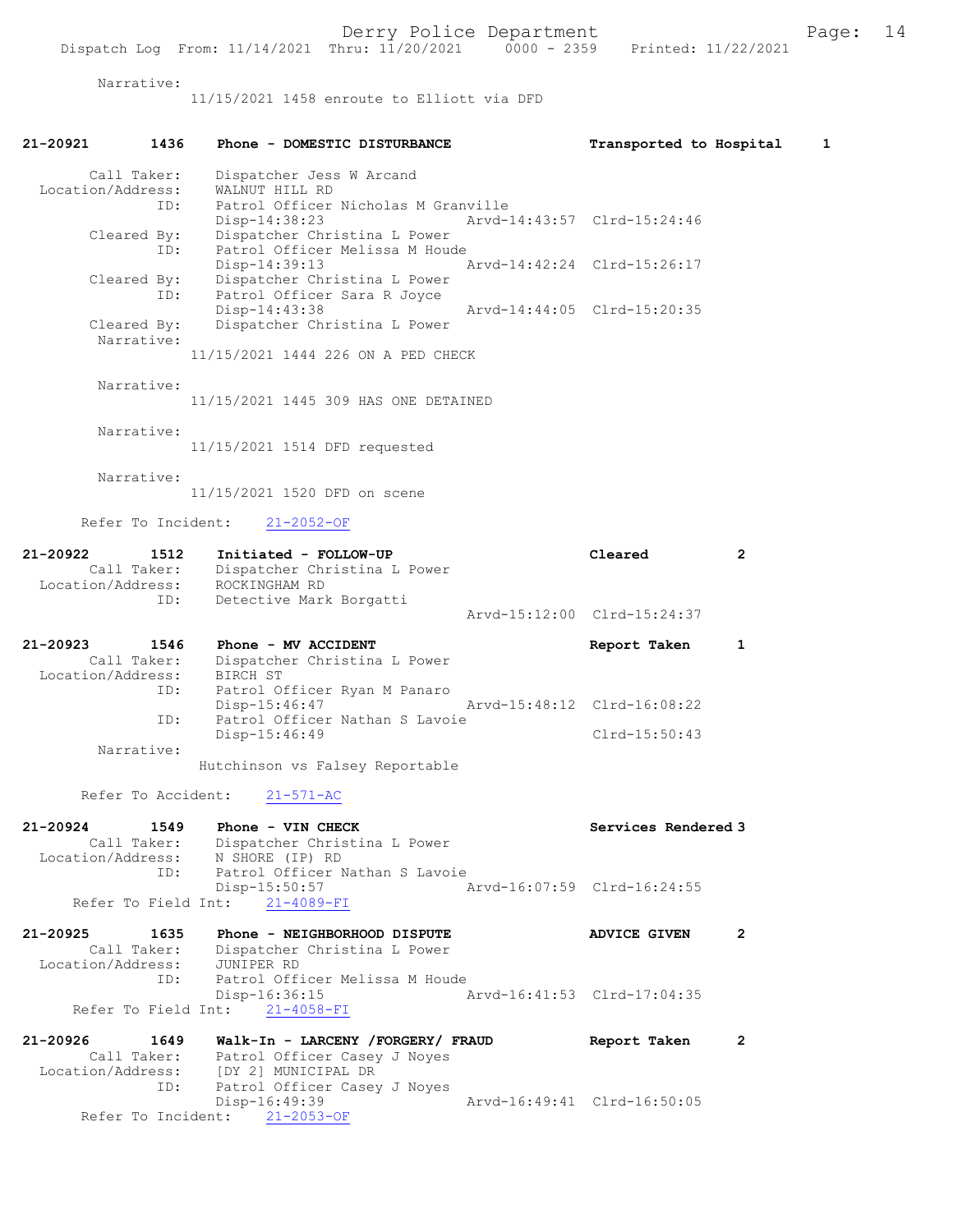21-20927 1723 Walk-In - SEXUAL OFFENDER REGISTRATION Services Rendered 1 Call Taker: Dispatcher Christina L Power Location/Address: [DY 2] MUNICIPAL DR ID: Detective Sergeant Ryan O'Rourke<br>Disp-17:23:38 Arv Disp-17:23:38 Arvd-17:23:40 Clrd-17:23:42 21-20928 1735 Initiated - SUBPOENA DELIVERY Served 1 Call Taker: Dispatcher Christina L Power Location/Address: PEMBROKE DR ID: Patrol Officer Melissa M Houde Arvd-17:35:00 Clrd-17:40:46 21-20929 1744 Initiated - ATTEMPTED PAPER SERVICE Not Served 2 Call Taker: Dispatcher Christina L Power Location/Address: THORNTON ST ID: Patrol Officer Nathan S Lavoie Arvd-17:44:00 Clrd-17:50:12 21-20930 1746 Initiated - SERVE RESTRAINING ORDER Not Served 2 Call Taker: Dispatcher Christina L Power Location/Address: [DY 2895] CHESTER RD ID: Patrol Officer Melissa M Houde Arvd-17:46:00 Clrd-17:49:57 21-20931 1754 Initiated - MV STOP Warning Issued 3 Call Taker: Dispatcher Christina L Power Location/Address: PINKERTON ST ID: Patrol Officer Nathan S Lavoie Arvd-17:54:00 Clrd-18:00:56 Refer To Citation: 21-4939-CN 21-20932 1800 Initiated - SUBPOENA DELIVERY Cleared 1 Call Taker: Dispatcher Christina L Power Location/Address: BLAKE FARM RD ID: Patrol Officer Ryan M Panaro Arvd-18:00:00 Clrd-18:10:47 Cleared By: Patrol Officer Casey J Noyes ID: Patrol Officer Melissa M Houde Disp-18:03:24 Arvd-18:03:26 Clrd-18:03:31 Dispatched By: Patrol Officer Casey J Noyes Arrived By: Patrol Officer Casey J Noyes Cleared By: Patrol Officer Casey J Noyes 21-20933 1803 911 - MV ACCIDENT Report Taken 1 Call Taker: Patrol Officer Casey J Noyes Location/Address: E DERRY RD + LANE RD ID: Patrol Officer Joshua Martin Disp-18:04:09 Arvd-18:04:21 Clrd-18:36:06 Cleared By: Dispatcher Christina L Power ID: Patrol Officer Melissa M Houde Disp-18:04:18 Arvd-18:04:46 Clrd-18:38:30 Cleared By: Dispatcher Christina L Power ID: Sergeant Jeffrey M Dawe Disp-18:04:52 Arvd-18:10:00 Clrd-18:17:05 Narrative: 11/15/2021 1810 Birch Street responding for NJ Z12MSA Narrative: 11/15/2021 1811 Spactown Auto responding for NH 84H54 Narrative: 11/15/2021 1828 wreckers on scene Narrative: prentice v phelps, full report

Refer To Accident: 21-572-AC

21-20934 1813 911 - DRUG OVERDOSE Transported to Hospital 2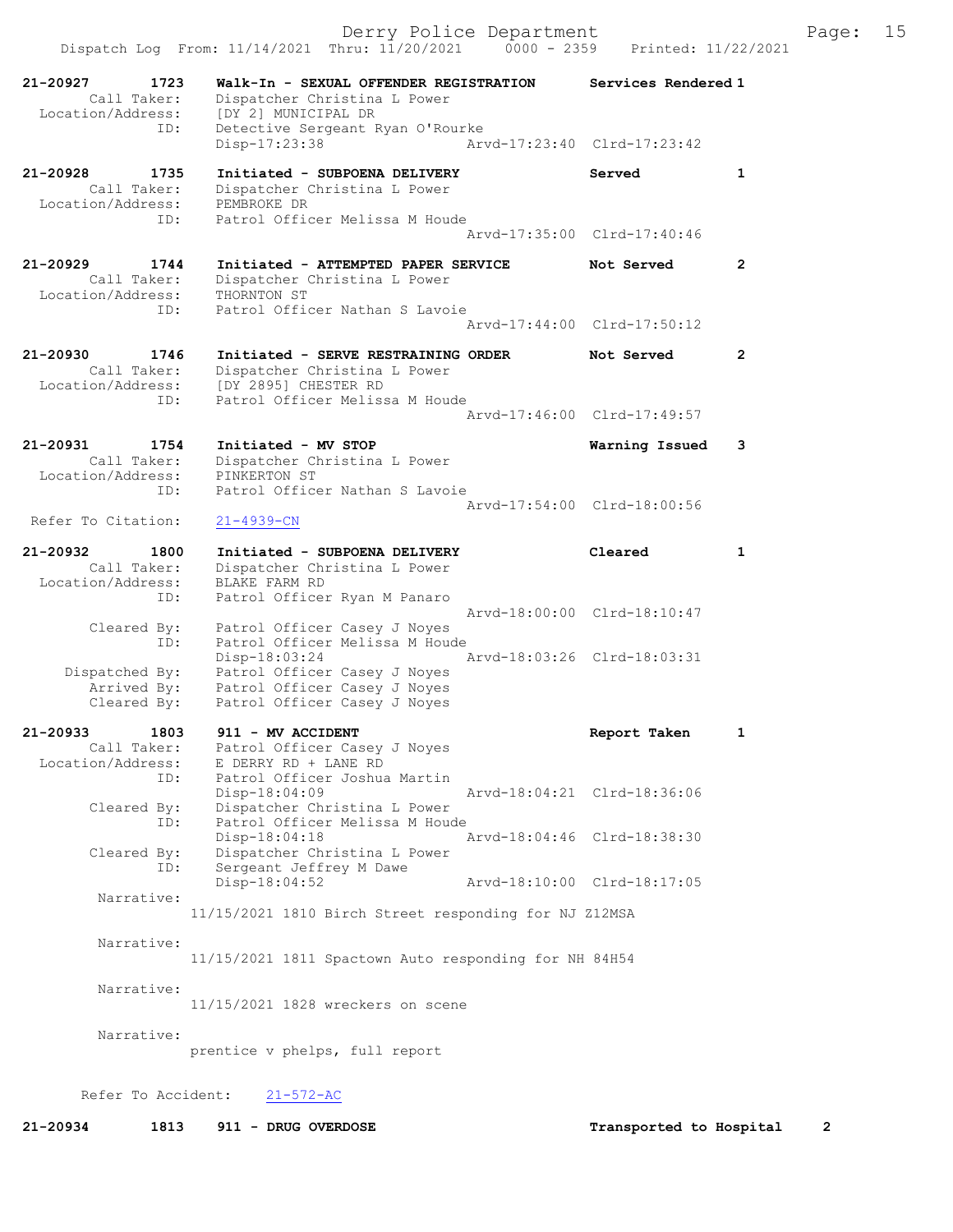| Call Taker:                      | Patrol Officer Casey J Noyes                                    |                             |                       |
|----------------------------------|-----------------------------------------------------------------|-----------------------------|-----------------------|
| Location/Address:<br>ID:         | WINDHAM DEPOT RD<br>Patrol Officer Ryan M Panaro                |                             |                       |
| Cleared By:                      | $Disp-18:14:15$<br>Dispatcher Christina L Power                 | Arvd-18:18:26 Clrd-18:40:34 |                       |
| ID:                              | Patrol Officer Nathan S Lavoie                                  |                             |                       |
| Cleared By:                      | $Disp-18:14:19$<br>Dispatcher Christina L Power                 | Arvd-18:18:45 Clrd-18:40:31 |                       |
| ID:                              | Sergeant Jeffrey M Dawe<br>Disp-18:17:13                        | Arvd-18:22:05 Clrd-18:40:18 |                       |
| Arrived By:                      | Dispatcher Christina L Power                                    |                             |                       |
| Cleared By:<br>Narrative:        | Dispatcher Christina L Power                                    |                             |                       |
|                                  | 11/15/2021 1821 DFD on scene                                    |                             |                       |
| Narrative:                       |                                                                 |                             |                       |
|                                  | transported to PMC via DFD                                      |                             |                       |
| Refer To Incident:               | $21 - 2056 - OF$                                                |                             |                       |
| 21-20935<br>1816                 | Initiated - DEPARTMENT INFO                                     | Report Taken                | 3                     |
| Call Taker:<br>Location/Address: | Lieutenant Michael T Muncey<br>[DY 2] MUNICIPAL DR              |                             |                       |
| ID:                              | Lieutenant Michael T Muncey                                     |                             |                       |
| Refer To Incident:               | $21 - 2055 - OF$                                                | Aryd-18:16:00 Clrd-18:17:00 |                       |
| 21-20936<br>1842                 | Initiated - FOLLOW-UP                                           | Cleared                     | $\overline{2}$        |
| Call Taker:                      | Dispatcher Christina L Power                                    |                             |                       |
| Location/Address:<br>ID:         | PARKLAND DR<br>Patrol Officer Melissa M Houde                   |                             |                       |
|                                  |                                                                 | Arvd-18:42:00 Clrd-18:57:52 |                       |
| 21-20937<br>1850                 | Initiated - SERVE RESTRAINING ORDER                             | Cleared                     | $\overline{2}$        |
| Call Taker:<br>Location/Address: | Dispatcher Christina L Power<br>FAIRWAY DR                      |                             |                       |
| ID:                              | Patrol Officer Nathan S Lavoie                                  |                             |                       |
|                                  |                                                                 | Arvd-18:50:00 Clrd-18:56:45 |                       |
| 21-20938<br>1856<br>Call Taker:  | Radio - SERVE RESTRAINING ORDER<br>Dispatcher Christina L Power | Served                      | $\mathbf{2}^{\prime}$ |
| Location/Address:                | DERRY WAY                                                       |                             |                       |
| ID:                              | Patrol Officer Nathan S Lavoie<br>Disp-18:58:00                 | Arvd-19:04:17 Clrd-19:19:13 |                       |
| 21-20939<br>1903                 | Initiated - ATTEMPTED PAPER SERVICE                             | Not Served                  | $\mathbf{2}^{\prime}$ |
| Call Taker:                      | Dispatcher Christina L Power                                    |                             |                       |
| Location/Address:<br>ID:         | BROOKVIEW DR<br>Patrol Officer Melissa M Houde                  |                             |                       |
|                                  |                                                                 | Arvd-19:03:00 Clrd-19:07:33 |                       |
| 21-20940<br>1925                 | Initiated - ATTEMPTED PAPER SERVICE                             | Served                      | $\overline{2}$        |
| Call Taker:<br>Location/Address: | Dispatcher Christina L Power<br>THORNTON ST                     |                             |                       |
| ID:                              | Patrol Officer Nathan S Lavoie                                  |                             |                       |
|                                  |                                                                 | Arvd-19:25:00 Clrd-19:40:45 |                       |
| 21-20941<br>1940<br>Call Taker:  | Initiated - MV CHECK<br>Dispatcher Christina L Power            | SENT ON THEIR WAY 1         |                       |
| Location/Address:                | ASHLEIGH DR                                                     |                             |                       |
| ID:                              | Patrol Officer Nathan S Lavoie                                  | Arvd-19:40:00 Clrd-19:52:18 |                       |
| Refer To Field Int:              | $21 - 4061 - FI$                                                |                             |                       |
| 21-20942<br>1958                 | Phone - NEIGHBORHOOD DISPUTE                                    | Matter Mediated             | 2                     |
| Call Taker:<br>Location/Address: | Dispatcher Christina L Power<br>FAIRWAY DR                      |                             |                       |
| ID:                              | Patrol Officer Joshua Martin                                    |                             |                       |
|                                  | Disp-19:59:42                                                   | Arvd-20:01:19 Clrd-20:34:05 |                       |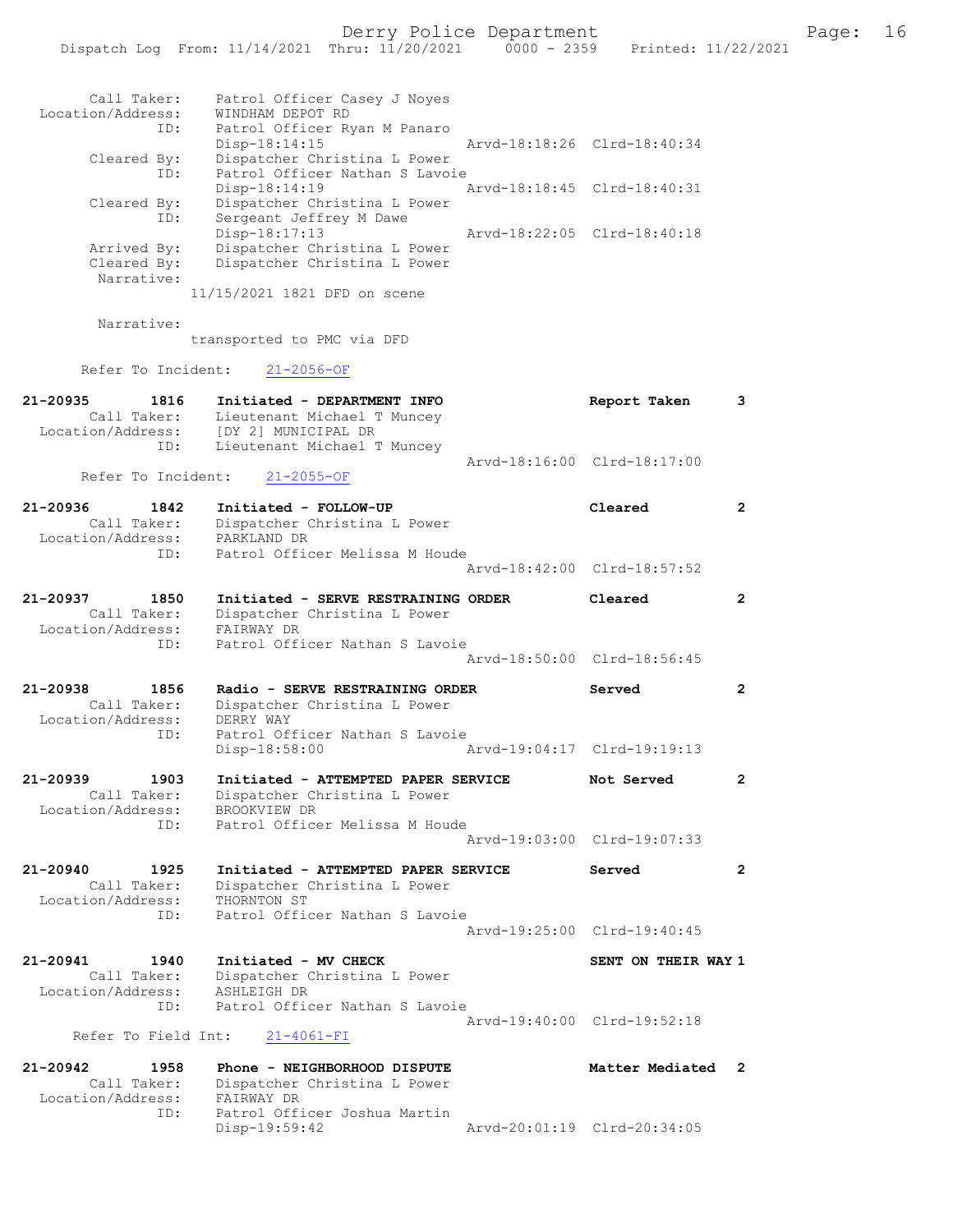Derry Police Department Fage: 17 Dispatch Log From: 11/14/2021 Thru: 11/20/2021 0000 - 2359 Printed: 11/22/2021 ID: Patrol Officer Nathan S Lavoie Disp-19:59:45<br>The Sergeant Jeffrey M Dawe Arvd-20:01:20 Clrd-20:34:03 Sergeant Jeffrey M Dawe<br>Disp-20:01:36 Disp-20:01:36 Arvd-20:03:58 Clrd-20:11:23 Refer To Incident: 21-2057-OF 21-20943 2035 Phone - ASSIST CITIZEN Assistance Rendered 3 Call Taker: Dispatcher Christina L Power Location/Address: CRYSTAL AVE ID: Patrol Officer Nathan S Lavoie Disp-20:38:02 Arvd-20:43:26 Clrd-20:51:26 21-20944 2133 Initiated - MV STOP Warning Issued 3 Call Taker: Dispatcher Christina L Power Location/Address: BIRCH ST ID: Patrol Officer Ryan M Panaro Arvd-21:33:00 Clrd-21:36:14 Refer To Citation: 21-4941-CN 21-20945 2152 Initiated - MV CHECK SENT ON THEIR WAY 1 Call Taker: Dispatcher Christina L Power Location/Address: ADAMS POND RD ID: Patrol Officer Melissa M Houde Arvd-21:52:00 Clrd-22:00:09<br>21-4060-FI Refer To Field Int: 21-20946 2212 Phone - MV ACCIDENT Report Taken 1 Call Taker: Dispatcher Christina L Power Location/Address: WINDHAM DEPOT RD ID: Patrol Officer Joshua Martin Disp-22:14:06 Arvd-22:19:22 Clrd-22:47:23 ID: Patrol Officer Ryan M Panaro Disp-22:15:24 Arvd-22:19:24 Clrd-22:36:26 Narrative: 11/15/2021 2227 next on the list requested, Recovery Solutions assigned Narrative: 11/15/2021 2230 wrecker on scene Narrative: Adam vs roadside, full report Refer To Accident: 21-573-AC 21-20947 2216 Phone - ALARM, BURGLAR False Alarm 1 Call Taker: Patrol Officer Robert Corwin Location/Address: [DY 1516] ROCKINGHAM RD ID: Patrol Officer Melissa M Houde Disp-22:16:50 Arvd-22:21:15 Clrd-22:24:05 Dispatched By: Dispatcher Christina L Power Arrived By: Dispatcher Christina L Power Cleared By: Dispatcher Christina L Power ID: Patrol Officer Nathan S Lavoie Disp-22:16:53 Arvd-22:21:16 Clrd-22:24:06 Dispatched By: Dispatcher Christina L Power Arrived By: Dispatcher Christina L Power Cleared By: Dispatcher Christina L Power Narrative: register motion Narrative: checked and secure Refer To Field Int: 21-4059-FI 21-20948 2300 Phone - SUSPICIOUS ACTIVITY Vehicle checked 2<br>Call Taker: Dispatcher Jonathon S Pickering Call Taker: Dispatcher Jonathon S Pickering

Location/Address: MATTHEW DR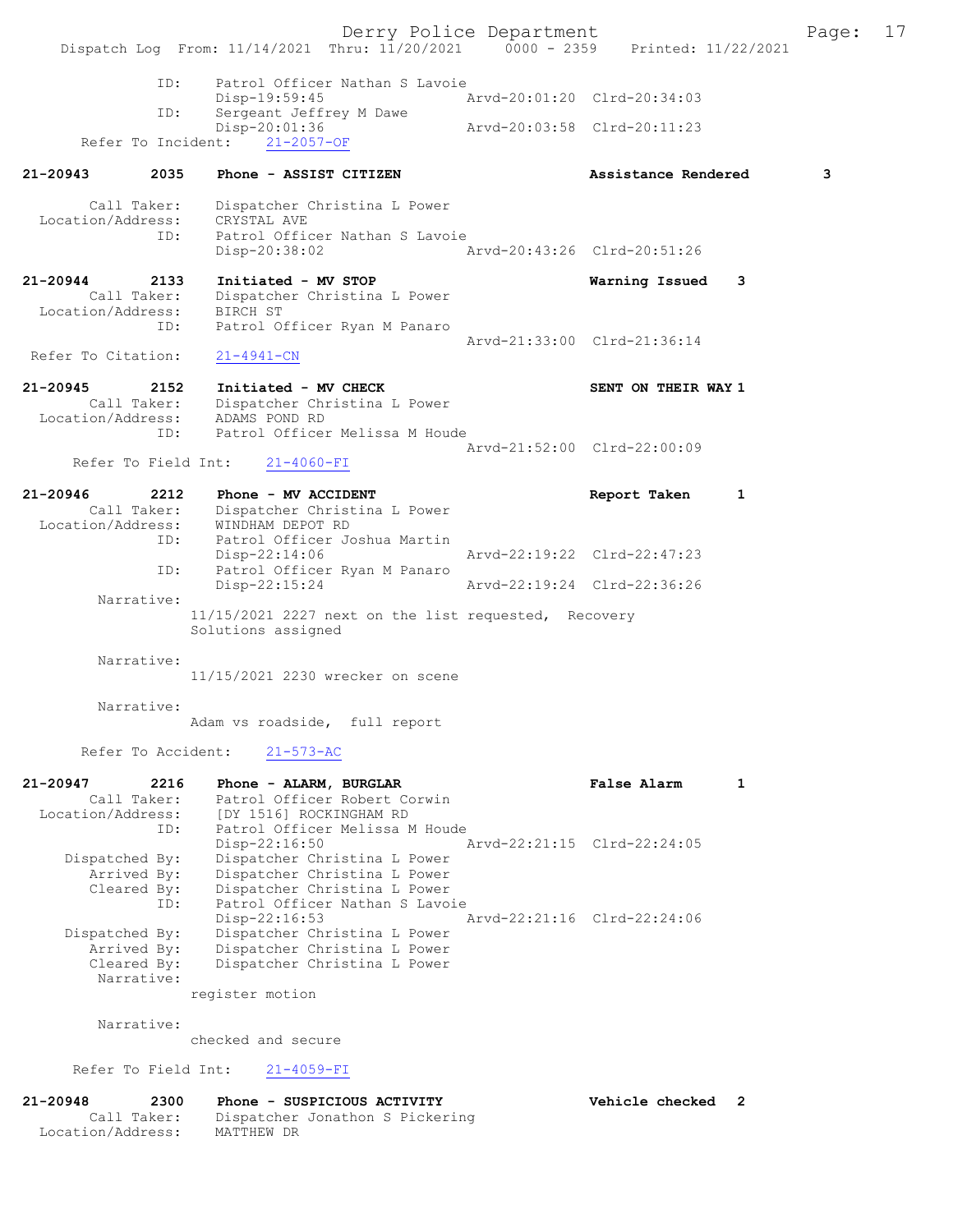Derry Police Department Fage: 18

Dispatch Log From: 11/14/2021 Thru: 11/20/2021 0000 - 2359 Printed: 11/22/2021

 ID: Patrol Officer Michael Carnazzo Disp-23:04:36 Arvd-23:11:55 Clrd-23:22:16 ID: Patrol Officer Nikita Tomnyuk Disp-23:04:39 Arvd-23:15:31 Clrd-23:22:17

Narrative:

11/15/2021 2322 no issues found

Narrative:

.

Refer To Field Int: 21-4050-FI

| 21-20949<br>2302   | Phone - ATTEMPTED BURGLARY                                                                            | Report Taken                             | $\mathbf{2}$ |
|--------------------|-------------------------------------------------------------------------------------------------------|------------------------------------------|--------------|
| Call Taker:        | Patrol Officer Robert Corwin                                                                          |                                          |              |
| Location/Address:  | [DY 3706] SAGAMORE DR                                                                                 |                                          |              |
| ID:                | Patrol Officer Jack Stafford                                                                          |                                          |              |
|                    | $Disp-23:04:25$                                                                                       | Arvd-23:15:21 Clrd-11/16/2021 @ 01:03:16 |              |
| Arrived By:        | Dispatcher Jonathon S Pickering                                                                       |                                          |              |
| Cleared By:        | Dispatcher Jonathon S Pickering                                                                       |                                          |              |
| ID:                | Patrol Officer Joshua Martin                                                                          |                                          |              |
|                    | Disp-23:04:30                                                                                         | Arvd-23:12:48 Clrd-11/16/2021 @ 00:54:10 |              |
| Arrived By:        | Dispatcher Jonathon S Pickering                                                                       |                                          |              |
| Cleared By:<br>ID: | Dispatcher Jonathon S Pickering<br>Sergeant Patrick H Dawson                                          |                                          |              |
|                    | Disp-23:08:10                                                                                         | Arvd-23:18:05 Clrd-11/16/2021 @ 01:00:29 |              |
| Dispatched By:     | Dispatcher Jonathon S Pickering                                                                       |                                          |              |
| Arrived By:        | Dispatcher Jonathon S Pickering                                                                       |                                          |              |
| Cleared By:        | Dispatcher Jonathon S Pickering                                                                       |                                          |              |
| ID:                | Patrol Officer Nikita Tomnyuk                                                                         |                                          |              |
|                    | $Disp-23:30:01$                                                                                       | Arvd-23:34:31 Clrd-11/16/2021 @ 00:54:11 |              |
| Dispatched By:     | Dispatcher Jonathon S Pickering                                                                       |                                          |              |
| Arrived By:        | Dispatcher Jonathon S Pickering                                                                       |                                          |              |
| Cleared By:        | Dispatcher Jonathon S Pickering                                                                       |                                          |              |
| ID:                | Patrol Officer Michael Carnazzo                                                                       |                                          |              |
|                    | Disp-00:25:52                                                                                         | Arvd-00:25:54 Clrd-11/16/2021 @ 01:03:15 |              |
| Dispatched By:     | Dispatcher Jonathon S Pickering                                                                       |                                          |              |
| Arrived By:        | Dispatcher Jonathon S Pickering                                                                       |                                          |              |
| Cleared By:        | Dispatcher Jonathon S Pickering                                                                       |                                          |              |
| Narrative:         |                                                                                                       |                                          |              |
|                    | 11/15/2021 2329 report of possible attempted break-in                                                 |                                          |              |
|                    |                                                                                                       |                                          |              |
| Narrative:         |                                                                                                       |                                          |              |
|                    | 11/15/2021 2328 Londonderry and Salem requested for a K9,<br>unavailable; NHSP requested and notified |                                          |              |
|                    |                                                                                                       |                                          |              |
| Narrative:         |                                                                                                       |                                          |              |
|                    | 11/15/2021 2347 NHSP on scene                                                                         |                                          |              |
|                    |                                                                                                       |                                          |              |
| Narrative:         |                                                                                                       |                                          |              |
|                    | 11/16/2021 0001 K9 on scene, 130 following                                                            |                                          |              |
|                    |                                                                                                       |                                          |              |
| Narrative:         |                                                                                                       |                                          |              |
|                    | 11/16/2021 0008 K9 track started                                                                      |                                          |              |
|                    |                                                                                                       |                                          |              |
| Narrative:         |                                                                                                       |                                          |              |
|                    | 11/16/2021 0010 tracking towards cul-de-sac                                                           |                                          |              |
|                    |                                                                                                       |                                          |              |
| Narrative:         |                                                                                                       |                                          |              |
|                    | 11/16/2021 0019 tracking behind Sagamore Dr and Sheldon Rd                                            |                                          |              |
|                    |                                                                                                       |                                          |              |
| Narrative:         |                                                                                                       |                                          |              |
|                    | 11/16/2021 0025 track back out on Sagamore                                                            |                                          |              |
|                    |                                                                                                       |                                          |              |
| Narrative:         |                                                                                                       |                                          |              |
|                    | $11/16/2021$ 0049 track ended - report taken                                                          |                                          |              |
| Refer To Incident: | $21 - 2058 - OF$                                                                                      |                                          |              |
| Refer To Incident: | $21 - 2059 - OF$                                                                                      |                                          |              |
|                    |                                                                                                       |                                          |              |
| 21-20950<br>2307   | Alarm - PROPERTY CHECK                                                                                | Services Rendered 2                      |              |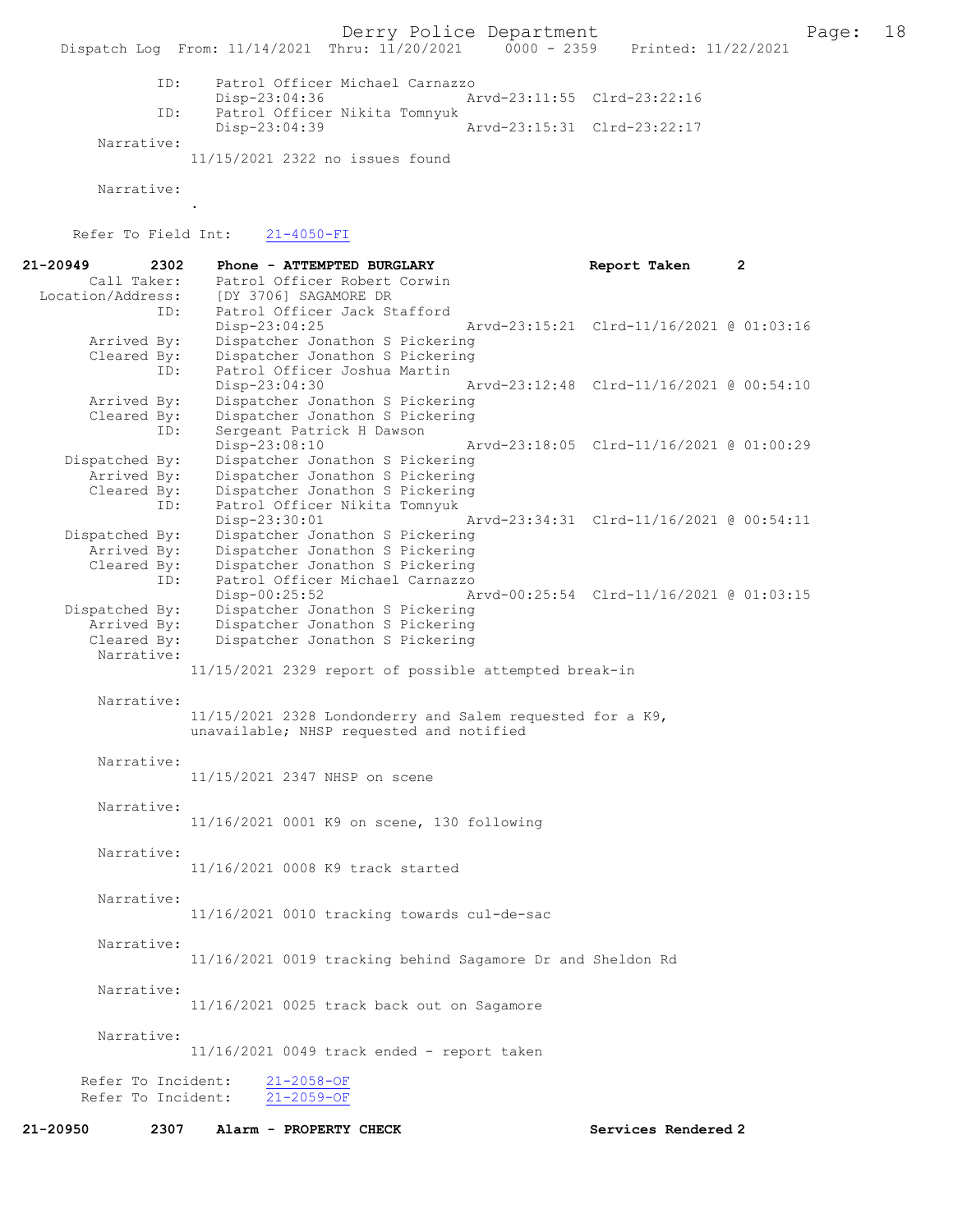Derry Police Department The Page: 19 Dispatch Log From: 11/14/2021 Thru: 11/20/2021 0000 - 2359 Printed: 11/22/2021 Call Taker: Patrol Officer Robert Corwin Location/Address: [DY 6] CRYSTAL AVE ID: Patrol Officer Monica Ricci Disp-23:08:42 Arvd-23:11:58 Clrd-23:12:50 Dispatched By: Dispatcher Jonathon S Pickering<br>Arrived By: Dispatcher Jonathon S Pickering Arrived By: Dispatcher Jonathon S Pickering<br>Cleared By: Dispatcher Jonathon S Pickering Dispatcher Jonathon S Pickering Narrative: 11/15/2021 2312 checked with no issues found 21-20951 2315 Initiated - PED CHECK SENT ON THEIR WAY 2 Call Taker: Dispatcher Jonathon S Pickering<br>Location/Address: [DY 1489] CRYSTAL AVE [DY 1489] CRYSTAL AVE ID: Patrol Officer Monica Ricci Arvd-23:15:00 Clrd-23:22:05 21-20952 2340 Initiated - MV STOP Warning Issued 3 Call Taker: Dispatcher Jonathon S Pickering Location/Address: E BROADWAY + MOUNT WASHINGTON ST ID: Patrol Officer Monica Ricci Arvd-23:40:00 Clrd-23:45:32 Refer To Citation: 21-4942-CN 21-20953 2355 Alarm - ALARM, BURGLAR **False Alarm** 1 Call Taker: Patrol Officer Robert Corwin<br>Location/Address: [DY 2258] E BROADWAY Location/Address: [DY 2258] E BROADWAY ID: Patrol Officer Michael Carnazzo Disp-23:56:04 Arvd-23:58:01 Clrd-23:59:46 Arrived By: Dispatcher Jonathon S Pickering Cleared By: Dispatcher Jonathon S Pickering ID: Patrol Officer Monica Ricci Disp-23:56:07 Arvd-23:59:45 Clrd-23:59:45 Arrived By: Dispatcher Jonathon S Pickering<br>Cleared By: Dispatcher Jonathon S Pickering Dispatcher Jonathon S Pickering Narrative: 11/15/2021 2359 double door alarm, false

Refer To Field Int: 21-4049-FI

### For Date: 11/16/2021 - Tuesday

| 21-20954          | 0111                | Initiated - PROPERTY CHECK                                                                                                                     |                             | No Action Required  |   | $\overline{2}$ |
|-------------------|---------------------|------------------------------------------------------------------------------------------------------------------------------------------------|-----------------------------|---------------------|---|----------------|
|                   |                     | Call Taker: Patrol Officer Robert Corwin<br>Location/Address: [DY 3681] HAMPSTEAD RD<br>ID: Patrol Officer Jack Stafford                       |                             |                     |   |                |
|                   |                     |                                                                                                                                                | Arvd-01:11:00 Clrd-01:12:13 |                     |   |                |
| 21-20955          | 0112<br>ID:         | Initiated - PROPERTY CHECK<br>Call Taker: Patrol Officer Robert Corwin<br>Location/Address: [DY 2209] HUMPHREY RD<br>Sergeant Patrick H Dawson |                             | Cleared             | 2 |                |
|                   |                     |                                                                                                                                                | Arvd-01:12:00 Clrd-01:12:53 |                     |   |                |
| 21-20956          | 0119                | Initiated - PROPERTY CHECK                                                                                                                     |                             | No Action Required  |   | $\overline{2}$ |
| Location/Address: | Call Taker:         | Dispatcher Jonathon S Pickering<br>ROLLINS ST                                                                                                  |                             |                     |   |                |
|                   | ID:                 | Patrol Officer Michael Carnazzo                                                                                                                | Arvd-01:19:00 Clrd-01:19:47 |                     |   |                |
| 21-20957          | 0123<br>Call Taker: | Initiated - MV CHECK<br>Dispatcher Jonathon S Pickering<br>Location/Address: PIERCE AVE                                                        |                             | SENT ON THEIR WAY 1 |   |                |
|                   |                     | ID: Patrol Officer Michael Carnazzo                                                                                                            | Arvd-01:23:00 Clrd-01:27:23 |                     |   |                |
| $21 - 20958$      | 0531                | Initiated - MV STOP                                                                                                                            |                             | Warning Issued      | 3 |                |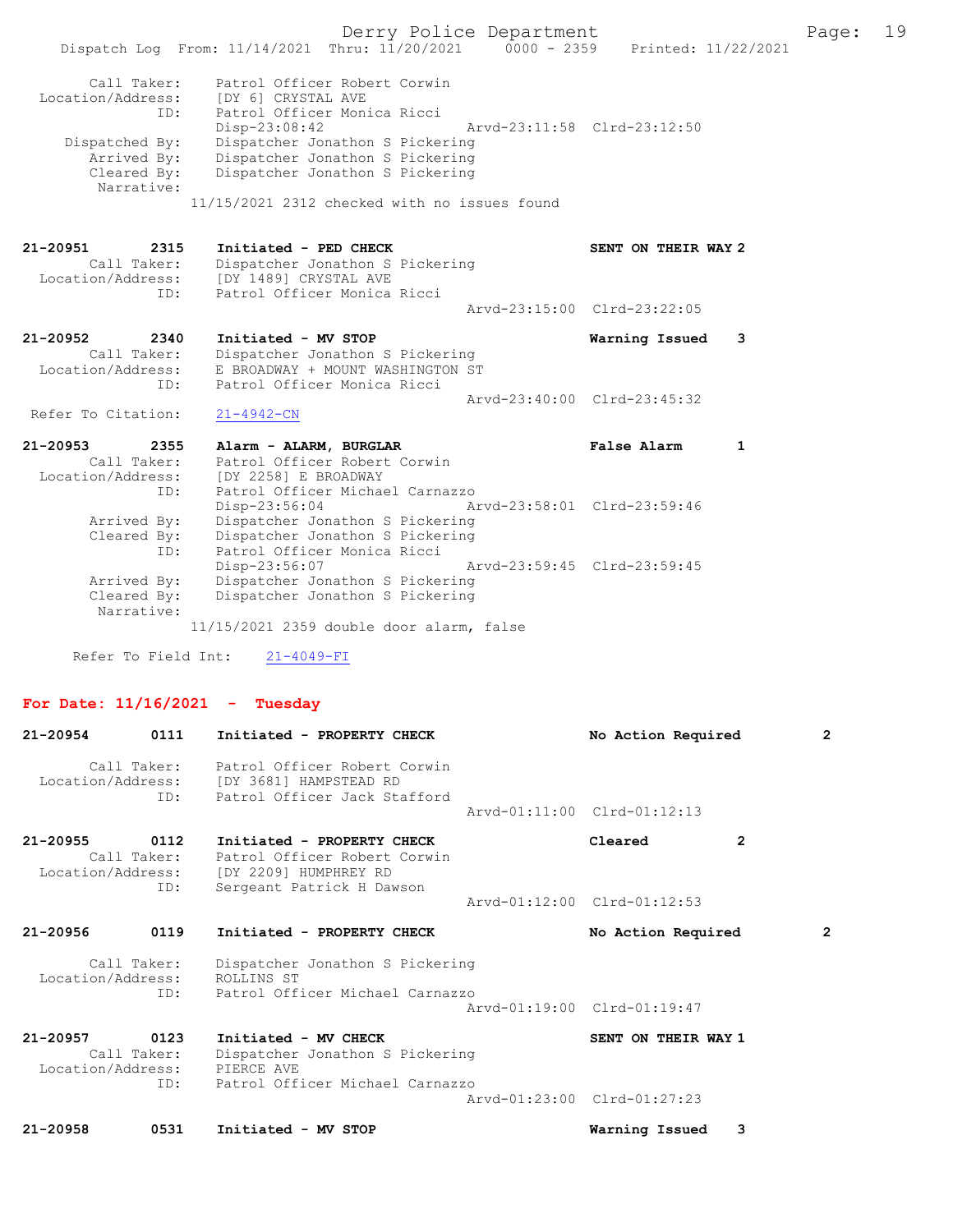Derry Police Department Fage: 20 Dispatch Log From: 11/14/2021 Thru: 11/20/2021 0000 - 2359 Printed: 11/22/2021 Call Taker: Dispatcher Jonathon S Pickering Location/Address: KENDALL POND RD ID: Patrol Officer Michael Carnazzo Arvd-05:31:00 Clrd-05:39:56 Refer To Citation: 21-4943-CN 21-20959 0553 Initiated - MV STOP Warning Issued 3 Call Taker: Dispatcher Jonathon S Pickering Location/Address: KENDALL POND RD ID: Patrol Officer Michael Carnazzo Arvd-05:53:00 Clrd-06:03:09 Refer To Citation: 21-4944-CN 21-20960 0638 Phone - ASSIST OTHER AGENCY Assistance Rendered 3 Call Taker: Dispatcher Jess W Arcand Location/Address: TINKHAM AVE ID: Detective Sergeant Ryan O'Rourke Disp-06:40:58 Arvd-06:50:57 Clrd-09:49:56 ID: Patrol Officer Sara R Joyce<br>Disp-06:41:01 Arvd-06:50:58 Clrd-09:49:57 Narrative: 11/16/2021 0639 ASSIST FBI Refer To Incident: 21-2061-OF 21-20961 0657 911 - DOMESTIC DISTURBANCE Verbal in Nature 1 Call Taker: Dispatcher Jess W Arcand Location/Address: FOREST ST ID: Patrol Officer James M McClafferty Disp-06:58:26 Arvd-07:07:22 Clrd-07:16:40 ID: Patrol Officer Cody Johnson Disp-06:59:24 Arvd-07:06:56 Clrd-07:16:39 Narrative: 11/16/2021 0707 115 ON A PED CHECK ON BYPASS 28 Refer To Field Int: 21-4021-FI 21-20962 0845 Phone - THEFT Report Taken 2 Call Taker: Dispatcher Jess W Arcand Location/Address: MEADOWBROOK RD ID: Patrol Officer Cody Johnson Disp-08:47:04 Arvd-08:59:22 Clrd-09:17:33 Narrative: 11/16/2021 0847 FIREARM Refer To Incident: 21-2060-OF 21-20963 0856 Initiated - TRANSPORT TRANSPORTED 3 Call Taker: Dispatcher Jess W Arcand Location/Address: BIRCH ST ID: Patrol Officer Blake A Martineau Arvd-08:56:00 Clrd-09:05:42 Narrative: 11/16/2021 0857 COURTESY TRANSPORT TO TSIENNETO RD SM 11853.6 Narrative: 11/16/2021 0902 OFF AT TSIENNETO RD EM 11855.4 21-20964 0915 Phone - FOLLOW-UP No Action Required 2 Call Taker: Patrol Officer Scott M Beegan Location/Address: MANNING ST ID: Patrol Officer Blake A Martineau Disp-09:16:14 Arvd-09:19:45 Clrd-09:31:54<br>Arrived By: Dispatcher Jess W Arcand Dispatcher Jess W Arcand Cleared By: Dispatcher Jess W Arcand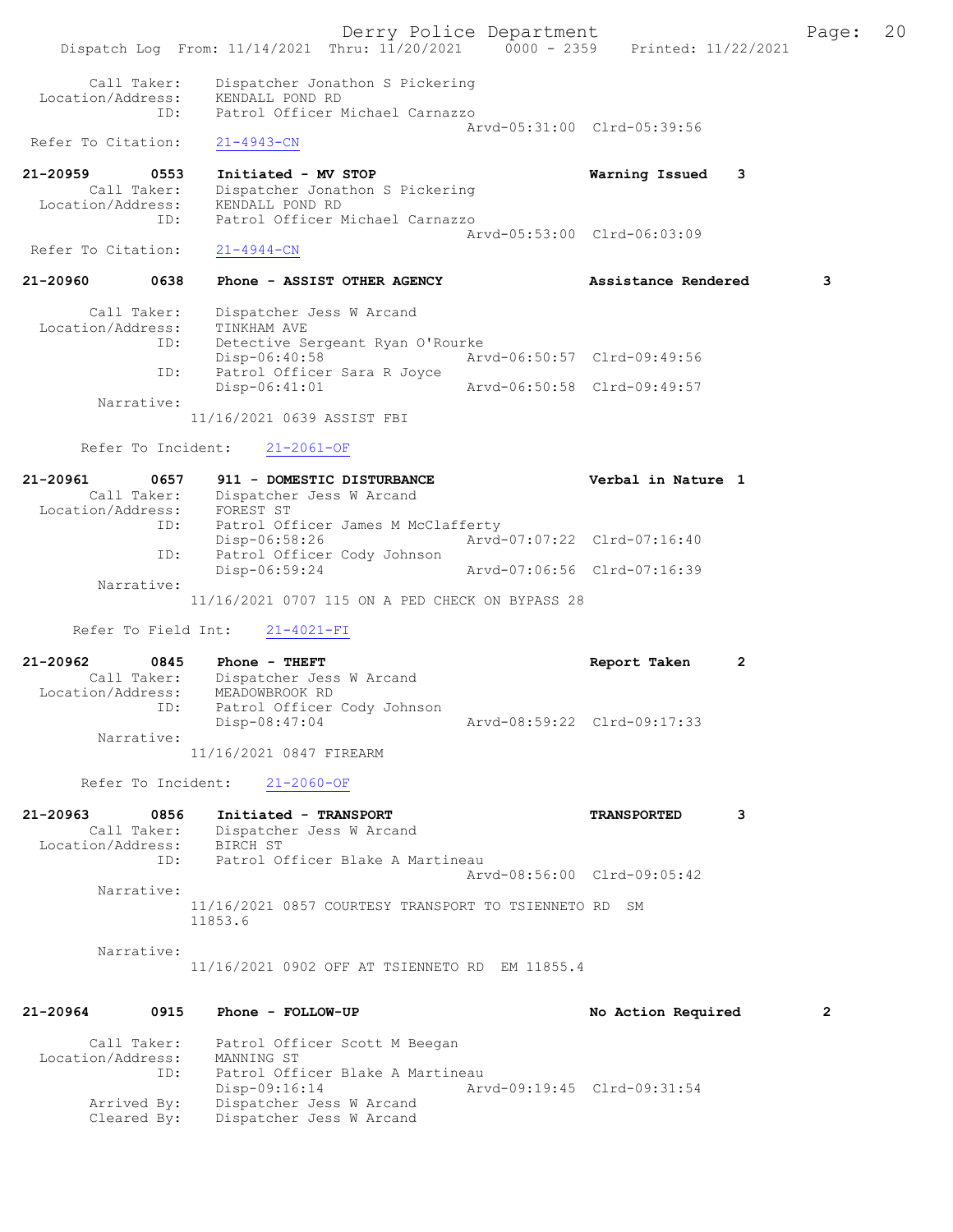21-20965 0921 Phone - SUSPICIOUS ACTIVITY Services Rendered 2 Call Taker: Dispatcher Jess W Arcand -20965<br>Call Taker: Dispatence<br>Location/Address: FRANKLIN ST<br>ID: Patrol Offic Patrol Officer Cody Johnson<br>Disp-09:26:52 Disp-09:26:52 Arvd-09:37:20 Clrd-09:44:13 ID: Patrol Officer Blake A Martineau<br>Disp-09:32:05 Arw Disp-09:32:05 Arvd-09:34:00 Clrd-09:44:21 21-20966 0944 Phone - DISTURBANCE Services Rendered 1 Call Taker: Dispatcher Jess W Arcand Location/Address: PARKLAND DR ID: Patrol Officer Cody Johnson<br>Disp-09:45:00 Disp-09:45:00 Arvd-09:45:54 Clrd-10:16:24<br>ID: Patrol Officer Blake A Martineau Patrol Officer Blake A Martineau Disp-09:45:04 Arvd-09:45:56 Clrd-10:16:22 Refer To Field Int: 21-4038-FI 21-20967 1019 Phone - WELFARE CHECK TRANSPORTED Transported to Hospital 2 Call Taker: Dispatcher Jess W Arcand Location/Address: MCKINLEY AVE ID: Patrol Officer Cody Johnson Disp-10:22:10 Arvd-10:31:30 Clrd-11:03:38 ID: Patrol Officer Sara R Joyce Disp-10:22:56 Arvd-10:27:14 Clrd-10:43:13 Narrative: 11/16/2021 1039 115 ONE IN CUSTODY FOR IEA Narrative: 11/16/2021 1041 115 EN ROUTE TO PMC SM 56338.6 Narrative: 11/16/2021 1050 OFF AT PMC EM 56341.8 Refer To P/C: 21-1100-AR 21-20968 1021 Initiated - FOLLOW-UP Services Rendered 2 Call Taker: Dispatcher Jess W Arcand Location/Address: MUNICIPAL DR<br>TD: Patrol Office Patrol Officer Blake A Martineau Arvd-10:21:00 Clrd-10:28:09 21-20969 1036 Phone - DISTURBANCE 21-20969 Arrest(s) Made 1 Call Taker: Dispatcher Jess W Arcand Location/Address: PINKERTON ST ID: Patrol Officer James M McClafferty<br>Disp-10:36:53 Arvd-Disp-10:36:53 Arvd-10:37:36 Clrd-11:16:32<br>ID: Detective Sergeant Ryan O'Rourke Detective Sergeant Ryan O'Rourke<br>Disp-10:36:58 Ary Disp-10:36:58 Arvd-10:39:17 Clrd-11:09:39<br>Cleared By: Detective Sergeant Ryan O'Rourke Detective Sergeant Ryan O'Rourke ID: Patrol Officer Brian J Landry<br>Disp-10:37:10 Disp-10:37:10 Arvd-10:37:19 Clrd-11:16:33<br>TD: Patrol Officer Blake A Martineau Patrol Officer Blake A Martineau Disp-10:37:30 Arvd-10:37:33 Clrd-10:37:38 ID: Patrol Officer Blake A Martineau<br>Disp-10:37:42 Art Disp-10:37:42 Arvd-10:37:45 Clrd-11:16:30 Patrol Officer Scott M Beegan<br>Disp-10:51:26 Disp-10:51:26 Arvd-10:51:31 Clrd-11:16:37 Narrative: 11/16/2021 1038 602 HAS ONE IN CUSTODY FOR SIMPLE ASSAULT (X2), RESISTING ARREST, AND TOBACCO VIOLATION Narrative: 11/16/2021 1044 325 EN ROUTE TO HQ WITH ONE SM 11865.0 Narrative: 11/16/2021 1048 OFF AT HQ EM 11865.8 Narrative: 11/16/2021 1116 IDENTIFIED AS JUVENILE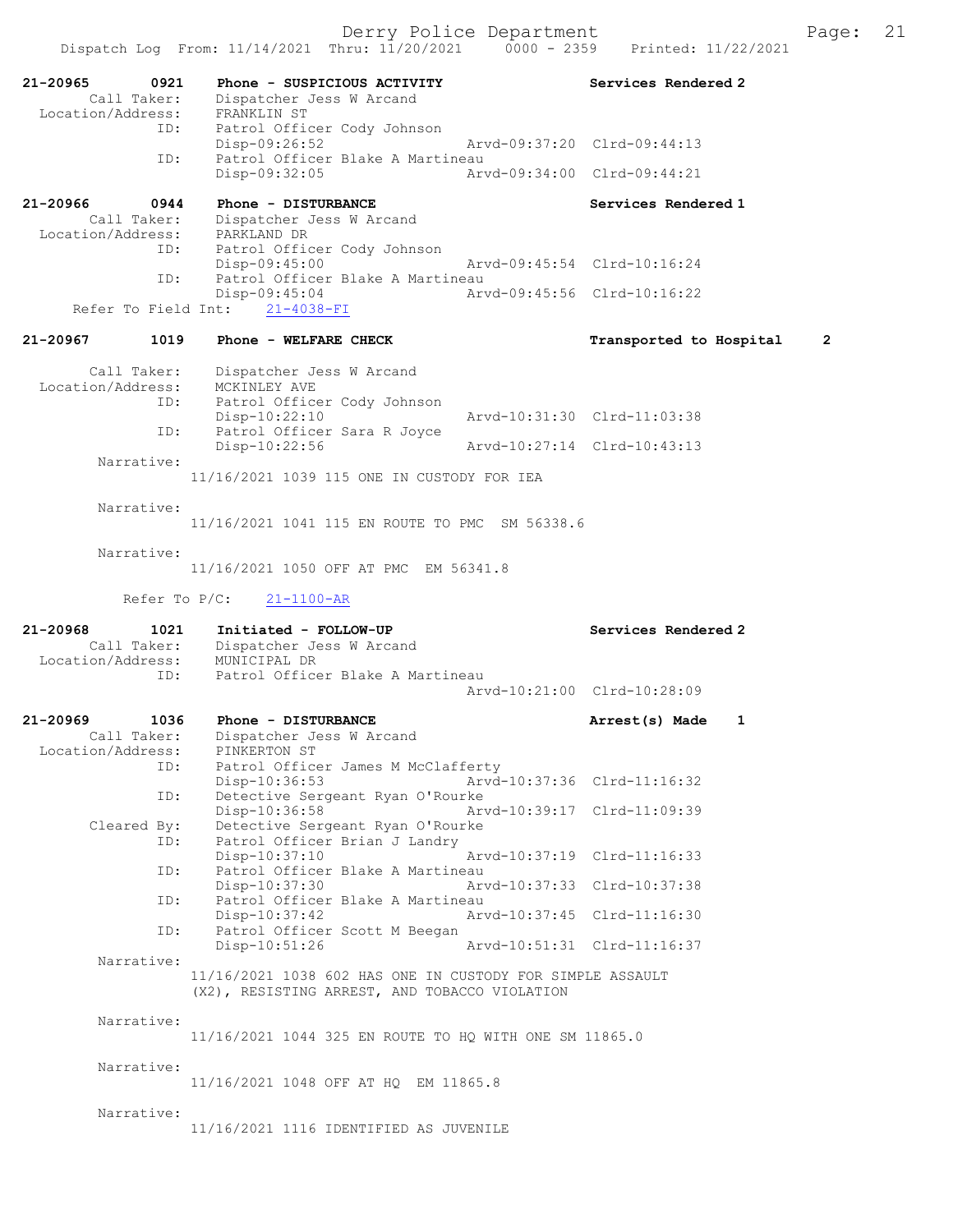Derry Police Department Fage: 22 Dispatch Log From: 11/14/2021 Thru: 11/20/2021 0000 - 2359 Printed: 11/22/2021 Narrative: 11/16/2021 1116 PLACED IN CELL 3 Narrative: 11/16/2021 1217 RELEASED TO A PARENT Refer To Arrest: 21-1101-AR 21-20970 1130 Initiated - FOLLOW-UP No Action Required 2 Call Taker: Dispatcher Jess W Arcand Location/Address: LINLEW DR ID: Patrol Officer Blake A Martineau Arvd-11:30:00 Clrd-11:34:49 21-20971 1133 Phone - WELFARE CHECK Services Rendered 2 Call Taker: Dispatcher Jess W Arcand Location/Address: HOOD RD ID: Patrol Officer Sara R Joyce<br>Disp-11:37:45 Disp-11:37:45 <br>Th: Patrol Officer Cody Johnson<br>Th: Patrol Officer Cody Johnson Patrol Officer Cody Johnson Disp-11:37:48 Arvd-11:43:58 Clrd-12:10:25 Refer To Field Int: 21-4031-FI 21-20972 1234 Phone - ATTEMPT TO LOCATE No Action Required 2 Call Taker: Dispatcher Jess W Arcand Location/Address: N MAIN ST + TSIENNETO RD ID: Patrol Officer Cody Johnson Disp-12:35:00 Arvd-12:35:03 Clrd-12:40:17 21-20973 1243 911 - ABANDONED 911 Cleared 1 Call Taker: Dispatcher Jess W Arcand<br>ion/Address: TSIENNETO RD Location/Address:<br>ID: Patrol Officer Sara R Joyce<br>Disp-12:44:53 Disp-12:44:53 Arvd-12:47:04 Clrd-12:52:48 Refer To Field Int: 21-4029-FI 21-20974 1253 Phone - ASSIST OTHER AGENCY Services Rendered 3 Call Taker: Dispatcher Jess W Arcand Location/Address: HOOD RD<br>ID: Patrol ( Patrol Officer Sara R Joyce<br>Disp-12:54:13 Disp-12:54:13 Arvd-12:56:53 Clrd-13:37:54 Narrative: 11/16/2021 1256 DFD ON SCENE Refer To Field Int: 21-4030-FI 21-20975 1337 Phone - SUSPICIOUS ACTIVITY Cleared 2 Call Taker: Patrol Officer Scott M Beegan Location/Address: ISLAND POND RD ID: Patrol Officer Scott M Beegan<br>Disp-13:38:50 Disp-13:38:50 Arvd-13:38:54 Clrd-13:39:23 Refer To Incident: 21-2069-OF Refer To Field Int: 21-4026-FI 21-20976 1346 Initiated - MV STOP 1346 Varning Issued 3<br>Call Taker: Dispatcher Jess W Arcand Call Taker: Dispatcher Jess W Arcand Location/Address: WINDHAM RD + REDMOND WAY ID: Patrol Officer Blake A Martineau Arvd-13:46:00 Clrd-13:53:28 Refer To Citation: 21-4945-CN 21-20977 1400 Phone - SUSPICIOUS ACTIVITY Services Rendered 2 Call Taker: Dispatcher Jess W Arcand Call Taker: Dispatcher<br>Location/Address: BALLARD RD<br>ID: Patrol Off: Patrol Officer Blake A Martineau<br>Disp-14:01:31 Art Arvd-14:13:03 Clrd-14:20:18 Narrative: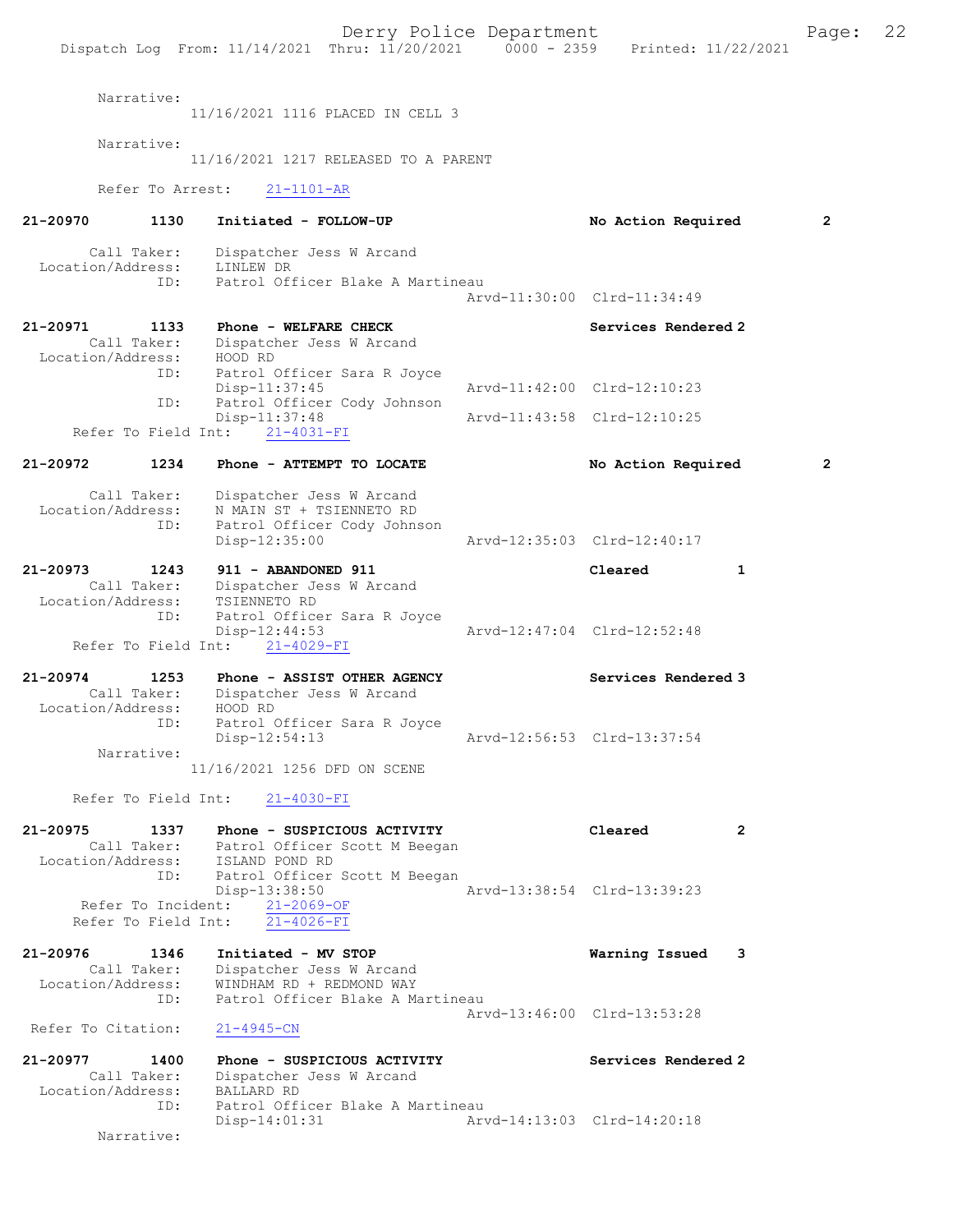11/16/2021 1401 SUSPICIOUS CAR IN THE AREA

Refer To Field Int: 21-4027-FI

| 21-20978            | 1427                | Phone - DOMESTIC DISTURBANCE                                  | Verbal in Nature 1          |                       |
|---------------------|---------------------|---------------------------------------------------------------|-----------------------------|-----------------------|
|                     | Call Taker:         | Lieutenant Robert F Smith                                     |                             |                       |
| Location/Address:   | ID:                 | FRANKLIN ST<br>Patrol Officer Blake A Martineau               |                             |                       |
|                     |                     | Disp-14:30:14                                                 | Arvd-14:34:06 Clrd-14:44:57 |                       |
| Dispatched By:      |                     | Dispatcher Jess W Arcand                                      |                             |                       |
|                     | Arrived By:         | Dispatcher Jess W Arcand                                      |                             |                       |
|                     | Cleared By:<br>ID:  | Dispatcher Jess W Arcand<br>Patrol Officer Sara R Joyce       |                             |                       |
|                     |                     | Disp-14:30:16                                                 | Arvd-14:36:05 Clrd-14:44:59 |                       |
| Dispatched By:      |                     | Dispatcher Jess W Arcand                                      |                             |                       |
|                     | Arrived By:         | Dispatcher Jess W Arcand                                      |                             |                       |
|                     | Cleared By:         | Dispatcher Jess W Arcand                                      |                             |                       |
|                     | ID:                 | Detective Sergeant Ryan O'Rourke<br>Disp-14:34:41             | Arvd-14:34:43 Clrd-14:45:01 |                       |
| Dispatched By:      |                     | Dispatcher Jess W Arcand                                      |                             |                       |
|                     | Arrived By:         | Dispatcher Jess W Arcand                                      |                             |                       |
|                     | Cleared By:         | Dispatcher Jess W Arcand                                      |                             |                       |
| Refer To Field Int: |                     | $21 - 4022 - FI$                                              |                             |                       |
| $21 - 20979$        | 1501                | Walk-In - ROAD RAGE                                           | <b>ADVICE GIVEN</b>         | $\mathbf{1}$          |
|                     | Call Taker:         | Dispatcher Christina L Power                                  |                             |                       |
| Location/Address:   |                     | S MAIN ST                                                     |                             |                       |
|                     | ID:                 | Patrol Officer Melissa M Houde                                | Arvd-15:01:55 Clrd-15:10:36 |                       |
| Refer To Field Int: |                     | Disp-15:01:41<br>$21 - 4023 - FI$                             |                             |                       |
|                     |                     |                                                               |                             |                       |
| 21-20980            | 1504                | Phone - Loose Dog Complaint                                   | Cleared                     | $\mathbf{2}^{\prime}$ |
|                     | Call Taker:         | Dispatcher Christina L Power                                  |                             |                       |
| Location/Address:   | ID:                 | FORDWAY EXT                                                   |                             |                       |
|                     |                     | Patrol Officer Casey J Noyes<br>$Disp-15:31:25$               | Arvd-15:36:53 Clrd-15:50:42 |                       |
|                     |                     |                                                               |                             |                       |
| 21-20981            | 1510                | Initiated - FOLLOW-UP                                         | Cleared                     | $\overline{2}$        |
|                     | Call Taker:         | Dispatcher Christina L Power                                  |                             |                       |
| Location/Address:   | ID:                 | N HIGH ST<br>Patrol Officer Nathan S Lavoie                   |                             |                       |
|                     |                     |                                                               | Arvd-15:10:00 Clrd-15:28:06 |                       |
|                     |                     |                                                               |                             |                       |
| 21-20982            | 1528                | Initiated - SERVE RESTRAINING ORDER                           | Not Served                  | $\mathbf{2}^{\prime}$ |
| Location/Address:   | Call Taker:         | Dispatcher Christina L Power<br>CHESTER RD                    |                             |                       |
|                     | ID:                 | Patrol Officer Melissa M Houde                                |                             |                       |
|                     |                     |                                                               | Arvd-15:28:00 Clrd-15:34:27 |                       |
|                     |                     |                                                               |                             |                       |
| 21-20983            | 1530<br>Call Taker: | Initiated - SUBPOENA DELIVERY<br>Dispatcher Christina L Power | Not Served                  | 1                     |
| Location/Address:   |                     | GAYLE DR                                                      |                             |                       |
|                     | ID:                 | Patrol Officer Michael P Accorto                              |                             |                       |
|                     |                     |                                                               | Arvd-15:30:00 Clrd-15:35:12 |                       |
| $21 - 20984$        | 1539                | Initiated - ATTEMPTED PAPER SERVICE                           | Cleared                     | $\overline{2}$        |
|                     | Call Taker:         | Dispatcher Christina L Power                                  |                             |                       |
| Location/Address:   |                     | BROOKVIEW DR                                                  |                             |                       |
|                     | ID:                 | Patrol Officer Melissa M Houde                                |                             |                       |
|                     |                     |                                                               | Arvd-15:39:00 Clrd-15:50:33 |                       |
| 21-20985            | 1551                | Phone - THEFT                                                 | Report Taken                | $\mathbf{2}$          |
|                     | Call Taker:         | Dispatcher Christina L Power                                  |                             |                       |
| Location/Address:   |                     | ASHLEIGH DR                                                   |                             |                       |
|                     | ID:                 | Patrol Officer Nathan S Lavoie                                |                             |                       |
|                     | Cleared By:         | $Disp-15:52:18$<br>Lieutenant Robert F Smith                  | Arvd-15:56:06 Clrd-16:17:35 |                       |
|                     | ID:                 | Patrol Officer Casey J Noyes                                  |                             |                       |
|                     |                     | $Disp-15:52:22$                                               | Arvd-15:56:03 Clrd-16:13:59 |                       |
|                     | Cleared By:         | Lieutenant Robert F Smith                                     |                             |                       |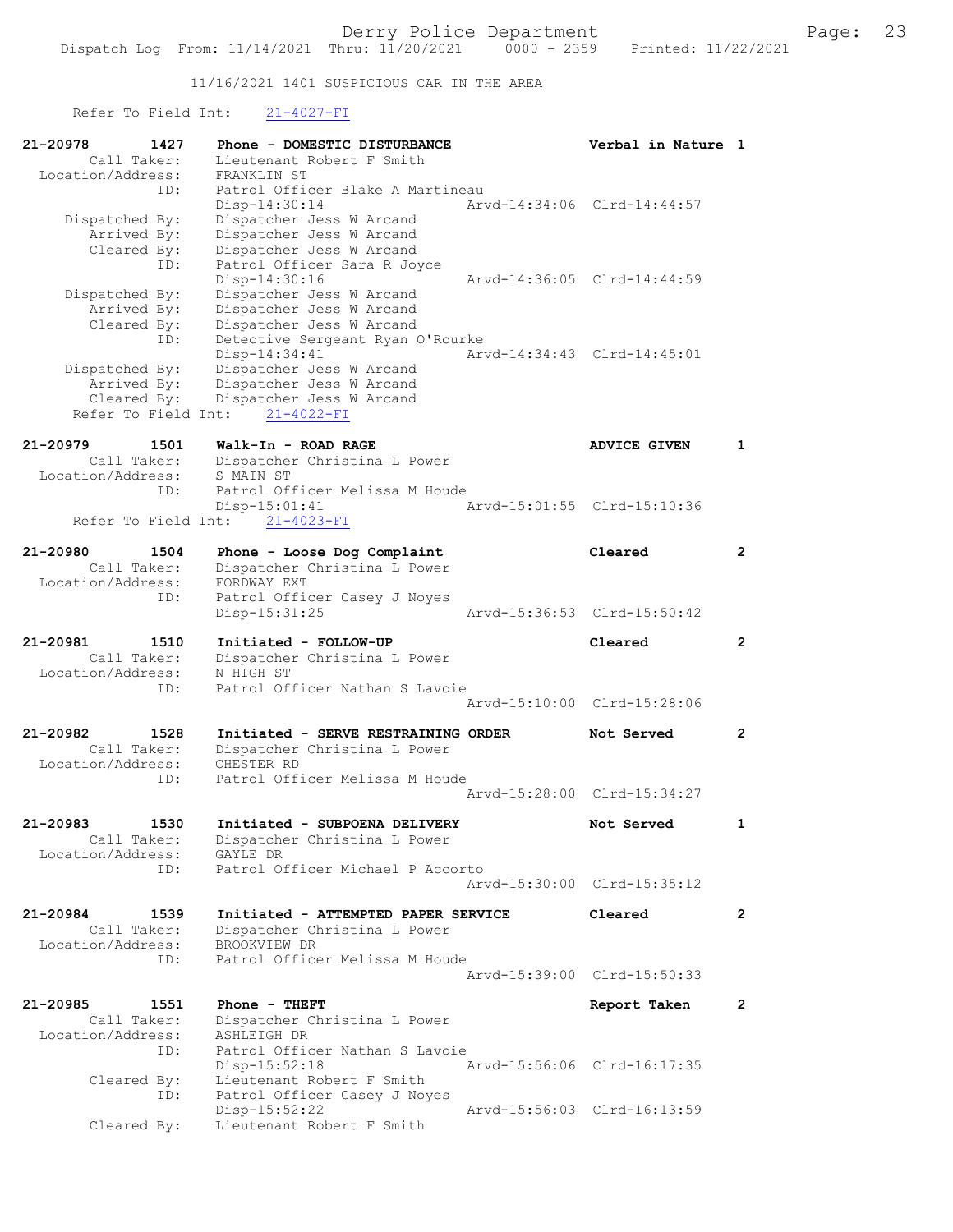Derry Police Department Fage: 24 Dispatch Log From: 11/14/2021 Thru: 11/20/2021 0000 - 2359 Printed: 11/22/2021 ID: Patrol Officer Melissa M Houde Disp-15:56:20 Arvd-15:56:22 Clrd-16:05:52 Refer To Incident: 21-2062-OF 21-20986 1610 Phone - NEIGHBORHOOD DISPUTE 1988 Matter Mediated 2 Call Taker: Dispatcher Christina L Power Location/Address: JUNIPER RD ID: Patrol Officer Melissa M Houde Disp-16:12:14 Arvd-16:18:03 Clrd-16:37:58 Arrived By: Lieutenant Robert F Smith Refer To Field Int: 21-4062-FI 21-20987 1636 Initiated - MV STOP Warning Issued 3 Call Taker: Dispatcher Christina L Power Location/Address: WINDHAM RD ID: Patrol Officer Michael P Accorto Arvd-16:36:00 Clrd-16:46:08 Refer To Citation: 21-4947-CN 21-20988 1641 Phone - ASSIST OTHER AGENCY Cleared 3 Call Taker: Dispatcher Christina L Power Location/Address: W BROADWAY ID: Patrol Officer Casey J Noyes Disp-16:50:05 Arvd-16:58:26 Clrd-17:11:54 ID: Patrol Officer Michael P Accorto<br>Disp-16:52:22 Arv Arvd-16:58:25 Clrd-17:11:56 21-20989 1642 Phone - SEXUAL OFFENDER REGISTRATION Services Rendered 1 Call Taker: Dispatcher Christina L Power Location/Address: MUNICIPAL DR ID: Detective Victoria M Kidd Disp-16:43:52 Arvd-16:43:53 Clrd-16:46:14 21-20990 1651 Initiated - SUBPOENA DELIVERY Not Served 1 Call Taker: Dispatcher Christina L Power Location/Address: BLAKE FARM RD ID: Patrol Officer Melissa M Houde Arvd-16:51:00 Clrd-16:53:55 21-20991 1658 Phone - THEFT Cleared 2 Call Taker: Patrol Officer Scott M Beegan Location/Address: GRANDVIEW AVE ID: Patrol Officer Scott M Beegan Disp-16:59:30 Arvd-16:59:32 Clrd-17:10:23 Cleared By: Dispatcher Christina L Power Narrative: theft from a MV Refer To Incident: 21-2063-OF 21-20992 1725 Phone - INTERNET OFFENSES Report Taken 2 Call Taker: Dispatcher Christina L Power Location/Address: MUNICIPAL DR Refer To Incident: 21-2064-OF 21-20993 1727 Initiated - MV STOP Warning Issued 3 Call Taker: Dispatcher Christina L Power Location/Address: W BROADWAY ID: Patrol Officer Casey J Noyes Arvd-17:27:00 Clrd-17:32:15 Refer To Citation: 21-4948-CN 21-20994 1732 Initiated - FOLLOW-UP Cleared 2 Call Taker: Dispatcher Christina L Power Location/Address: CRYSTAL AVE ID: Patrol Officer Nathan S Lavoie Arvd-17:32:00 Clrd-17:40:20 21-20995 1737 Initiated - SUBPOENA DELIVERY Served 1

Call Taker: Dispatcher Christina L Power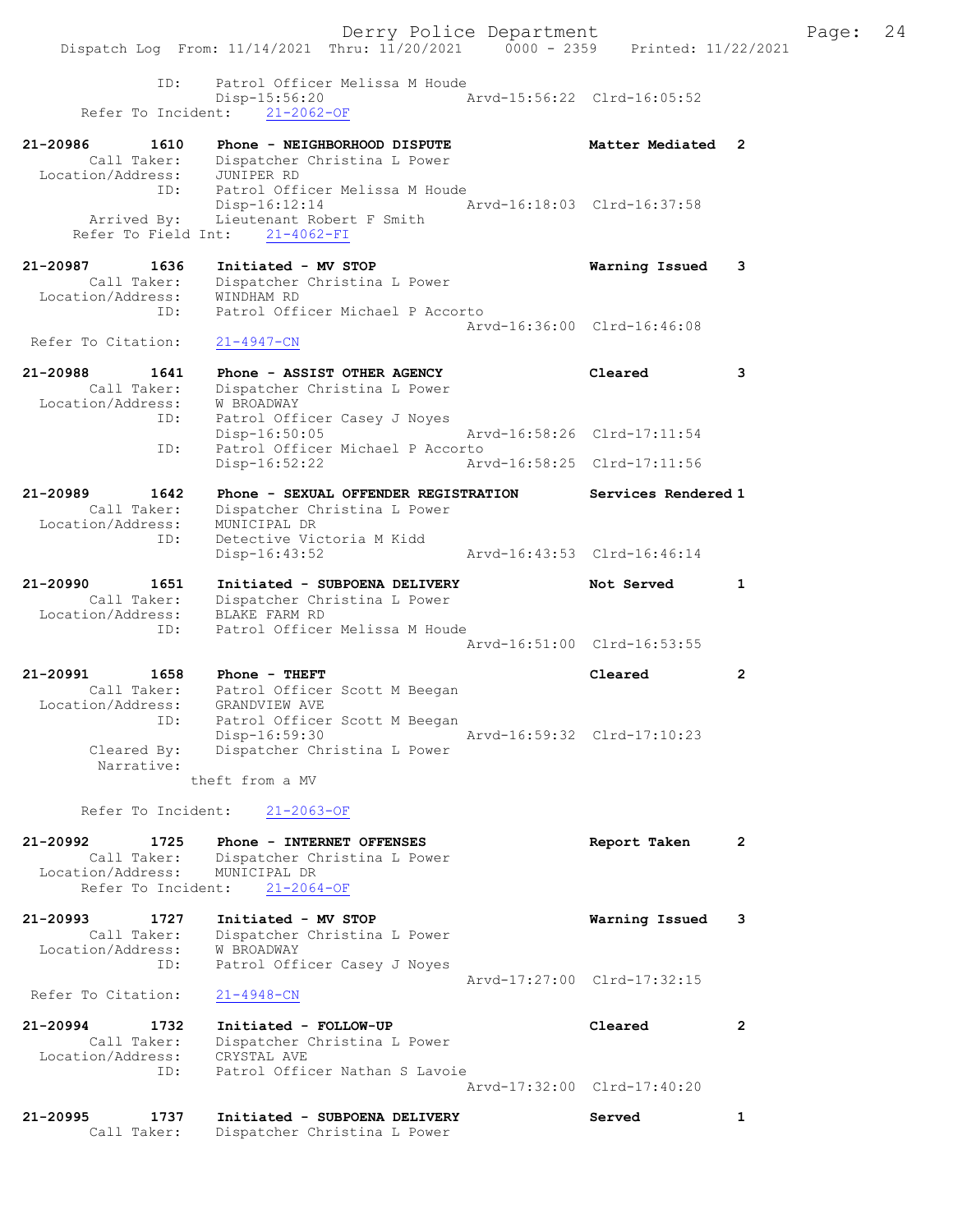Derry Police Department Fage: 25 Dispatch Log From: 11/14/2021 Thru: 11/20/2021 0000 - 2359 Printed: 11/22/2021 Location/Address: LINWOOD AVE ID: Patrol Officer Casey J Noyes Arvd-17:37:00 Clrd-17:44:13 21-20996 1747 Initiated - ATTEMPTED PAPER SERVICE Served 2 Call Taker: Dispatcher Christina L Power Location/Address: BEDARD AVE ID: Patrol Officer Michael P Accorto Arvd-17:47:00 Clrd-17:51:48 21-20997 1749 Initiated - MV STOP Warning Issued 3 Call Taker: Dispatcher Christina L Power Location/Address: W BROADWAY ID: Patrol Officer Casey J Noyes Arvd-17:49:00 Clrd-17:57:13<br>21-4949-CN Refer To Citation: 21-20998 1755 Phone - FIGHT 12000 21-20998 21-20998 Call Taker: Dispatcher Christina L Power Location/Address: E BROADWAY ID: Patrol Officer Michael P Accorto Disp-17:57:00 Arvd-17:58:01 Clrd-18:12:18 ID: Patrol Officer Nathan S Lavoie<br>Disp-17:57:11 A Arvd-17:58:18 Clrd-18:16:23 ID: Patrol Officer Joshua Martin Disp-17:57:58 Arvd-17:57:59 Clrd-18:13:04 Refer To Field Int: 21-4024-FI 21-20999 1757 Initiated - MV STOP Warning Issued 3 Call Taker: Dispatcher Christina L Power Location/Address: CRYSTAL AVE ID: Patrol Officer Melissa M Houde Arvd-17:57:00 Clrd-18:07:05 Refer To Citation: 21-4950-CN 21-21000 1810 Phone - DISTURBANCE Report Taken 1 Call Taker: Dispatcher Christina L Power Location/Address: DERRY WAY ID: Patrol Officer Melissa M Houde<br>Disp-18:12:15 Arvd-18:12:26 Clrd-18:31:53 Disp-18:12:15 Arvd-18:12:26 Clrd-18:31:53 Cleared By: Patrol Officer Robert Corwin ID: Patrol Officer Michael P Accorto Disp-18:12:21 Arvd-18:12:35 Clrd-18:31:51 Cleared By: Patrol Officer Robert Corwin ID: Patrol Officer Casey J Noyes Disp-18:12:25 Arvd-18:12:36 Clrd-18:31:36 Cleared By: Patrol Officer Robert Corwin Refer To Incident: 21-2065-OF 21-21001 1840 Phone - FOLLOW-UP Cleared 2 Call Taker: Dispatcher Christina L Power Location/Address: DONOVAN DR ID: Patrol Officer Nathan S Lavoie Disp-18:40:40 Arvd-18:40:44 Clrd-19:21:35 ID: Patrol Officer Casey J Noyes<br>Disp-18:40:42 Disp-18:40:42 Arvd-18:40:43 Clrd-19:21:34 21-21002 1928 Initiated - MV STOP Warning Issued 3 Call Taker: Dispatcher Christina L Power Location/Address: ADAMS POND RD ID: Patrol Officer Melissa M Houde Arvd-19:28:00 Clrd-19:33:15 Refer To Citation: 21-4951-CN 21-21003 1933 Phone - SUSPICIOUS ACTIVITY ADVICE GIVEN 2 Call Taker: Patrol Officer Robert Corwin Location/Address: HARDY CT ID: Patrol Officer Casey J Noyes Disp-19:34:22 Arvd-19:36:07 Clrd-20:11:10 Arrived By: Dispatcher Christina L Power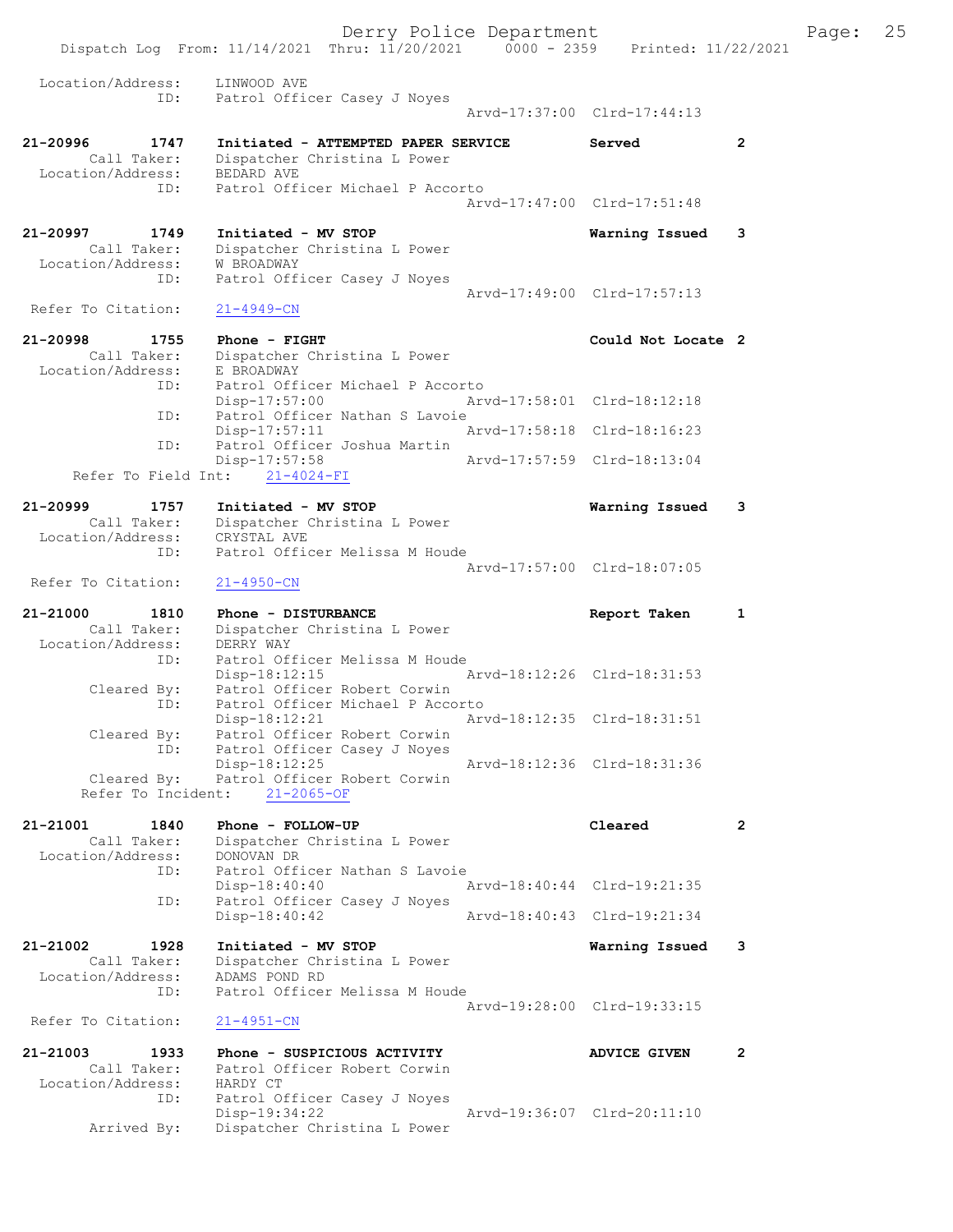Derry Police Department The Page: 26 Dispatch Log From: 11/14/2021 Thru: 11/20/2021 0000 - 2359 Printed: 11/22/2021 Cleared By: Dispatcher Christina L Power Refer To Field Int: 21-4025-FI 21-21004 2032 Initiated - MV STOP Warning Issued 3 Call Taker: Dispatcher Christina L Power Location/Address: MANCHESTER RD ID: Patrol Officer Nathan S Lavoie Arvd-20:32:00 Clrd-20:41:21 Refer To Citation: 21-4952-CN 21-21005 2035 Initiated - MV STOP Warning Issued 3 Call Taker: Dispatcher Christina L Power Location/Address: TSIENNETO RD ID: Patrol Officer Melissa M Houde Arvd-20:35:00 Clrd-20:39:45<br>21-4953-CN Refer To Citation: 21-21006 2036 Phone - DOMESTIC DISTURBANCE Verbal in Nature 1 Call Taker: Patrol Officer Robert Corwin Location/Address: BISBEE CIR ID: Patrol Officer Melissa M Houde Disp-20:39:54 Arvd-20:44:25 Clrd-21:05:09 Dispatched By: Dispatcher Christina L Power Arrived By: Dispatcher Christina L Power Cleared By: Dispatcher Christina L Power ID: Patrol Officer Joshua Martin<br>Disp-20:39:58 Disp-20:39:58 Arvd-20:49:52 Clrd-21:05:07<br>Dispatcher Christina L Power Dispatcher Christina L Power Arrived By: Dispatcher Christina L Power<br>Cleared By: Dispatcher Christina L Power Dispatcher Christina L Power Narrative: verbal argument Refer To Field Int: 21-4028-FI 21-21007 2110 Phone - ASSIST CITIZEN ADVICE GIVEN 3 Call Taker: Patrol Officer Robert Corwin Location/Address: [DY 3639] BALLARD RD ID: Patrol Officer Michael P Accorto<br>Disp-21:12:25 Arv Disp-21:12:25 Arvd-21:17:49 Clrd-21:46:12 Arrived By: Dispatcher Christina L Power Cleared By: Dispatcher Christina L Power ID: Patrol Officer Joshua Martin Disp-21:12:28 Arvd-21:17:50 Clrd-21:46:10<br>Arrived By: Dispatcher Christina L Power Arrived By: Dispatcher Christina L Power<br>Cleared By: Dispatcher Christina L Power Dispatcher Christina L Power 21-21008 2127 Phone - ROAD HAZARD Removed Hazard 2 Call Taker: Patrol Officer Robert Corwin Location/Address: RT 111 ID: Patrol Officer Michael P Accorto<br>Disp-21:46:38 Ar Disp-21:46:38 Arvd-21:56:07 Clrd-22:13:46 Dispatched By: Dispatcher Christina L Power Arrived By: Dispatcher Christina L Power Cleared By: Dispatcher Christina L Power Narrative: furniture in roadway Narrative: 11/16/2021 2156 moved off to the side of the roadway Narrative: 11/16/2021 2200 Div 5 notified 21-21009 2231 Phone - WELFARE CHECK Services Rendered 2 Call Taker: Dispatcher Christina L Power Location/Address: NORMAN DR ID: Patrol Officer Michael P Accorto<br>Disp-22:31:50 Art Arvd-22:33:03 Clrd-22:39:34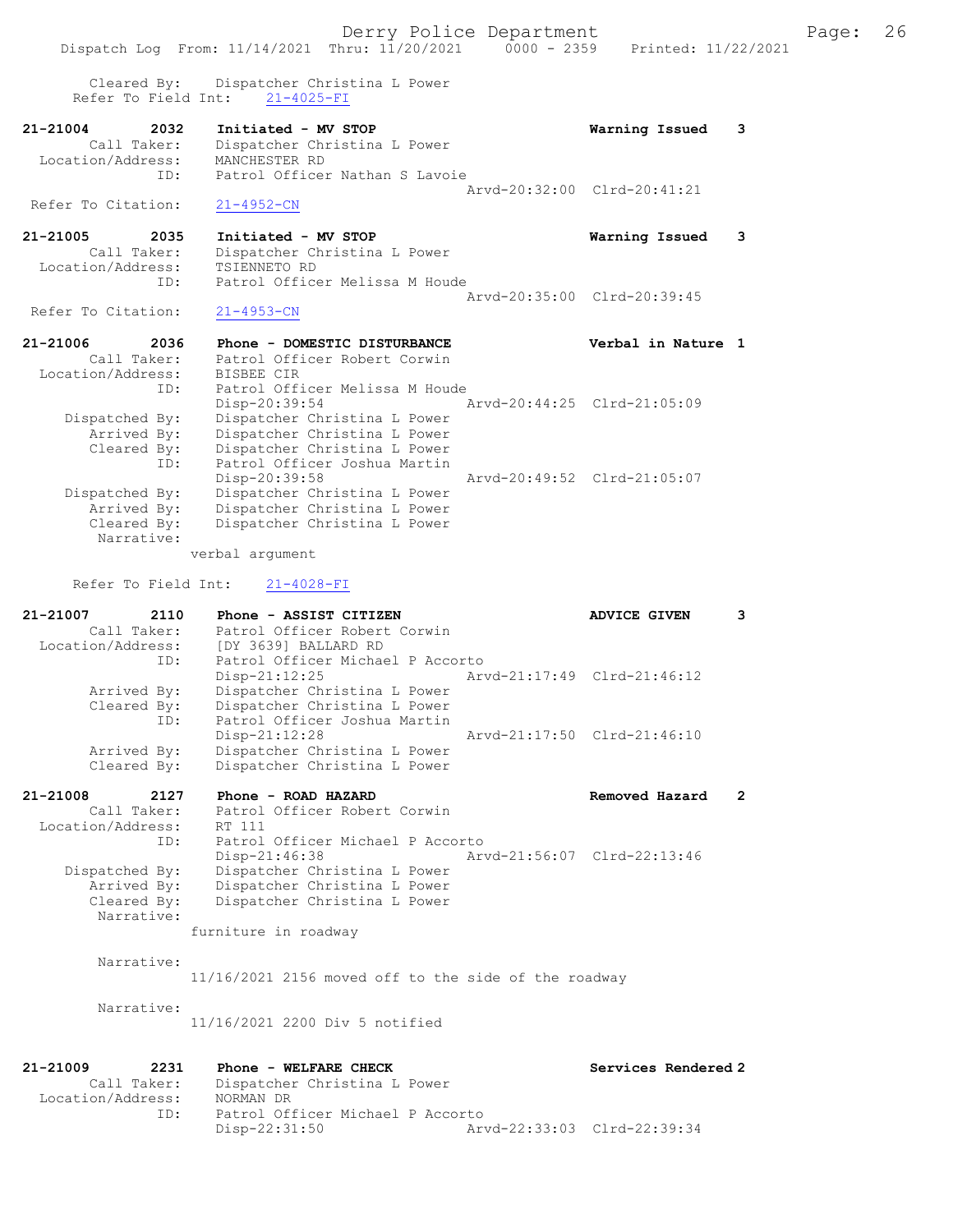ID: Patrol Officer Joshua Martin Disp-22:31:52 Arvd-22:36:12 Clrd-22:39:32 Narrative: 11/16/2021 2233 DFD on scene

Refer To Field Int: 21-4032-FI

Location/Address: E BROADWAY

| 21-21010<br>2250<br>Call Taker:                  | 911 - UNATTENDED DEATH<br>Patrol Officer Robert Corwin                 | Report Taken                             | 2 |
|--------------------------------------------------|------------------------------------------------------------------------|------------------------------------------|---|
| Location/Address:<br>ID:                         | FAIRWAY DR<br>Patrol Officer Joshua Martin                             |                                          |   |
| ID:                                              | Disp-22:51:49<br>Patrol Officer Awess Abdulkadir                       | Arvd-22:53:59 Clrd-11/17/2021 @ 02:47:59 |   |
| ID:                                              | Disp-22:51:50<br>Lieutenant Michael T Muncey                           | Arvd-22:56:16 Clrd-23:50:47              |   |
| ID:                                              | Disp-22:52:37<br>Detective Mark Borgatti                               | Arvd-22:56:19 Clrd-11/17/2021 @ 00:18:01 |   |
| ID:                                              | Disp-00:10:04<br>Detective Victoria M Kidd                             | Arvd-00:10:18 Clrd-11/17/2021 @ 02:43:25 |   |
| Narrative:                                       | Disp-00:10:07                                                          | Arvd-00:10:16 Clrd-11/17/2021 @ 02:43:24 |   |
|                                                  | 11/16/2021 2254 DFD on scene                                           |                                          |   |
| Narrative:                                       | 11/17/2021 0011 A3 notified                                            |                                          |   |
| Narrative:                                       | 11/17/2021 0012 A2 notified                                            |                                          |   |
| Narrative:                                       | 11/17/2021 0012 A1 notified                                            |                                          |   |
| Narrative:                                       | 11/17/2021 0012 ME/County Att. paged                                   |                                          |   |
| Narrative:                                       | 11/17/2021 0034 ACA Stephanie Bosticle notified                        |                                          |   |
| Narrative:                                       | 11/17/2021 0035 ME Bartells notified                                   |                                          |   |
| Narrative:                                       | 11/17/2021 0041 Haverhill MA requested to do notification              |                                          |   |
| Narrative:                                       |                                                                        |                                          |   |
| Narrative:                                       |                                                                        |                                          |   |
| Narrative:                                       | 11/17/2021 0136 next of kin notified                                   |                                          |   |
| Narrative:                                       | 11/17/2021 0136 Peabody's notified                                     |                                          |   |
| Narrative:                                       | 11/17/2021 0235 Peabody's on scene                                     |                                          |   |
| Refer To Incident:                               | $21 - 2066 - OF$                                                       |                                          |   |
| 21-21011<br>2318<br>Location/Address: ROLLINS ST | Initiated - PROPERTY CHECK<br>Call Taker: Patrol Officer Robert Corwin | Cleared                                  | 2 |
| ID:                                              | Patrol Officer Michael Carnazzo                                        | Arvd-23:18:00 Clrd-23:18:34              |   |
| 21-21012<br>2321<br>Call Taker:                  | Initiated - MV STOP<br>Patrol Officer Robert Corwin                    | Warning Issued                           | 3 |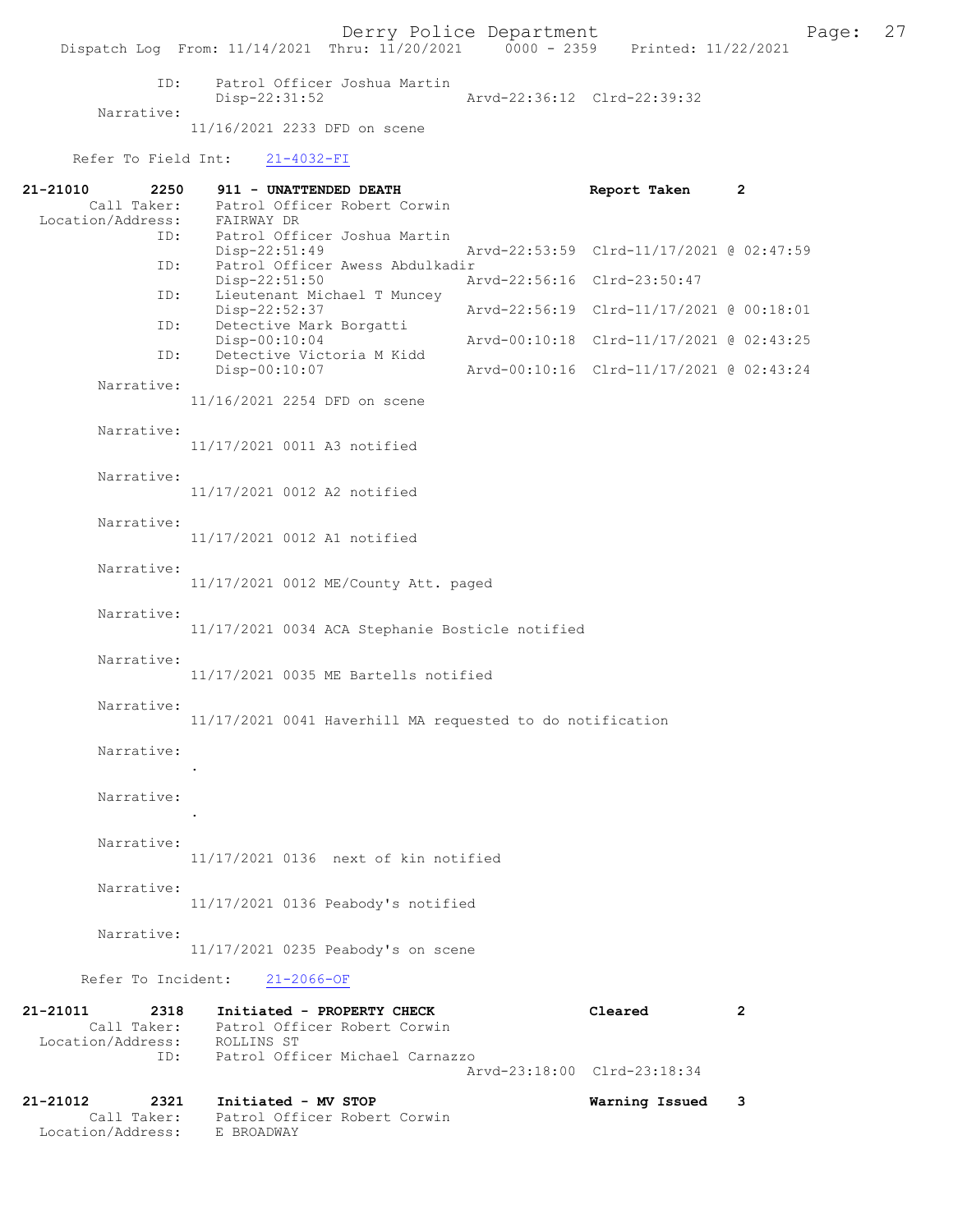|                                                  |                                                                   | Derry Police Department             | Dispatch Log From: 11/14/2021 Thru: 11/20/2021 0000 - 2359 Printed: 11/22/2021 | Page: 28       |  |
|--------------------------------------------------|-------------------------------------------------------------------|-------------------------------------|--------------------------------------------------------------------------------|----------------|--|
|                                                  |                                                                   | ID: Patrol Officer Michael Carnazzo |                                                                                |                |  |
| Refer To Citation:                               | $21 - 4954 - CN$                                                  |                                     | Arvd-23:21:00 Clrd-23:26:22                                                    |                |  |
| 21-21013<br>2326<br>Location/Address: E BROADWAY | Initiated - PED CHECK<br>Call Taker: Patrol Officer Robert Corwin |                                     | SENT ON THEIR WAY 2                                                            |                |  |
|                                                  |                                                                   | ID: Patrol Officer Michael Carnazzo | Arvd-23:26:00 Clrd-23:32:22                                                    |                |  |
| 21-21014                                         | 2338 Phone - WELFARE CHECK                                        |                                     | No Action Required                                                             | $\overline{2}$ |  |
| Location/Address: TSIENNETO RD                   | Call Taker: Patrol Officer Robert Corwin<br>ID:                   | Patrol Officer Jack Stafford        |                                                                                |                |  |
|                                                  |                                                                   | $Disp-23:59:42$                     | Arvd-00:07:02 Clrd-11/17/2021 @ 00:45:05                                       |                |  |
|                                                  | ID:                                                               | Patrol Officer Michael Carnazzo     |                                                                                |                |  |
|                                                  | Disp-23:59:46<br>ID:<br>$Disp-00:22:14$                           | Lieutenant Michael T Muncey         | Arvd-00:07:04 Clrd-11/17/2021 @ 00:45:03                                       |                |  |

Refer To Field Int:  $21-4036-FI$ 

# For Date:  $11/17/2021$  - Wednesday

| 21-21015<br>0029         | Phone - WARRANT ARREST                                                                                                                                        | Arrest(s) Made              | $\mathbf{2}^{\prime}$ |
|--------------------------|---------------------------------------------------------------------------------------------------------------------------------------------------------------|-----------------------------|-----------------------|
| Call Taker:<br>Location: | Patrol Officer Robert Corwin<br>HAMPSTEAD PD                                                                                                                  |                             |                       |
| ID:                      | Patrol Officer Nikita Tomnyuk                                                                                                                                 |                             |                       |
| ID:                      | Disp-00:30:12<br>Patrol Officer Nikita Tomnyuk                                                                                                                | Arvd-00:34:02 Clrd-01:56:38 |                       |
|                          | Disp-01:56:49                                                                                                                                                 | Arvd-01:56:52 Clrd-02:44:05 |                       |
| Narrative:               | 11/17/2021 0042 one male in custody                                                                                                                           |                             |                       |
| Narrative:               | 11/17/2021 0042 transporting one male to DPD s/m 55087.4                                                                                                      |                             |                       |
| Narrative:               | 11/17/2021 0100 off at PD e/m 55096.6                                                                                                                         |                             |                       |
| Narrative:               | 11/17/2021 0140 placed in Cell #3                                                                                                                             |                             |                       |
| Narrative:               | 11/17/2021 0112 Corwin, Robert                                                                                                                                |                             |                       |
|                          | Name: Mathew G. Holloway<br>09/09/1989<br>DOB:<br>Address: Homeless<br>Salem, NH 03079                                                                        |                             |                       |
|                          | Charges: Criminal Mischief<br>Conduct After Accident<br>Disobeying an Officer<br>Drife after Rev/Sus<br>Reckless Conduct-Deadly Weapon<br>Willful Concealment |                             |                       |
|                          | DECLINED BAIL                                                                                                                                                 |                             |                       |
| Narrative:               | 11/17/2021 0202 en route to Brentwood s/m 55096.7                                                                                                             |                             |                       |
| Narrative:               | 11/17/2021 0232 off at jail e/m 55118.3                                                                                                                       |                             |                       |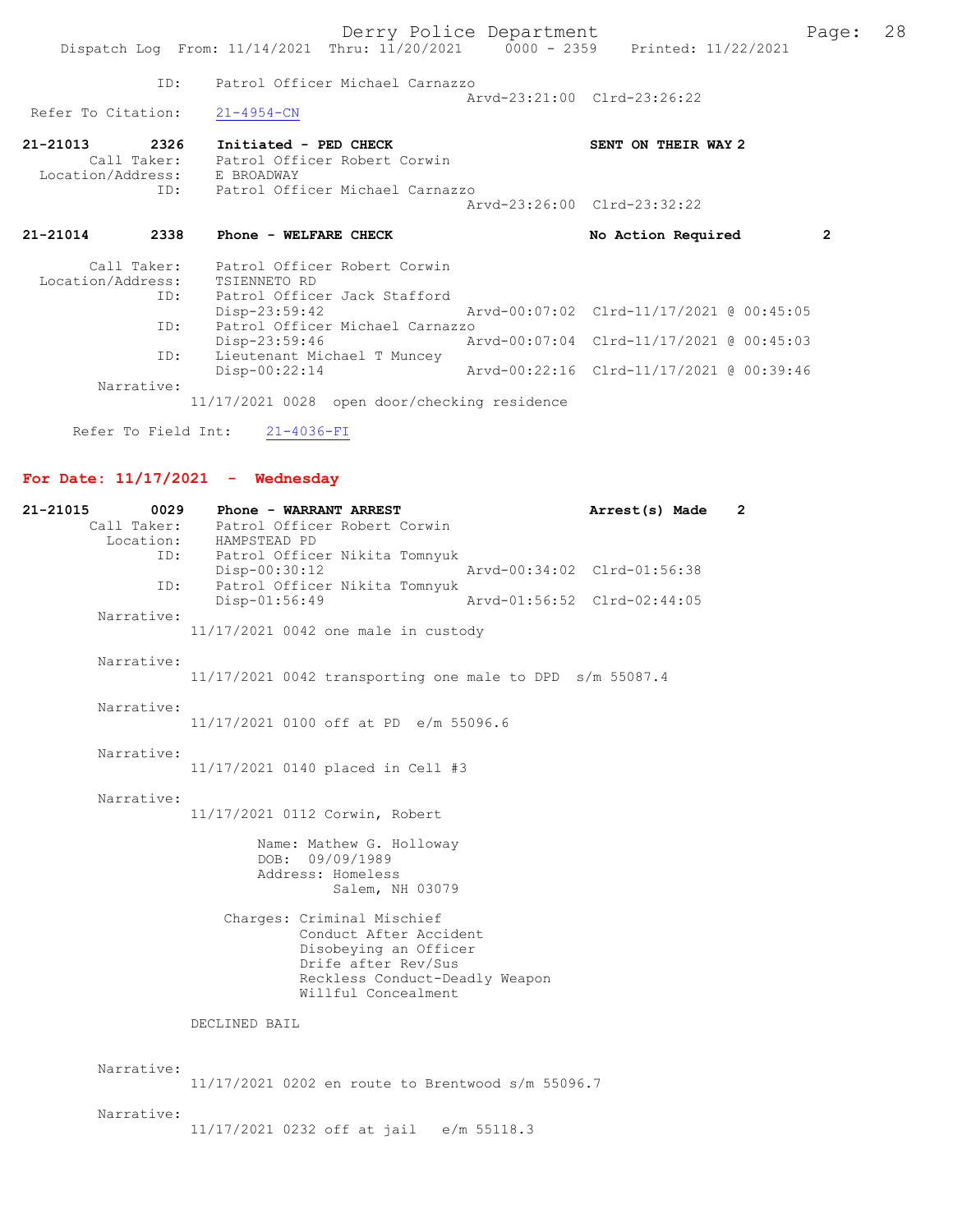Refer To Arrest: 21-1102-AR 21-21016 0045 Initiated - MV CHECK Vehicle checked 1 Call Taker: Patrol Officer Robert Corwin Location/Address: E BROADWAY ID: Patrol Officer Michael Carnazzo Arvd-00:45:00 Clrd-00:53:20<br>21-2067-OF Refer To Incident: 21-21017 0144 Initiated - PROPERTY CHECK Cleared 2 Call Taker: Patrol Officer Robert Corwin Location/Address: PIERCE AVE ID: Patrol Officer Michael Carnazzo Arvd-01:44:00 Clrd-01:44:34 21-21018 0157 Initiated - MV STOP No Action Required 3 Call Taker: Patrol Officer Robert Corwin Location/Address: W BROADWAY<br>TD: Patrol Offi Patrol Officer Awess Abdulkadir Arvd-01:57:00 Clrd-01:58:09 21-21019 0157 Initiated - MV CHECK Cleared 1 Call Taker: Patrol Officer Robert Corwin Location/Address: BEDARD AVE ID: Patrol Officer Michael Carnazzo Arvd-01:57:00 Clrd-04:14:53 21-21020 0204 911 - SUSPICIOUS ACTIVITY Noting Matter Mediated 2 Call Taker: Patrol Officer Robert Corwin Location/Address: HIGHLAND AVE ID: Patrol Officer Awess Abdulkadir<br>Disp-02:05:44 Arvd-02:10:34 Clrd-03:18:49 Disp-02:05:44 Arvd-02:10:34 Clrd-03:18:49 ID: Patrol Officer Jack Stafford Disp-02:05:48 Arvd-02:07:50 Clrd-03:18:52 ID: Lieutenant Michael T Muncey<br>Disp-02:08:34 Arvd-02:10:32 Clrd-02:34:37 21-21021 0319 Phone - ROAD HAZARD Removed Hazard 2 Call Taker: Patrol Officer Robert Corwin Location/Address: ENGLISH RANGE RD ID: Patrol Officer Nikita Tomnyuk Disp-03:19:31 Arvd-03:21:12 Clrd-03:35:02 Narrative: cat in roadway 21-21022 0551 911 - DISTURBANCE Arrest(s) Made 1 Call Taker: Patrol Officer Robert Corwin Location/Address: [DY 997] PARKLAND DR ID: Patrol Officer Jack Stafford Disp-05:52:12 Arvd-05:54:11 Clrd-07:38:19 Cleared By: Dispatcher Jonathon S Pickering ID: Patrol Officer Michael Carnazzo Disp-05:52:13 Arvd-05:52:32 Clrd-07:38:20<br>Cleared By: Dispatcher Jonathon S Pickering By: Dispatcher Jonathon S Pickering<br>ID: Patrol Officer Awess Abdulkadir Patrol Officer Awess Abdulkadir<br>Disp-05:52:15 A Arvd-05:54:08 Clrd-06:28:50 ID: Lieutenant Michael T Muncey<br>Disp-05:52:17 Arvd-05:54:32 Clrd-06:28:51 ID: Patrol Officer Collin Kennedy<br>Disp-09:28:06 Arvd-09:28:07 Clrd-10:25:21 Disp-09:28:06 Arvd-09:28:07 Clrd-10:25:21 Dispatched By: Dispatcher Jonathon S Pickering Arrived By: Dispatcher Jonathon S Pickering Cleared By: Dispatcher Jonathon S Pickering Narrative: 11/17/2021 0628 one in custody, transporting to DPDHQ s/m: 36155.4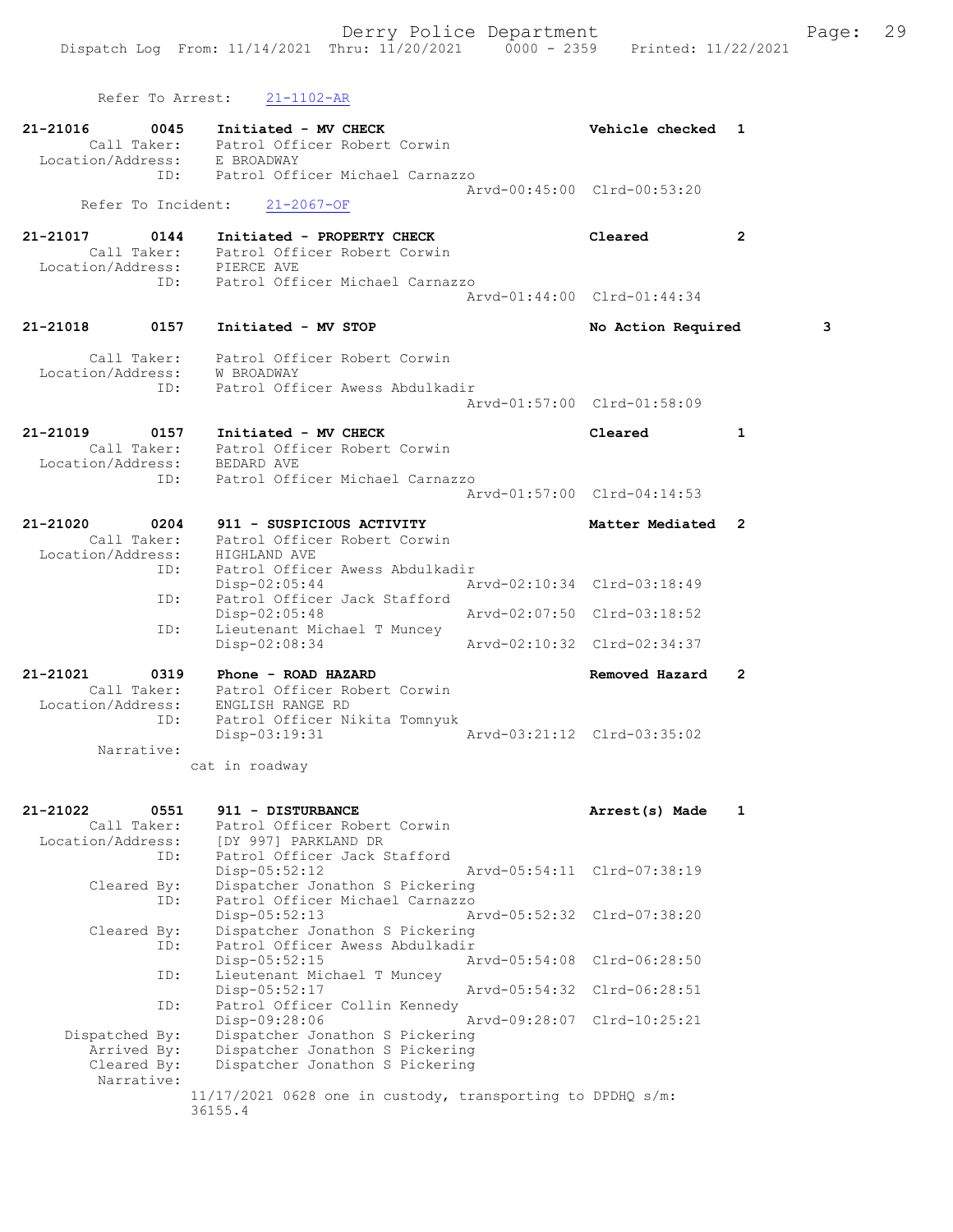Derry Police Department Fage: 30 Dispatch Log From: 11/14/2021 Thru: 11/20/2021 0000 - 2359 Printed: 11/22/2021 Narrative: 11/17/2021 0633 336 off at DPDHQ e/m: 36156.9 Narrative: 11/17/2021 0648 Subject Info: Larry Niles 8 Laraway Ct #3d Derry, NH DOB:12/3/72 Arrested for Simple Assault, Criminal Threat x2, and Criminal Mischief (felony) Narrative: 11/17/2021 0746 located in cell #5 Narrative: 11/17/2021 0746 subject checked Narrative: 11/17/2021 0815 held on Preventative Detention per BC Pacheco Narrative: 11/17/2021 0817 placed in cell #3 Narrative: 11/17/2021 0928 731 transporting to Brentwood s/m: 53312.2 Narrative: 11/17/2021 1000 731 off at Brentwood e/m: 53333.8 Refer To Arrest: 21-1103-AR 21-21023 0709 Initiated - FOUND/LOST PROPERTY Assistance Rendered 3 1 Call Taker: Dispatcher Jonathon S Pickering Location/Address: [DY 2] MUNICIPAL DR ID: Dispatcher Jonathon S Pickering Arvd-07:09:00 Clrd-07:47:03 Narrative: 11/17/2021 0709 found wallet, parent notified Refer To Field Int: 21-4033-FI 21-21024 0753 Initiated - MV STOP **Warning Issued 3**<br>Call Taker: Dispatcher Jonathon S Pickering Dispatcher Jonathon S Pickering Location/Address: S MAIN ST<br>ID: Patrol Of: Patrol Officer Charles L Doherty Arvd-07:53:00 Clrd-08:03:06 Refer To Citation: 21-4955-CN 21-21025 0803 Initiated - MV STOP Warning Issued 3 Call Taker: Dispatcher Jonathon S Pickering Location/Address: S MAIN ST ID: Patrol Officer Charles L Doherty Arvd-08:03:00 Clrd-08:09:52<br>21-4956-CN Refer To Citation: 21-21026 0809 Initiated - MV STOP 1991 121-21026 0809 111 Varning Issued 3<br>Call Taker: Dispatcher Jonathon S Pickering Dispatcher Jonathon S Pickering Location/Address: S MAIN ST + DEXTER ST ID: Patrol Officer Charles L Doherty Arvd-08:09:00 Clrd-08:15:18<br>21-4958-CN Refer To Citation: 21-21027 0834 Phone - SCHOOL BUS PASSING Services Rendered 2 Call Taker: Dispatcher Jonathon S Pickering Location/Address: TSIENNETO RD<br>ID: Patrol Office Patrol Officer Cody Johnson Disp-08:37:44 Clrd-08:49:01<br>ID: Patrol Officer Cody Johnson Patrol Officer Cody Johnson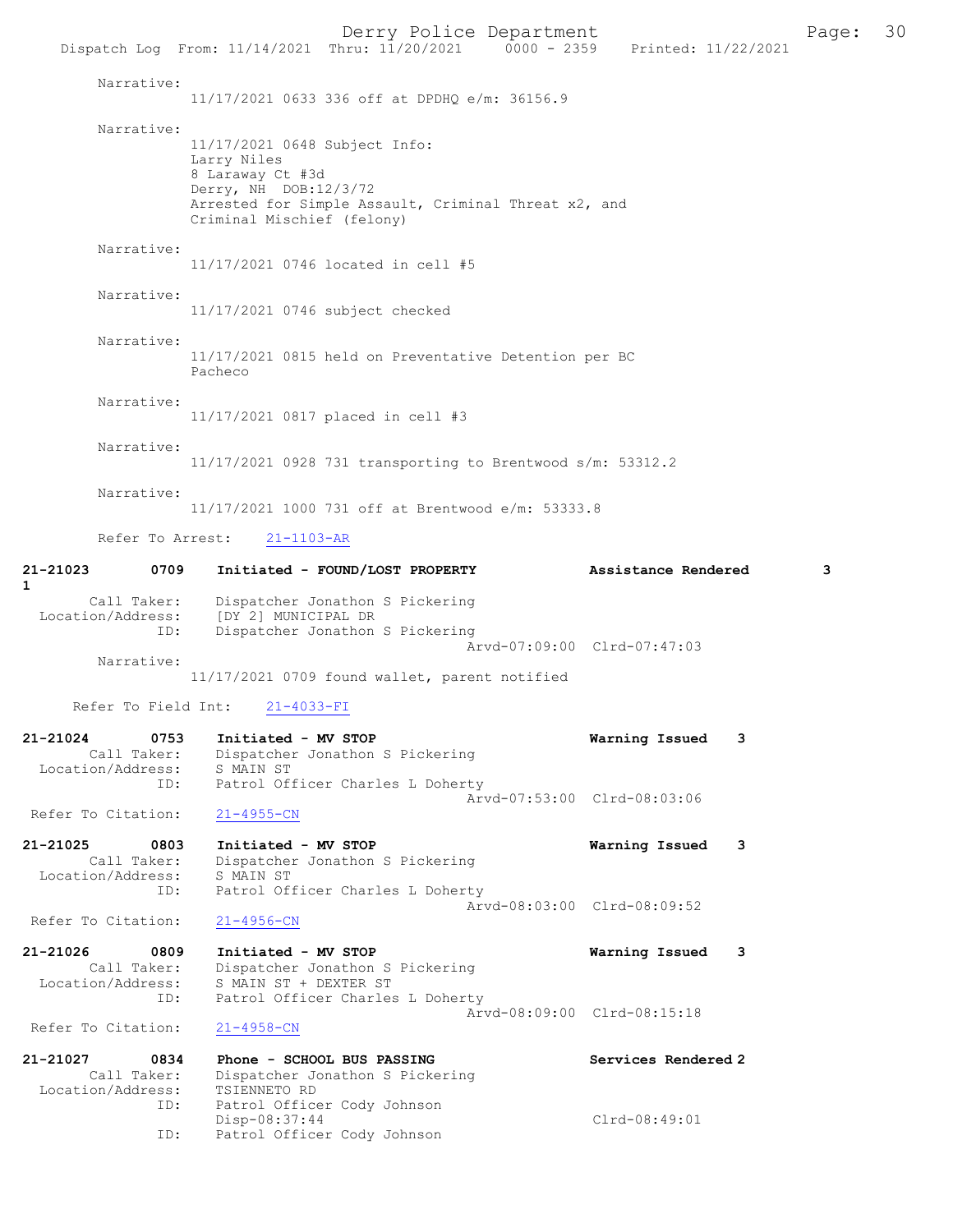Dispatch Log From: 11/14/2021 Thru: 11/20/2021 0000 - 2359 Printed: 11/22/2021 Disp-09:01:09 Arvd-09:03:37 Clrd-09:20:31 Refer To Field Int: 21-4037-FI 21-21028 0840 Initiated - MV CHECK 21 - 21028 Vehicle checked 1 Call Taker: Dispatcher Jonathon S Pickering Location/Address: ROCKINGHAM RD + BEDARD AVE ID: Patrol Officer Blake A Martineau Arvd-08:40:00 Clrd-08:50:03 21-21029 0841 Initiated - MV STOP Warning Issued 3 Call Taker: Dispatcher Jonathon S Pickering Location/Address: S MAIN ST ID: Patrol Officer Charles L Doherty Arvd-08:41:00 Clrd-08:49:42<br>21-4957-CN Refer To Citation: 21-21030 0846 Phone - SUSPICIOUS ACTIVITY SENT ON THEIR WAY 2 Call Taker: Dispatcher Jonathon S Pickering Location/Address: FAIRWAY DR ID: Patrol Officer Melissa M Houde Disp-08:49:35 Arvd-08:50:59 Clrd-09:00:43 ID: Patrol Officer Charles L Doherty Disp-08:49:50 Arvd-08:50:59 Clrd-09:00:42 Narrative: 11/17/2021 0851 suspicious person in the area Narrative: 11/17/2021 0851 off with subject Narrative: 11/17/2021 0900 checked subject, no issues found, lives in the area 21-21031 0847 Phone - RECKLESS CONDUCT Report Taken 2 Call Taker: Dispatcher Jonathon S Pickering Location/Address: [DY 129] COURTHOUSE LN ID: Patrol Officer Blake A Martineau Disp-08:50:13 Arvd-08:53:36 Clrd-10:47:10 ID: Sergeant James M Belanger Disp-09:11:54 Arvd-09:11:55 Clrd-10:47:07 ID: Detective Sergeant Ryan O'Rourke Disp-09:49:49 Arvd-09:49:51 Clrd-11:23:05 Cleared By: Patrol Officer Ryan M Panaro ID: Detective Kevin G Ruppel Disp-09:49:57 Arvd-09:49:58 Clrd-11:23:00 Cleared By: Patrol Officer Ryan M Panaro ID: Detective Scott A Tompkins Disp-10:13:10 Arvd-10:13:11 Clrd-11:23:02 Cleared By: Patrol Officer Ryan M Panaro Refer To Incident: 21-2070-OF 21-21032 0856 Initiated - SUBPOENA DELIVERY Served 1 Call Taker: Dispatcher Jonathon S Pickering Location/Address: [DY 2] MUNICIPAL DR ID: Lieutenant Robert F Smith Arvd-08:56:00 Clrd-08:56:58 21-21033 0927 Initiated - MV STOP Warning Issued 3 Call Taker: Dispatcher Jonathon S Pickering Location/Address: E BROADWAY + FRANKLIN ST ID: Patrol Officer Charles L Doherty Arvd-09:27:00 Clrd-09:31:34<br>21-4959-CN Refer To Citation: 21-21034 0940 Initiated - SUBPOENA DELIVERY Not Served 1 Call Taker: Dispatcher Jonathon S Pickering Location/Address: KILREA RD ID: Patrol Officer Melissa M Houde Arvd-09:40:00 Clrd-09:43:53

Derry Police Department Fage: 31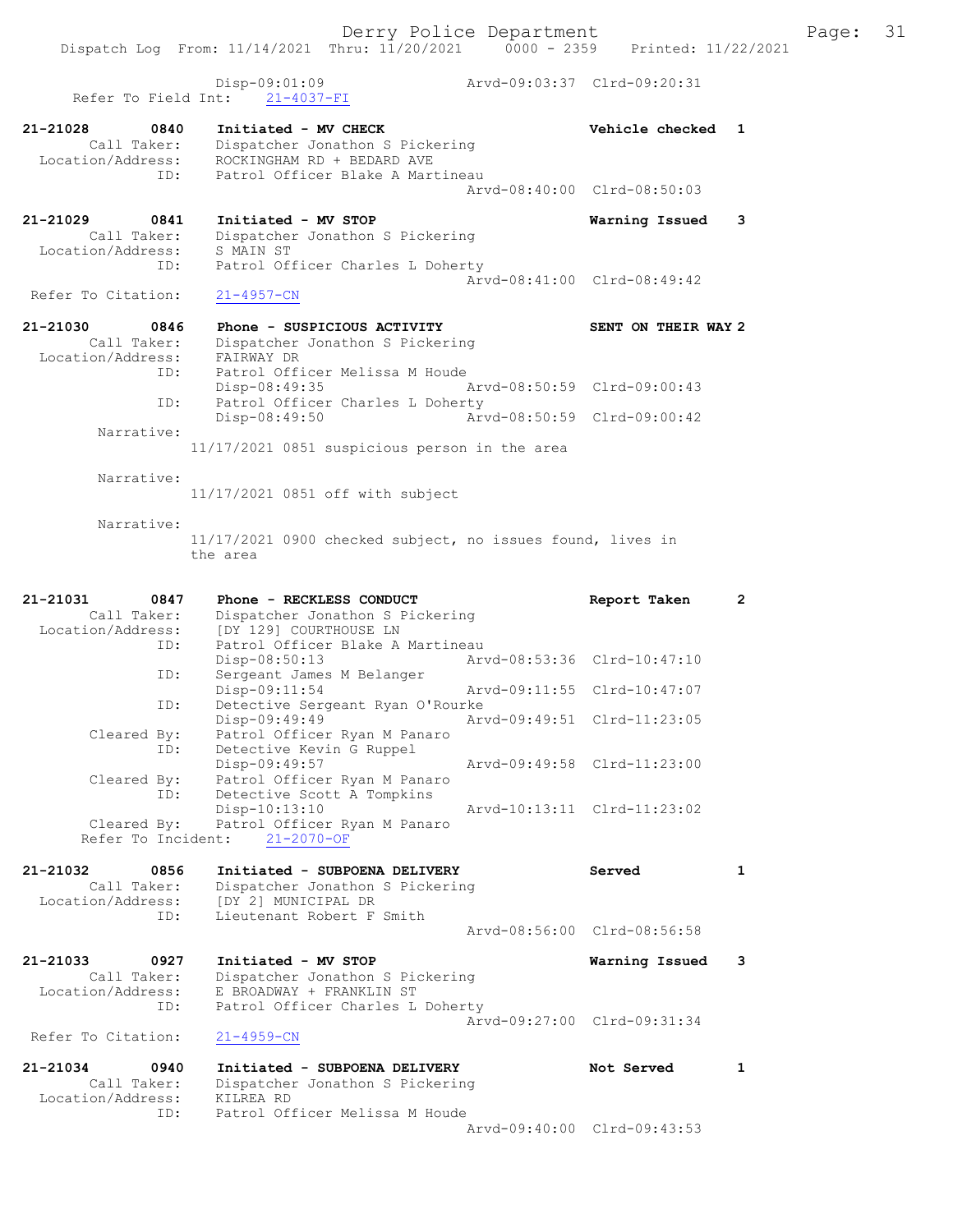Derry Police Department Fage: 32 Dispatch Log From: 11/14/2021 Thru: 11/20/2021 0000 - 2359 Printed: 11/22/2021 21-21035 0953 Initiated - MV STOP Warning Issued 3 Call Taker: Dispatcher Jonathon S Pickering Location/Address: WINDHAM RD ID: Patrol Officer Melissa M Houde Arvd-09:53:00 Clrd-09:57:26 Refer To Citation: 21-4960-CN 21-21036 1015 Initiated - PED CHECK SENT ON THEIR WAY 2 Call Taker: Dispatcher Jonathon S Pickering Location/Address: FAIRWAY DR ID: Patrol Officer Charles L Doherty Arvd-10:15:00 Clrd-10:18:13 21-21037 1024 Initiated - ASSIST CITIZEN Cleared 3 Call Taker: Dispatcher Jonathon S Pickering Location/Address: [DY 2] MUNICIPAL DR ID: Patrol Officer Cody Johnson Arvd-10:24:00 Clrd-11:07:58 Cleared By: Patrol Officer Scott M Beegan Refer To Field Int: 21-4035-FI 21-21038 1104 Other - MV REPO Cleared 1 Call Taker: Patrol Officer Ryan M Panaro Location/Address: OLD AUBURN RD ID: Lieutenant Robert F Smith Disp-11:11:38 Arvd-11:11:42 Clrd-11:11:44 Narrative: NH: 4691920 - 2008 Mazda 3 21-21039 1109 911 - MV ACCIDENT 1 21-21039 Report Taken 1 Call Taker: Patrol Officer Ryan M Panaro Location/Address: ENGLISH RANGE RD ID: Patrol Officer Cody Johnson Disp-11:10:20 Arvd-11:15:06 Clrd-11:38:24 Narrative: 11/17/2021 1115 off w/ NH: 4924467 & NH: 4663573 Narrative: 11/17/2021 1137 Rozzi vs Dionne REPORTABLE Refer To Accident: 21-574-AC 21-21040 1110 Phone - WELFARE CHECK Report Taken 2 Call Taker: Patrol Officer Ryan M Panaro Location/Address: [DY 231] TSIENNETO RD ID: Patrol Officer Collin Kennedy Disp-11:11:03 Arvd-11:14:35 Clrd-11:22:25 ID: Sergeant James M Belanger Disp-11:11:08 Arvd-11:14:38 Clrd-11:22:06

Narrative:

11/17/2021 1114 DFD on scene

Narrative:

11/17/2021 1122 DFD transporting to PMC, all units clear

Refer To Incident: 21-2071-OF

| 21-21041          | 1111 | Initiated - MV REPO                       | Cleared                     |  |
|-------------------|------|-------------------------------------------|-----------------------------|--|
| Call Taker:       |      | Patrol Officer Ryan M Panaro              |                             |  |
| Location/Address: |      | FAIRWAY DR                                |                             |  |
|                   | ID:  | Lieutenant Robert F Smith                 |                             |  |
|                   |      |                                           | Arvd-11:11:00 Clrd-11:13:09 |  |
| Narrative:        |      |                                           |                             |  |
|                   |      | $\sim$ $\sim$ $\sim$ $\sim$ $\sim$ $\sim$ |                             |  |

owner aware

| 21-21042 | 1116        | Initiated - FOLLOW-UP        | Cleared |  |
|----------|-------------|------------------------------|---------|--|
|          | Call Taker: | Patrol Officer Ryan M Panaro |         |  |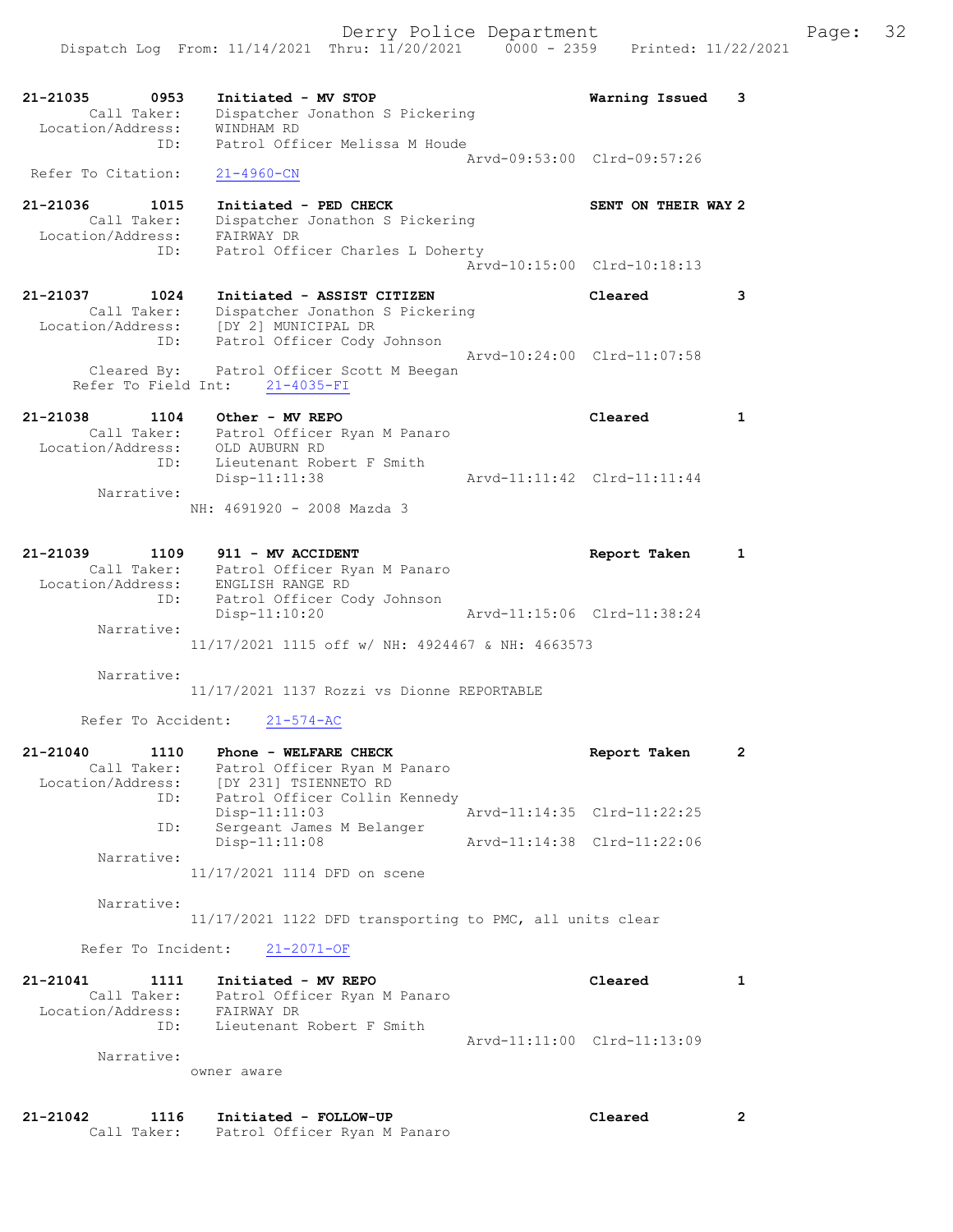Derry Police Department<br>Page: 33<br>Printed: 11/22/2021 0000 - 2359 Printed: 11/22/2021 Dispatch Log From: 11/14/2021 Thru: 11/20/2021 Location/Address: [DY 281] DRURY LN ID: Patrol Officer Blake A Martineau Arvd-11:16:00 Clrd-11:24:11 21-21043 1123 Phone - PAPER SERVICE 21-21043 Arrest(s) Made 3 Call Taker: Patrol Officer Ryan M Panaro<br>Location/Address: [DY 1050] W BROADWAY Location/Address: [DY 1050] W BROADWAY ID: Patrol Officer Blake A Martineau Disp-11:24:23 Arvd-11:32:37 Clrd-13:12:09<br>ID: Patrol Officer Collin Kennedy Patrol Officer Collin Kennedy Disp-11:24:28 Arvd-11:29:01 Clrd-11:39:22<br>TD: Sergeant James M Belanger Sergeant James M Belanger<br>Disp-11:28:53 Disp-11:28:53 Arvd-11:28:58 Clrd-11:39:25 Narrative: 11/17/2021 1138 325 en route to DPDHQ s/m: 36173.9 Narrative: 11/17/2021 1135 S4 advises one in custody at this time on a Probabtion/Parole violation, identified as: Alex Spaulding 9/5/91 23 Messier St Laconia, NH 03246 Narrative: 11/17/2021 1141 325 off at HQ e/m: 36175.1 Narrative: 11/17/2021 1201 325 en route to RCHOC 36175.1 Narrative: 11/17/2021 1231 325 off at RCHOC e/m: 36196.7 Narrative: 11/17/2021 1242 325 clear RCHOC Refer To Arrest: 21-1104-AR 21-21044 1156 911 - ABANDONED 911 False Alarm 1 Call Taker: Patrol Officer Ryan M Panaro Location/Address: TSIENNETO RD ID: Patrol Officer Charles L Doherty Disp-11:57:31 Clrd-12:00:38 ID: Patrol Officer Cody Johnson<br>Disp-11:57:33 Arvd-11:58:20 Clrd-12:00:40 Narrative: elevator 603-432-9873 21-21045 1210 Initiated - ABANDONED MV Vehicle Towed 3 Call Taker: Patrol Officer Ryan M Panaro<br>ion/Address: W BROADWAY Location/Address: ID: Patrol Officer Collin Kennedy Arvd-12:10:00 Clrd-12:43:13 Narrative: NH: 4273420 Narrative: 11/17/2021 1211 next on list requested LBP requested and unable to respond Narrative: 11/17/2021 1215 Birch Street Collision requested and responding

Narrative:

11/17/2021 1229 Birch Street on scene

Refer To Incident: 21-2072-OF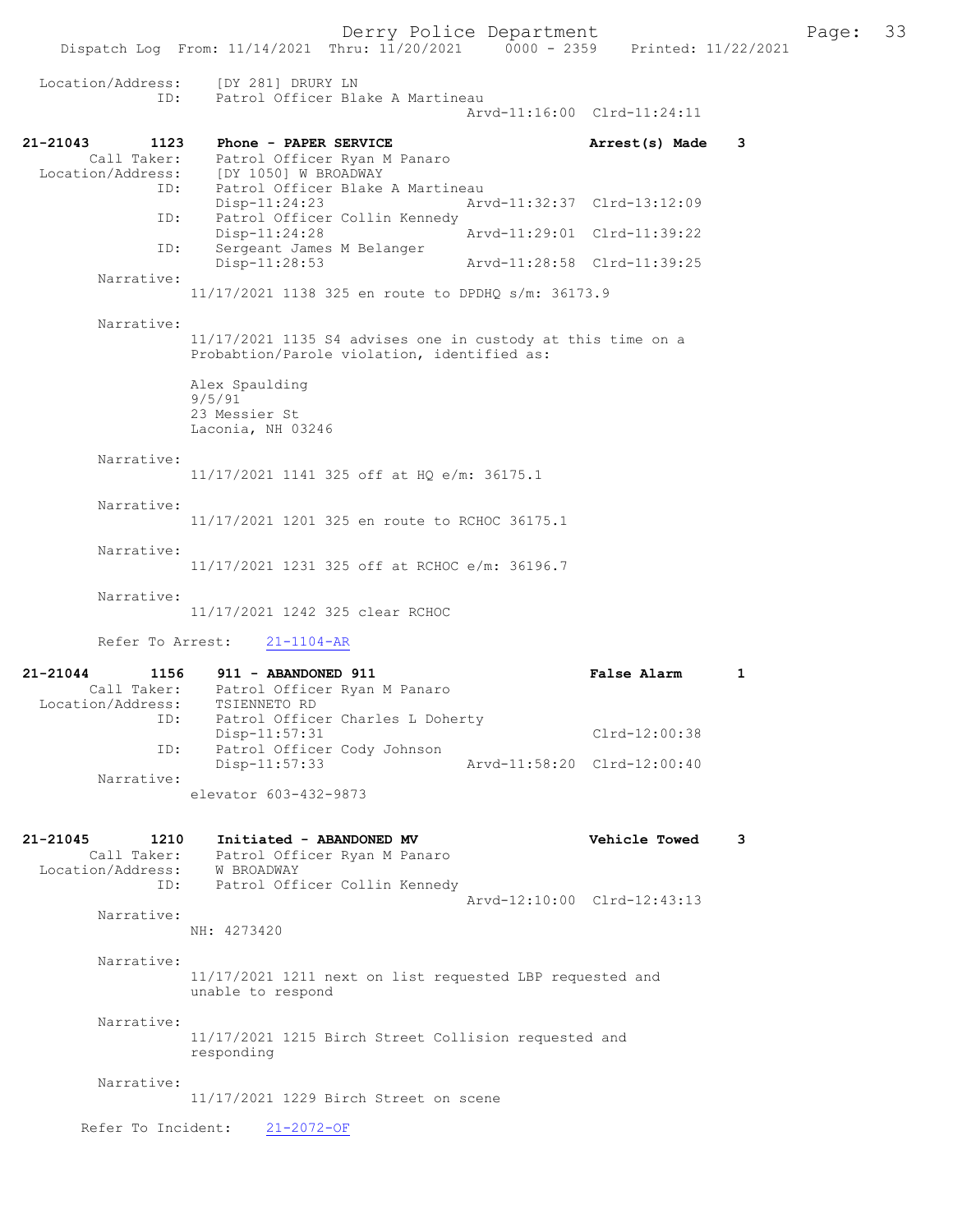Dispatch Log From: 11/14/2021 Thru: 11/20/2021 0000 - 2359 Printed: 11/22/2021

21-21046 1214 Initiated - MV STOP Warning Issued 3 Call Taker: Patrol Officer Ryan M Panaro Location/Address: RT 28 ID: Patrol Officer Melissa M Houde Arvd-12:14:00 Clrd-12:17:16 Refer To Citation: 21-4961-CN 21-21047 1227 911 - MV ACCIDENT Report Taken 1 Call Taker: Patrol Officer Ryan M Panaro Location/Address: TSIENNETO RD ID: Patrol Officer Cody Johnson Disp-12:28:37 Arvd-12:31:34 Clrd-12:54:23 Narrative: 11/17/2021 1232 off with NH: 4850062 & NH: 5011305 Narrative: 11/17/2021 1254 Mecke V Plumpton NON-REPORTABLE Refer To Accident: 21-575-AC 21-21048 1245 Phone - FINGERPRINTS Cleared 3 Call Taker: Patrol Officer Scott M Beegan Location/Address: [DY 2] MUNICIPAL DR ID: Patrol Officer Scott M Beegan Disp-12:45:59 Arvd-12:46:01 Clrd-13:56:51 Cleared By: Patrol Officer Ryan M Panaro Refer To Field Int: 21-4039-FI 21-21049 1300 Phone - WELFARE CHECK Transported to Hospital 2 Call Taker: Patrol Officer Ryan M Panaro Location/Address: AL ST ID: Patrol Officer Cody Johnson Disp-13:02:23 Arvd-13:15:46 Clrd-13:50:25 ID: Patrol Officer Collin Kennedy Disp-13:02:27 Arvd-13:15:44 Clrd-13:28:57 Narrative: 11/17/2021 1325 115 advises one in custody for IEA Narrative: 11/17/2021 1329 115 en route to PMC s/m: 11960.6 Narrative: 11/17/2021 1339 115 off at PMC e/m: 11965.6 Refer To Arrest: 21-1105-AR 21-21050 1307 Phone - ERRATIC OPERATION Vehicle checked 2 Call Taker: Patrol Officer Ryan M Panaro Location/Address: NORMAN DR ID: Patrol Officer Melissa M Houde Disp-13:08:10 Arvd-13:09:24 Clrd-13:12:55 Narrative: blk/maroon sweatshirt on motorbike 21-21051 1309 Phone - ERRATIC OPERATION Could Not Locate 2 Call Taker: Patrol Officer Ryan M Panaro Location/Address: MANCHESTER RD ID: Patrol Officer Charles L Doherty Disp-13:09:54 Arvd-13:10:37 Clrd-13:15:52 Narrative: gray dump truck 21-21052 1336 Initiated - PAPER SERVICE Not Served 3 Call Taker: Patrol Officer Ryan M Panaro Location/Address: NORTH AVE

ID: Patrol Officer Blake A Martineau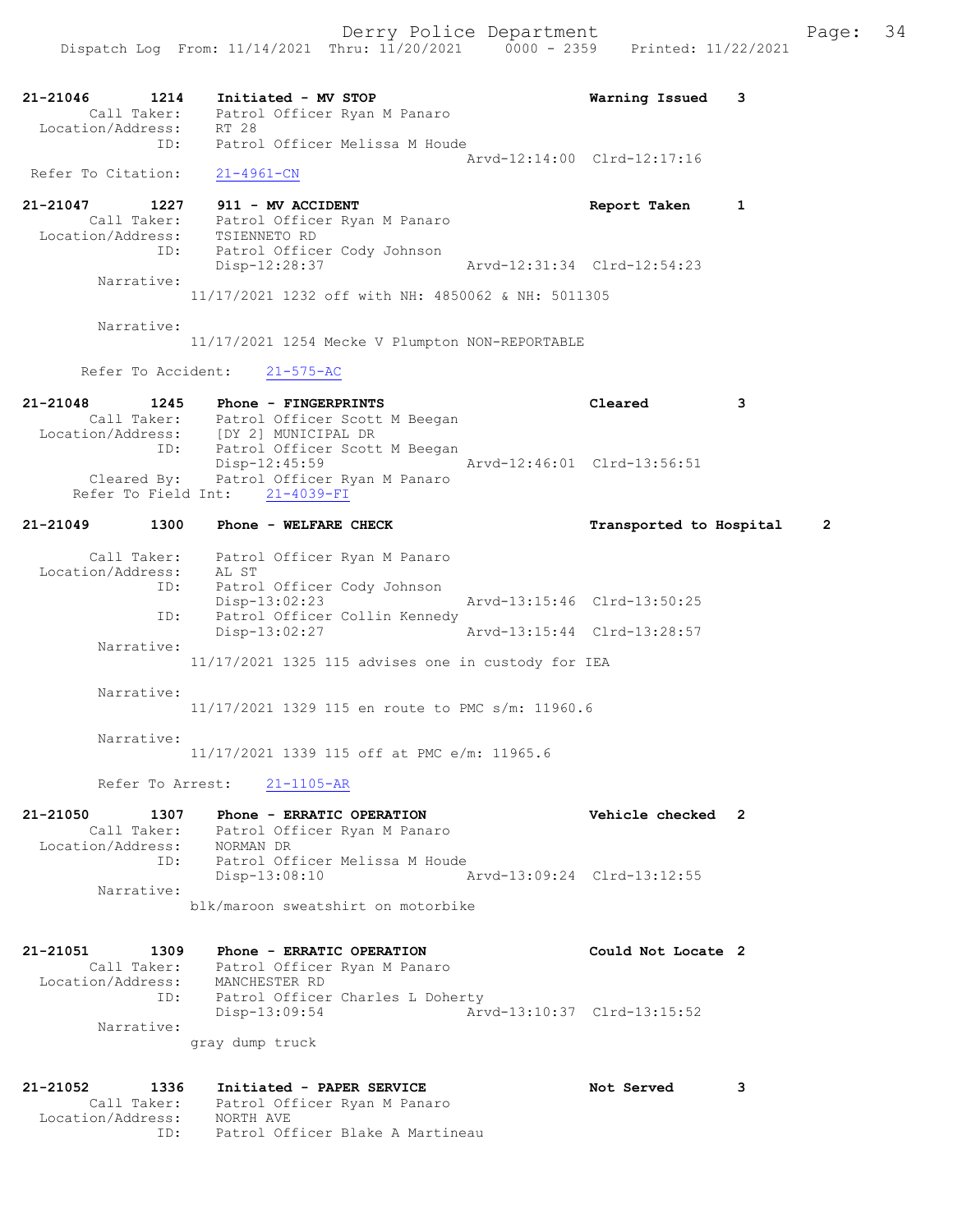Derry Police Department The Page: 35 Dispatch Log From: 11/14/2021 Thru: 11/20/2021 0000 - 2359 Printed: 11/22/2021 Arvd-13:36:00 Clrd-13:56:06 ID: Patrol Officer Collin Kennedy<br>Disp-13:45:38 Arvd-13:45:40 Clrd-13:56:04 21-21053 1350 Phone - ASSIST CITIZEN 1200 ADVICE GIVEN 3 Call Taker: Patrol Officer Ryan M Panaro Location/Address:<br>ID: DERRY WAY<br>
Patrol Officer Charles L Doherty<br>
Disp-13:51:27 Arw Disp-13:51:27 Arvd-14:01:00 Clrd-14:07:26 21-21054 1356 Initiated - SERVE RESTRAINING ORDER Served 2 Call Taker: Patrol Officer Ryan M Panaro Location/Address: MARLBORO RD ID: Patrol Officer Blake A Martineau Arvd-13:56:00 Clrd-14:16:12 Location Change: MARLBORO RD [Modified: 11/17/2021 1359] ID: Patrol Officer Collin Kennedy Disp-13:56:35 Arvd-13:56:37 Clrd-14:16:08 Location Change: MARLBORO RD [Modified: 11/17/2021 1359] 21-21055 1400 Phone - PARKING COMPLAINT Could Not Locate 1 Call Taker: Patrol Officer Ryan M Panaro Location/Address: WARNER HILL RD ID: Patrol Officer Melissa M Houde Disp-14:00:44 Arvd-14:06:39 Clrd-14:08:47 21-21056 1420 Phone - MV ACCIDENT 1 21-21056 Report Taken 1 Call Taker: Patrol Officer Ryan M Panaro Location/Address: HAMPSTEAD RD ID: Patrol Officer Cody Johnson Disp-14:26:28 Arvd-14:41:03 Clrd-14:54:45 Narrative: struck deer Refer To Accident: 21-576-AC 21-21057 1431 Initiated - SUSPICIOUS ACTIVITY Cleared 2 Call Taker: Patrol Officer Ryan M Panaro Location/Address: CRYSTAL AVE ID: Patrol Officer Brian J Landry Arvd-14:31:00 Clrd-14:36:05 Narrative: 11/17/2021 1435 group of friends in field playing, no issues 21-21058 1437 Phone - SUBPOENA DELIVERY Served 1 Call Taker: Patrol Officer Scott M Beegan Location/Address: [DY 2] MUNICIPAL DR ID: Patrol Officer Scott M Beegan Disp-14:37:45 Arvd-14:37:47 Clrd-14:45:18 Narrative: 11/17/2021 1445 served in hand 21-21059 1454 Phone - NEIGHBORHOOD DISPUTE Matter Mediated 2 Call Taker: Patrol Officer Ryan M Panaro Location/Address: [DY 3276] JUNIPER RD ID: Patrol Officer Melissa M Houde Disp-14:57:15 Arvd-15:14:08 Clrd-15:21:34 Narrative: neighborhood dispute Refer To Field Int: 21-4072-FI 21-21060 1501 Phone - ASSIST OTHER AGENCY ADVICE GIVEN 3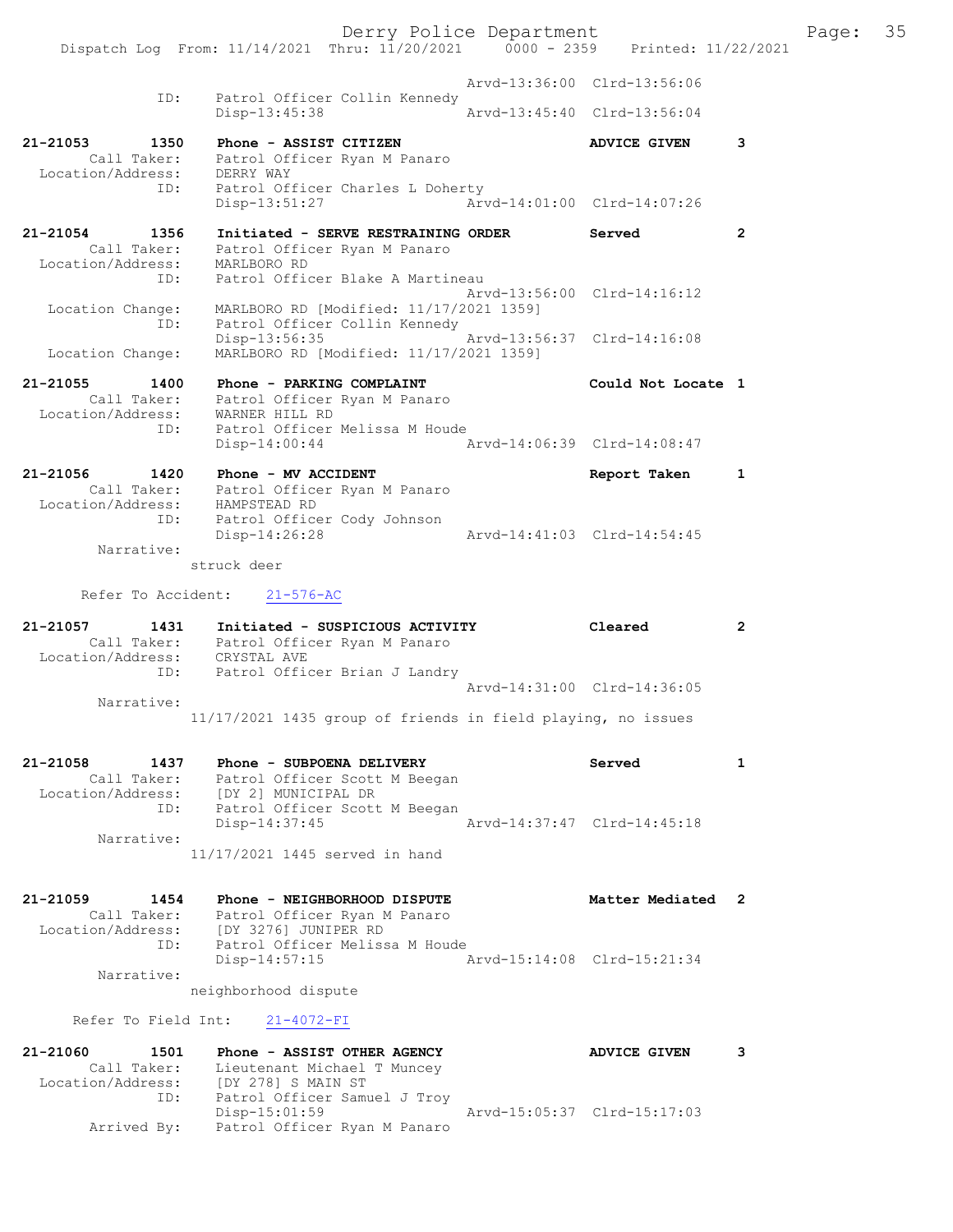|                                                      | Dispatch Log From: 11/14/2021 Thru: 11/20/2021                           | $0000 - 2359$ | Printed: 11/22/2021         |              |
|------------------------------------------------------|--------------------------------------------------------------------------|---------------|-----------------------------|--------------|
| Cleared By:<br>Refer To Field Int:                   | Patrol Officer Ryan M Panaro<br>$21 - 4074 - FI$                         |               |                             |              |
| 21-21061<br>1504<br>Call Taker:                      | Initiated - MV STOP<br>Patrol Officer Ryan M Panaro                      |               | Warning Issued              | 3            |
| Location/Address: N MAIN ST<br>ID:                   | Patrol Officer Cody Johnson                                              |               |                             |              |
|                                                      |                                                                          |               | Arvd-15:04:00 Clrd-15:14:19 |              |
| 21-21062<br>1509                                     | Phone - SUSPICIOUS ACTIVITY                                              |               | Cleared                     | $\mathbf{2}$ |
| Call Taker:<br>Location/Address:                     | Patrol Officer Ryan M Panaro<br>[DY 1304] FAIRWAY DR                     |               |                             |              |
| ID:                                                  | Patrol Officer Collin Kennedy                                            |               |                             |              |
|                                                      | Disp-15:10:59                                                            |               | Arvd-15:13:10 Clrd-15:13:13 |              |
| 21-21063<br>1536<br>Call Taker:<br>Location/Address: | 911 - DOMESTIC DISTURBANCE<br>Patrol Officer Cody Johnson<br>N MAIN ST   |               | Report Taken                | 1            |
| ID:                                                  | Patrol Officer Samuel J Troy                                             |               |                             |              |
| ID:                                                  | Disp-15:37:19<br>Patrol Officer Melissa M Houde                          |               | Arvd-15:40:53 Clrd-15:55:21 |              |
| ID:                                                  | Disp-15:37:22<br>Sergeant Jared Knox                                     |               | Arvd-15:40:52 Clrd-15:55:25 |              |
|                                                      | $Disp-15:44:37$                                                          |               | Arvd-15:44:42 Clrd-15:55:23 |              |
| Refer To Incident:                                   | $21 - 2073 - OF$                                                         |               |                             |              |
| 21-21064<br>1544<br>Call Taker:                      | Phone - ASSIST CITIZEN<br>Patrol Officer Cody Johnson                    |               | Cleared                     | 3            |
| Location/Address:                                    | BLACKBERRY RD                                                            |               |                             |              |
| ID:                                                  | Patrol Officer Michael P Accorto<br>$Disp-15:44:32$                      |               | Arvd-15:52:27 Clrd-16:30:13 |              |
| ID:                                                  | Patrol Officer Casey J Noyes<br>Disp-16:01:28                            |               | Arvd-16:12:20 Clrd-16:26:15 |              |
| ID:                                                  | Sergeant Jared Knox<br>Disp-16:12:23                                     |               | Arvd-16:12:27 Clrd-16:26:17 |              |
| ID:                                                  | Patrol Officer Melissa M Houde                                           |               |                             |              |
| Dispatched By:                                       | $Disp-16:22:38$<br>Lieutenant Michael T Muncey                           |               | $Clrd-16:22:47$             |              |
| Cleared By:<br>ID:                                   | Lieutenant Michael T Muncey<br>Patrol Officer Samuel J Troy              |               |                             |              |
| Dispatched By:                                       | Disp-16:22:40<br>Lieutenant Michael T Muncey                             |               | $Clrd-16:22:45$             |              |
| Cleared By:                                          | Lieutenant Michael T Muncey                                              |               |                             |              |
| Refer To Field Int:                                  | $21 - 4073 - FI$                                                         |               |                             |              |
| 21-21065<br>1602<br>Call Taker:                      | Initiated - INTERNET OFFENSES<br>Patrol Officer Cody Johnson             |               | Report Taken                | 2            |
| Location/Address:<br>ID:                             | [DY 2] MUNICIPAL DR<br>Detective Scott A Tompkins                        |               |                             |              |
|                                                      |                                                                          |               | Arvd-16:02:00 Clrd-16:03:51 |              |
| Refer To Incident:                                   | $21 - 2074 - OF$                                                         |               |                             |              |
| 21-21066<br>1605<br>Call Taker:                      | Initiated - MV STOP<br>Patrol Officer Cody Johnson                       |               | Warning Issued              | 3            |
| Location/Address:                                    | E DERRY RD + OLD CHESTER RD                                              |               |                             |              |
| ID:                                                  | Patrol Officer Melissa M Houde                                           |               | Arvd-16:05:00 Clrd-16:15:10 |              |
| Refer To Citation:                                   | $21 - 4962 - CN$                                                         |               |                             |              |
| 21-21067<br>1622<br>Call Taker:<br>Location/Address: | Phone - ASSIST OTHER AGENCY<br>Patrol Officer Cody Johnson<br>FAIRWAY DR |               | Cleared                     | 3            |
| ID:                                                  | Patrol Officer Samuel J Troy                                             |               |                             |              |
| ID:                                                  | $Disp-16:23:15$<br>Patrol Officer Melissa M Houde                        |               | Arvd-16:24:14 Clrd-17:26:57 |              |
| ID:                                                  | Disp-16:23:18<br>Sergeant Jared Knox                                     |               | Arvd-16:24:12 Clrd-17:26:59 |              |
|                                                      | Disp-16:26:21                                                            |               | Arvd-16:30:24 Clrd-16:55:09 |              |
| ID:                                                  | Sergeant Jared Knox<br>Disp-16:56:36                                     |               | Arvd-16:56:38 Clrd-17:15:38 |              |
|                                                      |                                                                          |               |                             |              |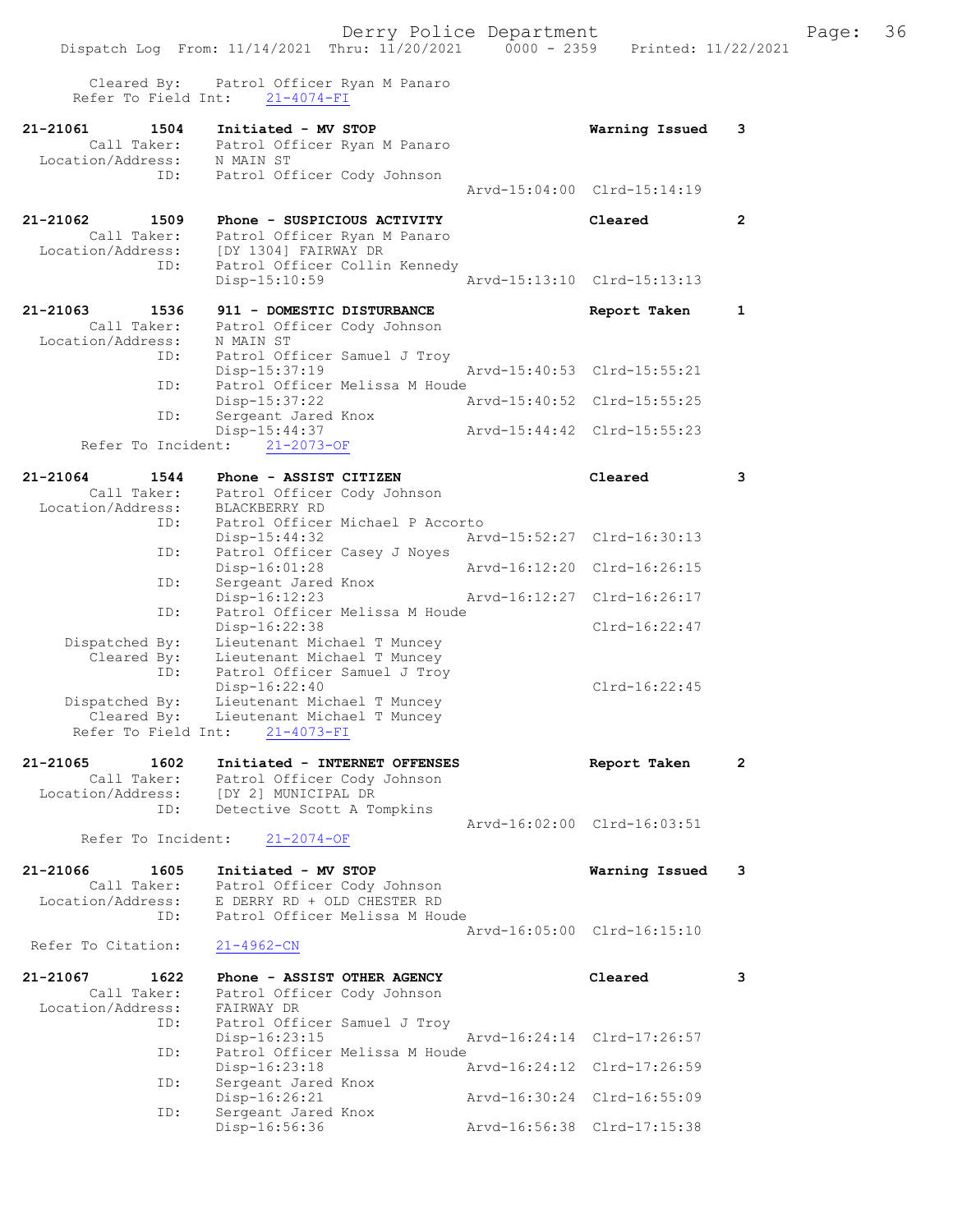Refer To Field Int: 21-4078-FI

| 21-21068<br>1627<br>Call Taker:<br>Location/Address:        | Initiated - FOLLOW-UP<br>Patrol Officer Cody Johnson<br>FRANKLIN ST                                               | Cleared                     | $\overline{2}$ |
|-------------------------------------------------------------|-------------------------------------------------------------------------------------------------------------------|-----------------------------|----------------|
| ID:                                                         | Detective Scott A Tompkins                                                                                        | Arvd-16:27:00 Clrd-16:28:23 |                |
| 21-21069<br>1629<br>Call Taker:<br>Location/Address:        | Phone - ASSIST OTHER AGENCY<br>Patrol Officer Cody Johnson<br>ISLAND POND RD                                      | Could Not Locate 3          |                |
| ID:<br>ID:                                                  | Patrol Officer Michael P Accorto<br>Disp-16:30:21<br>Patrol Officer Casey J Noyes                                 | Arvd-16:32:09 Clrd-16:38:33 |                |
|                                                             | Disp-16:34:34<br>Arvd-16:38:15                                                                                    | Clrd-16:38:17               |                |
| ID:                                                         | Patrol Officer Michael P Accorto<br>Disp-16:38:43<br>Arvd-16:38:45                                                | Clrd-16:46:02               |                |
| 21-21070<br>1655<br>Call Taker:<br>Location/Address:        | Phone - SUSPICIOUS ACTIVITY<br>Patrol Officer Cody Johnson<br>[DY 2574] BIRCH ST                                  | Cleared                     | $\overline{2}$ |
| ID:                                                         | Patrol Officer Michael P Accorto<br>Disp-16:56:51                                                                 | Arvd-16:58:09 Clrd-17:07:22 |                |
| ID:                                                         | Patrol Officer Casey J Noyes<br>Disp-16:56:55                                                                     | Aryd-16:58:19 Clrd-17:07:24 |                |
| 21-21071<br>1713                                            | Initiated - PAPER SERVICE                                                                                         | Served                      | 3              |
| Call Taker:<br>Location/Address:                            | Patrol Officer Cody Johnson<br>NORTH AVE                                                                          |                             |                |
| ID:                                                         | Patrol Officer Casey J Noyes                                                                                      |                             |                |
| ID:                                                         | Patrol Officer Michael P Accorto                                                                                  | Arvd-17:13:00 Clrd-17:44:34 |                |
|                                                             | Disp-17:14:08                                                                                                     | Arvd-17:15:32 Clrd-17:44:33 |                |
| 21-21072<br>1751<br>Call Taker:<br>Location/Address:        | Initiated - SUBPOENA DELIVERY<br>Patrol Officer Cody Johnson<br>BLAKE FARM RD                                     | Not Served                  | $\mathbf{1}$   |
| ID:                                                         | Patrol Officer Melissa M Houde                                                                                    | Arvd-17:51:00 Clrd-17:55:32 |                |
| 21-21073<br>1902<br>Call Taker:<br>Location/Address:        | Initiated - PAPER SERVICE<br>Patrol Officer Cody Johnson                                                          | Cleared                     | 3              |
| ID:                                                         | <b>BALSAM PL</b><br>Patrol Officer Melissa M Houde                                                                | Arvd-19:02:00 Clrd-19:02:31 |                |
| 21-21074<br>1906<br>Call Taker:<br>Location/Address:<br>ID: | Initiated - PAPER SERVICE<br>Patrol Officer Cody Johnson<br>[DY 2783] HILDA AVE<br>Patrol Officer Melissa M Houde | Not Served                  | 3              |
|                                                             |                                                                                                                   | Arvd-19:06:00 Clrd-19:09:10 |                |
| 21-21075<br>1927                                            | Initiated - PAPER SERVICE                                                                                         | Served                      | 3              |
| Call Taker:<br>Location/Address:<br>ID:                     | Patrol Officer Cody Johnson<br>DEBBIE TER<br>Patrol Officer Melissa M Houde                                       |                             |                |
|                                                             |                                                                                                                   | Arvd-19:27:00 Clrd-19:28:05 |                |
| ID:                                                         | Patrol Officer Joshua Martin<br>Disp-19:28:02                                                                     | Aryd-19:28:04 Clrd-19:28:07 |                |
| 21-21076<br>2003<br>Call Taker:<br>Location/Address:<br>ID: | 911 - SUSPICIOUS ACTIVITY<br>Patrol Officer Cody Johnson<br>HIGHLAND AVE<br>Patrol Officer Casey J Noyes          | Cleared                     | $\mathbf{2}$   |
| Arrived By:                                                 | Disp-20:03:50<br>Patrol Officer Kevin L Davies                                                                    | Arvd-20:04:41 Clrd-20:40:53 |                |
| ID:<br>Arrived By:                                          | Patrol Officer Joshua Martin<br>Disp-20:03:52<br>Patrol Officer Kevin L Davies                                    | Arvd-20:04:43 Clrd-20:40:55 |                |
| 21-21077<br>2021                                            | Initiated - SUBPOENA DELIVERY                                                                                     | Served                      | 1              |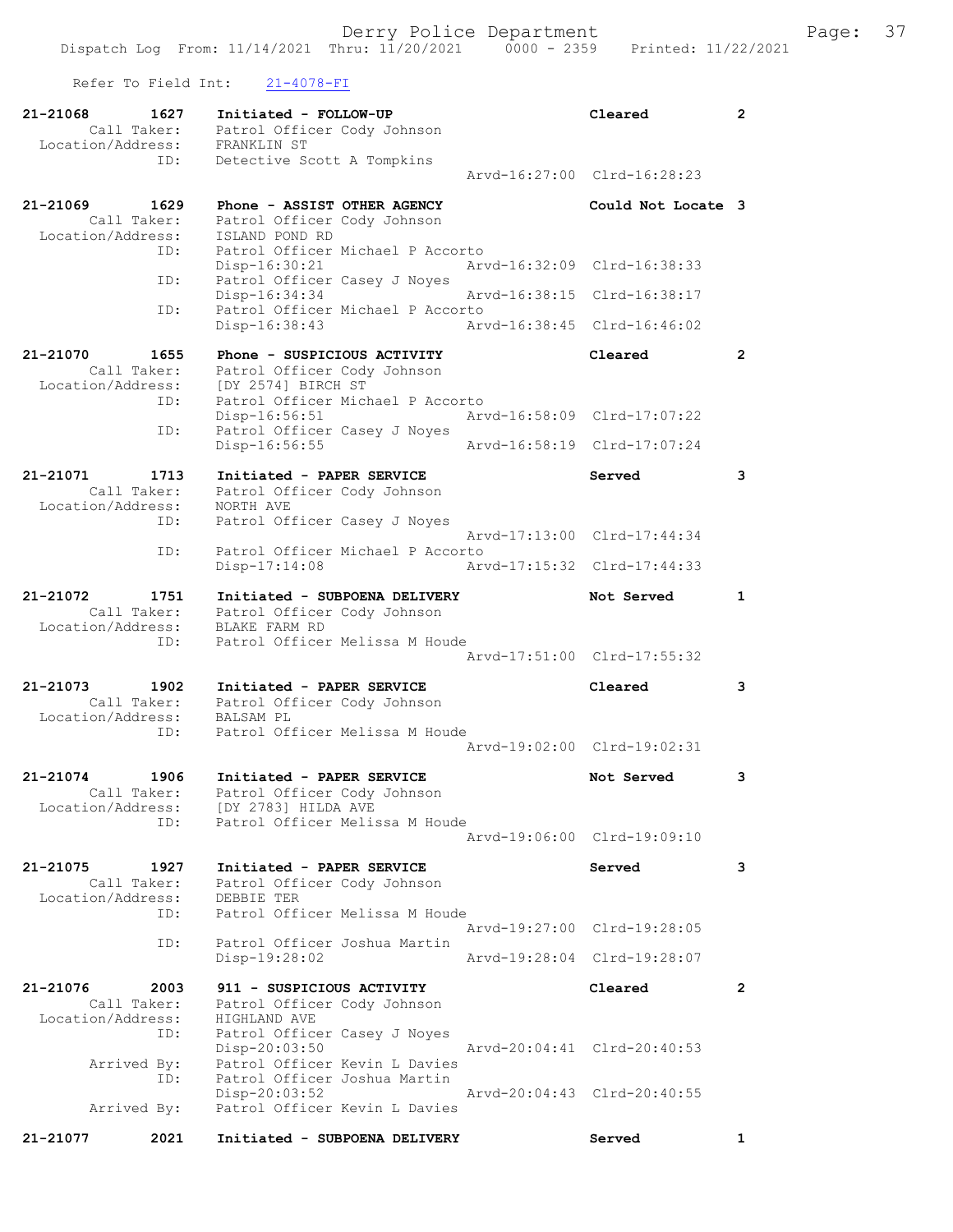|                                                             | Derry Police Department<br>Dispatch Log From: 11/14/2021 Thru: 11/20/2021 0000 - 2359 Printed: 11/22/2021                             |                                          | Page: | 38 |
|-------------------------------------------------------------|---------------------------------------------------------------------------------------------------------------------------------------|------------------------------------------|-------|----|
| Call Taker:<br>Location/Address:<br>ID:                     | Patrol Officer Cody Johnson<br>BLAKE FARM RD<br>Patrol Officer Melissa M Houde                                                        | Arvd-20:21:00 Clrd-20:24:04              |       |    |
| 21-21078<br>2101<br>Call Taker:<br>ID:                      | Phone - ASSIST OTHER AGENCY<br>Patrol Officer Cody Johnson<br>Location/Address: [DY 1771] PLEASANT ST<br>Patrol Officer Casey J Noyes | Cleared<br>3                             |       |    |
| Location Change:<br>ID:                                     | $Disp-21:02:48$<br>PLEASANT ST [Modified: 11/17/2021 2106]<br>Patrol Officer Joshua Martin                                            | Arvd-21:03:02 Clrd-21:15:27              |       |    |
| Location Change:                                            | $Disp-21:02:52$<br>PLEASANT ST [Modified: 11/17/2021 2106]                                                                            | Arvd-21:03:03 Clrd-21:15:25              |       |    |
| 21-21079<br>2103<br>Call Taker:<br>Location/Address:        | Initiated - MV STOP<br>Patrol Officer Cody Johnson<br>TSIENNETO RD                                                                    | 3<br>Warning Issued                      |       |    |
| ID:                                                         | Patrol Officer Melissa M Houde                                                                                                        | Arvd-21:03:00 Clrd-21:06:51              |       |    |
| Refer To Citation:                                          | $21 - 4963 - CN$                                                                                                                      |                                          |       |    |
| 21-21080<br>2336<br>Call Taker:<br>Location:<br>ID:         | Initiated - MV STOP<br>Dispatcher Christine D Carlson<br>PEPPERMINT CORNER<br>Patrol Officer Joshua Martin                            | Warning Issued<br>3                      |       |    |
| ID:                                                         | Patrol Officer Andrew R Kennedy                                                                                                       | Arvd-23:36:00 Clrd-23:45:38              |       |    |
| Refer To Citation:                                          | $Disp-23:41:23$<br>$21 - 4965 - CN$                                                                                                   | Arvd-23:41:34 Clrd-23:45:36              |       |    |
| 21-21081<br>2343<br>Call Taker:<br>Location/Address:        | Initiated - PROPERTY CHECK<br>Dispatcher Christine D Carlson<br>HUMPHREY RD                                                           | Services Rendered 2                      |       |    |
| ID:                                                         | Patrol Officer Nikita Tomnyuk                                                                                                         | Arvd-23:43:00 Clrd-23:43:58              |       |    |
| 21-21082<br>2355<br>Call Taker:<br>Location/Address:<br>ID: | Initiated - MV STOP<br>Dispatcher Christine D Carlson<br>TSIENNETO RD<br>Patrol Officer Andrew R Kennedy                              | Warning Issued<br>3                      |       |    |
| Refer To Citation:                                          | $21 - 4964 - CN$                                                                                                                      | Arvd-23:55:00 Clrd-11/18/2021 @ 00:01:56 |       |    |
| For Date: $11/18/2021$ - Thursday                           |                                                                                                                                       |                                          |       |    |
| 0009<br>21-21083                                            | Initiated - PROPERTY CHECK                                                                                                            | Services Rendered 2                      |       |    |

| 21-2100<br><b>UUUS</b><br>Call Taker:<br>Location/Address: ROLLINS ST | INICIACEO - PROPERTI CAECA<br>Dispatcher Christine D Carlson<br>ID: Patrol Officer Awess Abdulkadir                     | services Rendered Z<br>Arvd-00:09:00 Clrd-00:09:18 |
|-----------------------------------------------------------------------|-------------------------------------------------------------------------------------------------------------------------|----------------------------------------------------|
| 21-21084<br>0030<br>Call Taker:<br>Location/Address:                  | Initiated - Parking Enforcement<br>Dispatcher Christine D Carlson<br>MORNINGSIDE DR<br>ID: Patrol Officer Jack Stafford | Services Rendered 1                                |
|                                                                       |                                                                                                                         | Arvd-00:30:00 Clrd-00:30:27                        |
| 21-21085<br>0032<br>Call Taker:<br>Location/Address:                  | Initiated - Parking Enforcement<br>Dispatcher Christine D Carlson<br>E BROADWAY<br>ID: Patrol Officer Awess Abdulkadir  | Services Rendered 1                                |
|                                                                       |                                                                                                                         |                                                    |
|                                                                       |                                                                                                                         | Arvd-00:32:00 Clrd-00:32:19                        |
| 21-21086<br>0032<br>Call Taker:<br>Location/Address:                  | Initiated - Parking Enforcement<br>Dispatcher Christine D Carlson<br>MAPLE ST<br>ID: Patrol Officer Awess Abdulkadir    | Services Rendered 1<br>Arvd-00:32:00 Clrd-00:32:35 |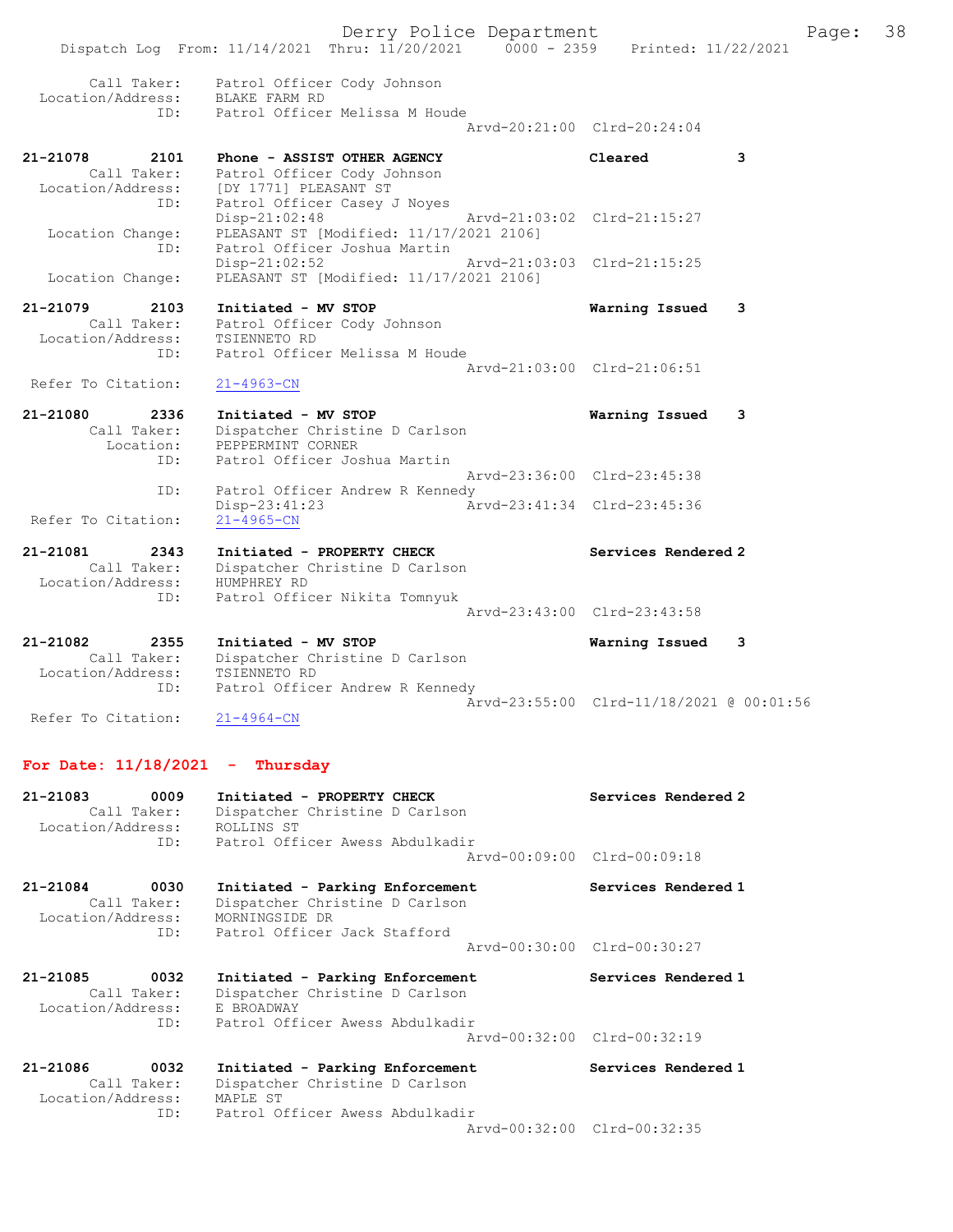21-21087 0032 Initiated - Parking Enforcement Services Rendered 1 Call Taker: Dispatcher Christine D Carlson Location/Address: MARTIN ST ID: Patrol Officer Awess Abdulkadir Arvd-00:32:00 Clrd-00:32:51 21-21088 0035 Initiated - Parking Enforcement Services Rendered 1 Call Taker: Dispatcher Christine D Carlson Location/Address: WALL ST ID: Patrol Officer Andrew R Kennedy Arvd-00:35:00 Clrd-00:41:49 21-21089 0042 Initiated - Parking Enforcement Services Rendered 1 Call Taker: Dispatcher Christine D Carlson Location/Address: MERCHANTS ROW ID: Patrol Officer Awess Abdulkadir Arvd-00:42:00 Clrd-00:42:38 21-21090 0042 Initiated - Parking Enforcement Services Rendered 1 Call Taker: Dispatcher Christine D Carlson Location/Address: BIRCH ST ID: Patrol Officer Awess Abdulkadir Arvd-00:42:00 Clrd-00:42:59 21-21091 0043 Initiated - Parking Enforcement Services Rendered 1 Call Taker: Dispatcher Christine D Carlson Location/Address: BIRCH ST ID: Patrol Officer Awess Abdulkadir Arvd-00:43:00 Clrd-00:43:14 21-21092 0049 Initiated - Parking Enforcement Services Rendered 1 Call Taker: Dispatcher Christine D Carlson Location/Address: TRUE AVE + KINGSBURY ST ID: Patrol Officer Jack Stafford Arvd-00:49:00 Clrd-00:49:24 21-21093 0053 Initiated - Parking Enforcement Services Rendered 1 Call Taker: Dispatcher Christine D Carlson Location/Address: CLAIRE AVE ID: Patrol Officer Nikita Tomnyuk Arvd-00:53:00 Clrd-00:53:13 21-21094 0057 Initiated - Parking Enforcement Services Rendered 1 Call Taker: Dispatcher Christine D Carlson Location/Address: RAILROAD AVE ess: Interaction of the Andrew R Kennedy<br>ID: Patrol Officer Andrew R Kennedy Arvd-00:57:00 Clrd-00:58:06 21-21095 0101 Initiated - MV CHECK Vehicle checked 1 Call Taker: Dispatcher Christine D Carlson Location/Address: E BROADWAY ID: Patrol Officer Andrew R Kennedy Arvd-01:01:00 Clrd-01:01:52 21-21096 0110 Initiated - Parking Enforcement Services Rendered 1 Call Taker: Dispatcher Christine D Carlson Location/Address: OAK ST ID: Patrol Officer Awess Abdulkadir Arvd-01:10:00 Clrd-01:10:22 21-21097 0110 Initiated - Parking Enforcement Services Rendered 1 Call Taker: Dispatcher Christine D Carlson Location/Address: E BROADWAY ID: Patrol Officer Awess Abdulkadir Arvd-01:10:00 Clrd-01:11:37 21-21098 0115 Initiated - Parking Enforcement Services Rendered 1 Call Taker: Dispatcher Christine D Carlson Location/Address: SCENIC DR ID: Patrol Officer Jack Stafford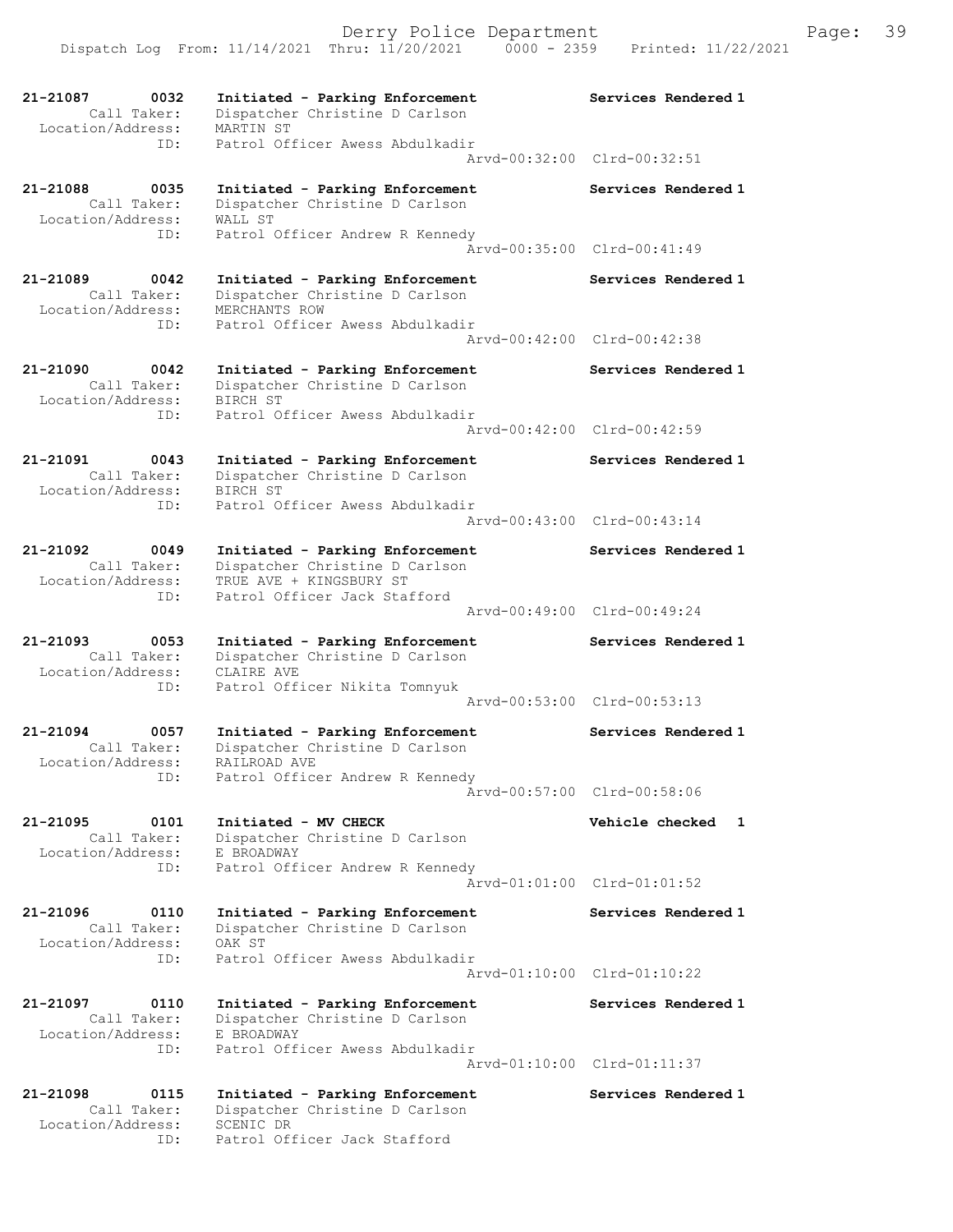Dispatch Log From: 11/14/2021 Thru: 11/20/2021 0000 - 2359 Printed: 11/22/2021

Arvd-01:15:00 Clrd-01:15:55

| 21-21099<br>0141<br>Call Taker:<br>Location/Address:<br>ID: | Initiated - Parking Enforcement<br>Dispatcher Christine D Carlson<br>SPINNAKER DR<br>Patrol Officer Andrew R Kennedy          | Services Rendered 1                                |
|-------------------------------------------------------------|-------------------------------------------------------------------------------------------------------------------------------|----------------------------------------------------|
|                                                             |                                                                                                                               | Arvd-01:41:00 Clrd-01:42:07                        |
| 21-21100<br>0230<br>Call Taker:<br>Location/Address:<br>ID: | Initiated - Parking Enforcement<br>Dispatcher Christine D Carlson<br>WENTWORTH LN<br>Patrol Officer Jack Stafford             | Services Rendered 1                                |
|                                                             |                                                                                                                               | Arvd-02:30:00 Clrd-02:30:55                        |
| 21-21101<br>0237<br>Call Taker:<br>Location/Address:        | Initiated - MV STOP<br>Dispatcher Christine D Carlson<br>S MAIN ST                                                            | Warning Issued<br>3                                |
| ID:                                                         | Patrol Officer Nikita Tomnyuk                                                                                                 | Arvd-02:37:00 Clrd-02:43:59                        |
| Refer To Citation:                                          | 21-4966-CN                                                                                                                    |                                                    |
| 21-21102<br>0301<br>Call Taker:<br>Location/Address:<br>ID: | Phone - ERRATIC OPERATION<br>Dispatcher Christine D Carlson<br>CHESTER RD<br>Patrol Officer Awess Abdulkadir<br>Disp-03:02:19 | Services Rendered 2<br>Arvd-03:02:22 Clrd-03:05:40 |
| ID:                                                         | Patrol Officer Andrew R Kennedy                                                                                               |                                                    |
| ID:                                                         | Disp-03:02:21<br>Patrol Officer Awess Abdulkadir                                                                              | Arvd-03:03:12 Clrd-03:08:15                        |
| Narrative:                                                  | Disp-03:05:42                                                                                                                 | Arvd-03:05:49 Clrd-03:08:17                        |
|                                                             | 11/18/2021 0304 435 stopping vehicle in front of Cumberland<br>Farms                                                          |                                                    |
| Narrative:                                                  | 11/18/2021 0308 Negative 19, advice given on driving                                                                          |                                                    |
|                                                             |                                                                                                                               |                                                    |
| 21-21103<br>0303                                            | Radio - Parking Enforcement                                                                                                   | Services Rendered 1                                |
| Call Taker:<br>Location/Address:<br>ID:                     | Dispatcher Christine D Carlson<br>ABBOTT ST<br>Patrol Officer Awess Abdulkadir<br>Disp-03:05:40                               | Arvd-03:05:41 Clrd-03:05:42                        |
| 21-21104<br>0319                                            | Initiated - Parking Enforcement                                                                                               | Services Rendered 1                                |
| Call Taker:<br>Location/Address:                            | Dispatcher Christine D Carlson<br>BARKLAND DR                                                                                 |                                                    |
| ID:                                                         | Patrol Officer Jack Stafford                                                                                                  | Arvd-03:19:00 Clrd-03:19:26                        |
| 21-21105<br>0437<br>Call Taker:<br>Location/Address:<br>ID: | Initiated - MV STOP<br>Dispatcher Christine D Carlson<br>FORDWAY ST                                                           | Warning Issued<br>3                                |
| Refer To Citation:                                          | Patrol Officer Andrew R Kennedy<br>$21 - 4967 - CN$                                                                           | Arvd-04:37:00 Clrd-04:44:58                        |
| 21-21106<br>0504<br>Call Taker:<br>Location/Address:        | Initiated - MV STOP<br>Dispatcher Christine D Carlson<br>KENDALL POND RD                                                      | Warning Issued<br>3                                |
| ID:                                                         | Patrol Officer Andrew R Kennedy                                                                                               | Arvd-05:04:00 Clrd-05:11:53                        |
| Refer To Citation:                                          | $21 - 4968 - CN$                                                                                                              |                                                    |
| 21-21107<br>0538<br>Call Taker:<br>Location/Address:<br>ID: | Initiated - MV STOP<br>Dispatcher Christine D Carlson<br>[DY 3627] S MAIN ST<br>Patrol Officer Nikita Tomnyuk                 | Warning Issued<br>3<br>Arvd-05:38:00 Clrd-05:45:01 |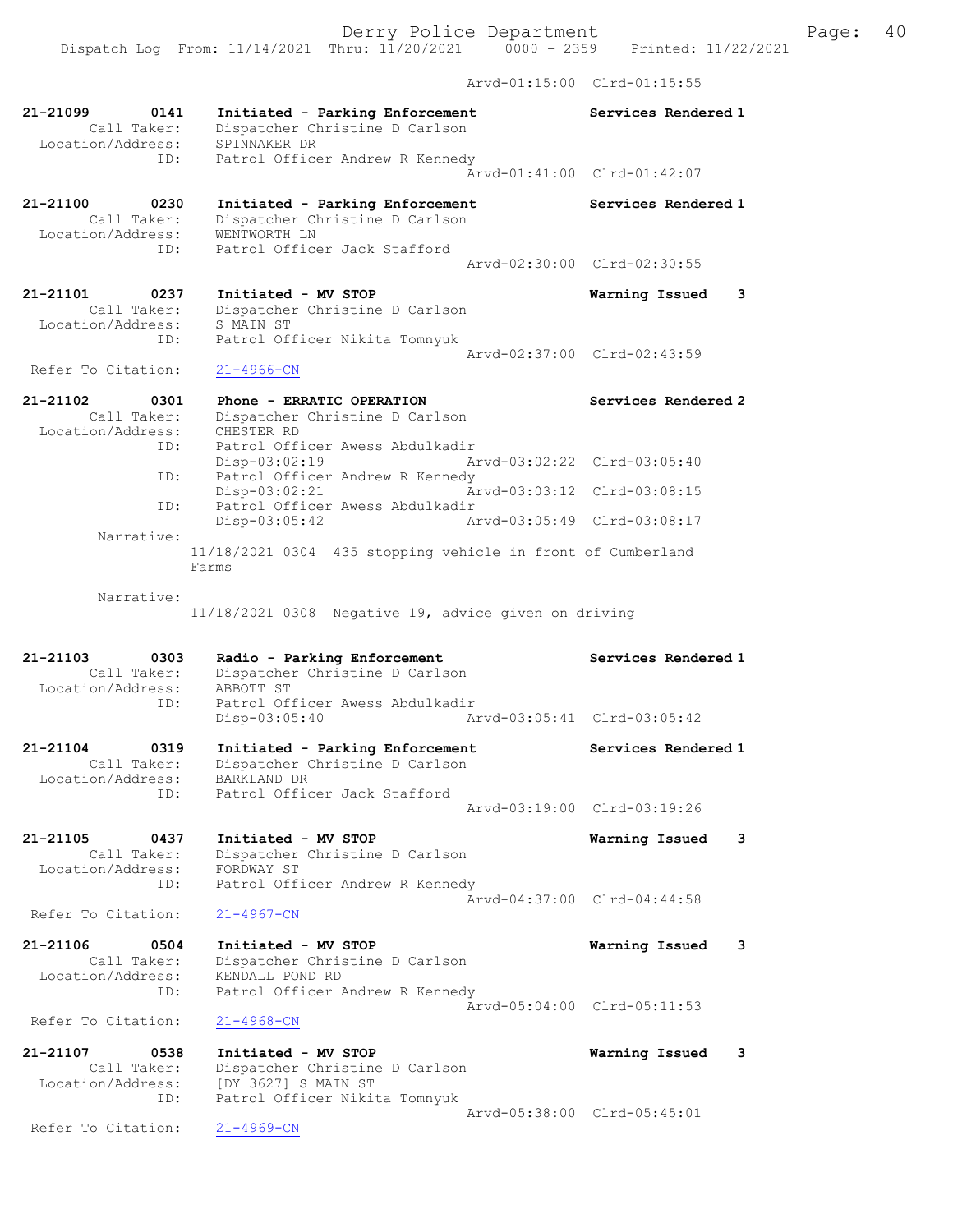|                                                             | Derry Police Department<br>Dispatch Log From: 11/14/2021 Thru: 11/20/2021 0000 - 2359 Printed: 11/22/2021          |                             | 41<br>Page: |
|-------------------------------------------------------------|--------------------------------------------------------------------------------------------------------------------|-----------------------------|-------------|
| 0604<br>21-21108<br>Call Taker:<br>Location/Address:<br>ID: | Initiated - MV STOP<br>Dispatcher Christine D Carlson<br>W BROADWAY + WYMAN ST<br>Patrol Officer Andrew R Kennedy  | Warning Issued              | 3           |
| Refer To Citation:                                          | $21 - 4970 - CN$                                                                                                   | Arvd-06:04:00 Clrd-06:15:02 |             |
| 21-21109<br>0626<br>Call Taker:<br>Location/Address:        | Phone - ALARM, BURGLAR<br>Dispatcher Christine D Carlson<br>[DY 3650] RT 111                                       | <b>False Alarm</b>          | 1           |
| ID:                                                         | Patrol Officer Nikita Tomnyuk<br>Disp-06:26:47                                                                     | Arvd-06:42:44 Clrd-06:47:32 |             |
| ID:                                                         | Patrol Officer Andrew R Kennedy<br>Disp-06:26:48                                                                   | Arvd-06:41:39 Clrd-06:47:31 |             |
| Narrative:                                                  | 11/18/2021 0626 Lobby motion                                                                                       |                             |             |
| 21-21110<br>0708<br>Call Taker:<br>Location/Address:        | Initiated - MV STOP<br>Dispatcher Jonathon S Pickering<br>TSIENNETO RD<br>Patrol Officer Awess Abdulkadir          | Warning Issued              | 3           |
| ID:<br>Refer To Citation:                                   | $21 - 4971 - CN$                                                                                                   | Arvd-07:08:00 Clrd-07:15:28 |             |
| 21-21111<br>0724<br>Call Taker:<br>Location/Address:<br>ID: | Initiated - MV STOP<br>Dispatcher Jonathon S Pickering<br>FOREST RIDGE RD<br>Patrol Officer Awess Abdulkadir       | Warning Issued              | 3           |
| Refer To Citation:                                          | $21 - 4972 - CN$                                                                                                   | Arvd-07:24:00 Clrd-07:32:56 |             |
| 21-21112<br>0732<br>Call Taker:<br>Location/Address:<br>ID: | Initiated - MV STOP<br>Dispatcher Jonathon S Pickering<br>FOREST RIDGE RD<br>Patrol Officer Awess Abdulkadir       | Warning Issued              | 3           |
| Refer To Citation:                                          | $21 - 4973 - CN$                                                                                                   | Arvd-07:32:00 Clrd-07:39:28 |             |
| 21-21113<br>0740<br>Call Taker:<br>Location/Address:<br>ID: | Initiated - MV STOP<br>Dispatcher Jonathon S Pickering<br>[DY 3450] ROCKINGHAM RD<br>Patrol Officer Jeffrey R Pike | Warning Issued              | 3           |
| Refer To Citation:                                          | $21 - 4975 - CN$                                                                                                   | Arvd-07:40:00 Clrd-07:49:48 |             |
|                                                             |                                                                                                                    |                             |             |

- 21-21114 0741 Initiated MV STOP Warning Issued 3 Call Taker: Dispatcher Jonathon S Pickering Location/Address: RT 28 ID: Patrol Officer Awess Abdulkadir Arvd-07:41:00 Clrd-07:48:31 Refer To Citation:
- 21-21115 0803 Initiated MV STOP Warning Issued 3 Call Taker: Dispatcher Jonathon S Pickering<br>tion/Address: E DERRY RD Location/Address:<br>ID: Patrol Officer Awess Abdulkadir Arvd-08:03:00 Clrd-08:19:54<br>21-4976-CN

Refer To Citation:

| 21-21116          | 0807        | Initiated - MV STOP             | Warning Issued 3            |  |
|-------------------|-------------|---------------------------------|-----------------------------|--|
|                   | Call Taker: | Dispatcher Jonathon S Pickering |                             |  |
| Location/Address: |             | ROCKINGHAM RD                   |                             |  |
|                   | ID:         | Patrol Officer Jeffrey R Pike   |                             |  |
|                   |             |                                 | Arvd-08:07:00 Clrd-08:12:50 |  |

#### Refer To Citation: 21-4977-CN

| 21-21117 | 0814        | Initiated - MV STOP             | Summons Issued |  |
|----------|-------------|---------------------------------|----------------|--|
|          | Call Taker: | Dispatcher Jonathon S Pickering |                |  |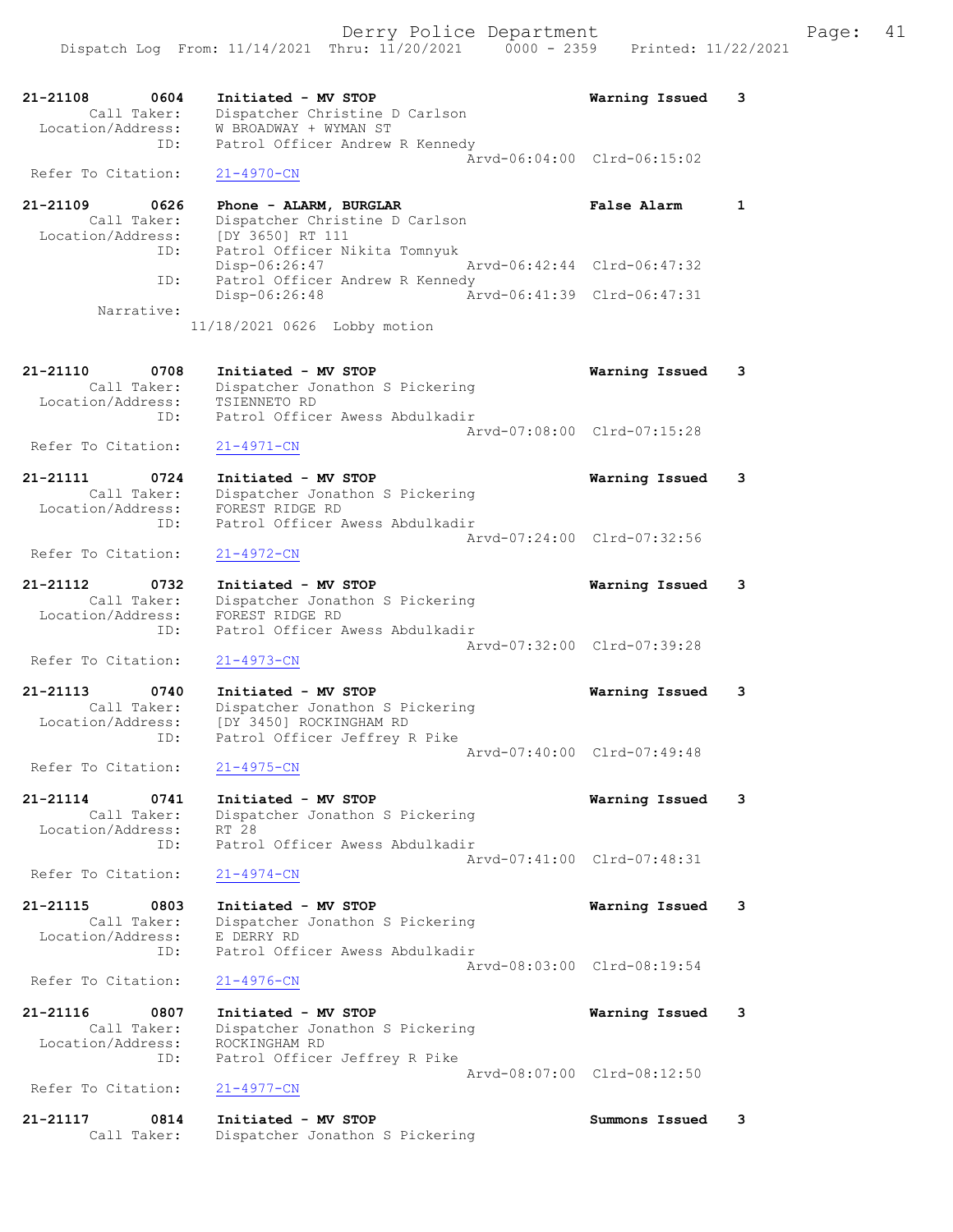Derry Police Department The Page: 42 Dispatch Log From: 11/14/2021 Thru: 11/20/2021 0000 - 2359 Printed: 11/22/2021 Location/Address: ROCKINGHAM RD ID: Patrol Officer Jeffrey R Pike Arvd-08:14:00 Clrd-08:28:11<br>21-816-011073 Refer To Citation: 21-21118 0819 Initiated - MV STOP Warning Issued 3 Call Taker: Dispatcher Jonathon S Pickering Location/Address: RT 28 ID: Patrol Officer Awess Abdulkadir Arvd-08:19:00 Clrd-08:26:27 Refer To Citation: 21-4978-CN 21-21119 0828 Initiated - MV STOP Warning Issued 3 Call Taker: Dispatcher Jonathon S Pickering Location/Address: RT 28 ID: Patrol Officer Awess Abdulkadir Arvd-08:28:00 Clrd-08:37:45<br>21-4979-CN Refer To Citation: 21-21120 0832 Phone - WARRANT ARREST 21-21120 Arrest(s) Made 2 Call Taker: Dispatcher Jonathon S Pickering Location/Address: [DY 129] COURTHOUSE LN ID: Patrol Officer Scott M Beegan Arvd-11:08:33 Clrd-12:23:19 ID: Patrol Officer Samuel J Troy<br>Disp-11:05:41 Disp-11:05:41 Arvd-11:09:39 Clrd-11:30:49 ID: Patrol Officer Cody Johnson Disp-11:09:40 Arvd-11:09:41 Clrd-11:26:54 Narrative: 11/18/2021 1126 SUBJECT IN CUSTODY Narrative: 11/18/2021 1130 TRANSPORTING TO DPDHQ SM: 33462.3 Narrative: 11/18/2021 1133 ARRESTEE: JUSTIN HUTCHINSON (6-10-88) 118 WALNUT HILL RD DERRY, NH CHARGES: SIMPLE ASSAULT (X2) CRIMININAL THREATENING (X2) Narrative: 11/18/2021 1134 719 OFF AT DPDHQ EM: 33464.4 Narrative: 11/18/2021 1140 BC REQUESTED AND RESPONDING Narrative: 11/18/2021 1206 BC ARRIVED AT DPDHQ Narrative: 11/18/2021 1206 ARRESTEE PLACED IN CELL 3 Narrative: 11/18/2021 1219 bail set at \$2000 PR court date 3/3/21 per BC Mencis Narrative: 11/18/2021 1223 subject released Refer To Arrest: 21-1106-AR 21-21121 0845 Phone - RUNAWAY JUVENILE Cancelled Prior to Arrival 2 Call Taker: Dispatcher Jonathon S Pickering Location/Address: BERRY ST ID: Patrol Officer Samuel J Troy

Disp-08:45:43 Clrd-08:47:08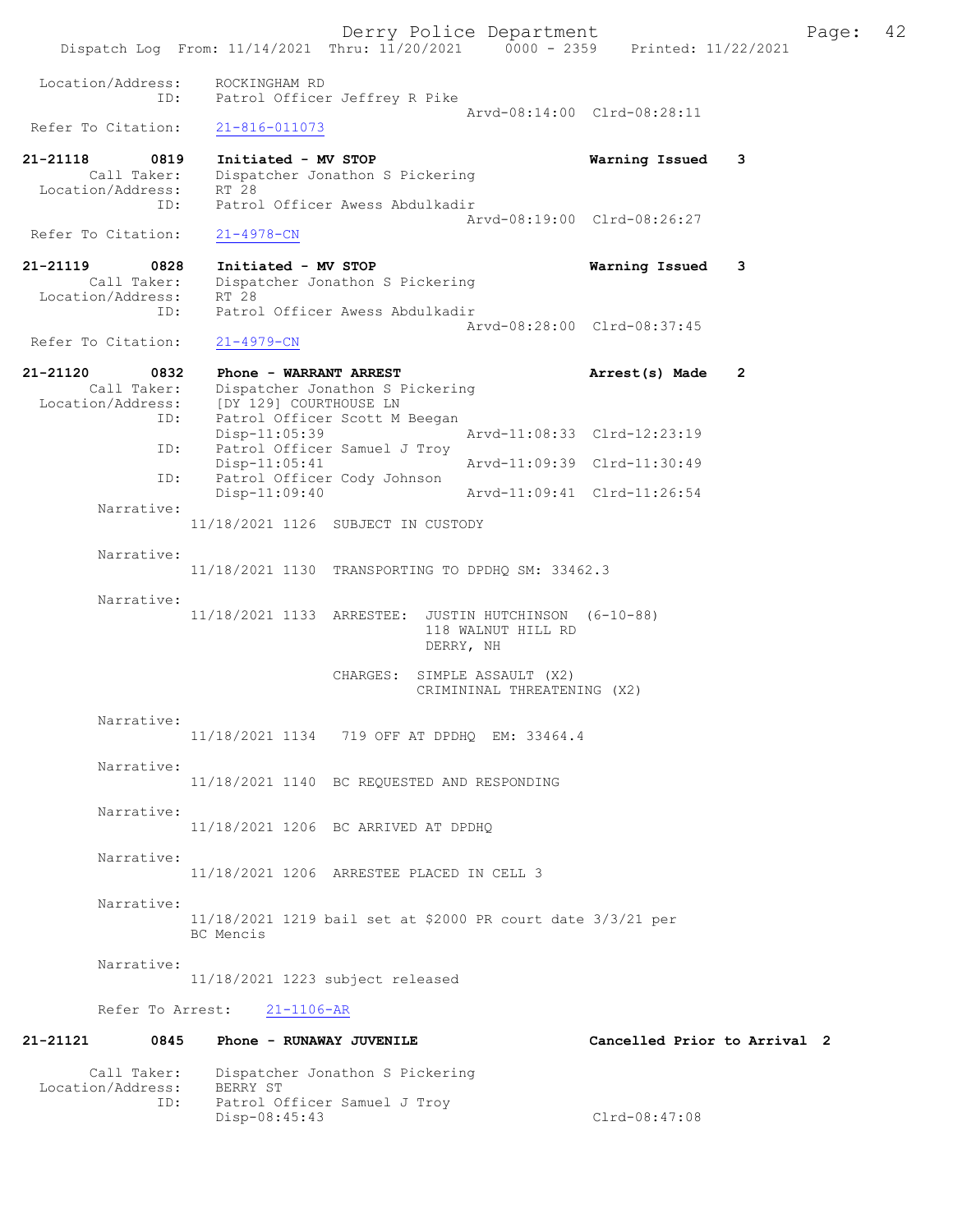|                                              |             | Derry Police Department                                                                                               |                             |   | Page: | 43 |
|----------------------------------------------|-------------|-----------------------------------------------------------------------------------------------------------------------|-----------------------------|---|-------|----|
|                                              |             | Dispatch Log From: 11/14/2021 Thru: 11/20/2021 0000 - 2359                                                            | Printed: 11/22/2021         |   |       |    |
| 21-21122<br>Call Taker:<br>Location/Address: | 0847<br>ID: | Initiated - MV STOP<br>Dispatcher Jonathon S Pickering<br>FRANKLIN ST + E BROADWAY<br>Patrol Officer Jeffrey R Pike   | Warning Issued              | 3 |       |    |
| Refer To Citation:                           |             | $21 - 4980 - CN$                                                                                                      | Arvd-08:47:00 Clrd-08:50:54 |   |       |    |
| 21-21123<br>Call Taker:                      | 0848        | Initiated - MV STOP<br>Dispatcher Jonathon S Pickering                                                                | Warning Issued              | 3 |       |    |
| Location/Address:                            | ID:         | KENDALL POND RD<br>Patrol Officer Awess Abdulkadir                                                                    | Arvd-08:48:00 Clrd-09:04:16 |   |       |    |
| Refer To Citation:                           |             | $21 - 4981 - CN$                                                                                                      |                             |   |       |    |
| 21-21124<br>Call Taker:<br>Location/Address: | 0901<br>ID: | Initiated - MV STOP<br>Dispatcher Jonathon S Pickering<br>PINKERTON ST + FAIRFAX AVE<br>Patrol Officer Samuel J Troy  | Warning Issued              | 3 |       |    |
| Refer To Citation:                           |             | $21 - 4982 - CN$                                                                                                      | Arvd-09:01:00 Clrd-09:07:02 |   |       |    |
| 21-21125<br>Call Taker:<br>Location/Address: | 0903        | Phone - DOMESTIC DISTURBANCE<br>Dispatcher Jonathon S Pickering<br>KENDALL POND RD                                    | Verbal in Nature 1          |   |       |    |
|                                              | ID:<br>ID:  | Patrol Officer Collin Kennedy<br>$Disp-09:04:35$<br>Patrol Officer Cody Johnson                                       | Arvd-09:13:40 Clrd-09:26:01 |   |       |    |
|                                              | ID:         | $Disp-09:04:38$<br>Sergeant James M Belanger                                                                          | Arvd-09:09:46 Clrd-09:26:02 |   |       |    |
| Refer To Field Int:                          |             | Disp-09:13:44<br>$21 - 4042 - FI$                                                                                     | Arvd-09:13:45 Clrd-09:26:03 |   |       |    |
| 21-21126<br>Call Taker:<br>Location/Address: | 0907        | Initiated - MV STOP<br>Dispatcher Jonathon S Pickering<br>CHESTER RD                                                  | Summons Issued              | 3 |       |    |
| Refer To Citation:                           | ID:         | Patrol Officer Awess Abdulkadir<br>$21 - 816 - 007013$                                                                | Arvd-09:07:00 Clrd-09:27:14 |   |       |    |
| 21-21127                                     | 0933        | Phone - WELFARE CHECK                                                                                                 | Report Taken                | 2 |       |    |
| Call Taker:<br>Location/Address:             |             | Dispatcher Jonathon S Pickering<br>NORTH AVE                                                                          |                             |   |       |    |
|                                              | ID:<br>ID:  | Patrol Officer Scott M Beegan<br>Disp-09:36:36<br>Patrol Officer Collin Kennedy                                       | Arvd-09:46:50 Clrd-09:47:16 |   |       |    |
| Refer To Incident:                           |             | Disp-09:36:38<br>$21 - 2075 - OF$                                                                                     | Arvd-09:46:51 Clrd-09:47:16 |   |       |    |
| 21-21128<br>Call Taker:<br>Location/Address: | 0937<br>ID: | Initiated - MV STOP<br>Dispatcher Jonathon S Pickering<br>FRANKLIN ST + E BROADWAY<br>Patrol Officer Awess Abdulkadir | Warning Issued              | 3 |       |    |
| Refer To Citation:                           |             | $21 - 4983 - CN$                                                                                                      | Arvd-09:37:00 Clrd-09:42:40 |   |       |    |
| 21-21129<br>Call Taker:<br>Location/Address: | 0941        | Initiated - Parking Enforcement<br>Dispatcher Jonathon S Pickering<br>CORWIN DR                                       | Vehicle checked 1           |   |       |    |
|                                              | ID:         | Patrol Officer Samuel J Troy                                                                                          | Arvd-09:41:00 Clrd-09:44:43 |   |       |    |
| 21-21130<br>Call Taker:<br>Location/Address: | 0944<br>ID: | Initiated - MV STOP<br>Dispatcher Jonathon S Pickering<br>[DY 3554] E BROADWAY<br>Patrol Officer Awess Abdulkadir     | Summons Issued              | 3 |       |    |
| Refer To Citation:                           |             | $21 - 816 - 007014$                                                                                                   | Arvd-09:44:00 Clrd-09:54:23 |   |       |    |
| 21-21131                                     | 0955        | Initiated - MV STOP                                                                                                   | No Action Required          |   | 3     |    |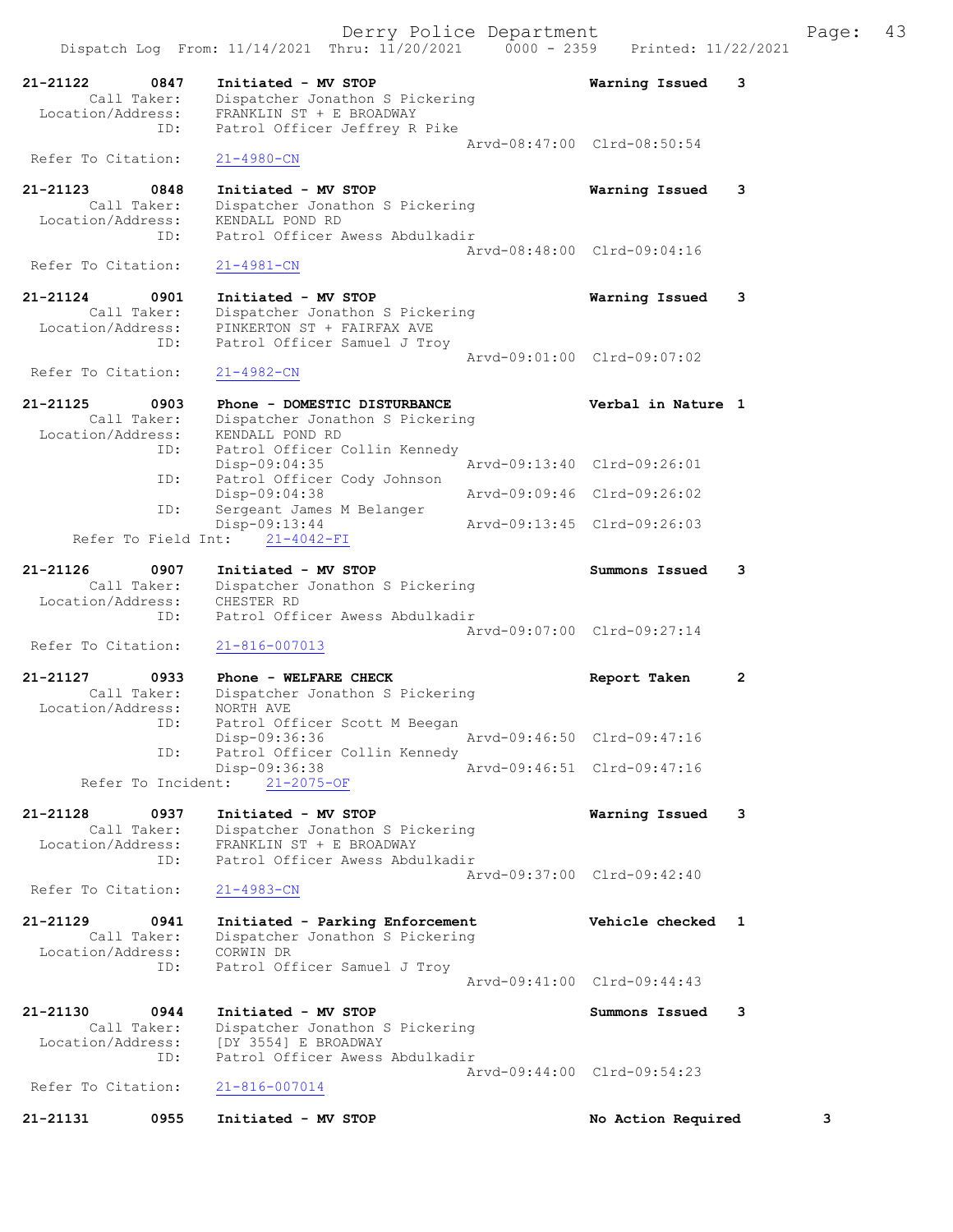|                               |                     | Dispatch Log From: 11/14/2021 Thru: 11/20/2021 0000 - 2359                                   | Derry Police Department | Printed: 11/22/2021         |              | Page:        | 44 |
|-------------------------------|---------------------|----------------------------------------------------------------------------------------------|-------------------------|-----------------------------|--------------|--------------|----|
|                               | Call Taker:         | Dispatcher Jonathon S Pickering                                                              |                         |                             |              |              |    |
| Location/Address:             | ID:                 | E BROADWAY<br>Patrol Officer Awess Abdulkadir                                                |                         | Arvd-09:55:00 Clrd-09:57:48 |              |              |    |
| 21-21132                      | 1000                | Initiated - MV STOP                                                                          |                         | Warning Issued              | 3            |              |    |
| Location/Address:             | Call Taker:<br>ID:  | Dispatcher Jonathon S Pickering<br>S MAIN ST + FAIRWAY DR<br>Patrol Officer Awess Abdulkadir |                         |                             |              |              |    |
| Refer To Citation:            |                     | $21 - 4984 - CN$                                                                             |                         | Arvd-10:00:00 Clrd-10:10:17 |              |              |    |
| 21-21133<br>Location/Address: | 1010<br>Call Taker: | Phone - LARCENY /FORGERY/ FRAUD<br>Dispatcher Jonathon S Pickering<br>[DY 1625] CRYSTAL AVE  |                         | Report Taken                | 2            |              |    |
|                               | ID:                 | Patrol Officer Scott M Beegan<br>$Disp-10:10:47$                                             |                         | Arvd-10:12:24 Clrd-10:33:47 |              |              |    |
|                               | ID:                 | Patrol Officer Samuel J Troy<br>$Disp-10:10:49$                                              |                         | Arvd-10:19:18 Clrd-10:52:06 |              |              |    |
|                               | ID:                 | Patrol Officer Cody Johnson<br>Disp-10:12:23                                                 |                         | Arvd-10:12:25 Clrd-10:33:48 |              |              |    |
|                               |                     | Refer To Incident: 21-2076-OF                                                                |                         |                             |              |              |    |
| 21-21134<br>Location/Address: | 1141<br>Call Taker: | Initiated - DELIVER A MESSAGE<br>Dispatcher Jonathon S Pickering<br>BUTTONWOOD DR            |                         | Cleared                     | $\mathbf{1}$ |              |    |
|                               | ID:                 | Patrol Officer Cody Johnson                                                                  |                         | Arvd-11:41:00 Clrd-11:54:25 |              |              |    |
| 21-21135<br>Location/Address: | 1228<br>Call Taker: | Initiated - SUBPOENA DELIVERY<br>Dispatcher Jonathon S Pickering<br>[DY 997] PARKLAND DR     |                         | Not Served                  | 1            |              |    |
|                               | ID:                 | Patrol Officer Nicholas M Granville                                                          |                         | Arvd-12:28:00 Clrd-12:41:40 |              |              |    |
| 21-21136                      | 1228                | Initiated - FOLLOW-UP                                                                        |                         | No Action Required          |              | $\mathbf{2}$ |    |
| Location/Address:             | Call Taker:         | Dispatcher Jonathon S Pickering<br>[DY 81] TSIENNETO RD                                      |                         |                             |              |              |    |
|                               | ID:                 | Patrol Officer Samuel J Troy                                                                 |                         | Arvd-12:28:00 Clrd-12:33:08 |              |              |    |
| 21-21137                      | 1232                | Phone - ASSIST OTHER AGENCY                                                                  |                         | Cleared                     | 3            |              |    |
| Location/Address:             | Call Taker:<br>ID:  | Dispatcher Jonathon S Pickering<br>OVERLEDGE DR<br>Patrol Officer Scott M Beegan             |                         |                             |              |              |    |
|                               | ID:                 | Disp-12:33:06<br>Patrol Officer Samuel J Troy                                                |                         | Arvd-12:40:49 Clrd-13:19:19 |              |              |    |
|                               | Narrative:          | Disp-12:33:17                                                                                |                         | Arvd-12:40:50 Clrd-13:19:25 |              |              |    |
|                               |                     | 11/18/2021 1240 assisting DCYF                                                               |                         |                             |              |              |    |
| 21-21138<br>Location/Address: | 1250<br>Call Taker: | Phone - VIN CHECK<br>Dispatcher Jonathon S Pickering<br>[DY 1492] FORDWAY ST                 |                         | Warning Issued 3            |              |              |    |
|                               | ID:                 | Patrol Officer Nicholas M Granville<br>$Disp-12:52:52$                                       |                         | Arvd-12:57:03 Clrd-13:22:14 |              |              |    |
| 21-21139                      | 1252                | Phone - ASSIST CITIZEN                                                                       |                         | Assistance Rendered         |              | 3            |    |
| Location/Address:             | Call Taker:         | Dispatcher Jonathon S Pickering<br>CRYSTAL AVE                                               |                         |                             |              |              |    |
|                               | ID:<br>Narrative:   | Patrol Officer Collin Kennedy<br>Disp-12:53:47                                               |                         | Arvd-13:04:41 Clrd-13:33:24 |              |              |    |
|                               |                     | 11/18/2021 1333 handled by DFD                                                               |                         |                             |              |              |    |
| 21-21140                      | 1322                | Phone - MEDICAL EMERGENCY                                                                    |                         | No Action Required          |              | 1            |    |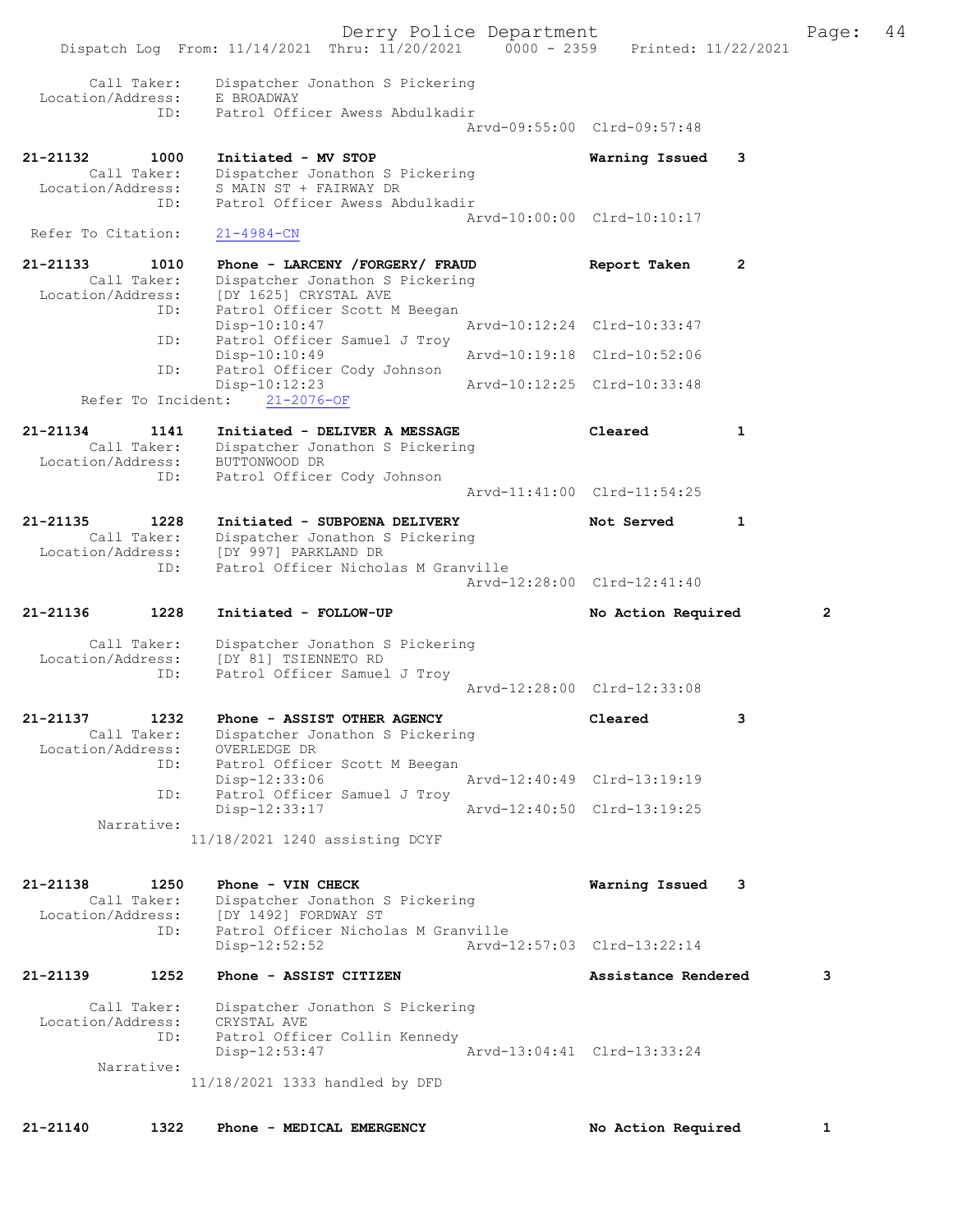Dispatch Log From: 11/14/2021 Thru: 11/20/2021 0000 - 2359 Printed: 11/22/2021 Call Taker: Dispatcher Jonathon S Pickering<br>on/Address: FORDWAY ST Location/Address: ID: Patrol Officer Nicholas M Granville Disp-13:22:52 Arvd-13:26:54 Clrd-13:43:40 21-21141 1333 Phone - MEDICAL EMERGENCY Transported to Hospital 1 Call Taker: Dispatcher Jonathon S Pickering Location/Address: [DY 146] ASHLEIGH DR ID: Patrol Officer Samuel J Troy<br>Disp-13:33:58 Disp-13:33:58 Arvd-13:36:55 Clrd-14:05:36<br>ID: Patrol Officer Cody Johnson Patrol Officer Cody Johnson<br>Disp-13:34:01 Disp-13:34:01 Arvd-13:43:47 Clrd-14:05:35 Refer To Field Int: 21-4045-FI 21-21142 1351 Phone - DISTURBANCE 121-21142 Matter Mediated 1 Call Taker: Dispatcher Jonathon S Pickering Location/Address: N SHORE (BL) RD + KENRO WAY ID: Patrol Officer Scott M Beegan<br>Disp-13:52:12 Disp-13:52:12 Arvd-13:56:14 Clrd-13:59:38<br>TD: Patrol Officer Nicholas M Granville Patrol Officer Nicholas M Granville Disp-13:54:48 Clrd-13:59:36 21-21143 1421 Phone - MEDICAL EMERGENCY No Action Required 1 Call Taker: Dispatcher Jonathon S Pickering Location/Address: ADAMS POND RD ID: Patrol Officer Cody Johnson Disp-14:22:06 Clrd-14:46:30 21-21144 1454 Walk-In - DISTURBANCE Gone on Arrival 1 Call Taker: Lieutenant Michael T Muncey Location/Address: MANCHESTER RD ID: Patrol Officer Samuel J Troy Disp-14:55:26 Arvd-14:57:42 Clrd-14:58:13 Arrived By: Patrol Officer Brian J Landry Cleared By: Patrol Officer Brian J Landry ID: Captain Vernon L Thomas Disp-14:57:30 Arvd-14:57:32 Clrd-14:58:11 Dispatched By: Patrol Officer Brian J Landry Arrived By: Patrol Officer Brian J Landry Cleared By: Patrol Officer Brian J Landry 21-21145 1456 911 - MV ACCIDENT Report Taken 1 Call Taker: Patrol Officer Brian J Landry Call Taker: Patrol Ofi<br>Location/Address: BYPASS 28 ID: Patrol Officer Melissa M Houde Disp-14:57:24 Arvd-15:09:44 Clrd-15:31:40 ID: Sergeant Jared Knox Disp-15:29:39 Arvd-15:29:41 Clrd-15:30:16 Narrative: Couture Vs. Milbury Full Report Refer To Accident: 21-577-AC 21-21146 1519 Initiated - MV STOP 121-21146 No Action Required 3 Call Taker: Patrol Officer Brian J Landry Location/Address: CRYSTAL AVE ID: Patrol Officer Ryan M Panaro Arvd-15:19:00 Clrd-15:21:06 21-21147 1528 Initiated - PAPER SERVICE Served 3 Call Taker: Patrol Officer Brian J Landry<br>tion/Address: FAIRWAY DR Location/Address:<br>FRIRMATION ID: Patrol Officer Samuel J Troy

Arvd-15:28:00 Clrd-15:38:41<br>ID: Patrol Officer Michael P Accorto Patrol Officer Michael P Accorto<br>Disp-15:29:33 Ary Disp-15:29:33 Arvd-15:29:34 Clrd-15:38:40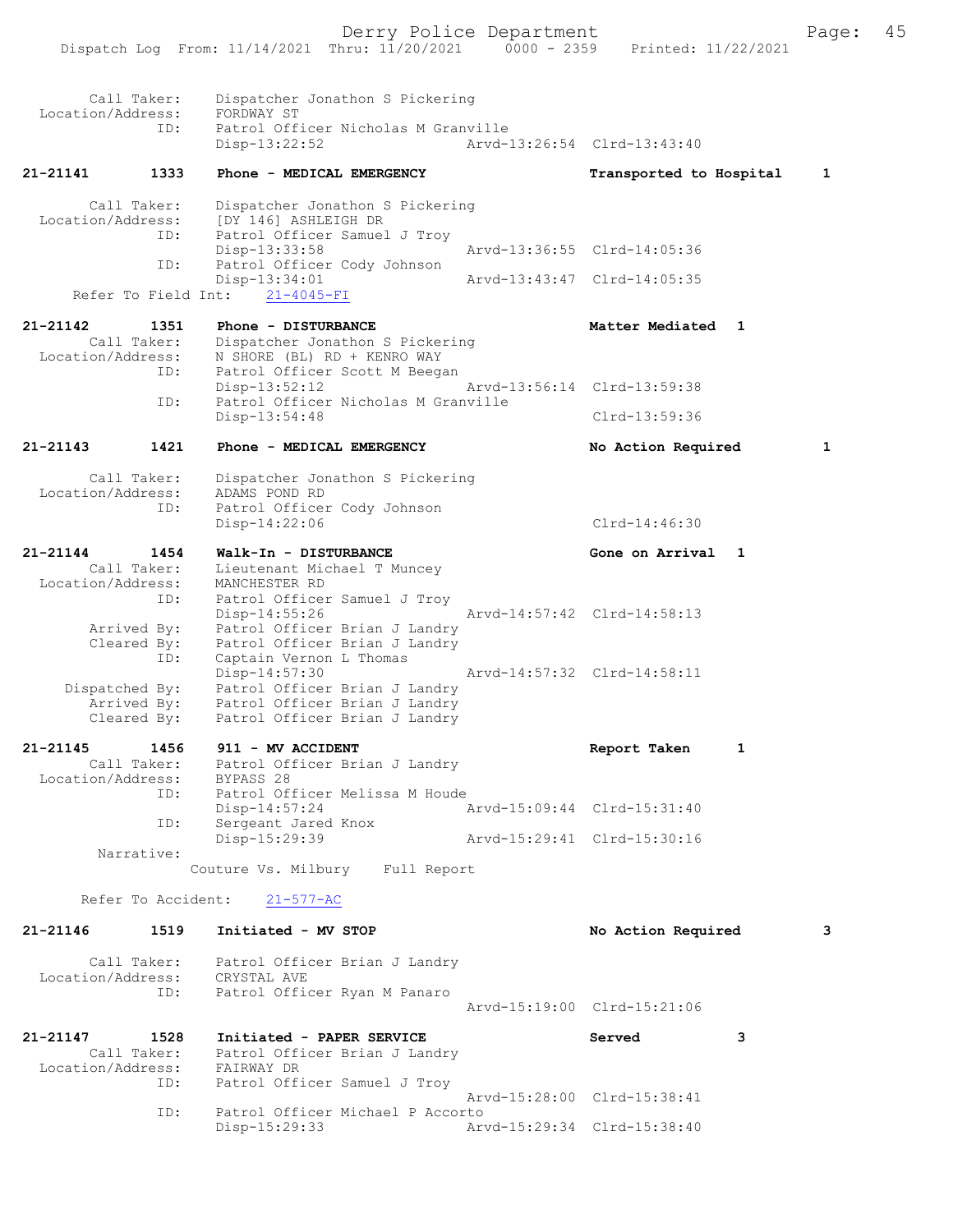| 21-21148<br>1530<br>Call Taker:<br>Location/Address:        | Phone - WELFARE CHECK<br>Patrol Officer Brian J Landry<br>FAIRWAY DR                                              | Investigated                | 2 |
|-------------------------------------------------------------|-------------------------------------------------------------------------------------------------------------------|-----------------------------|---|
| ID:                                                         | Sergeant Jared Knox<br>Disp-15:34:26                                                                              | Arvd-15:51:50 Clrd-16:07:10 |   |
| ID:                                                         | Patrol Officer Samuel J Troy<br>$Disp-15:38:49$                                                                   | Arvd-15:40:31 Clrd-16:32:41 |   |
| ID:                                                         | Patrol Officer Michael P Accorto<br>Disp-15:40:29                                                                 | Arvd-15:40:31 Clrd-16:07:08 |   |
| Narrative:                                                  | 11/18/2021 1554 Fairway's management notified                                                                     |                             |   |
| Narrative:                                                  |                                                                                                                   |                             |   |
|                                                             | Apartment unoccupied, subject appeared to have moved                                                              |                             |   |
| Refer To Field Int:                                         | $21 - 4046 - FI$                                                                                                  |                             |   |
| 21-21149<br>1542<br>Call Taker:<br>Location/Address:        | Other - WELFARE CHECK<br>Patrol Officer Brian J Landry<br>NORTH AVE                                               | Investigated                | 2 |
| ID:                                                         | Patrol Officer Ryan M Panaro<br>Disp-15:43:04                                                                     | Arvd-15:43:07 Clrd-15:57:13 |   |
| ID:                                                         | Patrol Officer Melissa M Houde<br>Disp-15:43:24                                                                   | Arvd-15:47:54 Clrd-15:57:12 |   |
|                                                             |                                                                                                                   |                             |   |
| $21 - 21150$<br>1618<br>Call Taker:                         | Initiated - PAPER SERVICE<br>Patrol Officer Brian J Landry                                                        | Served                      | 3 |
| Location/Address:<br>ID:                                    | KILREA RD<br>Patrol Officer Michael P Accorto                                                                     |                             |   |
|                                                             |                                                                                                                   | Arvd-16:18:00 Clrd-16:23:18 |   |
| 21-21151<br>1638<br>Call Taker:<br>Location/Address:<br>ID: | Walk-In - ASSIST CITIZEN<br>Patrol Officer Brian J Landry<br>FAIRWAY DR<br>Patrol Officer Samuel J Troy           | Services Rendered 3         |   |
| Refer To Field Int:                                         | Disp-16:47:22<br>$21 - 4066 - FI$                                                                                 | Arvd-16:59:49 Clrd-17:22:53 |   |
| 21-21152<br>1732                                            | Phone - ERRATIC OPERATION                                                                                         | Could Not Locate 2          |   |
| Call Taker:<br>Location/Address:<br>ID:                     | Patrol Officer Brian J Landry<br>S MAIN ST<br>Patrol Officer Samuel J Troy<br>Disp-17:33:10                       | Arvd-17:33:11 Clrd-17:35:45 |   |
| Narrative:                                                  |                                                                                                                   |                             |   |
| 21-21153<br>1751                                            | black toyota<br>911 - ERRATIC OPERATION                                                                           |                             |   |
| Call Taker:                                                 | Patrol Officer Joshua Martin                                                                                      | Could Not Locate 2          |   |
| Location/Address:<br>ID:                                    | CHESTER RD<br>Patrol Officer Michael P Accorto                                                                    |                             |   |
| Dispatched By:<br>Cleared By:<br>ID:                        | $Disp-17:52:22$<br>Patrol Officer Brian J Landry<br>Patrol Officer Brian J Landry<br>Patrol Officer Ryan M Panaro | Arvd-17:52:35 Clrd-18:06:48 |   |
| Dispatched By:<br>Cleared By:<br>ID:                        | $Disp-17:52:25$<br>Patrol Officer Brian J Landry<br>Patrol Officer Brian J Landry<br>Sergeant Jared Knox          | Arvd-17:52:38 Clrd-18:06:46 |   |
| Dispatched By:<br>Cleared By:                               | Disp-17:55:27<br>Patrol Officer Brian J Landry<br>Patrol Officer Brian J Landry                                   | Arvd-17:57:01 Clrd-18:06:45 |   |
| Narrative:                                                  | NH 502 7572 Black Honda                                                                                           |                             |   |

# 21-21154 1806 911 - ABANDONED 911 1 No Action Required 1

Call Taker: Lieutenant Michael T Muncey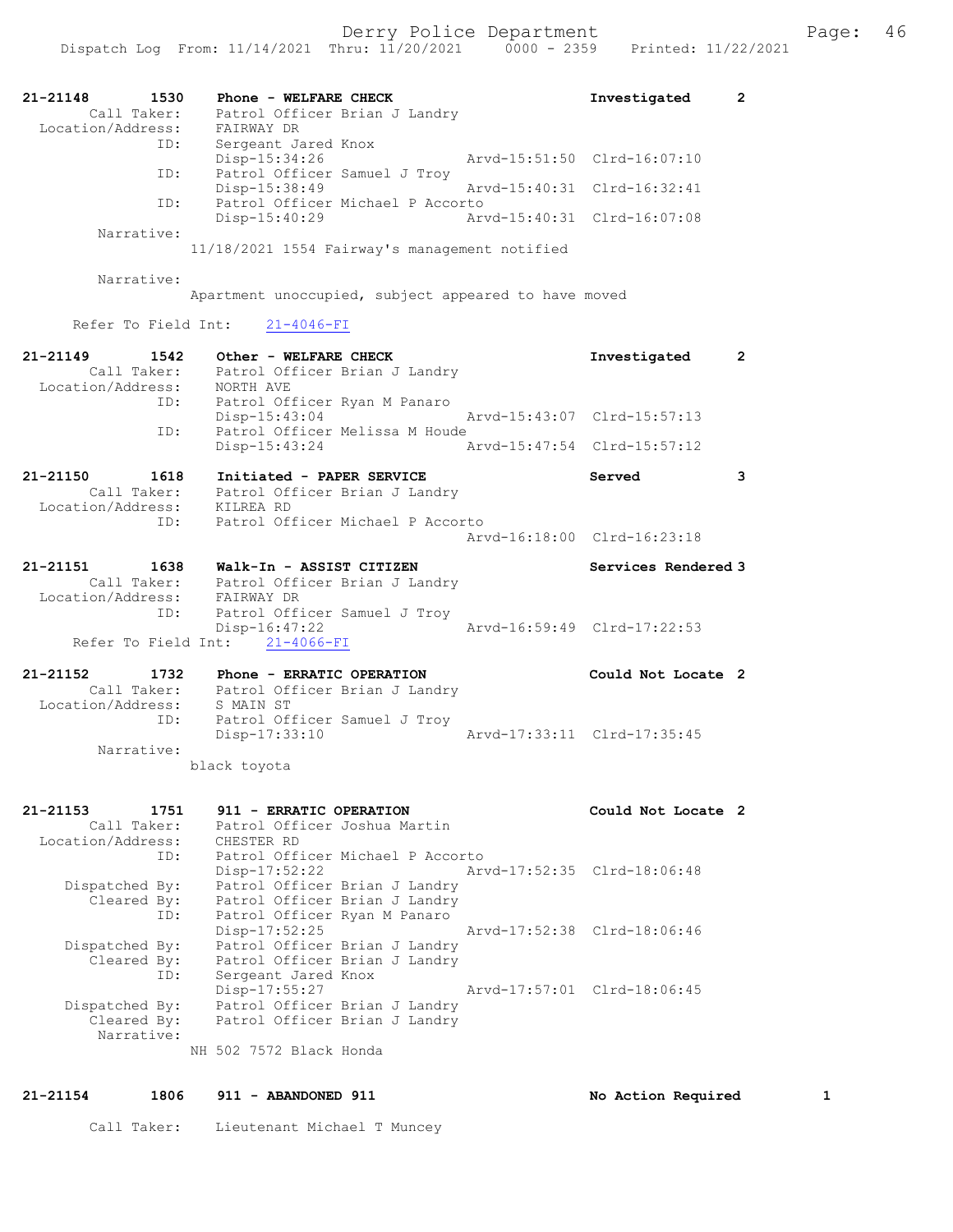Derry Police Department Fage: 47 Dispatch Log From: 11/14/2021 Thru: 11/20/2021 0000 - 2359 Printed: 11/22/2021 Location/Address: LINLEW DR ID: Patrol Officer Samuel J Troy Disp-18:09:16 Arvd-18:11:58 Clrd-18:16:10 Dispatched By: Patrol Officer Brian J Landry Arrived By: Patrol Officer Brian J Landry Cleared By: Patrol Officer Brian J Landry Refer To Field Int: 21-4069-FI 21-21155 1810 Phone - FOLLOW-UP **1810** Matter Rectified 2 Call Taker: Patrol Officer Brian J Landry Location/Address: MORNINGSIDE DR ID: Patrol Officer Michael P Accorto Disp-18:10:56<br>Disp-18:10:56<br>Disp-18:15:48<br>Disp-18:15:48 Patrol Officer Ryan M Panaro Disp-18:15:48 Arvd-18:22:45 Clrd-18:32:54 ID: Sergeant Jared Knox<br>Disp-18:29:24 Disp-18:29:24 Arvd-18:29:25 Clrd-18:32:53 21-21156 1835 Initiated - SERVE RESTRAINING ORDER Not Served 2 Call Taker: Patrol Officer Brian J Landry Location/Address: JUNIPER RD ID: Patrol Officer Melissa M Houde Arvd-18:35:00 Clrd-18:44:05 ID: Patrol Officer Samuel J Troy Disp-18:36:24 Arvd-18:36:29 Clrd-18:44:02 21-21157 1908 Phone - ERRATIC OPERATION Could Not Locate 2 Call Taker: Patrol Officer Brian J Landry Location/Address: CRYSTAL AVE ID: Patrol Officer Samuel J Troy Disp-19:08:54 Arvd-19:09:42 Clrd-19:18:45 ID: Patrol Officer Ryan M Panaro Disp-19:12:39 Arvd-19:12:41 Clrd-19:18:43 Dispatched By: Patrol Officer Kevin L Davies Arrived By: Patrol Officer Kevin L Davies 21-21158 1916 Phone - ASSIST CITIZEN North Services Rendered 3 Call Taker: Patrol Officer Kevin L Davies Location/Address: [DY 997] PARKLAND DR ID: Patrol Officer Michael P Accorto Disp-19:16:41 Arvd-19:28:21 Clrd-19:32:23 Arrived By: Patrol Officer Brian J Landry Cleared By: Patrol Officer Brian J Landry Refer To Field Int: 21-4070-FI 21-21159 1920 Phone - SUSPICIOUS ACTIVITY Natter Rectified 2 Call Taker: Patrol Officer Kevin L Davies Location/Address: MANCHESTER RD ID: Patrol Officer Ryan M Panaro Disp-19:21:46 Arvd-19:22:21 Clrd-19:28:27 Arrived By: Patrol Officer Brian J Landry Cleared By: Patrol Officer Brian J Landry ID: Patrol Officer Samuel J Troy Disp-19:21:50 Arvd-19:24:00 Clrd-19:28:26 Arrived By: Patrol Officer Brian J Landry Cleared By: Patrol Officer Brian J Landry ID: Sergeant Jared Knox Disp-19:22:39 Arvd-19:22:41 Clrd-19:28:25 Cleared By: Patrol Officer Brian J Landry Narrative: 11/18/2021 1924 checking one at Ashleigh Dr Refer To Field Int: 21-4065-FI 21-21160 1947 Initiated - SERVE RESTRAINING ORDER Served 2 Call Taker: Patrol Officer Brian J Landry Location/Address: JUNIPER RD ID: Patrol Officer Melissa M Houde Arvd-19:47:00 Clrd-20:18:20 ID: Patrol Officer Samuel J Troy<br>Disp-19:52:08

Disp-19:52:08 Arvd-19:52:09 Clrd-20:18:21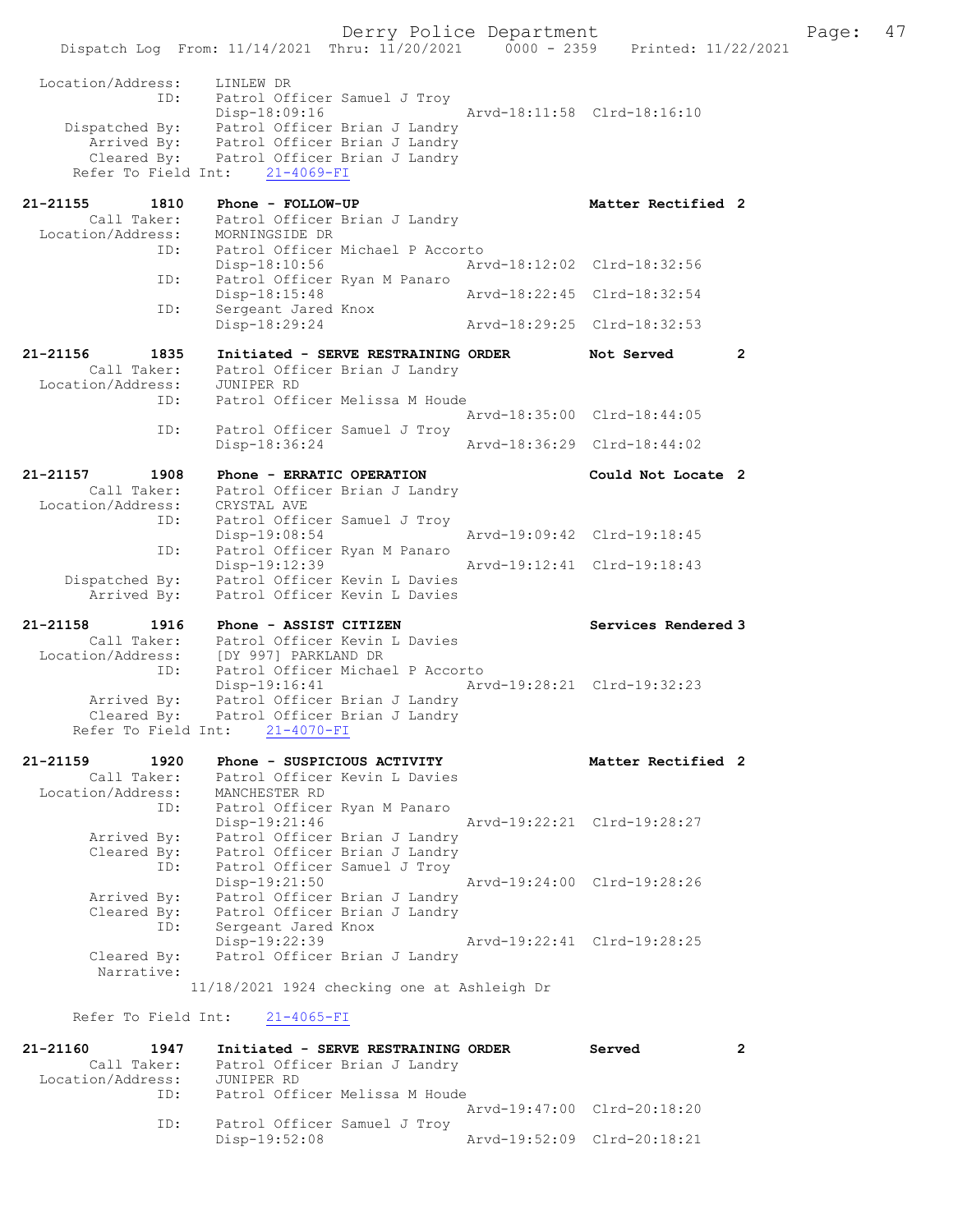Dispatch Log From: 11/14/2021 Thru: 11/20/2021 0000 - 2359 Printed: 11/22/2021 Refer To Incident: 21-2077-OF 21-21161 2032 Initiated - MV STOP Warning Issued 3 Call Taker: Patrol Officer Brian J Landry Location/Address: CRYSTAL AVE ID: Patrol Officer Joshua Martin Arvd-20:32:00 Clrd-20:35:42 Refer To Citation: 21-4985-CN 21-21162 2124 Initiated - MV STOP Warning Issued 3 Call Taker: Patrol Officer Brian J Landry Location/Address: FOLSOM RD ID: Patrol Officer Ryan M Panaro Arvd-21:24:00 Clrd-21:28:07<br>21-4986-CN Refer To Citation: 21-21163 2144 Phone - DISTURBANCE Netter Rectified 1 Call Taker: Patrol Officer Brian J Landry Location/Address: E BROADWAY ID: Patrol Officer Ryan M Panaro<br>Disp-21:44:20 Disp-21:44:20 Arvd-21:46:12 Clrd-21:59:17 ID: Patrol Officer Joshua Martin Disp-21:44:22 Arvd-21:44:58 Clrd-21:59:14<br>TD: Sergeant Jared Knox Disp-21:44:22<br>Sergeant Jared Knox<br>Disp-21:47:10 Disp-21:47:10 Arvd-21:49:09 Clrd-21:59:12 Refer To Field Int: 21-4051-FI 21-21164 2315 Phone - MEDICAL EMERGENCY Transported to Hospital 1 Call Taker: Dispatcher Christine D Carlson Location/Address: NUTMEADOW LN ID: Patrol Officer Monica Ricci Disp-23:16:07 Arvd-23:28:10 Clrd-23:34:33 ID: Patrol Officer Joshua Martin Disp-23:16:09 Arvd-23:24:46 Clrd-23:34:23<br>ID: Sergeant Patrick H Dawson Sergeant Patrick H Dawson<br>Disp-23:19:10 Disp-23:19:10 Arvd-23:27:12 Clrd-23:31:36 Refer To Field Int: 21-4047-FI 21-21165 2316 Phone - SUSPICIOUS ACTIVITY Services Rendered 2 Call Taker: Patrol Officer Kevin L Davies Location/Address: BAYBERRY LN ID: Patrol Officer Awess Abdulkadir Disp-23:17:28 Arvd-23:34:55 Clrd-11/19/2021 @ 00:09:38 Dispatched By: Dispatcher Christine D Carlson Arrived By: Dispatcher Christine D Carlson Cleared By: Dispatcher Christine D Carlson ID: Sergeant Patrick H Dawson Disp-23:48:41 Arvd-23:48:42 Clrd-11/19/2021 @ 00:09:36 Dispatched By: Dispatcher Christine D Carlson Arrived By: Dispatcher Christine D Carlson Cleared By: Dispatcher Christine D Carlson Refer To Field Int: 21-4048-FI Refer To Field Int: 21-4052-FI 21-21166 2327 Initiated - MV CHECK SENT ON THEIR WAY 1 Call Taker: Dispatcher Christine D Carlson Location/Address: PIERCE AVE ID: Patrol Officer Andrew R Kennedy Arvd-23:27:00 Clrd-23:32:54 ID: Patrol Officer Nikita Tomnyuk Disp-23:32:07 Arvd-23:32:08 Clrd-23:32:52 Refer To Field Int: 21-4097-FI 21-21167 2337 Initiated - PED CHECK Services Rendered 2 Call Taker: Dispatcher Christine D Carlson Location/Address: KENDALL POND RD ID: Patrol Officer Andrew R Kennedy Arvd-23:37:00 Clrd-23:44:47

Refer To Field Int: 21-4098-FI

Derry Police Department Fage: 48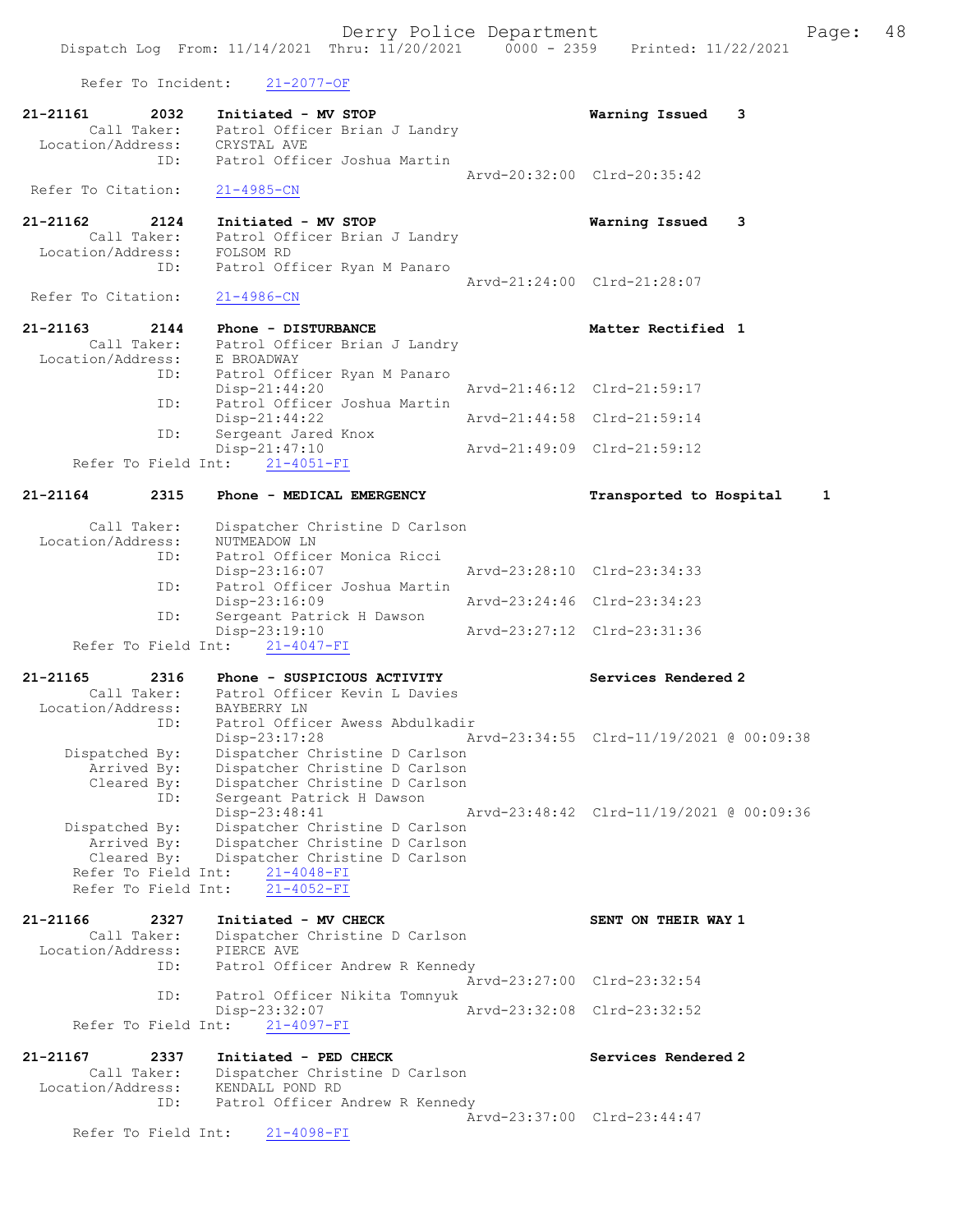| 21-21168<br>Location/Address:                  | 2341<br>Call Taker:<br>ID: | Initiated - PROPERTY CHECK<br>Dispatcher Christine D Carlson<br>HUMPHREY RD<br>Patrol Officer Nikita Tomnyuk | Services Rendered 2<br>Arvd-23:41:00 Clrd-23:41:43 |  |
|------------------------------------------------|----------------------------|--------------------------------------------------------------------------------------------------------------|----------------------------------------------------|--|
| $21 - 21169$<br>$T$ costion $/\lambda$ ddross. | 2349<br>Call Taker:        | Initiated - MV STOP<br>Dispatcher Christine D Carlson<br>NI MATNICT                                          | Warning Issued 3                                   |  |

 Location/Address: N MAIN ST ID: Patrol Officer Monica Ricci Arvd-23:49:00 Clrd-23:53:56 Refer To Citation: 21-4988-CN

# For Date: 11/19/2021 - Friday

| 21-21170<br>0021<br>Call Taker:<br>Location/Address:<br>ID: | Initiated - MV CHECK<br>Dispatcher Christine D Carlson<br>ABBOTT CT<br>Patrol Officer Andrew R Kennedy                   | Vehicle checked<br>1<br>Arvd-00:21:00 Clrd-00:25:22 |
|-------------------------------------------------------------|--------------------------------------------------------------------------------------------------------------------------|-----------------------------------------------------|
| 21-21171<br>0031<br>Call Taker:<br>Location/Address:<br>ID: | Initiated - Parking Enforcement<br>Dispatcher Christine D Carlson<br>E BROADWAY<br>Patrol Officer Nikita Tomnyuk         | Services Rendered 1                                 |
|                                                             |                                                                                                                          | Arvd-00:31:00 Clrd-00:31:31                         |
| 21-21172<br>0036<br>Call Taker:<br>Location/Address:<br>ID: | Initiated - Parking Enforcement<br>Dispatcher Christine D Carlson<br>BIRCH ST<br>Patrol Officer Nikita Tomnyuk           | Services Rendered 1                                 |
|                                                             |                                                                                                                          | Arvd-00:36:00 Clrd-00:36:40                         |
| 21-21173<br>0041<br>Call Taker:<br>Location/Address:<br>ID: | Initiated - Parking Enforcement<br>Dispatcher Christine D Carlson<br>PEARL ST<br>Patrol Officer Nikita Tomnyuk           | Services Rendered 1                                 |
|                                                             |                                                                                                                          | Arvd-00:41:00 Clrd-00:41:39                         |
| 21-21174<br>0044<br>Call Taker:<br>Location/Address:<br>ID: | Initiated - Parking Enforcement<br>Dispatcher Christine D Carlson<br>RAILROAD AVE<br>Patrol Officer Andrew R Kennedy     | Services Rendered 1                                 |
|                                                             |                                                                                                                          | Arvd-00:44:00 Clrd-00:44:55                         |
| 21-21175<br>0045<br>Call Taker:<br>Location/Address:<br>ID: | Initiated - Parking Enforcement<br>Dispatcher Christine D Carlson<br>WALL ST                                             | Services Rendered 1                                 |
|                                                             | Patrol Officer Andrew R Kennedy                                                                                          | Arvd-00:45:00 Clrd-00:45:12                         |
| 21-21176<br>0050<br>Call Taker:<br>Location/Address:        | Initiated - Parking Enforcement<br>Dispatcher Christine D Carlson<br>OAK ST                                              | Services Rendered 1                                 |
| ID:                                                         | Patrol Officer Nikita Tomnyuk                                                                                            | Arvd-00:50:00 Clrd-00:51:00                         |
| 21-21177<br>0051<br>Call Taker:<br>Location/Address:<br>ID: | Initiated - Parking Enforcement<br>Dispatcher Christine D Carlson<br>PARK AVE<br>Patrol Officer Nikita Tomnyuk           | Services Rendered 1                                 |
|                                                             |                                                                                                                          | Arvd-00:51:00 Clrd-00:51:18                         |
| 21-21178<br>0052<br>Call Taker:<br>Location/Address:<br>ID: | Initiated - Parking Enforcement<br>Dispatcher Christine D Carlson<br><b>BEACON ST</b><br>Patrol Officer Andrew R Kennedy | Services Rendered 1                                 |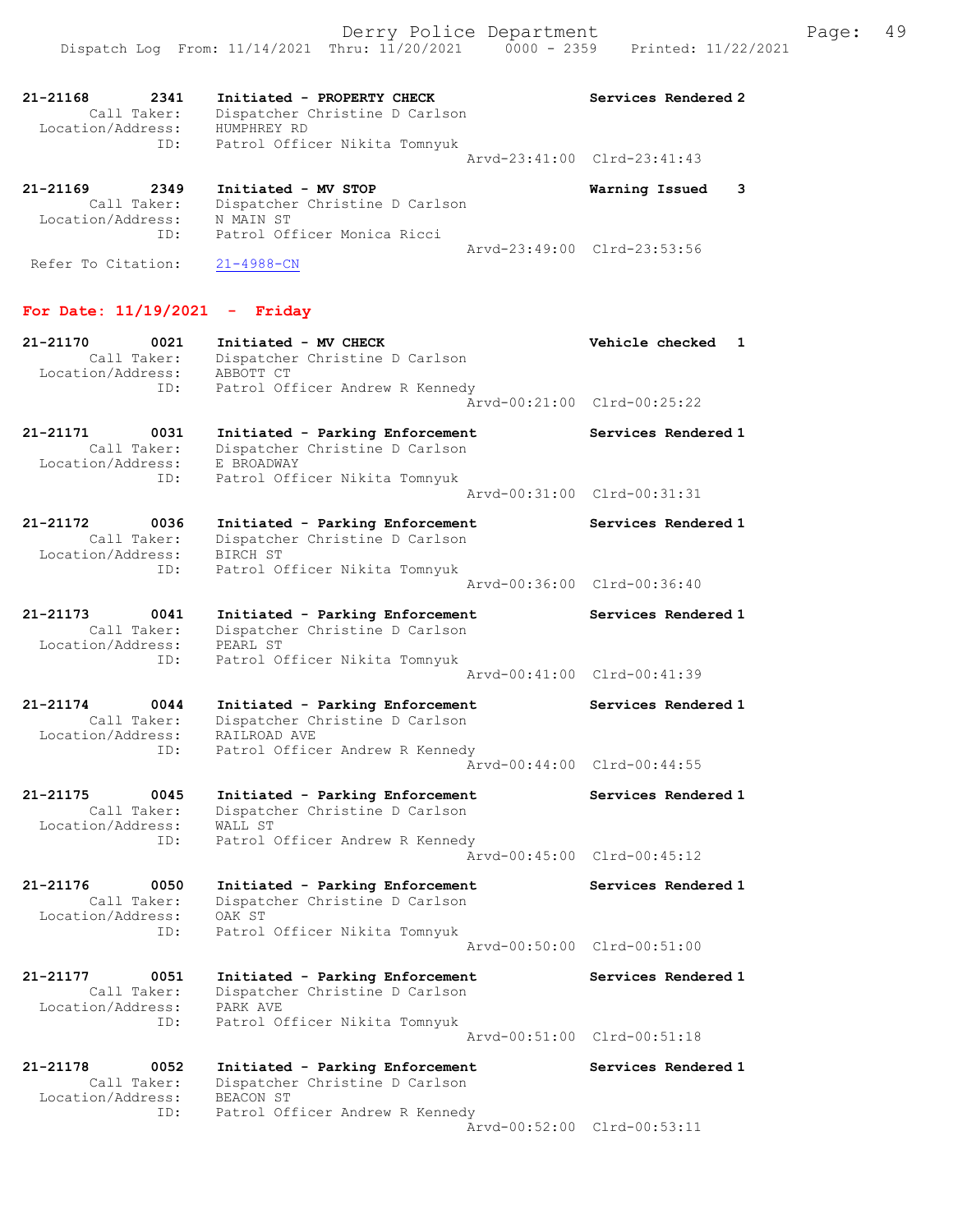21-21179 0101 Initiated - Parking Enforcement Services Rendered 1 Call Taker: Dispatcher Christine D Carlson Location/Address: HILLSIDE AVE ID: Patrol Officer Andrew R Kennedy Arvd-01:01:00 Clrd-01:01:39 21-21180 0107 Initiated - Parking Enforcement Services Rendered 1 Call Taker: Dispatcher Christine D Carlson Location/Address: CHESTER RD + SILVESTRI CIR ID: Patrol Officer Monica Ricci Arvd-01:07:00 Clrd-01:07:44 21-21181 0115 Initiated - Parking Enforcement Services Rendered 1 Call Taker: Dispatcher Christine D Carlson Location/Address: BEDARD AVE ID: Patrol Officer Nikita Tomnyuk Arvd-01:15:00 Clrd-01:15:59 21-21182 0116 Initiated - Parking Enforcement Services Rendered 1 Call Taker: Dispatcher Christine D Carlson Location/Address: HUSON ST ID: Patrol Officer Nikita Tomnyuk Arvd-01:16:00 Clrd-01:16:15 21-21183 0116 Initiated - Parking Enforcement Services Rendered 1 Call Taker: Dispatcher Christine D Carlson Location/Address: STEVEN AVE ID: Patrol Officer Nikita Tomnyuk Arvd-01:16:00 Clrd-01:16:33 21-21184 0121 Initiated - Parking Enforcement Services Rendered 1 Call Taker: Dispatcher Christine D Carlson Location/Address: EVERETT ST ID: Patrol Officer Andrew R Kennedy Arvd-01:21:00 Clrd-01:21:58 21-21185 0128 Initiated - Parking Enforcement Services Rendered 1 Call Taker: Dispatcher Christine D Carlson Location/Address: CEDAR ST ID: Patrol Officer Andrew R Kennedy Arvd-01:28:00 Clrd-01:28:28 21-21186 0129 Initiated - Parking Enforcement Services Rendered 1 Call Taker: Dispatcher Christine D Carlson Location/Address: N MAIN ST ID: Patrol Officer Monica Ricci Arvd-01:29:00 Clrd-01:29:40 21-21187 0138 Initiated - Parking Enforcement Services Rendered 1 Call Taker: Dispatcher Christine D Carlson Location/Address: ABBOTT ST ID: Patrol Officer Nikita Tomnyuk Arvd-01:38:00 Clrd-01:39:07 21-21188 0152 Initiated - Parking Enforcement Services Rendered 1 Call Taker: Dispatcher Christine D Carlson Location/Address: MT PLEASANT ST ID: Patrol Officer Nikita Tomnyuk Arvd-01:52:00 Clrd-01:52:12 21-21189 0153 Initiated - Parking Enforcement Services Rendered 1 Call Taker: Dispatcher Christine D Carlson Location/Address: TRACY DR ID: Patrol Officer Andrew R Kennedy Arvd-01:53:00 Clrd-01:53:34 21-21190 0156 Initiated - Parking Enforcement Services Rendered 1 Call Taker: Dispatcher Christine D Carlson Location/Address: INDEPENDENCE AVE ID: Patrol Officer Andrew R Kennedy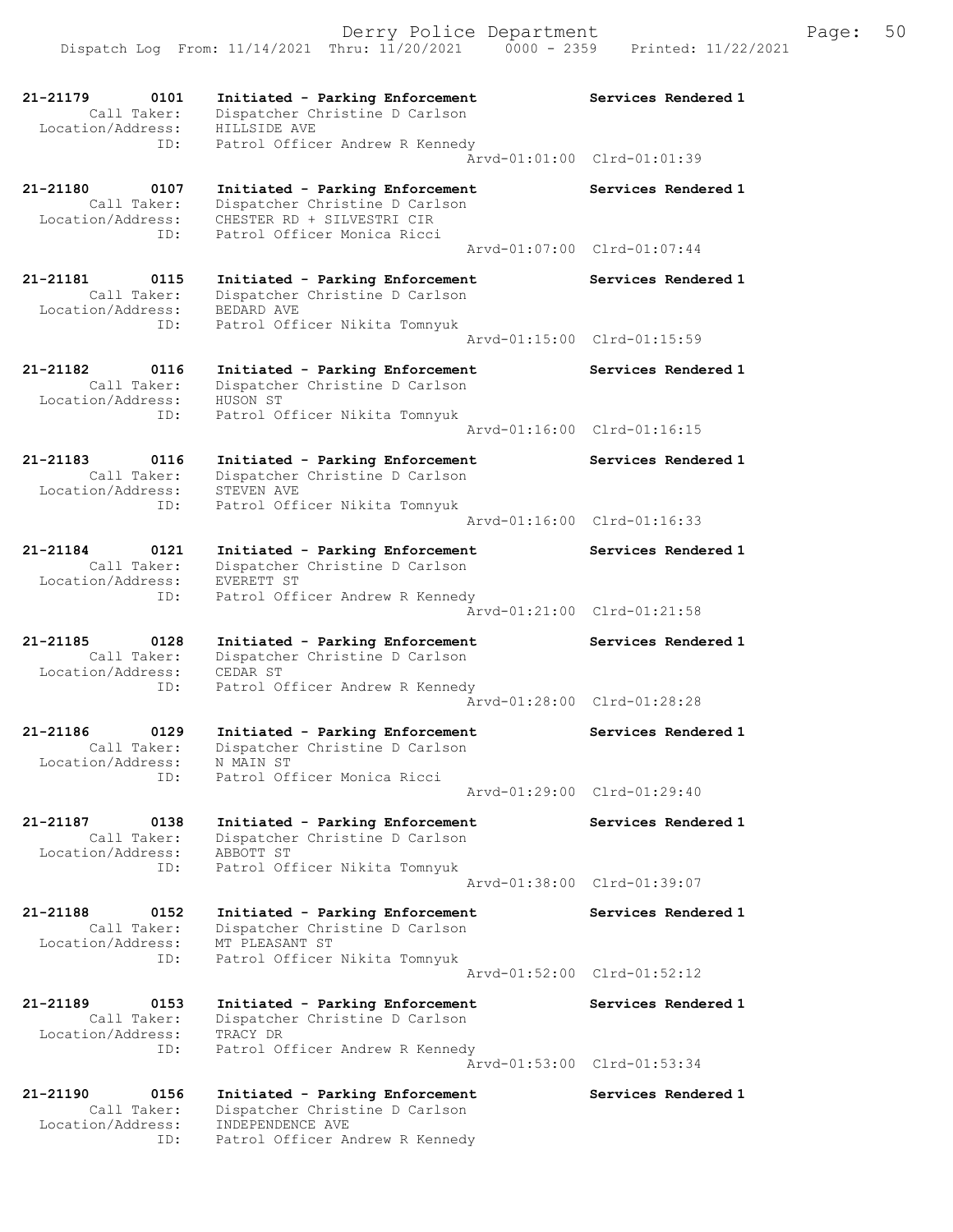Dispatch Log From: 11/14/2021 Thru: 11/20/2021 0000 - 2359 Printed: 11/22/2021

Arvd-01:56:00 Clrd-01:57:00

| 21-21191<br>0206<br>Call Taker:<br>Location/Address:        | Initiated - Parking Enforcement<br>Dispatcher Christine D Carlson<br>SPINNAKER DR                                    | Services Rendered 1         |
|-------------------------------------------------------------|----------------------------------------------------------------------------------------------------------------------|-----------------------------|
| ID:                                                         | Patrol Officer Andrew R Kennedy                                                                                      | Arvd-02:06:00 Clrd-02:06:38 |
| 21-21192<br>0219<br>Call Taker:<br>Location/Address:<br>ID: | Initiated - Parking Enforcement<br>Dispatcher Christine D Carlson<br>HOPE HILL RD<br>Patrol Officer Andrew R Kennedy | Services Rendered 1         |
|                                                             |                                                                                                                      | Arvd-02:19:00 Clrd-02:19:22 |
| 21-21193<br>0227<br>Call Taker:<br>Location/Address:        | Initiated - Parking Enforcement<br>Dispatcher Christine D Carlson<br>REBECCA LN                                      | Services Rendered 1         |
| ID:                                                         | Patrol Officer Andrew R Kennedy                                                                                      | Arvd-02:27:00 Clrd-02:27:46 |
| 21-21194<br>0231<br>Call Taker:<br>Location/Address:        | Initiated - Parking Enforcement<br>Dispatcher Christine D Carlson<br>LANCELOT DR                                     | Services Rendered 1         |
| ID:                                                         | Patrol Officer Andrew R Kennedy                                                                                      | Arvd-02:31:00 Clrd-02:31:18 |
| 21-21195<br>0234<br>Call Taker:<br>Location/Address:        | Initiated - Parking Enforcement<br>Dispatcher Christine D Carlson<br>DERRYFIELD RD                                   | Services Rendered 1         |
| ID:                                                         | Patrol Officer Andrew R Kennedy                                                                                      | Aryd-02:34:00 Clrd-02:35:03 |
| 21-21196<br>0300<br>Call Taker:<br>Location/Address:        | Initiated - MV CHECK<br>Dispatcher Christine D Carlson<br>CRYSTAL AVE                                                | Vehicle checked<br>1        |
| ID:                                                         | Patrol Officer Andrew R Kennedy                                                                                      | Arvd-03:00:00 Clrd-03:03:03 |
| 21-21197<br>0410<br>Call Taker:<br>Location/Address:<br>ID: | Initiated - Parking Enforcement<br>Dispatcher Christine D Carlson<br>GRIFFIN ST<br>Patrol Officer Andrew R Kennedy   | Services Rendered 1         |
|                                                             |                                                                                                                      | Arvd-04:10:00 Clrd-04:10:17 |
| 21-21198<br>0425<br>Call Taker:<br>Location/Address:        | Initiated - MV STOP<br>Dispatcher Christine D Carlson<br>MAGNOLIA LN + KENDALL POND RD                               | 3<br>Warning Issued         |
| ID:<br>Refer To Citation:                                   | Patrol Officer Andrew R Kennedy<br>$21 - 4990 - CN$                                                                  | Arvd-04:25:00 Clrd-04:31:41 |
| 21-21199<br>0451<br>Call Taker:<br>Location/Address:        | Initiated - MV STOP<br>Dispatcher Christine D Carlson<br>KENDALL POND RD + GAMACHE RD                                | Warning Issued<br>3         |
| ID:                                                         | Patrol Officer Andrew R Kennedy                                                                                      | Arvd-04:51:00 Clrd-04:57:56 |
| Refer To Citation:                                          | $21 - 4991 - CN$                                                                                                     |                             |
| 21-21200<br>0531<br>Call Taker:<br>Location/Address:<br>ID: | Initiated - MV STOP<br>Dispatcher Christine D Carlson<br>HAMPSTEAD RD<br>Patrol Officer Monica Ricci                 | Warning Issued<br>3         |
| Refer To Citation:                                          | $21 - 4992 - CN$                                                                                                     | Arvd-05:31:00 Clrd-05:37:14 |
| 21-21201<br>0532<br>Call Taker:<br>Location/Address:        | Initiated - MV STOP<br>Dispatcher Christine D Carlson<br>E BROADWAY                                                  | Warning Issued<br>3         |
| ID:                                                         | Patrol Officer Andrew R Kennedy                                                                                      | Arvd-05:32:00 Clrd-05:40:27 |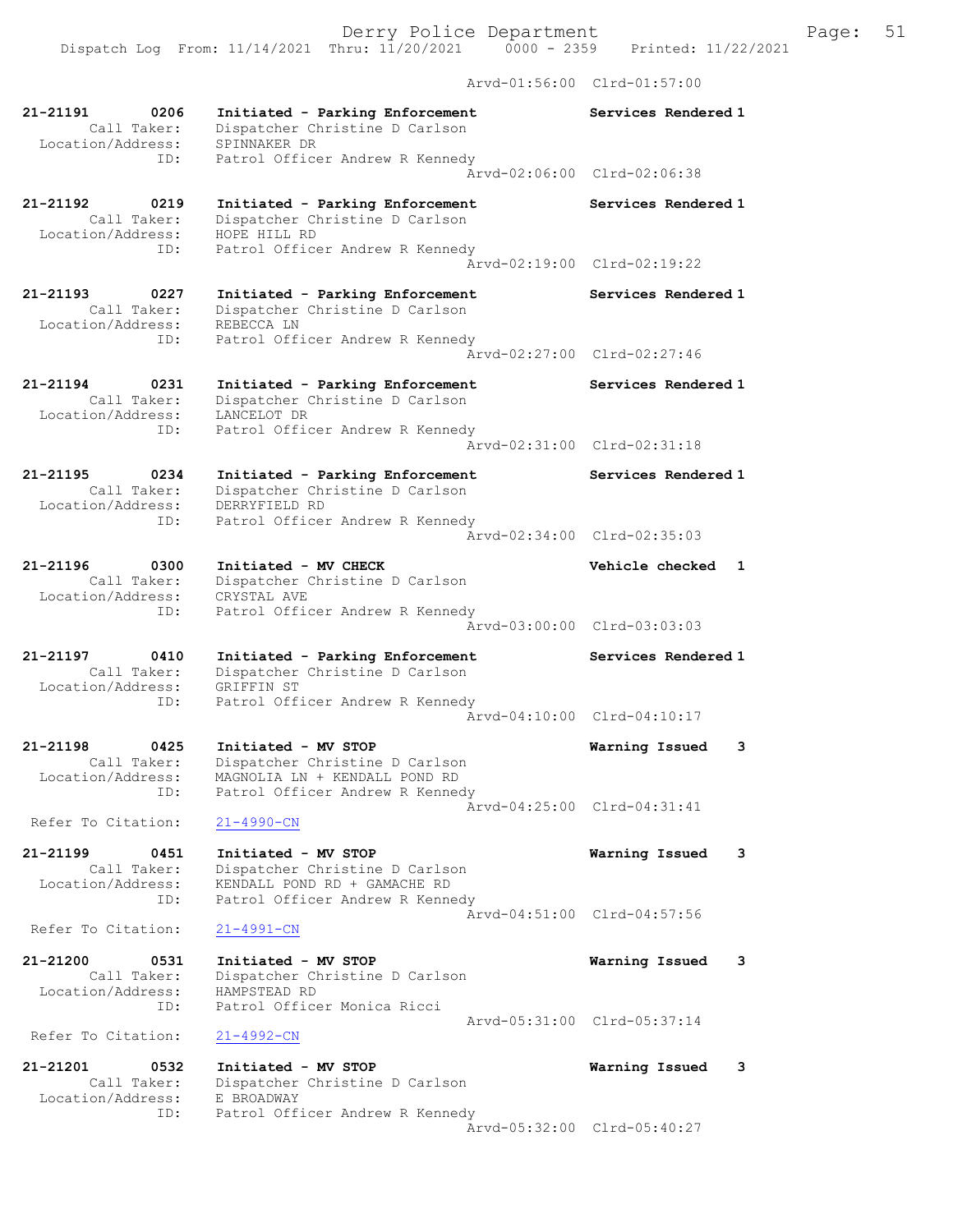- 21-21203 0748 Initiated SUBPOENA DELIVERY Not Served 1 Call Taker: Patrol Officer Michael P Accorto Location/Address: ELAINE AVE ID: Patrol Officer Sara R Joyce Arvd-07:48:00 Clrd-07:53:24
- 21-21204 0801 Initiated SUBPOENA DELIVERY Not Served 1 Call Taker: Patrol Officer Michael P Accorto Location/Address: [DY 2783] HILDA AVE ESS: [21 BIST] HERE SARA R JOYCE Arvd-08:01:00 Clrd-08:05:00
- 21-21205 0803 Phone ALARM, BURGLAR False Alarm 1 Call Taker: Patrol Officer Michael P Accorto Location/Address: [DY 3421] MANNING ST ID: Patrol Officer Nicholas M Granville Disp-08:04:27 Arvd-08:05:40 Clrd-08:11:22 ID: Patrol Officer Charles L Doherty Disp-08:04:30 Arvd-08:07:14 Clrd-08:07:17 Narrative:

309 is off with the manager

Narrative:

accidental by employee

| 21-21206          | 0809        | Radio - PAPER SERVICE            |                             | Served | 3 |
|-------------------|-------------|----------------------------------|-----------------------------|--------|---|
|                   | Call Taker: | Patrol Officer Michael P Accorto |                             |        |   |
| Location/Address: |             | LINLEW DR                        |                             |        |   |
|                   | ID:         | Patrol Officer Charles L Doherty |                             |        |   |
|                   |             | Disp-08:10:06                    | Arvd-08:10:11 Clrd-08:18:02 |        |   |
|                   |             |                                  |                             |        |   |

21-21207 0813 911 - ABANDONED 911 Cancelled Prior to Arrival 1

| Call Taker:<br>Location/Address: | Patrol Officer Michael P Accorto<br>[DY 279] DUBEAU DR |                             |
|----------------------------------|--------------------------------------------------------|-----------------------------|
| ID:                              | Patrol Officer Sara R Joyce                            |                             |
|                                  | $Disp-08:15:05$                                        | Arvd-08:15:08 Clrd-08:15:09 |
| Narrative:                       |                                                        |                             |

Accidental by teacher

| 21-21208          | 0840        | Walk-In - INTERNET OFFENSES      | Report Taken                |  |
|-------------------|-------------|----------------------------------|-----------------------------|--|
|                   | Call Taker: | Patrol Officer Michael P Accorto |                             |  |
| Location/Address: |             | [DY 2] MUNICIPAL DR              |                             |  |
|                   | ID:         | Detective Scott A Tompkins       |                             |  |
|                   |             | Disp-08:42:29                    | Arvd-08:42:32 Clrd-08:42:50 |  |
|                   |             | Refer To Incident: 21-2079-OF    |                             |  |

### 21-21209 0844 Initiated - PAPER SERVICE Not Served 3 Call Taker: Patrol Officer Michael P Accorto Location/Address: FAIRWAY DR ID: Patrol Officer Charles L Doherty Arvd-08:44:00 Clrd-08:55:47

21-21210 0900 Phone - MV ACCIDENT CONSUMERED Report Taken 1 Call Taker: Patrol Officer Michael P Accorto Location/Address: MANCHESTER RD ID: Patrol Officer Charles L Doherty Disp-09:01:56 Arvd-09:04:00 Clrd-09:23:17 Refer To Citation: 21-4995-CN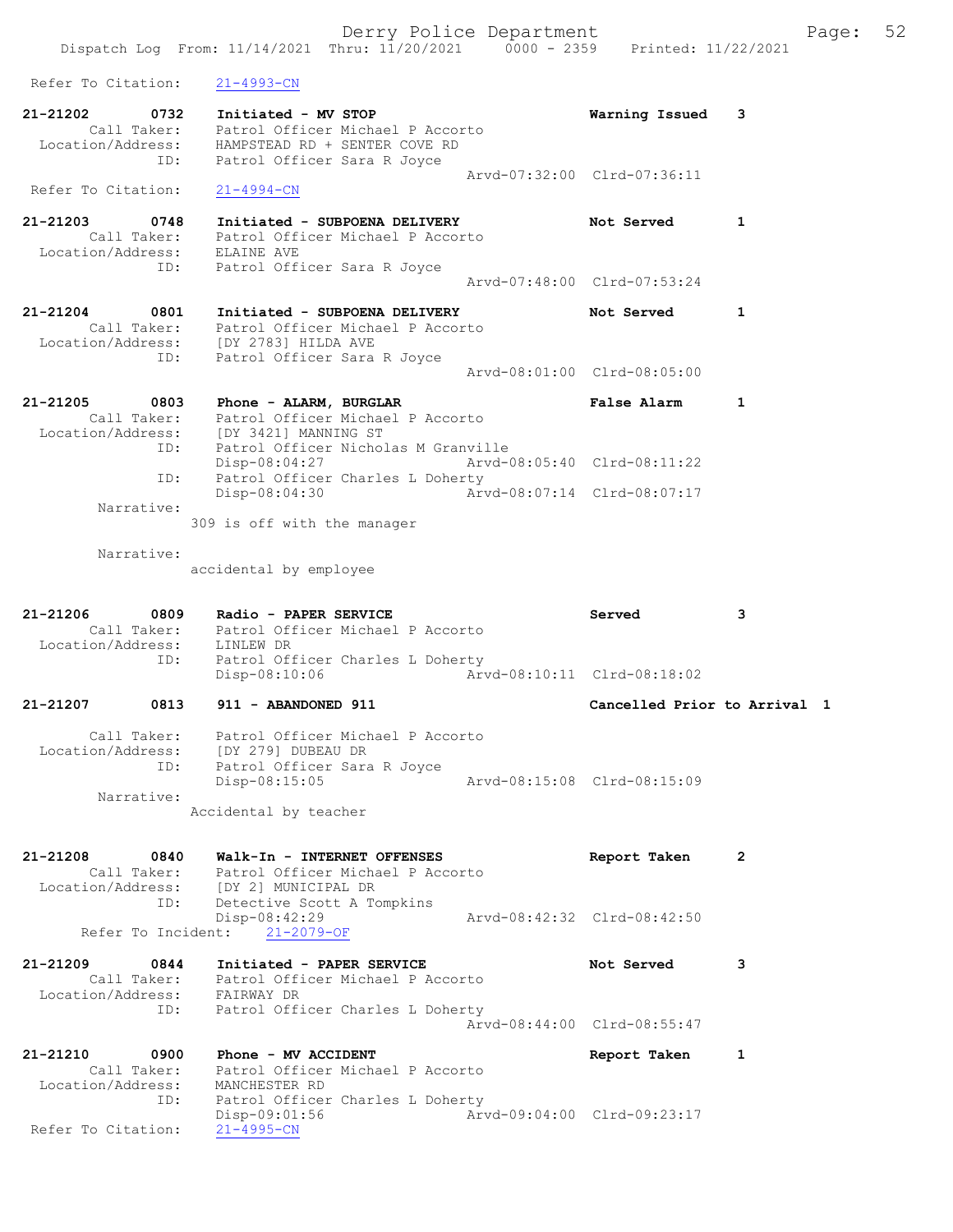Derry Police Department Fage: 53 Dispatch Log From: 11/14/2021 Thru: 11/20/2021 0000 - 2359 Printed: 11/22/2021 Narrative: Off with NH 4417679 and NH 4945756 Narrative: Soza vs. Frederickson - Full Report Refer To Accident: 21-578-AC 21-21211 0909 Initiated - SUBPOENA DELIVERY Not Served 1 Call Taker: Patrol Officer Michael P Accorto Location/Address: OVERLEDGE DRIVE EXT ID: Patrol Officer Sara R Joyce Arvd-09:09:00 Clrd-09:12:09 21-21212 0921 Radio - ALARM(OTHER) Assistance Rendered 2 Call Taker: Patrol Officer Michael P Accorto Location/Address: [DY 249] PINKERTON ST ID: Patrol Officer Brian J Landry<br>Disp-09:23:00 Disp-09:23:00 Arvd-09:23:02 Clrd-09:56:19<br>ID: Patrol Officer James M McClafferty Patrol Officer James M McClafferty<br>Disp-09:23:08 Arvd Disp-09:23:08 Arvd-09:23:11 Clrd-09:56:21 Narrative: Fire Alarm Narrative: DFD on scene Narrative: determined to be burnt toast 21-21213 0951 Initiated - SUSPICIOUS ACTIVITY Services Rendered 2 Call Taker: Patrol Officer Michael P Accorto Location/Address: [DY 3013] DERRY WAY ID: Patrol Officer Charles L Doherty Arvd-09:51:00 Clrd-10:17:30 Narrative: Off with MA 3HP841 21-21214 1019 Radio - ASSIST OTHER AGENCY Services Rendered 3 Call Taker: Patrol Officer Michael P Accorto Location/Address: [DY 250] PINKERTON ST ID: Patrol Officer Brian J Landry<br>Disp-10:19:56 Disp-10:19:56 Arvd-10:19:59 Clrd-11:24:27 Narrative: Assisting Hooksett PD 21-21215 1020 Radio - DRUG VIOLATION Arrest(s) Made 2 Call Taker: Patrol Officer Michael P Accorto Location/Address: [DY 250] PINKERTON ST ID: Patrol Officer James M McClafferty Disp-10:21:39 Arvd-10:21:47 Clrd-11:26:49<br>ID: Patrol Officer Charles L Doherty ID: Patrol Officer Charles L Doherty Arvd-10:23:15 Clrd-10:50:35 Narrative: 601 has one in custody Narrative: 418 en route to H/Q with one s/m 41936.9 Narrative: 418 off at H/Q e/m 41937.8 Narrative: Juvenile male in custody for 1 count of possession of marijuana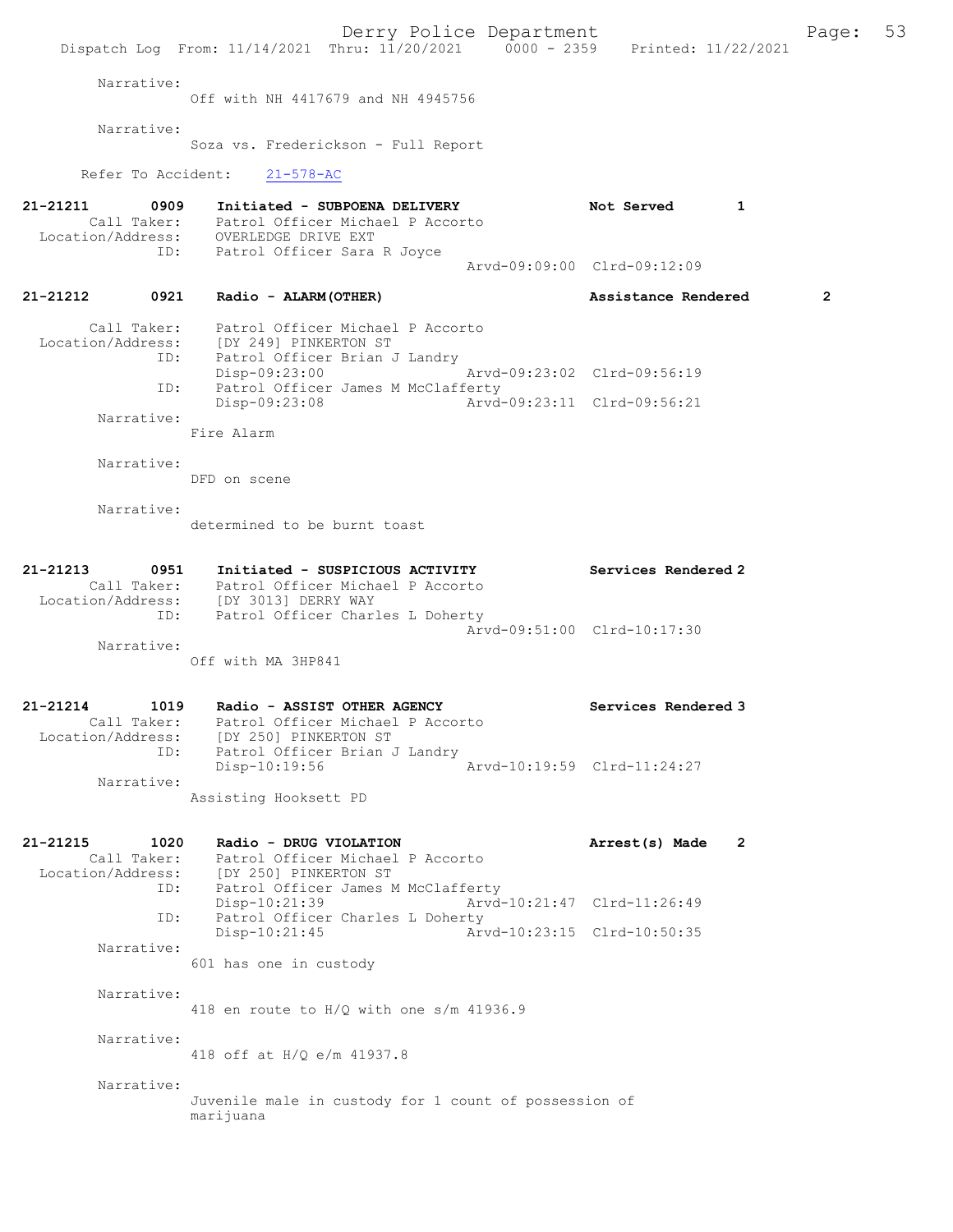## Narrative:

released to a parent

Refer To Arrest: 21-1107-AR

| 21-21216          | 1112        | Phone - ERRATIC OPERATION        | Gone on Arrival 2           |  |
|-------------------|-------------|----------------------------------|-----------------------------|--|
|                   | Call Taker: | Patrol Officer Michael P Accorto |                             |  |
| Location/Address: |             | ENGLISH RANGE RD                 |                             |  |
|                   | ID:         | Patrol Officer Sara R Joyce      |                             |  |
|                   |             | $Disp-11:16:42$                  | Arvd-11:21:57 Clrd-11:28:45 |  |
|                   | Narrative:  |                                  |                             |  |
|                   |             | Navy Camry NH 4947107            |                             |  |

| 21-21217          | 1130        | Radio - TOBACCO VIOLATION          |                             | Cleared |  |
|-------------------|-------------|------------------------------------|-----------------------------|---------|--|
|                   | Call Taker: | Patrol Officer Michael P Accorto   |                             |         |  |
| Location/Address: |             | [DY 250] PINKERTON ST              |                             |         |  |
|                   | ID:         | Patrol Officer James M McClafferty |                             |         |  |
|                   |             | Disp-11:31:31                      | Arvd-11:31:34 Clrd-11:32:09 |         |  |
|                   | Narrative:  |                                    |                             |         |  |
|                   |             | warning issued to juvenile         |                             |         |  |

| 21-21218           |      | 1141 Phone - DELIVER A MESSAGE                                                                                                       | No Action Required<br>$\mathbf{1}$ |
|--------------------|------|--------------------------------------------------------------------------------------------------------------------------------------|------------------------------------|
|                    |      | Call Taker: Patrol Officer Michael P Accorto<br>Location/Address: KENDALL POND RD<br>ID: Patrol Officer Nicholas M Granville         |                                    |
|                    |      | $Disp-11:54:34$<br>Arvd-12:11:20 Clrd-12:19:12                                                                                       |                                    |
|                    | ID:  | Patrol Officer Brendan S Holden<br>Disp-11:54:38                                                                                     |                                    |
| Narrative:         |      | Death notification for Lowell, MA PD                                                                                                 |                                    |
| Narrative:         |      | Address doesn't exist. Lowell, MA PD is looking further into<br>it.                                                                  |                                    |
|                    |      | 21-21219 1144 Walk-In - SUSPICIOUS ACTIVITY<br>Call Taker: Patrol Officer Michael P Accorto<br>Location/Address: [DY 2] MUNICIPAL DR | Services Rendered 2                |
|                    |      | ID: Patrol Officer Collin Kennedy<br>Disp-11:48:38<br>Refer To Field Int: 21-4053-FI                                                 | Arvd-11:52:42 Clrd-11:53:56        |
| 21-21220           | ID:  | 1145<br>Initiated - MV STOP<br>Call Taker: Patrol Officer Michael P Accorto<br>Location/Address: E DERRY RD + LANE RD                | Warning Issued<br>3                |
| Refer To Citation: |      | Patrol Officer Sara R Joyce<br>$21 - 4996 - CN$                                                                                      | Arvd-11:45:00 Clrd-11:49:31        |
| 21-21221           | 1150 | Phone - ASSIST OTHER AGENCY                                                                                                          | Assistance Rendered<br>3           |
|                    |      | Call Taker: Patrol Officer Michael P Accorto<br>Location/Address: PEMBROKE DR<br>ID: Patrol Officer Sara R Joyce                     |                                    |
|                    | ID:  | Disp-11:51:47<br>Patrol Officer Charles L Doherty                                                                                    | Arvd-11:52:32 Clrd-12:07:49        |
| Narrative:         |      | $Disp-11:52:12$                                                                                                                      | Arvd-11:52:34 Clrd-12:07:51        |
|                    |      | Assist Adult Services while they check on the resident.                                                                              |                                    |
|                    |      |                                                                                                                                      |                                    |

21-21222 1240 Radio - PAPER SERVICE Served 3 Call Taker: Patrol Officer Michael P Accorto Location/Address: FAIRWAY DR ID: Patrol Officer Charles L Doherty Disp-12:41:34 Arvd-12:41:36 Clrd-12:46:50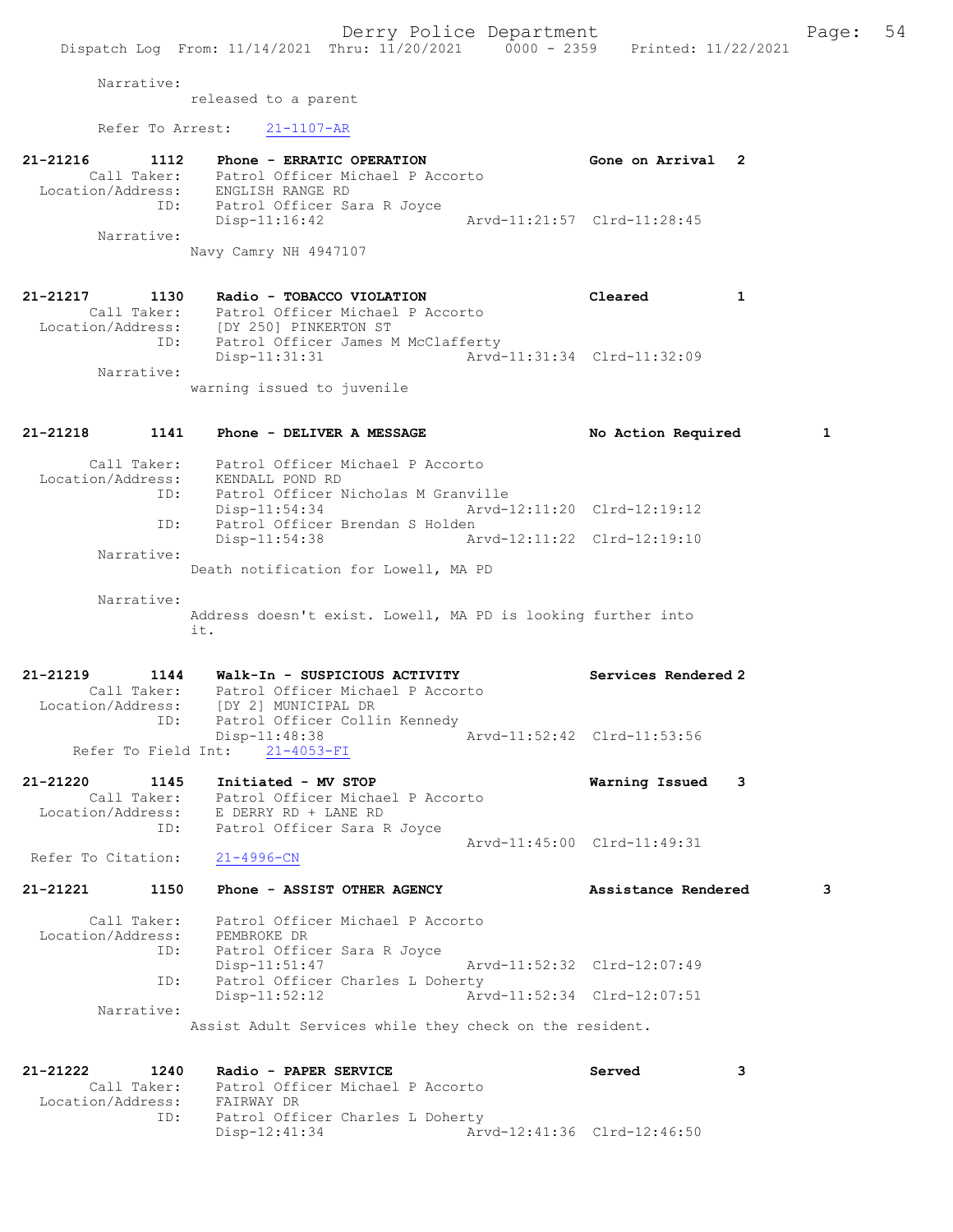| 21-21223                      | 1253                | Phone - ASSIST OTHER AGENCY                                                               |                             | Assistance Rendered         |                | 3 |
|-------------------------------|---------------------|-------------------------------------------------------------------------------------------|-----------------------------|-----------------------------|----------------|---|
| Location/Address:             | Call Taker:         | Patrol Officer Michael P Accorto<br>[DY 3016] KILREA RD                                   |                             |                             |                |   |
|                               | ID:                 | Patrol Officer Brendan S Holden<br>$Disp-12:54:35$                                        |                             | Arvd-13:02:54 Clrd-13:46:31 |                |   |
|                               | ID:                 | Patrol Officer Nicholas M Granville<br>Disp-12:54:39                                      |                             | Arvd-13:02:56 Clrd-13:51:34 |                |   |
|                               | ID:                 | Sergeant Seth Plumer<br>Disp-12:54:43                                                     |                             | Arvd-13:02:58 Clrd-13:56:16 |                |   |
|                               | Narrative:          | Assisting NH State Police with an investigation.                                          |                             |                             |                |   |
|                               |                     |                                                                                           |                             |                             |                |   |
| 21-21224                      | 1346                | Phone - SUSPICIOUS ACTIVITY                                                               |                             | <b>ADVICE GIVEN</b>         | $\mathbf{2}$   |   |
| Location/Address:             |                     | Call Taker: Patrol Officer Michael P Accorto<br>SOUAMSCOTT AVE                            |                             |                             |                |   |
|                               | ID:                 | Patrol Officer Brendan S Holden                                                           |                             |                             |                |   |
|                               |                     | Disp-13:47:49                                                                             |                             | Arvd-13:52:19 Clrd-14:12:27 |                |   |
|                               | Narrative:          | Caller reports she was followed by 2 vehicles.                                            |                             |                             |                |   |
|                               | Refer To Field Int: | $21 - 4086 - FI$                                                                          |                             |                             |                |   |
|                               |                     |                                                                                           |                             |                             |                |   |
| 21-21225<br>Location/Address: | 1351                | Phone - PARKING COMPLAINT<br>Call Taker: Patrol Officer Michael P Accorto<br>HOODKROFT DR |                             | Matter Rectified 1          |                |   |
|                               | ID:                 | Patrol Officer Nicholas M Granville                                                       |                             |                             |                |   |
|                               |                     | Disp-13:52:17                                                                             |                             | Arvd-14:01:04 Clrd-14:08:19 |                |   |
| 21-21226                      | 1406                | Initiated - MV STOP                                                                       |                             | Warning Issued              | 3              |   |
| Location/Address:             | Call Taker:         | Patrol Officer Michael P Accorto<br>HAMPSTEAD RD                                          |                             |                             |                |   |
|                               | ID:                 | Patrol Officer Sara R Joyce                                                               |                             |                             |                |   |
|                               |                     |                                                                                           |                             | Arvd-14:06:00 Clrd-14:13:49 |                |   |
| Refer To Citation:            |                     | $21 - 4997 - CN$                                                                          |                             |                             |                |   |
| 21-21227                      | 1425                | $911 - THEFT$                                                                             |                             | Assistance Rendered         |                | 2 |
|                               |                     | Call Taker: Patrol Officer Michael P Accorto                                              |                             |                             |                |   |
| Location/Address:             | ID:                 | PARKLAND DR<br>Patrol Officer Nicholas M Granville                                        |                             |                             |                |   |
|                               |                     | Disp-14:29:20                                                                             |                             | Arvd-14:29:23 Clrd-14:44:06 |                |   |
|                               | ID:                 | Patrol Officer Brendan S Holden<br>$Disp-14:29:35$                                        | Arvd-14:29:38 Clrd-14:44:03 |                             |                |   |
|                               | ID:                 | Sergeant James M Belanger                                                                 |                             |                             |                |   |
|                               | ID:                 | Disp-14:36:23<br>Sergeant Seth Plumer                                                     |                             | Clrd-14:36:56               |                |   |
|                               |                     | Disp-14:36:48                                                                             |                             | Arvd-14:36:50 Clrd-14:44:08 |                |   |
|                               | Narrative:          | determined to be EDP. Property was returned.                                              |                             |                             |                |   |
|                               |                     |                                                                                           |                             |                             |                |   |
| 21-21228                      | 1429                | Phone - CRIMINAL THREAT                                                                   |                             | Report Taken                | $\overline{2}$ |   |
|                               | Call Taker:         | Patrol Officer Michael P Accorto                                                          |                             |                             |                |   |
| Location/Address:             | ID:                 | SILVESTRI CIR<br>Patrol Officer Sara R Joyce                                              |                             |                             |                |   |
|                               |                     | Disp-14:31:09                                                                             |                             | Arvd-14:31:11 Clrd-15:03:50 |                |   |
|                               | Cleared By:         | Dispatcher Christina L Power                                                              |                             |                             |                |   |
|                               | Narrative:          | Possible threat with a knife on a school bus                                              |                             |                             |                |   |
|                               | Refer To Incident:  | $21 - 2081 - OF$                                                                          |                             |                             |                |   |
| 21-21229                      | 1517                | Phone - JUVENILE OFFENSES                                                                 |                             | Services Rendered 2         |                |   |
|                               | Call Taker:         | Dispatcher Christina L Power                                                              |                             |                             |                |   |
| Location/Address:             |                     | CRYSTAL AVE                                                                               |                             |                             |                |   |
|                               | ID:                 | Patrol Officer Samuel J Troy<br>Disp-15:25:08                                             |                             | Arvd-15:26:49 Clrd-15:59:05 |                |   |
|                               |                     |                                                                                           |                             |                             |                |   |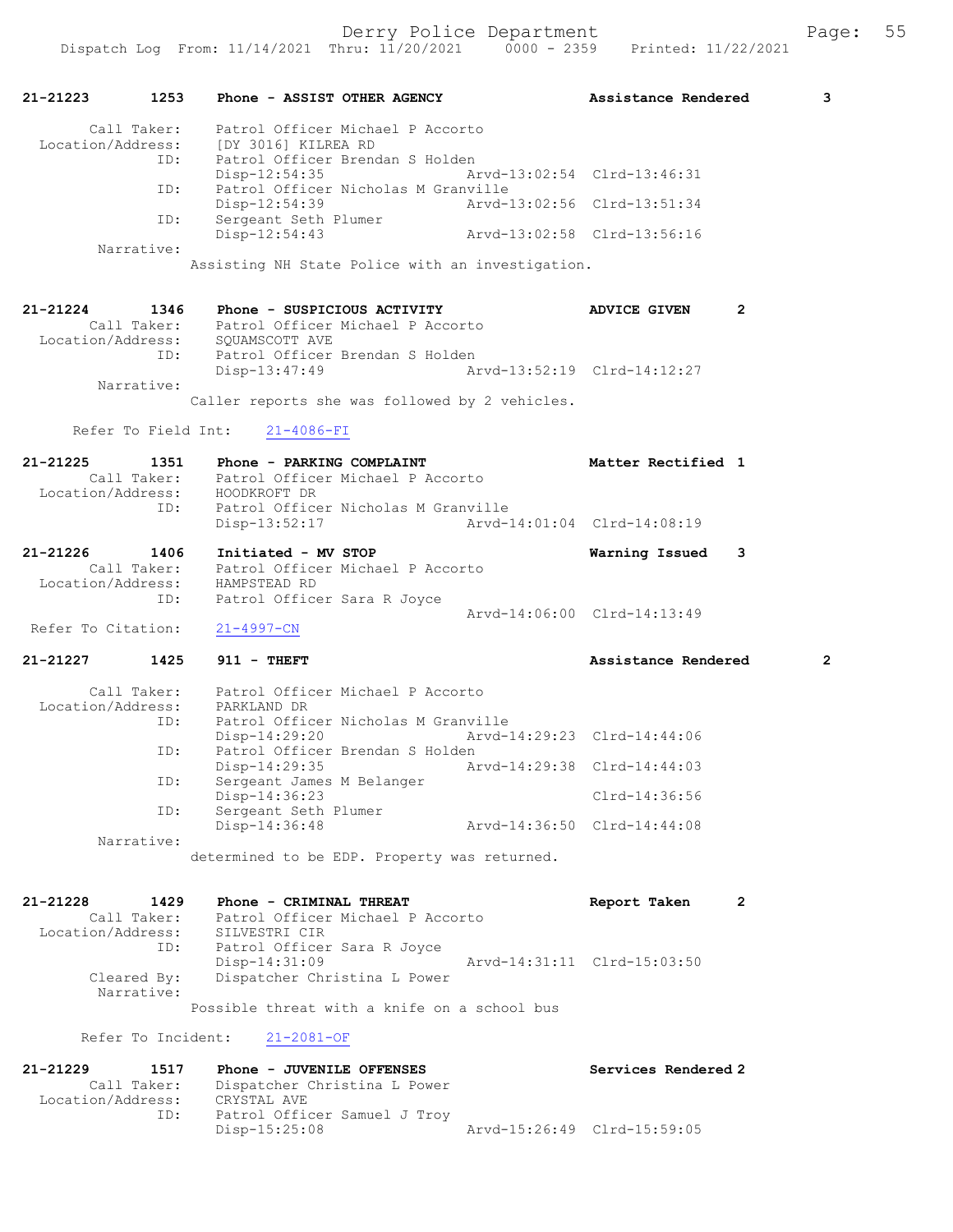Derry Police Department Fage: 56 Dispatch Log From: 11/14/2021 Thru: 11/20/2021 0000 - 2359 Printed: 11/22/2021 ID: Patrol Officer Brendan S Holden Disp-15:26:46 Arvd-15:26:48 Clrd-15:34:34<br>TD: Patrol Officer Brendan S Holden Patrol Officer Brendan S Holden<br>Disp-15:34:37 Ar Disp-15:34:37 Arvd-15:34:39 Clrd-15:59:04 Narrative: 11/19/2021 1534 ped check at McDonald's Narrative: 11/19/2021 1559 Id'd and sent on their way Refer To Incident: 21-2082-OF 21-21230 1524 Initiated - MV STOP Warning Issued 3 Call Taker: Dispatcher Christina L Power Location/Address: E BROADWAY ID: Patrol Officer Ryan M Panaro Arvd-15:24:00 Clrd-15:29:56<br>21-4998-CN Refer To Citation: 21-21231 1527 Phone - VIN CHECK Services Rendered 3 Call Taker: Dispatcher Christina L Power Location/Address: SCOBIE POND RD ID: Patrol Officer Nathan S Lavoie Disp-15:34:47 Arvd-15:59:58 Clrd-16:01:51 21-21232 1557 Initiated - MV STOP Warning Issued 3 Call Taker: Dispatcher Christina L Power Location/Address: ISLAND POND RD ID: Patrol Officer Michael P Accorto Arvd-15:57:00 Clrd-16:00:01<br>21-4999-CN Refer To Citation: 21-21233 1600 Phone - MV ACCIDENT 1 21-21233 Report Taken 1 Call Taker: Dispatcher Christina L Power Location/Address: ISLAND POND RD ID: Patrol Officer Michael P Accorto Disp-16:01:23 Arvd-16:04:35 Clrd-17:10:07 ID: Patrol Officer Brendan S Holden<br>Disp-16:01:28 Arvd-16:06:20 Clrd-16:28:42 Disp-16:01:28 Arvd-16:06:20 Clrd-16:28:42 ID: Sergeant Jeffrey M Dawe Disp-16:04:47 Arvd-16:06:19 Clrd-16:28:39 DISP-10:04:47<br>ID: Patrol Officer Ryan M Panaro<br>Disp-16:06:52 Disp-16:06:52 Arvd-16:09:18 Clrd-16:29:01 Narrative: 11/19/2021 1604 DFD on scene Narrative: 11/19/2021 1628 AAA requested for NH reg 1872802 Narrative: 11/19/2021 1650 wrecker on scene Narrative: Fronc vs. O'Brian reportable Refer To Accident: 21-579-AC 21-21234 1628 Initiated - DISABLED MV Cleared 3 Call Taker: Dispatcher Christina L Power Location/Address: ISLAND POND RD ID: Patrol Officer Brendan S Holden Arvd-16:28:00 Clrd-17:09:57 Refer To Field Int: 21-4064-FI 21-21235 1637 Initiated - FOLLOW-UP Cleared 2 Call Taker: Dispatcher Christina L Power Location/Address: ASHLEIGH DR ID: Patrol Officer Nathan S Lavoie Arvd-16:37:00 Clrd-16:49:48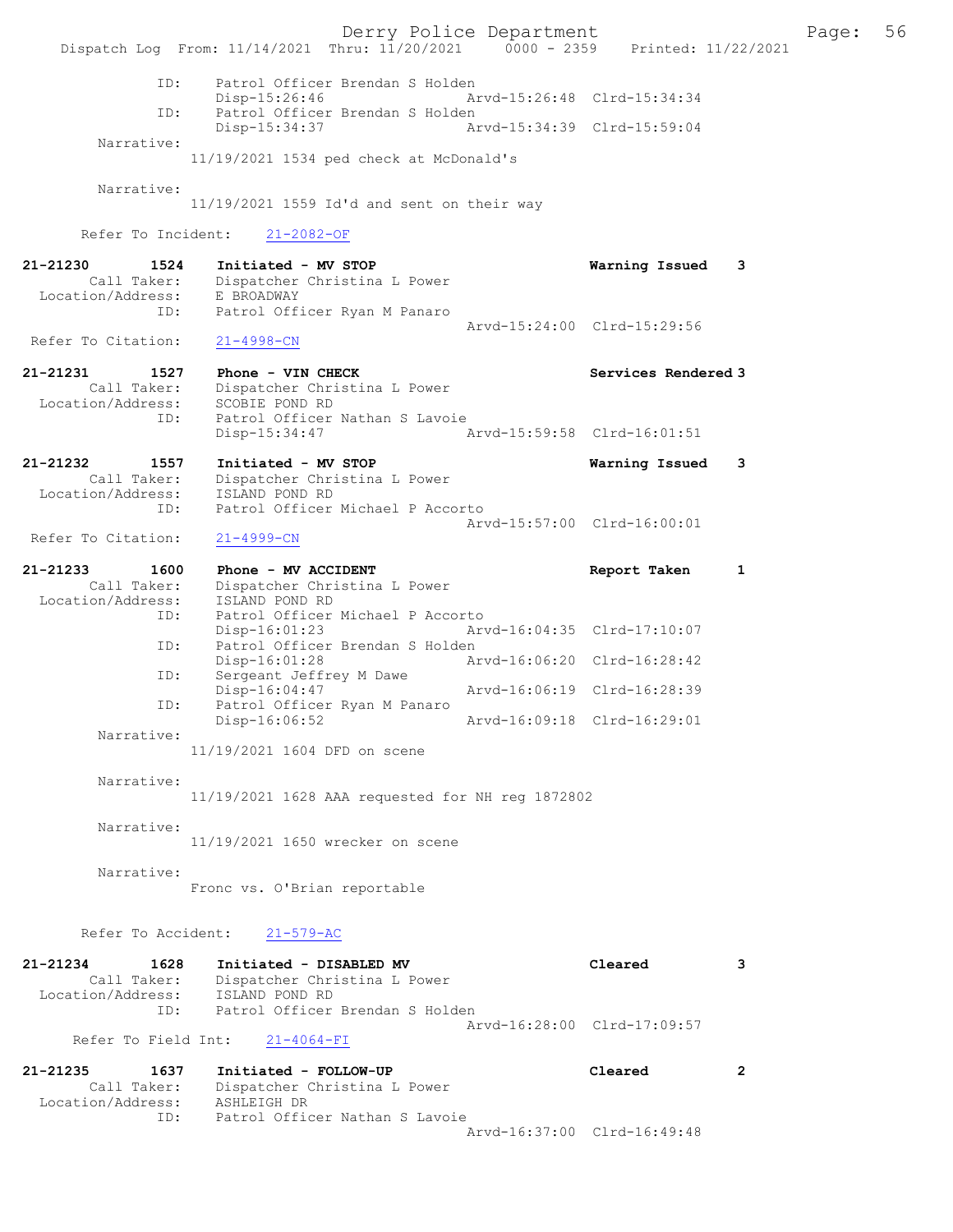| 21-21236          | 1643           | Phone - WELFARE CHECK          |                             | Services Rendered 2         |
|-------------------|----------------|--------------------------------|-----------------------------|-----------------------------|
|                   | Call Taker:    | Dispatcher Christina L Power   |                             |                             |
| Location/Address: |                | N HIGH ST                      |                             |                             |
|                   | ID:            | Patrol Officer Samuel J Troy   |                             |                             |
|                   |                | Disp-16:46:59                  |                             | Arvd-16:57:39 Clrd-17:14:32 |
|                   | Dispatched By: | Sergeant Jared Knox            |                             |                             |
|                   | ID:            | Patrol Officer Nathan S Lavoie |                             |                             |
|                   |                | $Disp-16:57:43$                | Arvd-16:57:44 Clrd-17:14:34 |                             |
|                   |                | Refer To Field Int: 21-4056-FI |                             |                             |

### 21-21237 1647 Walk-In - INVOL EMERGENCY ADMISSION Transported to Hospital 2

| Call Taker:       | Sergeant Jared Knox           |                             |
|-------------------|-------------------------------|-----------------------------|
| Location/Address: | HOOD RD                       |                             |
| ID:               | Patrol Officer Ryan M Panaro  |                             |
|                   | Disp-16:48:01                 | Arvd-17:09:53 Clrd-18:56:04 |
| Arrived By:       | Dispatcher Christina L Power  |                             |
| Cleared By:       | Dispatcher Christina L Power  |                             |
| ID:               | Sergeant Jeffrey M Dawe       |                             |
|                   | Disp-16:48:06                 | Arvd-17:09:55 Clrd-18:56:06 |
| Arrived By:       | Dispatcher Christina L Power  |                             |
| Cleared By:       | Dispatcher Christina L Power  |                             |
| Narrative:        |                               |                             |
|                   | 11/19/2021 1719 DFD requested |                             |

Narrative:

11/19/2021 1734 DFD on scene

| $21 - 21238$<br>1711<br>Call Taker:<br>Location/Address:<br>ID:     | Phone - WELFARE CHECK<br>Sergeant Jared Knox<br>SOUAMSCOTT AVE<br>Patrol Officer Michael P Accorto                                                                      |                             | Services Rendered 2                         |
|---------------------------------------------------------------------|-------------------------------------------------------------------------------------------------------------------------------------------------------------------------|-----------------------------|---------------------------------------------|
| Dispatched By:                                                      | Disp-18:38:16<br>Dispatcher Christina L Power<br>Arrived By: Dispatcher Christina L Power<br>Cleared By: Dispatcher Christina L Power<br>Refer To Field Int: 21-4057-FI | Arvd-18:45:58 Clrd-18:46:01 |                                             |
| 21-21239 1715<br>Call Taker:<br>Location/Address: BRISTOL CT<br>ID: | Initiated - FOLLOW-UP<br>Sergeant Jared Knox<br>Patrol Officer Samuel J Troy                                                                                            |                             | Cleared<br>2<br>Arvd-17:15:00 Clrd-17:57:31 |
| Cleared By:                                                         | Dispatcher Christina L Power                                                                                                                                            |                             |                                             |
| $21 - 21240$<br>1718<br>Call Taker:<br>Location/Address:            | Phone - ANIMAL COMPLAINT<br>Dispatcher Christina L Power<br>PEABODY RD ANX                                                                                              |                             | Services Rendered 1                         |
| ID:<br>ID:                                                          | Patrol Officer Nathan S Lavoie<br>Disp-17:58:16<br>Patrol Officer Samuel J Troy                                                                                         |                             | Arvd-18:04:56 Clrd-18:23:08                 |
|                                                                     | Disp-17:58:21                                                                                                                                                           |                             | Arvd-18:04:57 Clrd-18:23:05                 |

| 21-21241<br>1741<br>Call Taker:<br>Location/Address: | Initiated - FOLLOW-UP<br>Dispatcher Christina L Power<br>ISLAND POND RD | Services Rendered 2         |
|------------------------------------------------------|-------------------------------------------------------------------------|-----------------------------|
| ID:                                                  | Patrol Officer Brendan S Holden                                         |                             |
|                                                      |                                                                         | Aryd-17:41:00 Clrd-18:22:50 |
| ID:                                                  | Patrol Officer Kevin L Davies                                           |                             |
|                                                      | $Disp-18:12:18$                                                         | Aryd-18:22:48 Clrd-18:46:27 |
| Dispatched By:                                       | Patrol Officer Robert Corwin                                            |                             |
| Narrative:                                           |                                                                         |                             |
|                                                      | 11/19/2021 1844 wrecker on scene                                        |                             |

#### 21-21242 1749 Initiated - MV STOP Warning Issued 3 Call Taker: Patrol Officer Robert Corwin

Refer To Field Int: 21-4087-FI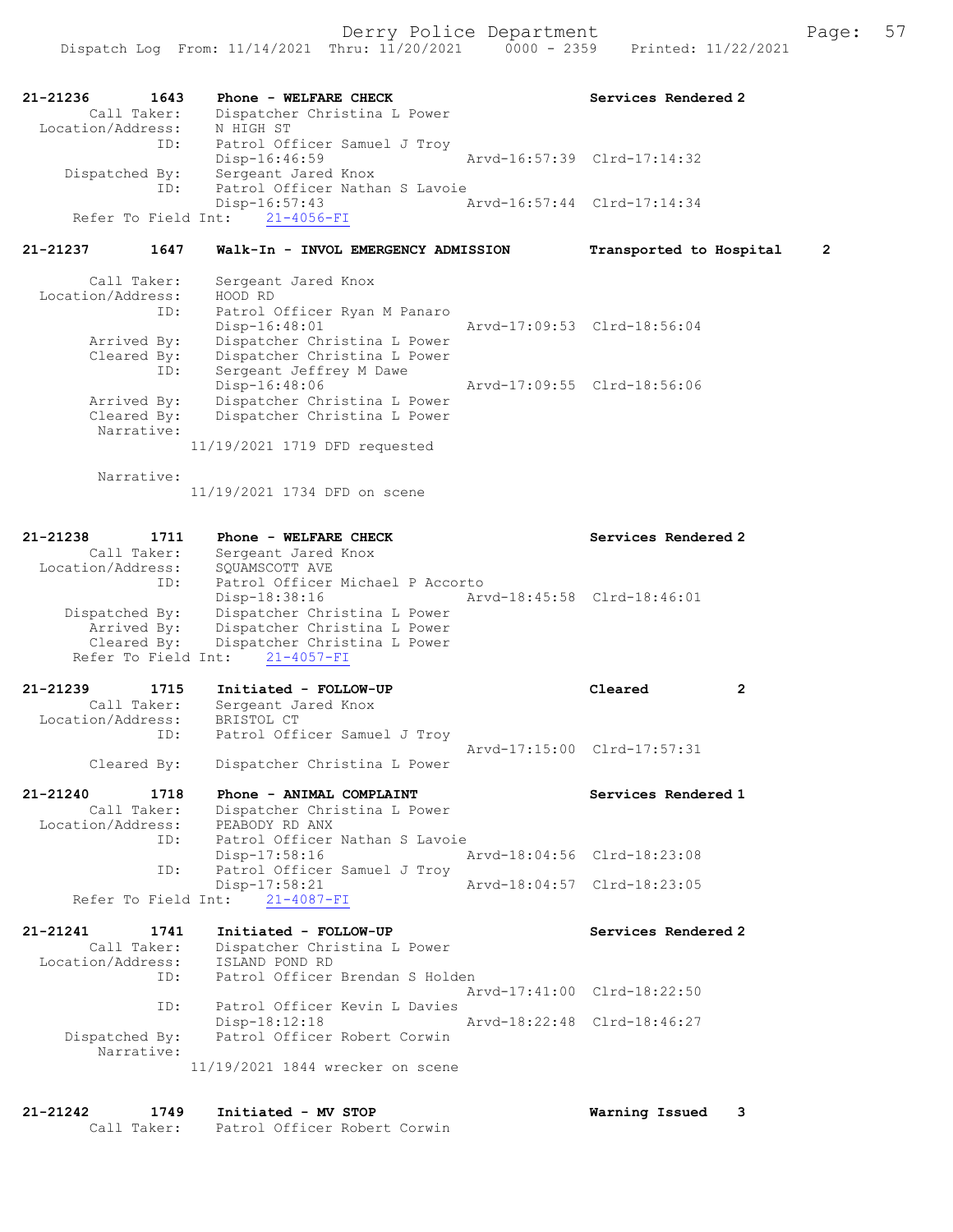Derry Police Department Form Page: 58 Dispatch Log From: 11/14/2021 Thru: 11/20/2021 0000 - 2359 Printed: 11/22/2021 Location/Address: BYPASS 28 ID: Patrol Officer Nathan S Lavoie Arvd-17:49:00 Clrd-17:54:36 Cleared By: Dispatcher Christina L Power Refer To Citation: 21-5000-CN 21-21243 1917 Initiated - ATTEMPTED PAPER SERVICE Served Call Taker: Dispatcher Christina L Power Call Taker: Dispatcher Christina L Power Location/Address: FAIRWAY DR Patrol Officer Samuel J Troy Arvd-19:17:00 Clrd-19:27:15 ID: Patrol Officer Kevin L Davies<br>Disp-19:18:33 Arvd-19:18:34 Clrd-19:27:17 21-21244 1927 Radio - ASSIST OTHER AGENCY Assistance Rendered 3 Call Taker: Dispatcher Christina L Power<br>ion/Address: FAIRWAY DR Location/Address:<br>ID: Patrol Officer Samuel J Troy Disp-19:28:41 Arvd-19:28:46 Clrd-19:51:12<br>TD: Patrol Officer Nathan S Lavoie Patrol Officer Nathan S Lavoie<br>Disp-19:28:43 A Disp-19:28:43 Arvd-19:28:45 Clrd-19:51:07 21-21245 2002 Phone - SUSPICIOUS ACTIVITY Could Not Locate 2 Call Taker: Patrol Officer Robert Corwin Location/Address: WINDHAM RD ID: Patrol Officer Michael P Accorto<br>Disp-20:04:38 Ar Disp-20:04:38 Arvd-20:16:43 Clrd-20:20:17<br>Arrived By: Dispatcher Christina L Power Dispatcher Christina L Power Narrative: person hitchhiking 21-21246 2007 Phone - SERVE RESTRAINING ORDER Not Served 2<br>Call Taker: Dispatcher Christina L Power Dispatcher Christina L Power<br>SHELDON RD Location/Address: ID: Patrol Officer Nathan S Lavoie<br>Disp-20:08:20 Disp-20:08:20 Arvd-20:16:55 Clrd-20:21:05<br>TD: Patrol Officer Kevin L Davies Patrol Officer Kevin L Davies Disp-20:08:25 Arvd-20:16:56 Clrd-20:21:03 21-21247 2027 Phone - SUSPICIOUS ACTIVITY Services Rendered 2 Call Taker: Patrol Officer Robert Corwin<br>Location/Address: [DY 146] ASHLEIGH DR ess: [DY 146] ASHLEIGH DR<br>ID: Patrol Officer Nathan Patrol Officer Nathan S Lavoie Disp-20:27:56 Arvd-20:34:34 Clrd-21:02:17 Cleared By: Dispatcher Christina L Power<br>TD: Patrol Officer Kevin L Davies Patrol Officer Kevin L Davies<br>Disp-20:27:59 Disp-20:27:59 Arvd-20:34:35 Clrd-21:02:20<br>Cleared By: Dispatcher Christina L Power By: Dispatcher Christina L Power<br>ID: Sergeant Jeffrey M Dawe Sergeant Jeffrey M Dawe<br>Disp-20:51:44 Disp-20:51:44 Arvd-20:51:45 Clrd-21:02:21<br>Dispatched By: Dispatcher Christina L Power Dispatcher Christina L Power Arrived By: Dispatcher Christina L Power<br>Cleared By: Dispatcher Christina L Power Dispatcher Christina L Power Narrative: 11/19/2021 2043 DFD requested Narrative: 11/19/2021 2051 DFD on scene Refer To Field Int: 21-4063-FI 21-21248 2033 Phone - WELFARE CHECK Transported to Hospital 2 Call Taker: Patrol Officer Robert Corwin<br>.on/Address: DERRYFIELD RD Location/Address:<br>ID: Patrol Officer Michael P Accorto<br>Disp-20:33:42 Ar Disp-20:33:42 Arvd-20:40:48 Clrd-21:46:05<br>Arrived By: Dispatcher Christina L Power Dispatcher Christina L Power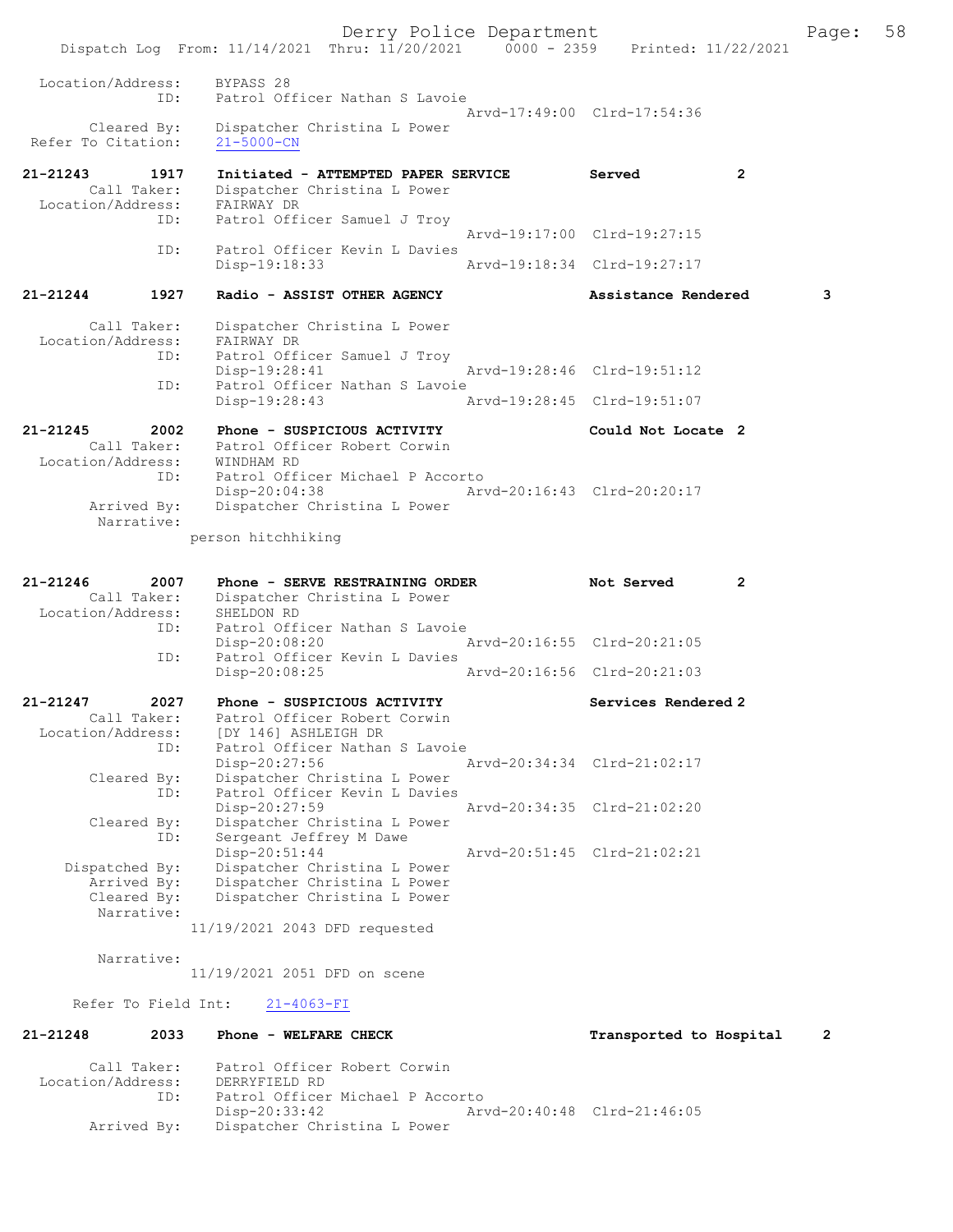Derry Police Department<br>Page: 59 Printed: 11/22/2021 0000 - 2359 Printed: 11/22/2021 Dispatch Log From: 11/14/2021 Thru: 11/20/2021 0000 - 2359 Cleared By: Dispatcher Christina L Power ID: Patrol Officer Ryan M Panaro Disp-20:33:48 Arvd-20:40:49 Clrd-21:46:07<br>Arrived By: Dispatcher Christina L Power Arrived By: Dispatcher Christina L Power<br>Cleared By: Dispatcher Christina L Power By: Dispatcher Christina L Power<br>ID: Sergeant Jeffrey M Dawe Sergeant Jeffrey M Dawe<br>Disp-21:22:56 Disp-21:22:56 Arvd-21:22:57 Clrd-21:23:54<br>Dispatched By: Dispatcher Christina L Power patched By: Dispatcher Christina L Power<br>Arrived By: Dispatcher Christina L Power Arrived By: Dispatcher Christina L Power<br>Cleared By: Dispatcher Christina L Power Dispatcher Christina L Power Narrative: 11/19/2021 2113 DFD requested Narrative: 11/19/2021 2119 DFD on scene Narrative: 11/19/2021 2138 transported to PMC via DFD Refer To Field Int: 21-4071-FI 21-21249 2046 Phone - WELFARE CHECK Taken to Family/Guardian/Other  $\mathfrak{p}$  Call Taker: Sergeant Jared Knox Location/Address: E BROADWAY ID: Patrol Officer Samuel J Troy<br>Disp-20:52:28 Disp-20:52:28 Arvd-20:56:19 Clrd-21:58:01 Arrived By: Dispatcher Christina L Power Cleared By: Dispatcher Christina L Power Narrative: 11/19/2021 2125 one in custody as a status offender s/m 41970.5 Narrative: 11/19/2021 2128 off at hq's e/m 41971.4, placed in room # 217 Narrative: 11/19/2021 2155 released to a parent Refer To Arrest: 21-1109-AR 21-21250 2055 Phone - DISTURBANCE 2011 Verbal in Nature 1<br>Call Taker: Patrol Officer Robert Corwin Patrol Officer Robert Corwin Location/Address: MANCHESTER RD ID: Sergeant Jeffrey M Dawe<br>Disp-21:03:07 Disp-21:03:07 Arvd-21:05:22 Clrd-21:22:39<br>Dispatched By: Dispatcher Christina L Power patched By: Dispatcher Christina L Power<br>Arrived By: Dispatcher Christina L Power Arrived By: Dispatcher Christina L Power<br>Cleared By: Dispatcher Christina L Power Dispatcher Christina L Power Narrative: verbal argument Refer To Field Int: 21-4067-FI 21-21251 2059 Phone - DOMESTIC DISTURBANCE Verbal in Nature 1<br>Call Taker: Dispatcher Christina L Power Dispatcher Christina L Power<br>FRIAR TUCK AVE Location/Address: ID: Sergeant Jeffrey M Dawe Disp-21:02:39 Clrd-21:02:56<br>ID: Patrol Officer Nathan S Lavoie Patrol Officer Nathan S Lavoie<br>Disp-21:02:51 7 Disp-21:02:51 Arvd-21:12:39 Clrd-21:23:58<br>TD: Patrol Officer Kevin L Davies Patrol Officer Kevin L Davies Disp-21:03:16 Arvd-21:13:12 Clrd-21:23:39<br>Arrived By: Patrol Officer Robert Corwin Patrol Officer Robert Corwin Narrative: between ex's Refer To Field Int: 21-4068-FI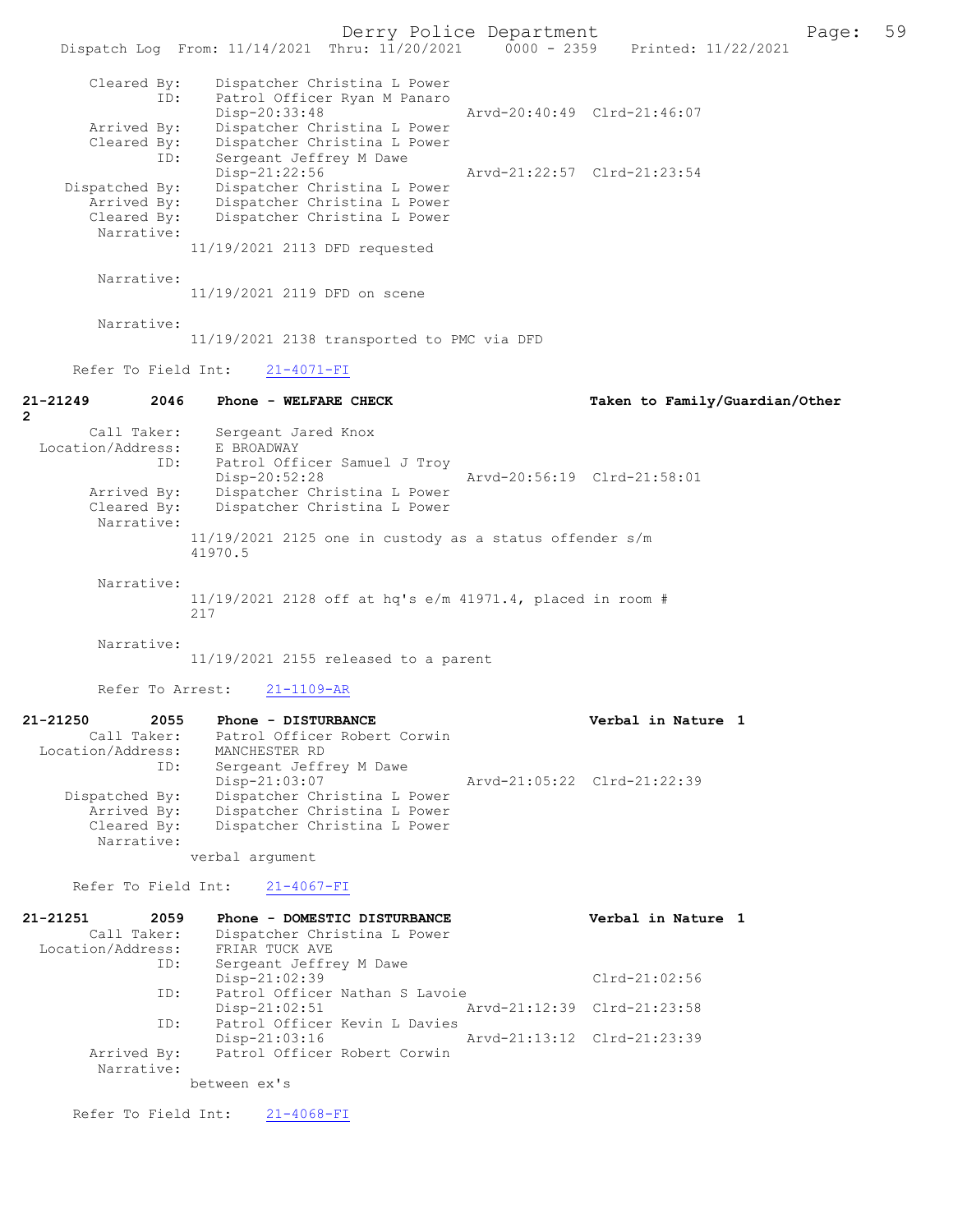|                                                          | Dispatch Log From: 11/14/2021 Thru: 11/20/2021<br>$0000 - 2359$                                                     | Printed: 11/22/2021         |   |
|----------------------------------------------------------|---------------------------------------------------------------------------------------------------------------------|-----------------------------|---|
| 2128<br>21-21252<br>Call Taker:<br>Location/Address:     | Phone - ASSIST CITIZEN<br>Dispatcher Christina L Power<br>FRIAR TUCK AVE                                            | <b>ADVICE GIVEN</b>         | 3 |
| ID:                                                      | Sergeant Jeffrey M Dawe                                                                                             |                             |   |
| ID:                                                      | Disp-21:32:56<br>Patrol Officer Kevin L Davies                                                                      | Arvd-21:36:03 Clrd-21:36:11 |   |
|                                                          | Disp-21:36:07                                                                                                       | Arvd-21:36:09 Clrd-21:36:13 |   |
| 21-21253<br>2146<br>Call Taker:                          | Phone - MV ACCIDENT<br>Patrol Officer Robert Corwin                                                                 | Report Taken                | 1 |
| Location/Address:                                        | BYPASS 28                                                                                                           |                             |   |
| ID:                                                      | Patrol Officer Michael P Accorto<br>$Disp-21:48:02$                                                                 | Arvd-21:54:15 Clrd-22:14:21 |   |
| Arrived By:<br>Cleared By:<br>Narrative:                 | Dispatcher Christina L Power<br>Dispatcher Christina L Power                                                        |                             |   |
|                                                          | Cerami vs. Covey reportable                                                                                         |                             |   |
| Refer To Accident:                                       | $21 - 580 - AC$                                                                                                     |                             |   |
| $21 - 21254$<br>2300<br>Call Taker:<br>Location/Address: | Phone - ERRATIC OPERATION<br>Dispatcher Christine D Carlson<br>POND RD                                              | Gone on Arrival             | 2 |
| ID:                                                      | Patrol Officer Monica Ricci<br>$Disp-23:01:15$                                                                      | Arvd-23:06:14 Clrd-23:09:54 |   |
| 21-21255<br>2305<br>Call Taker:<br>Location/Address:     | Phone - MV CHECK<br>Patrol Officer Robert Corwin<br>MARY JO LN                                                      | Vehicle checked             | 1 |
| ID:<br>Arrived By:<br>Cleared By:                        | Patrol Officer Ryan M Panaro<br>$Disp-23:06:22$<br>Dispatcher Christine D Carlson<br>Dispatcher Christine D Carlson | Arvd-23:19:00 Clrd-23:22:14 |   |
| 21-21256<br>2312                                         | Initiated - MV STOP                                                                                                 | Warning Issued              | 3 |
| Call Taker:<br>Location/Address:<br>ID:                  | Dispatcher Christine D Carlson<br>HAMPSTEAD RD<br>Patrol Officer Monica Ricci                                       |                             |   |
| Refer To Citation:                                       | $21 - 5002 - CN$                                                                                                    | Arvd-23:12:00 Clrd-23:17:25 |   |
| $21 - 21257$<br>2314<br>Call Taker:<br>Location/Address: | Initiated - PROPERTY CHECK<br>Dispatcher Christine D Carlson<br>PIERCE AVE                                          | Services Rendered 2         |   |
| ID:                                                      | Patrol Officer Andrew R Kennedy                                                                                     | Arvd-23:14:00 Clrd-23:14:57 |   |
| 21-21258<br>2332<br>Call Taker:<br>Location/Address:     | Initiated - MV CHECK<br>Dispatcher Christine D Carlson<br>ASHLEIGH DR                                               | Vehicle checked 1           |   |
| ID:                                                      | Patrol Officer Andrew R Kennedy                                                                                     | Arvd-23:32:00 Clrd-23:34:06 |   |
| For Date: $11/20/2021$ - Saturday                        |                                                                                                                     |                             |   |
| 0006<br>21-21259<br>Call Taker:<br>Location/Address:     | Initiated - MV STOP<br>Dispatcher Christine D Carlson<br>RT 28                                                      | Warning Issued              | 3 |
| ID:                                                      | Patrol Officer Andrew R Kennedy                                                                                     | Arvd-00:06:00 Clrd-00:14:14 |   |
| Refer To Citation:                                       | $21 - 5003 - CN$                                                                                                    |                             |   |
| 21-21260<br>0016<br>Call Taker:<br>Location/Address:     | Initiated - MV STOP<br>Dispatcher Christine D Carlson<br>ROCKINGHAM RD                                              | Warning Issued              | 3 |
| ID:                                                      | Patrol Officer Andrew R Kennedy                                                                                     | Arvd-00:16:00 Clrd-00:25:54 |   |
| Refer To Citation:                                       | $21 - 5004 - CN$                                                                                                    |                             |   |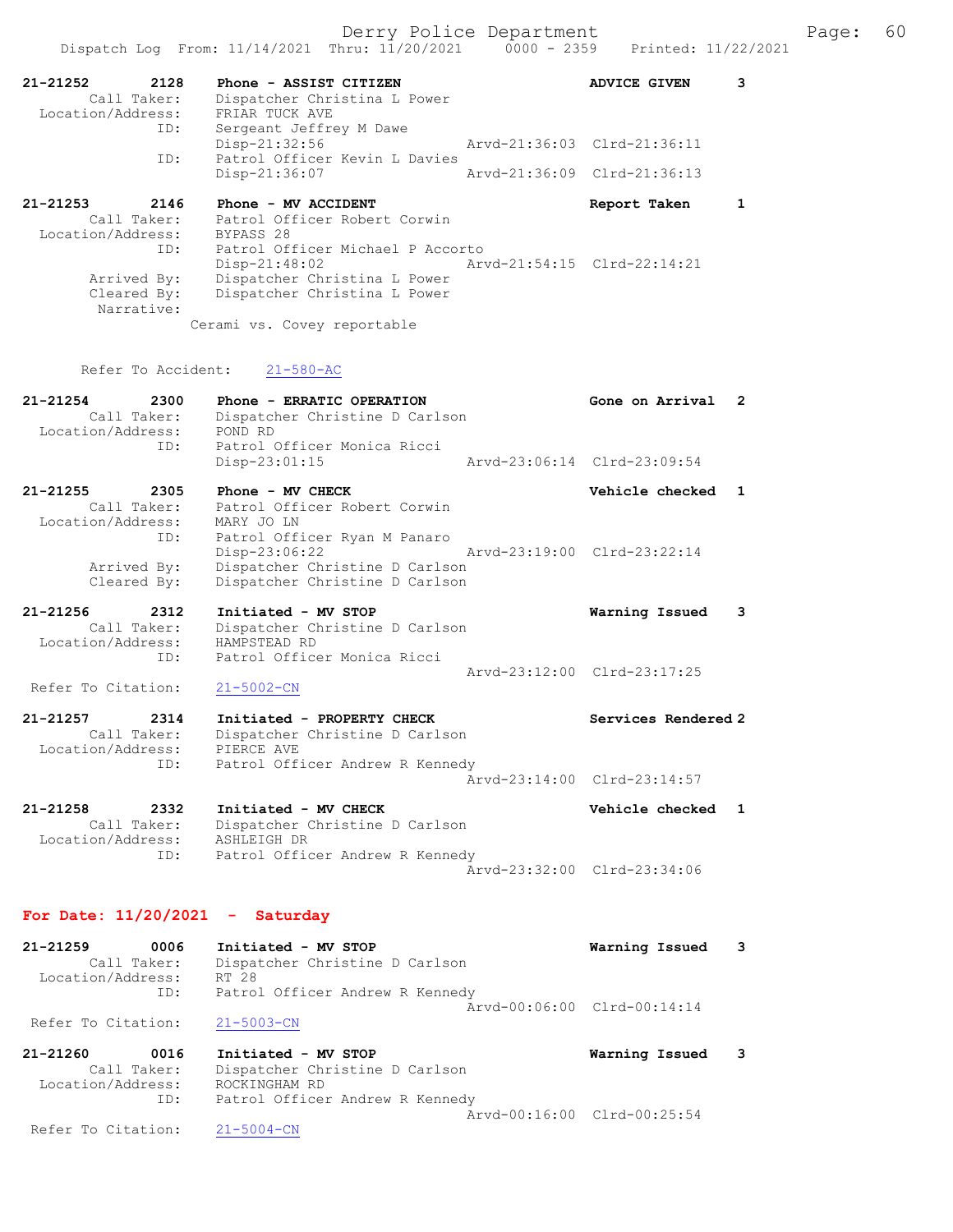21-21261 0025 Initiated - MV STOP Warning Issued 3 Call Taker: Dispatcher Christine D Carlson Location/Address: HAMPSTEAD RD ID: Patrol Officer Monica Ricci Arvd-00:25:00 Clrd-00:30:59 Refer To Citation: 21-5005-CN 21-21262 0039 Phone - DOMESTIC DISTURBANCE Arrest(s) Made 1 Call Taker: Patrol Officer Robert Corwin Location/Address: PEMBROKE DR ID: Patrol Officer Monica Ricci Disp-00:40:06 Arvd-00:43:00 Clrd-01:08:15 Arrived By: Dispatcher Christine D Carlson Cleared By: Dispatcher Christine D Carlson ID: Patrol Officer Charles L Doherty Disp-00:40:07 Arvd-00:42:59 Clrd-00:55:40 Arrived By: Dispatcher Christine D Carlson Cleared By: Dispatcher Christine D Carlson ID: Sergeant Jared Knox Disp-00:40:09 Arvd-00:46:01 Clrd-00:55:37 Arrived By: Dispatcher Christine D Carlson Cleared By: Dispatcher Christine D Carlson Narrative: 11/20/2021 0049 418 has one in custody at this time Narrative: 11/20/2021 0055 129 transporting subject to HQ, s/m: 56,590.2 Narrative: 11/20/2021 0059 129 off at HQ, e/m: 56,591.5 Narrative: 11/20/2021 0102 Subject information (EBW - Manchester District - Resisting Arrest): (preset \$372.99 cash) Trace Parnell 1 Pembroke Dr, 16 Derry NH DOB: 6/21/95 Narrative: 11/20/2021 0111 B/C Mencis called at this time Narrative: 11/20/2021 0124 Subject placed in cell 3 at this time Narrative: 11/20/2021 0200 Cash bail paid to B/C Mencis, Manchester court date of 12/16/21 given Narrative: 11/20/2021 0200 Subject released at this time Refer To Arrest:  $\frac{21-1110-AR}{21-4081-FI}$ Refer To Field Int: 21-21263 0049 Phone - SUSPICIOUS ACTIVITY Services Rendered 2 Call Taker: Patrol Officer Robert Corwin Location/Address: ALADDIN CIR ID: Patrol Officer Andrew R Kennedy Disp-00:50:51 Arvd-00:52:39 Clrd-01:11:18 Arrived By: Dispatcher Christine D Carlson<br>Cleared By: Dispatcher Christine D Carlson Dispatcher Christine D Carlson Narrative: man on bike Refer To Field Int: 21-4085-FI 21-21264 0056 Phone - MEDICAL EMERGENCY Services Rendered 1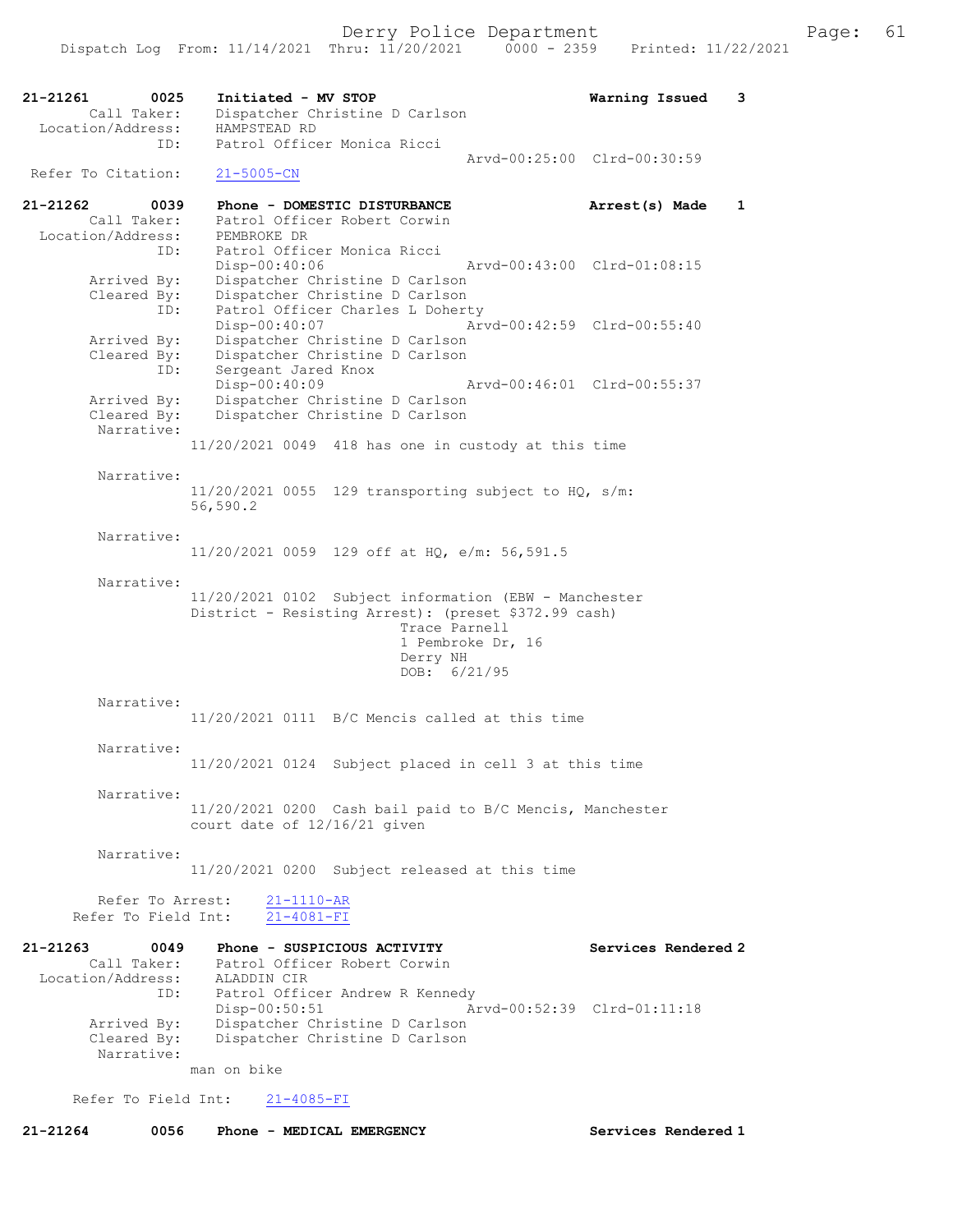Derry Police Department Fage: 62 Dispatch Log From: 11/14/2021 Thru: 11/20/2021 0000 - 2359 Printed: 11/22/2021 Call Taker: Dispatcher Christine D Carlson Location/Address: SCENIC DR ID: Patrol Officer Charles L Doherty Disp-00:56:44 Arvd-01:00:02 Clrd-01:23:43 ID: Patrol Officer Ryan M Panaro Disp-00:56:47 Arvd-01:01:02 Clrd-01:23:39 ID: Sergeant Jared Knox Disp-00:56:57 Arvd-01:00:13 Clrd-01:23:38 Refer To Field Int: 21-4082-FI 21-21265 0156 Phone - DOMESTIC DISTURBANCE Verbal in Nature 1 Call Taker: Dispatcher Christine D Carlson Location/Address: MT PLEASANT ST ID: Patrol Officer Andrew R Kennedy Disp-01:57:31 Arvd-02:00:11 Clrd-02:35:24<br>Disp-01:57:31 Arvd-02:00:11 Clrd-02:35:24 ID: Patrol Officer Ryan M Panaro<br>Disp-01:57:35 Arvd-02:00:10 Clrd-02:35:23 Disp-01:57:35 ID: Sergeant Jared Knox<br>Disp-02:02:01 nox<br>Arvd-02:02:02 Clrd-02:35:21 Refer To Field Int: 21-4083-FI 21-21266 0324 Initiated - Parking Enforcement Services Rendered 1 Call Taker: Dispatcher Christine D Carlson Location/Address: CHESTER RD ID: Patrol Officer Monica Ricci Arvd-03:24:00 Clrd-03:24:37 21-21267 0325 Initiated - Parking Enforcement Services Rendered 1 Call Taker: Dispatcher Christine D Carlson Location/Address: E BROADWAY ID: Patrol Officer Andrew R Kennedy Arvd-03:25:00 Clrd-03:26:08 21-21268 0326 Initiated - Parking Enforcement Services Rendered 1 Call Taker: Dispatcher Christine D Carlson Location/Address: BIRCH ST ID: Patrol Officer Andrew R Kennedy Arvd-03:26:00 Clrd-03:26:24 21-21269 0338 Initiated - Parking Enforcement Services Rendered 1 Call Taker: Dispatcher Christine D Carlson Location/Address: OAK ST ID: Patrol Officer Andrew R Kennedy Arvd-03:38:00 Clrd-03:38:32 21-21270 0338 Initiated - Parking Enforcement Services Rendered 1 Call Taker: Dispatcher Christine D Carlson Location/Address: GROVE ST ID: Patrol Officer Andrew R Kennedy Arvd-03:38:00 Clrd-03:38:49 21-21271 0648 Phone - SUSPICIOUS ACTIVITY Services Rendered 2 Call Taker: Dispatcher Christine D Carlson Location/Address: [DY 2241] FAITH DR ID: Patrol Officer Sara R Joyce Disp-07:12:20 Arvd-07:20:20 Clrd-07:26:39 Dispatched By: Dispatcher Christina L Power Arrived By: Dispatcher Christina L Power Cleared By: Dispatcher Christina L Power Narrative: 11/20/2021 0648 Hot dogs on sticks Refer To Field Int: 21-4096-FI 21-21272 0728 Phone - HIT AND RUN Report Taken 2 Call Taker: Dispatcher Christina L Power Location/Address: PHILLIP RD ID: Patrol Officer Blake A Martineau Disp-07:29:32 Arvd-07:43:16 Clrd-07:54:55 Cleared By: Lieutenant Michael T Muncey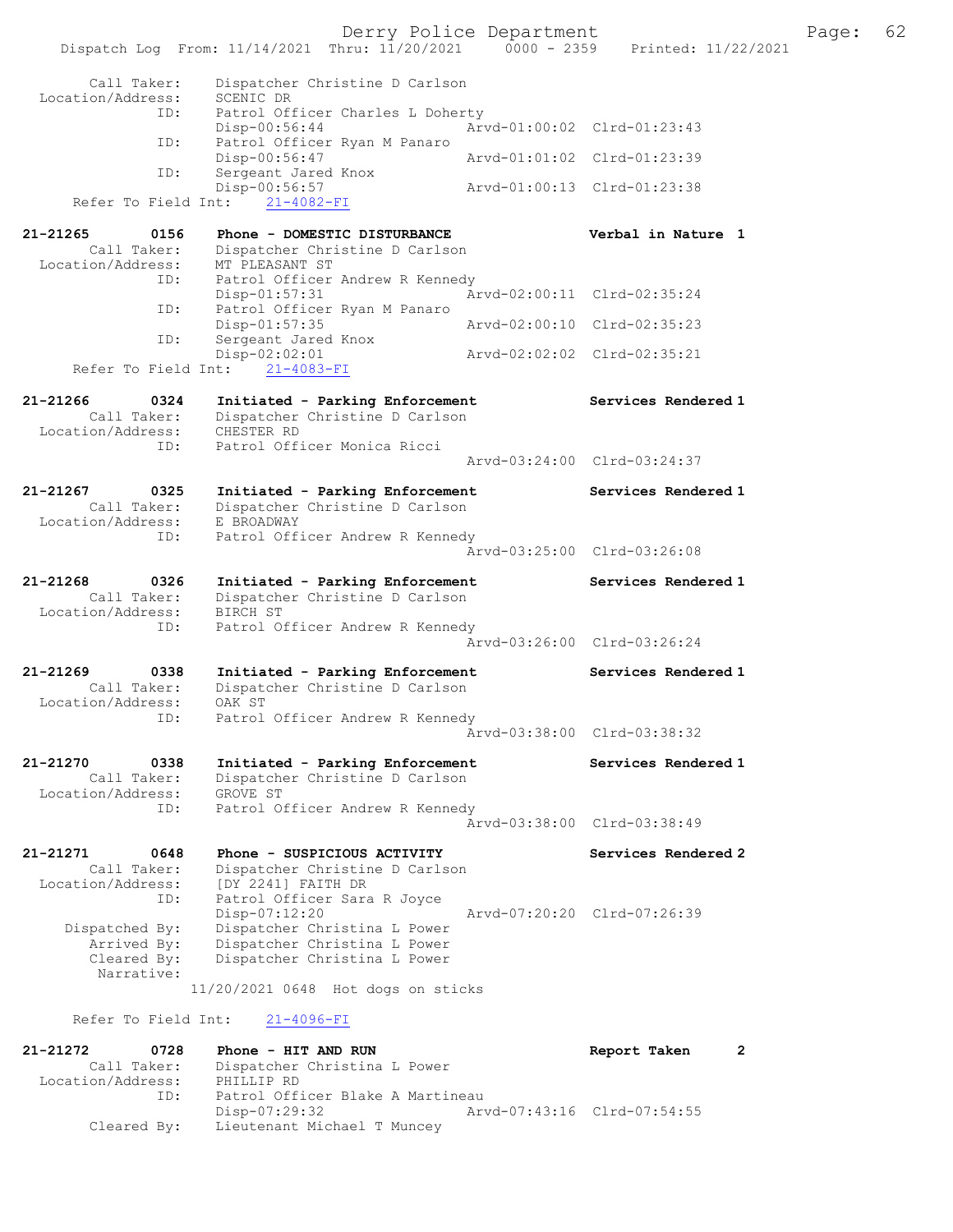Refer To Incident: 21-2083-OF

| 21-21273<br>0803<br>Call Taker:<br>Location/Address:<br>ID: | Phone - DOWN WIRE<br>Dispatcher Christina L Power<br>ISLAND POND RD<br>Patrol Officer Blake A Martineau | Services Rendered 2         |              |
|-------------------------------------------------------------|---------------------------------------------------------------------------------------------------------|-----------------------------|--------------|
| Narrative:                                                  | $Disp-08:04:27$<br>low hanging wire                                                                     | Arvd-08:11:36 Clrd-08:15:11 |              |
|                                                             |                                                                                                         |                             |              |
| Narrative:                                                  | determined to be a cable wire, no hazard                                                                |                             |              |
| 21-21274<br>0813<br>Call Taker:                             | Initiated - SUBPOENA DELIVERY<br>Dispatcher Christina L Power                                           | Not Served                  | $\mathbf{1}$ |
| Location/Address:                                           | HILDA AVE                                                                                               |                             |              |
| ID:                                                         | Patrol Officer Sara R Joyce                                                                             | Arvd-08:13:00 Clrd-08:21:29 |              |
| 21-21275<br>0821                                            | Phone - FOLLOW-UP                                                                                       | Cleared                     | $\mathbf{2}$ |
| Call Taker:<br>Location/Address:                            | Dispatcher Christina L Power<br>PHILLIP RD                                                              |                             |              |
| ID:                                                         | Patrol Officer Blake A Martineau                                                                        |                             |              |
|                                                             | $Disp-08:22:04$                                                                                         | Aryd-08:28:06 Clrd-08:36:42 |              |
| $21 - 21276$<br>0826<br>Call Taker:                         | Initiated - SUBPOENA DELIVERY<br>Dispatcher Christina L Power                                           | Not Served                  | 1            |
| Location/Address:<br>ID:                                    | OVERLEDGE DRIVE EXT<br>Patrol Officer Sara R Joyce                                                      |                             |              |
|                                                             |                                                                                                         | Arvd-08:26:00 Clrd-08:32:34 |              |
| 21-21277<br>0837                                            | Initiated - SUBPOENA DELIVERY                                                                           | Not Served                  | 1            |
| Call Taker:                                                 | Dispatcher Christina L Power                                                                            |                             |              |
| Location/Address:<br>ID:                                    | BEACON ST<br>Patrol Officer Michael Carnazzo                                                            |                             |              |
|                                                             |                                                                                                         | Arvd-08:37:00 Clrd-08:43:35 |              |
| 21-21278<br>0842                                            | Initiated - FOLLOW-UP                                                                                   | Cleared                     | $\mathbf{2}$ |
| Call Taker:                                                 | Dispatcher Christina L Power                                                                            |                             |              |
| Location/Address:<br>ID:                                    | W BROADWAY<br>Patrol Officer Blake A Martineau                                                          |                             |              |
|                                                             |                                                                                                         | Arvd-08:42:00 Clrd-08:45:35 |              |
| 21-21279<br>0911                                            | Phone - Wildlife Complaint                                                                              | Gone on Arrival             | 2            |
| Call Taker:                                                 | Dispatcher Christina L Power                                                                            |                             |              |
| Location/Address:<br>ID:                                    | SUNNYSIDE LN<br>Patrol Officer Blake A Martineau                                                        |                             |              |
|                                                             | Disp-09:12:19                                                                                           | Arvd-09:15:29 Clrd-09:26:15 |              |
| ID:                                                         | Sergeant Seth Plumer<br>Disp-09:15:21                                                                   | Arvd-09:15:22 Clrd-09:26:13 |              |
| Narrative:                                                  |                                                                                                         |                             |              |
|                                                             | sick fox                                                                                                |                             |              |
| 21-21280<br>0916                                            | Initiated - MV STOP                                                                                     |                             |              |
| Call Taker:                                                 | Dispatcher Christina L Power                                                                            | Warning Issued              | 3            |
| Location/Address:                                           | HAMPSTEAD RD                                                                                            |                             |              |
| ID:                                                         | Patrol Officer Sara R Joyce                                                                             | Arvd-09:16:00 Clrd-09:20:36 |              |
| Cleared By:<br>Refer To Citation:                           | Patrol Officer Collin Kennedy<br>$21 - 5006 - CN$                                                       |                             |              |
| 21-21281<br>0918                                            | Phone - MV CHECK                                                                                        | Vehicle checked 1           |              |
| Call Taker:                                                 | Dispatcher Christina L Power                                                                            |                             |              |
| Location/Address:<br>ID:                                    | MANCHESTER RD<br>Patrol Officer Charles L Doherty                                                       |                             |              |
|                                                             | Disp-09:20:07                                                                                           | Arvd-09:27:40 Clrd-09:33:41 |              |
| Narrative:                                                  | trunk open                                                                                              |                             |              |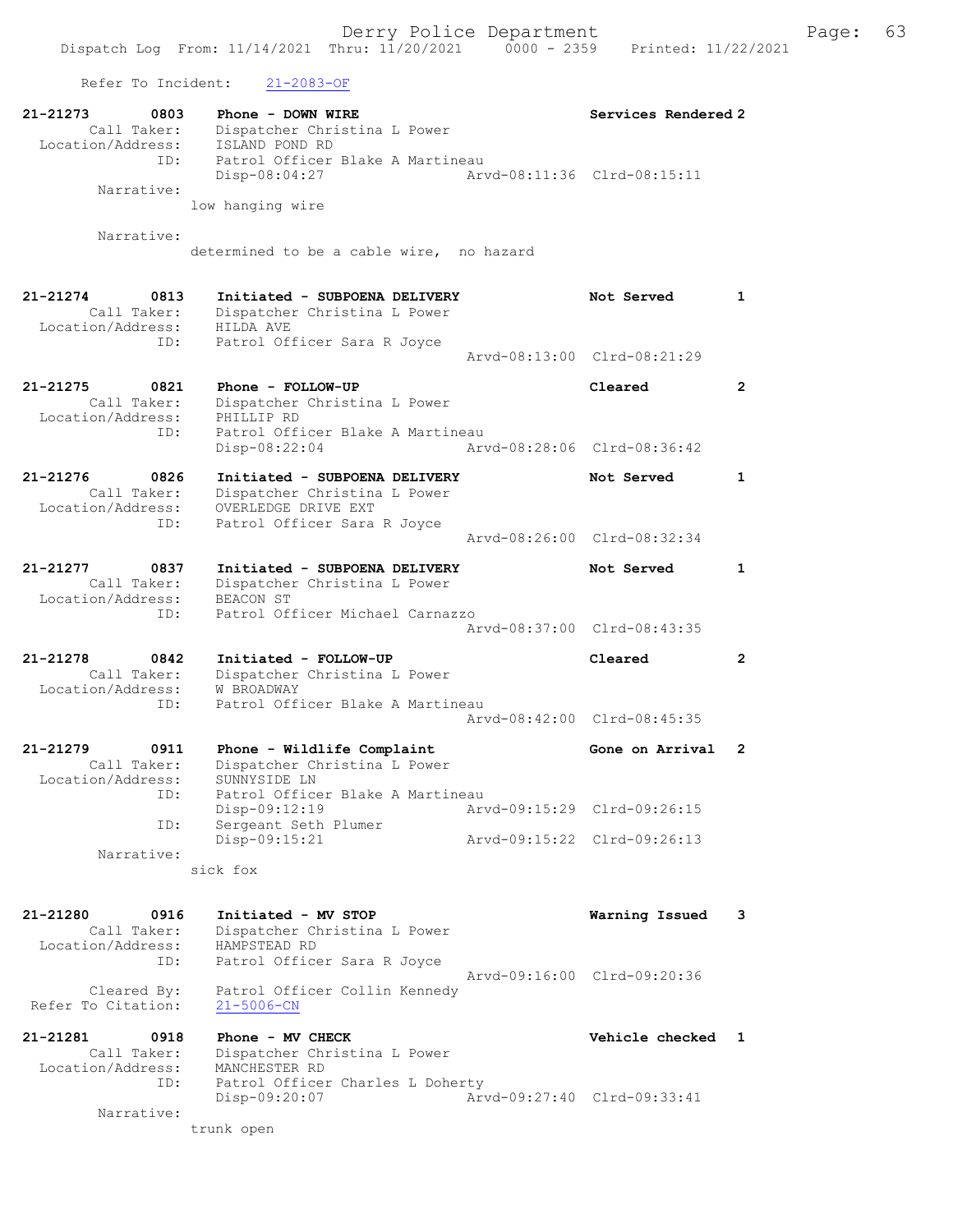Narrative:

checked and no issues.

| 21-21282<br>0945    | Initiated - FOLLOW-UP                                          | Cleared                     | $\mathbf{2}$ |
|---------------------|----------------------------------------------------------------|-----------------------------|--------------|
| Call Taker:         | Dispatcher Christina L Power                                   |                             |              |
| Location/Address:   | CHESTER RD                                                     |                             |              |
| ID:                 | Patrol Officer Sara R Joyce                                    |                             |              |
|                     |                                                                | Arvd-09:45:00 Clrd-09:55:24 |              |
|                     |                                                                |                             |              |
| 21-21283<br>1021    | Initiated - MV STOP                                            | Warning Issued              | 3            |
| Call Taker:         | Dispatcher Christina L Power                                   |                             |              |
| Location/Address:   | S MAIN ST                                                      |                             |              |
| ID:                 | Patrol Officer Michael Carnazzo                                |                             |              |
|                     |                                                                | Arvd-10:21:00 Clrd-10:35:00 |              |
| Refer To Citation:  | $21 - 5007 - CN$                                               |                             |              |
|                     |                                                                |                             |              |
| 21-21284<br>1103    | Phone - PED CHECK                                              | SENT ON THEIR WAY 2         |              |
| Call Taker:         | Dispatcher Christina L Power                                   |                             |              |
| Location/Address:   | ASHLEIGH DR                                                    |                             |              |
| ID:                 | Patrol Officer Charles L Doherty                               | Arvd-11:06:00 Clrd-11:08:13 |              |
| Narrative:          | $Disp-11:03:51$                                                |                             |              |
|                     | Id'd and sent on his way                                       |                             |              |
|                     |                                                                |                             |              |
|                     |                                                                |                             |              |
| 21-21285<br>1116    | Initiated - MV CHECK                                           | Vehicle checked             | 1            |
| Call Taker:         | Dispatcher Christina L Power                                   |                             |              |
| Location/Address:   | S MAIN ST                                                      |                             |              |
| ID:                 | Patrol Officer Sara R Joyce                                    |                             |              |
|                     |                                                                | Arvd-11:16:00 Clrd-11:24:15 |              |
| ID:                 | Patrol Officer Michael Carnazzo                                |                             |              |
|                     | Disp-11:20:26                                                  | $Clrd-11:24:12$             |              |
| Refer To Field Int: | $21 - 4094 - FI$                                               |                             |              |
|                     |                                                                |                             |              |
| 21-21286<br>1210    | Initiated - MV STOP                                            | Warning Issued              | 3            |
| Call Taker:         | Dispatcher Christina L Power                                   |                             |              |
| Location/Address:   | E DERRY RD                                                     |                             |              |
| ID:                 | Patrol Officer Sara R Joyce                                    |                             |              |
|                     |                                                                | Arvd-12:10:00 Clrd-12:16:05 |              |
| Refer To Citation:  | $21 - 5008 - CN$                                               |                             |              |
|                     |                                                                |                             |              |
| 21-21287<br>1222    | Phone - DOMESTIC DISTURBANCE                                   | Arrest(s) Made              | 1            |
| Call Taker:         | Dispatcher Christina L Power                                   |                             |              |
| Location/Address:   | MAURICE RD                                                     |                             |              |
| ID:                 | Patrol Officer Charles L Doherty                               |                             |              |
|                     | Disp-12:25:05                                                  | Arvd-12:47:02 Clrd-13:24:10 |              |
| ID:                 | Patrol Officer Brendan S Holden                                |                             |              |
|                     | Disp-12:25:07                                                  | Arvd-12:31:18 Clrd-13:24:40 |              |
| ID:                 | Sergeant Seth Plumer                                           |                             |              |
|                     | Disp-12:25:10                                                  | Arvd-12:31:19 Clrd-13:14:10 |              |
| Narrative:          |                                                                |                             |              |
|                     | $11/20/2021$ 1257 one in custody for assault $(x3)$            |                             |              |
|                     |                                                                |                             |              |
| Narrative:          |                                                                |                             |              |
|                     | 11/20/2021 1308 enroute to hq's s/m 41999.9                    |                             |              |
|                     |                                                                |                             |              |
| Narrative:          |                                                                |                             |              |
|                     | 11/20/2021 1317 off at hq's e/m 42004.6 with;                  |                             |              |
|                     | Flynn, Michael                                                 |                             |              |
|                     | 5 Maurice                                                      |                             |              |
|                     | Derry, NH dob 013171                                           |                             |              |
| Narrative:          |                                                                |                             |              |
|                     |                                                                |                             |              |
|                     | 11/20/2021 1333 BC requested                                   |                             |              |
| Narrative:          |                                                                |                             |              |
|                     | $11/20/2021$ 1436 released on \$1000 PR bail with a court date |                             |              |
|                     | of 3/3/22                                                      |                             |              |
|                     |                                                                |                             |              |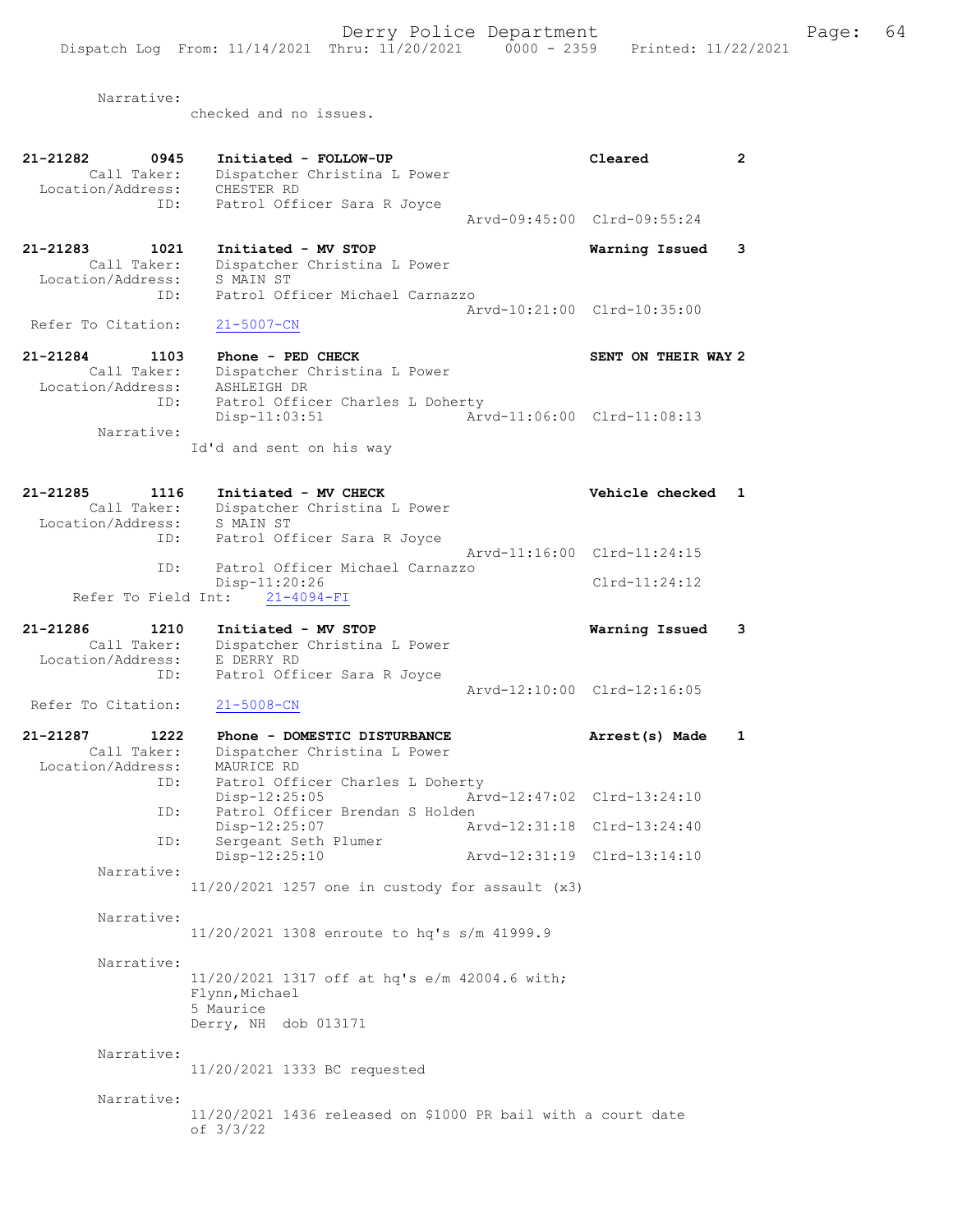Refer To Arrest: 21-1111-AR

| 21-21288<br>1242                 | 911 - DISTURBANCE                                                | Could Not Locate 1                      |
|----------------------------------|------------------------------------------------------------------|-----------------------------------------|
| Call Taker:<br>Location/Address: | Lieutenant Michael T Muncey<br>FAIRWAY DR                        |                                         |
| ID:                              | Patrol Officer Blake A Martineau                                 |                                         |
| Cleared By:                      | Disp-12:44:48<br>Dispatcher Christina L Power                    | Arvd-12:51:17 Clrd-12:58:48             |
| ID:                              | Patrol Officer Michael Carnazzo<br>$Disp-12:44:51$               | Arvd-12:48:05 Clrd-12:58:47             |
| Arrived By:                      | Dispatcher Christina L Power                                     |                                         |
| Cleared By:                      | Dispatcher Christina L Power                                     |                                         |
| 21-21289<br>1244                 | Phone - DOMESTIC DISTURBANCE                                     | Transported to Hospital<br>$\mathbf{1}$ |
| Call Taker:                      | Lieutenant Michael T Muncey                                      |                                         |
| Location/Address:<br>ID:         | FAIRWAY DR<br>Patrol Officer Blake A Martineau                   |                                         |
|                                  | $Disp-12:59:23$                                                  | Arvd-13:03:32 Clrd-13:43:13             |
| Dispatched By:<br>Arrived By:    | Dispatcher Christina L Power<br>Dispatcher Christina L Power     |                                         |
| Cleared By:                      | Dispatcher Christina L Power                                     |                                         |
| ID:                              | Patrol Officer Michael Carnazzo                                  |                                         |
| Dispatched By:                   | Disp-12:59:26<br>Dispatcher Christina L Power                    | Arvd-13:03:32 Clrd-13:43:10             |
| Arrived By:                      | Dispatcher Christina L Power                                     |                                         |
| Cleared By:                      | Dispatcher Christina L Power                                     |                                         |
| ID:                              | Sergeant Seth Plumer                                             | Arvd-13:16:08 Clrd-13:43:12             |
| Dispatched By:                   | $Disp-13:14:13$<br>Dispatcher Christina L Power                  |                                         |
| Arrived By:                      | Dispatcher Christina L Power                                     |                                         |
| Cleared By:                      | Dispatcher Christina L Power                                     |                                         |
| Narrative:                       | 11/20/2021 1316 DFD requested                                    |                                         |
|                                  |                                                                  |                                         |
| Narrative:                       | 11/20/2021 1322 DFD on scene                                     |                                         |
|                                  |                                                                  |                                         |
| Refer To Field Int:              | $21 - 4090 - FI$                                                 |                                         |
| 21-21290<br>1246                 | Phone - ASSIST CITIZEN                                           | Gone on Arrival 3                       |
| Call Taker:<br>Location/Address: | Lieutenant Michael T Muncey<br>TSIENNETO RD                      |                                         |
| ID:                              | Patrol Officer Sara R Joyce                                      |                                         |
|                                  | $Disp-12:54:39$                                                  | Arvd-12:58:40 Clrd-13:03:24             |
| Dispatched By:<br>Arrived By:    | Dispatcher Christina L Power<br>Dispatcher Christina L Power     |                                         |
| Cleared By:                      | Dispatcher Christina L Power                                     |                                         |
| 21-21291<br>1313                 | Walk-In - ASSIST CITIZEN                                         | Assistance Rendered<br>3                |
| Call Taker:                      | Dispatcher Christina L Power                                     |                                         |
| Location/Address:                | TSIENNETO RD                                                     |                                         |
| ID:                              | Patrol Officer Sara R Joyce                                      |                                         |
| Dispatched By:                   | $Disp-13:15:13$<br>Lieutenant Michael T Muncey                   | Arvd-13:17:02 Clrd-13:26:56             |
| Narrative:                       |                                                                  |                                         |
|                                  | 11/20/2021 1315 next on the list requested, LBP assigned         |                                         |
| Narrative:                       |                                                                  |                                         |
|                                  | 11/20/2021 1318 courtesy transport to post office s/m<br>56693.5 |                                         |
|                                  |                                                                  |                                         |
| Narrative:                       | 11/20/2021 1321 e/m 56694.4                                      |                                         |
|                                  | Refer To Field Int: 21-4095-FI                                   |                                         |
| 21-21292<br>1334                 | Walk-In - THEFT                                                  | Report Taken<br>$\mathbf{2}$            |
|                                  |                                                                  |                                         |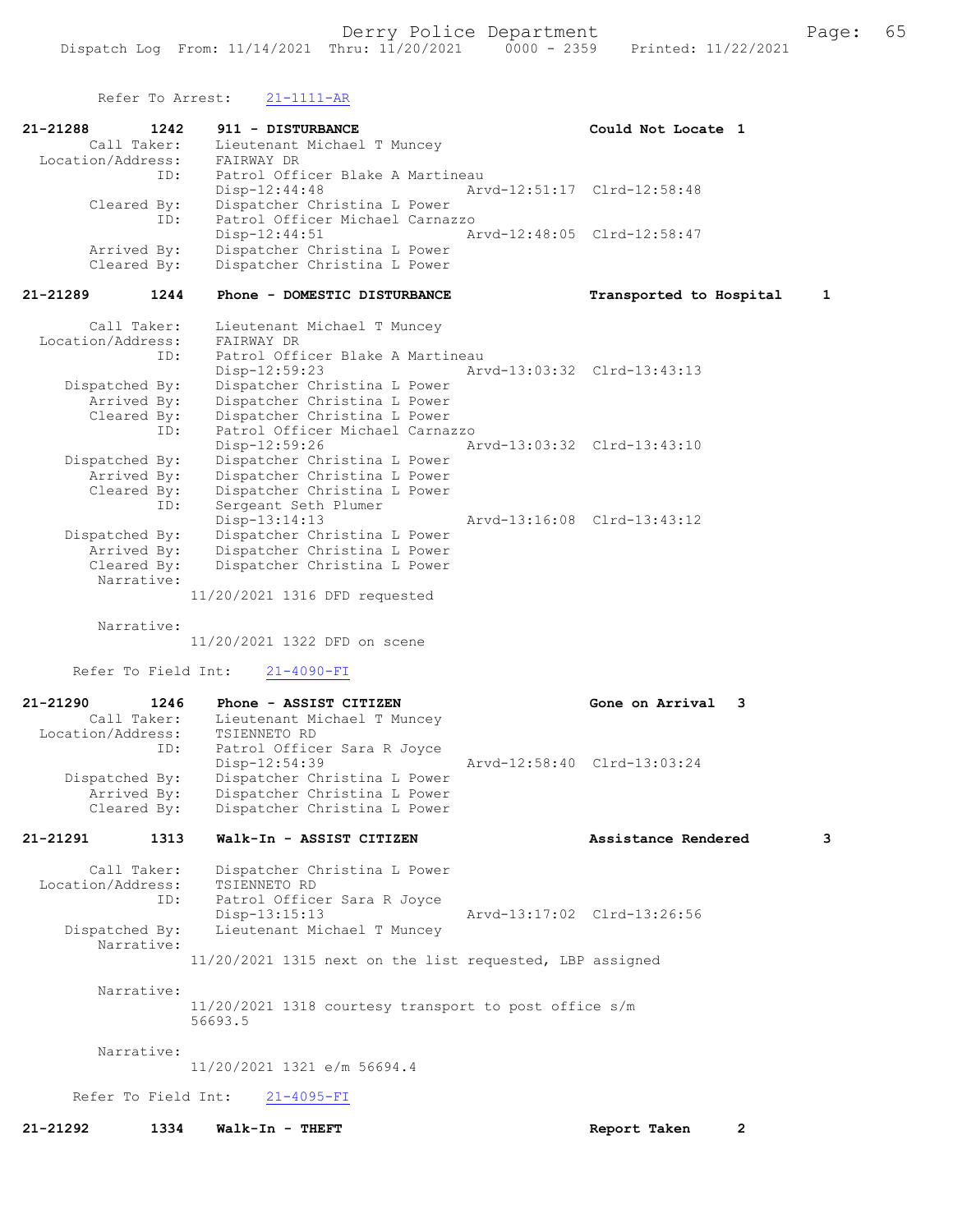Derry Police Department Fage: 66 Dispatch Log From: 11/14/2021 Thru: 11/20/2021 0000 - 2359 Printed: 11/22/2021 Call Taker: Dispatcher Christina L Power Location/Address: ALADDIN CIR ID: Patrol Officer Charles L Doherty Disp-13:35:45 Arvd-13:35:46 Clrd-13:43:29 Refer To Incident: 21-2084-OF 21-21293 1344 Initiated - PED CHECK Assistance Rendered 2 Call Taker: Dispatcher Christina L Power Location/Address: [DY 3316] KENDALL POND RD ID: Patrol Officer Michael Carnazzo Arvd-13:44:00 Clrd-14:03:01 ID: Patrol Officer Blake A Martineau<br>Disp-13:46:54 Art Disp-13:46:54 Arvd-13:46:55 Clrd-14:02:50 Narrative: 11/20/2021 1345 DFD requested Narrative: 11/20/2021 1350 DFD on scene Refer To Field Int: 21-4084-FI 21-21294 1501 Phone - MV ACCIDENT Report Taken 1 Call Taker: Dispatcher Christina L Power Location/Address: FORDWAY EXT + W BROADWAY ID: Patrol Officer Brendan S Holden<br>Disp-15:02:02 Ar Disp-15:02:02 Arvd-15:03:30 Clrd-16:05:53 Narrative: Daskal v. Cassady reportable Refer To Accident: 21-581-AC 21-21295 1515 Initiated - MV STOP Warning Issued 3 Call Taker: Dispatcher Christina L Power Location/Address: CRYSTAL AVE ID: Patrol Officer Nathan S Lavoie Arvd-15:15:00 Clrd-15:20:52 Refer To Citation: 21-5009-CN 21-21296 1531 Initiated - MV STOP Warning Issued 3 Call Taker: Dispatcher Christina L Power Location/Address: E DERRY RD ID: Patrol Officer Nathan S Lavoie Arvd-15:31:00 Clrd-15:39:30<br>21-5010-CN Refer To Citation: 21-21297 1606 Phone - KEEP THE PEACE Services Rendered 2 Call Taker: Dispatcher Christina L Power Location/Address: MAURICE RD ID: Patrol Officer Nathan S Lavoie Disp-16:07:45 Arvd-16:22:45 Clrd-16:25:52 21-21298 1621 Phone - NOISE COMPLAINT Cleared 2 Call Taker: Dispatcher Christina L Power Location/Address: BRADFORD ST ID: Patrol Officer Casey J Noyes Disp-16:22:43 Arvd-16:28:29 Clrd-16:28:31 Narrative: no issue upon checking 21-21299 1658 Phone - NEIGHBORHOOD DISPUTE Nemetal Matter Mediated 2 Call Taker: Patrol Officer Collin Kennedy Location/Address: FAIRWAY DR ID: Patrol Officer Samuel J Troy Disp-17:00:00 Arvd-17:02:55 Clrd-17:18:10 Dispatched By: Dispatcher Christina L Power Arrived By: Dispatcher Christina L Power Cleared By: Dispatcher Christina L Power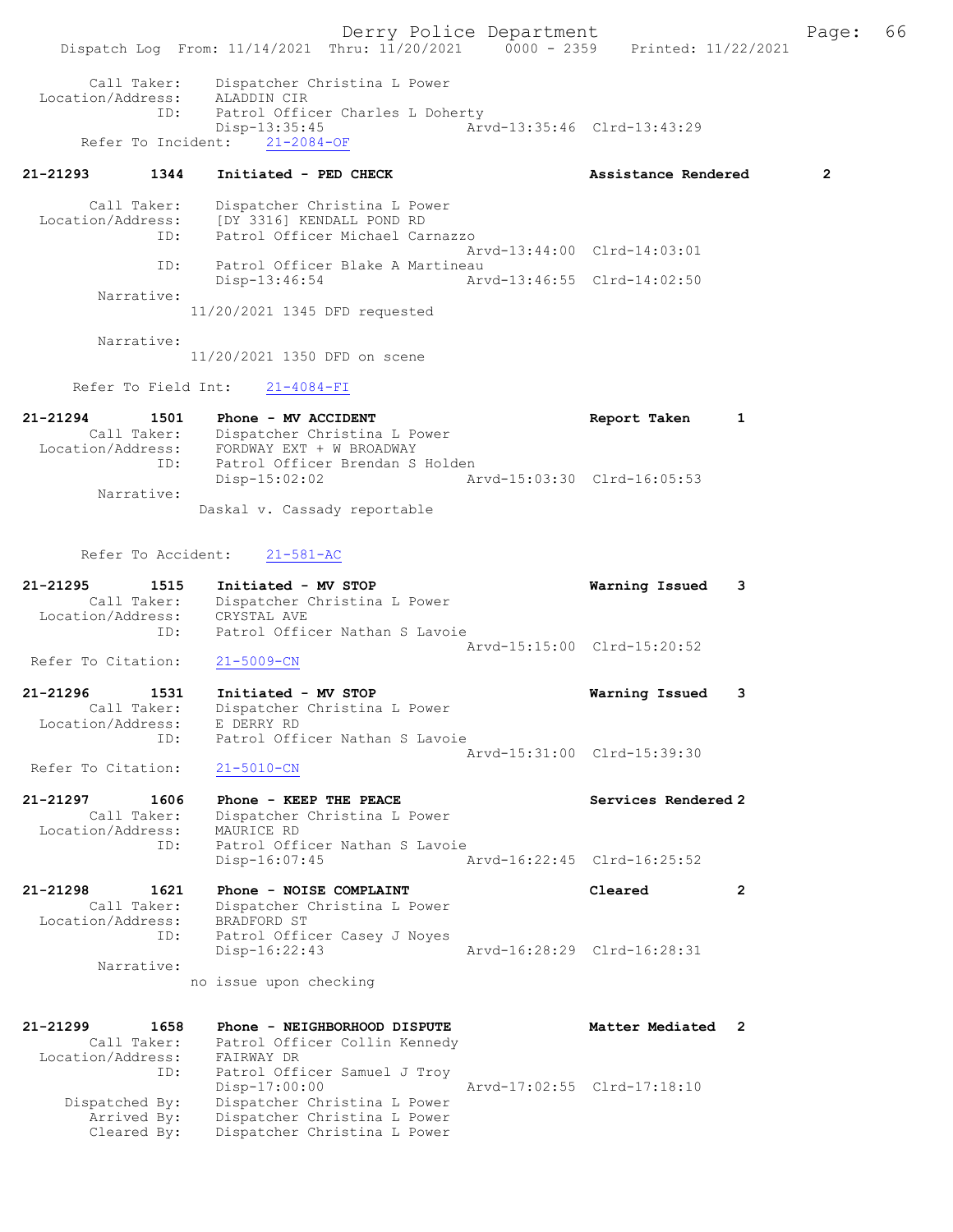| 21-21300<br>1705<br>Call Taker:  | Phone - ERRATIC OPERATION<br>Dispatcher Christina L Power | Vehicle checked             | 2            |
|----------------------------------|-----------------------------------------------------------|-----------------------------|--------------|
| Location/Address:                | MANCHESTER RD                                             |                             |              |
| ID:                              | Patrol Officer Brendan S Holden<br>Disp-17:05:40          | $Clrd-17:11:58$             |              |
| ID:                              | Sergeant Jeffrey M Dawe<br>Disp-17:06:25                  | Arvd-17:06:26 Clrd-17:11:59 |              |
| Narrative:                       |                                                           |                             |              |
|                                  | white gmc sierra                                          |                             |              |
| Refer To Field Int:              | $21 - 4093 - FI$                                          |                             |              |
| 21-21301<br>1706                 | Initiated - MV STOP                                       | Warning Issued              | 3            |
| Call Taker:<br>Location/Address: | Dispatcher Christina L Power<br>FAIRWAY DR                |                             |              |
| ID:                              | Patrol Officer Casey J Noyes                              |                             |              |
| Refer To Citation:               | $21 - 5011 - CN$                                          | Arvd-17:06:00 Clrd-17:12:32 |              |
| 1716                             | Phone - DOMESTIC DISTURBANCE                              |                             |              |
| 21-21302<br>Call Taker:          | Dispatcher Christina L Power                              | Report Taken                | 1            |
| Location/Address:                | FAIRWAY DR                                                |                             |              |
| ID:                              | Patrol Officer Casey J Noyes<br>Disp-17:17:41             | Aryd-17:20:58 Clrd-18:42:04 |              |
| ID:                              | Sergeant Jeffrey M Dawe                                   |                             |              |
| ID:                              | Disp-17:17:45<br>Patrol Officer Samuel J Troy             | Arvd-17:33:33 Clrd-18:23:16 |              |
|                                  | $Disp-17:18:19$                                           | Arvd-17:20:59 Clrd-18:55:40 |              |
| ID:                              | Patrol Officer Brendan S Holden<br>Disp-17:43:39          | Arvd-17:43:40 Clrd-17:50:46 |              |
| Narrative:                       |                                                           |                             |              |
|                                  | 11/20/2021 1757 my check on Manchester Rd                 |                             |              |
| Narrative:                       |                                                           |                             |              |
|                                  | $11/20/2021$ 1826 transporting one to PMC s/m 42019.3     |                             |              |
| Narrative:                       |                                                           |                             |              |
|                                  | 11/20/2021 1830 off at PMC e/m 42021.4                    |                             |              |
| Refer To Incident:               | $21 - 2086 - OF$                                          |                             |              |
| 21-21303<br>1744                 | Phone - HIT AND RUN                                       | Report Taken                | $\mathbf{2}$ |
| Call Taker:                      | Dispatcher Christina L Power                              |                             |              |
| Location/Address:<br>ID:         | ASHLEIGH DR<br>Patrol Officer Nathan S Lavoie             |                             |              |
|                                  | Disp-17:45:21                                             | Arvd-17:48:51 Clrd-18:03:47 |              |
| Refer To Incident:               | $21 - 2085 - OF$                                          |                             |              |
| 21-21304<br>1751                 | Phone - SUSPICIOUS ACTIVITY                               | Could Not Locate 2          |              |
| Call Taker:<br>Location/Address: | Dispatcher Christina L Power<br>CRYSTAL AVE               |                             |              |
| ID:                              | Patrol Officer Brendan S Holden                           |                             |              |
|                                  | Disp-17:51:13                                             | Arvd-17:51:56 Clrd-18:00:23 |              |
| Narrative:                       | report of a possible mva                                  |                             |              |
|                                  |                                                           |                             |              |
| 21-21305<br>1801                 | Initiated - MV STOP                                       | Warning Issued              | 3            |
| Call Taker:                      | Dispatcher Christina L Power                              |                             |              |
| Location/Address:<br>ID:         | FOLSOM RD<br>Patrol Officer Brendan S Holden              |                             |              |
|                                  |                                                           | Arvd-18:01:00 Clrd-18:07:14 |              |
| 21-21306<br>1805                 | Phone - UNWANTED SUBJECT                                  | SENT ON THEIR WAY 2         |              |
| Call Taker:                      | Dispatcher Christina L Power                              |                             |              |
| Location/Address:<br>ID:         | ASHLEIGH DR<br>Patrol Officer Nathan S Lavoie             |                             |              |
|                                  | Disp-18:09:56                                             | Arvd-18:09:59 Clrd-18:24:14 |              |
| ID:                              | Patrol Officer Collin Kennedy                             |                             |              |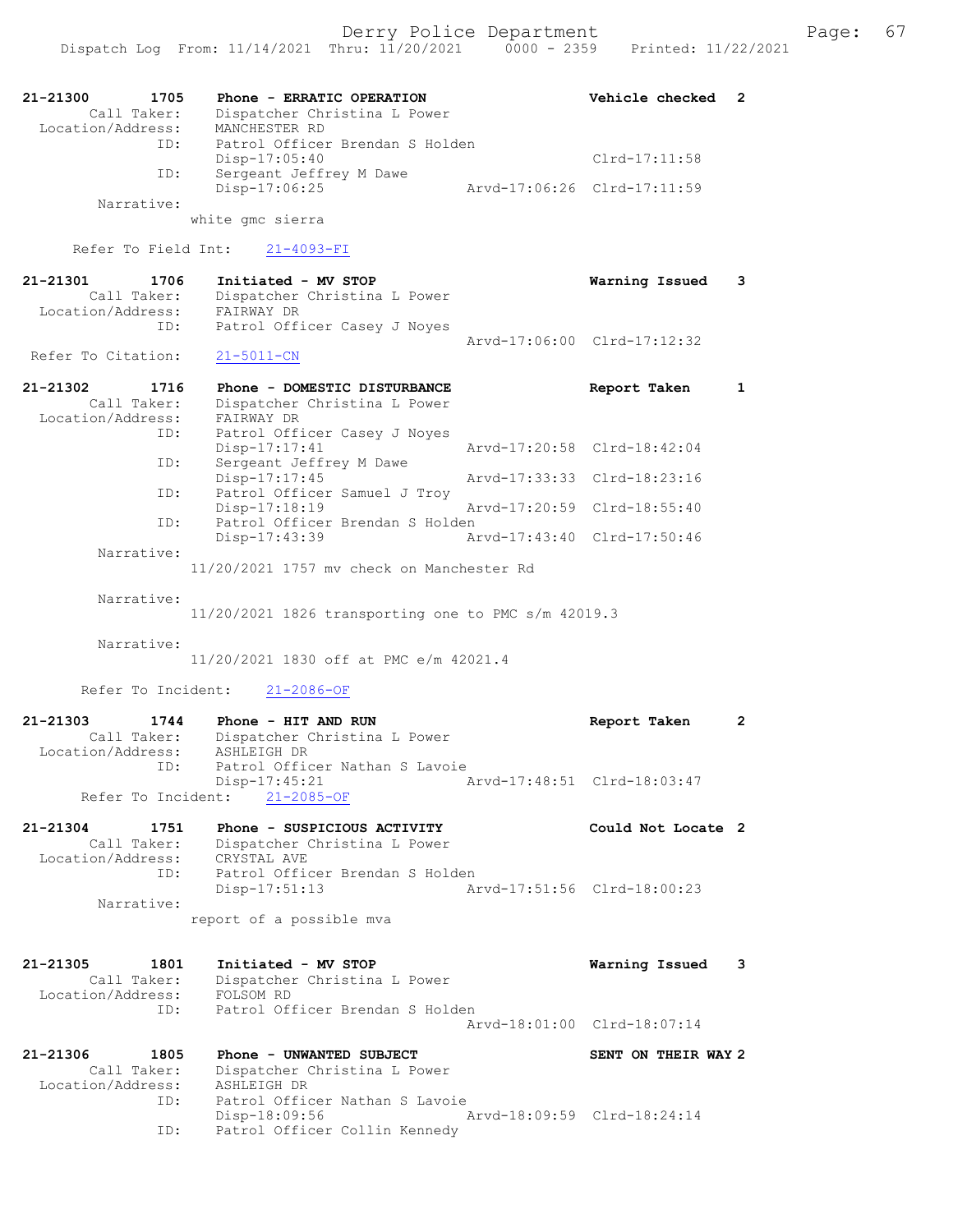Disp-18:14:51 Arvd-18:17:23 Clrd-18:22:54 Arrived By: Patrol Officer Robert Corwin Narrative: criminal trespass warning issued

| 21-21307<br>1822              | Phone - UNATTENDED DEATH                                     | Report Taken                | $\mathbf{2}^{\prime}$ |
|-------------------------------|--------------------------------------------------------------|-----------------------------|-----------------------|
| Call Taker:                   | Patrol Officer Robert Corwin                                 |                             |                       |
| Location/Address:             | JUNIPER RD                                                   |                             |                       |
| ID:                           | Patrol Officer Collin Kennedy                                |                             |                       |
|                               | Disp-18:23:14                                                | Arvd-18:31:01 Clrd-20:32:26 |                       |
| Dispatched By:<br>Arrived By: | Dispatcher Christina L Power<br>Dispatcher Christina L Power |                             |                       |
| Cleared By:                   | Dispatcher Christina L Power                                 |                             |                       |
| ID:                           | Sergeant Jeffrey M Dawe                                      |                             |                       |
|                               | Disp-18:23:19                                                | Arvd-18:35:37 Clrd-22:10:52 |                       |
| Dispatched By:                | Dispatcher Christina L Power                                 |                             |                       |
| Cleared By:                   | Dispatcher Christina L Power                                 |                             |                       |
| ID:                           | Patrol Officer Nathan S Lavoie                               |                             |                       |
|                               | $Disp-18:25:17$                                              | Arvd-18:31:00 Clrd-22:10:59 |                       |
| Dispatched By:                | Dispatcher Christina L Power                                 |                             |                       |
| Arrived By:                   | Dispatcher Christina L Power                                 |                             |                       |
| Cleared By:                   | Dispatcher Christina L Power                                 |                             |                       |
| ID:                           | Detective Victoria M Kidd<br>Disp-20:14:41                   | Arvd-20:20:05 Clrd-22:10:57 |                       |
| Dispatched By:                | Dispatcher Christina L Power                                 |                             |                       |
| Arrived By:                   | Dispatcher Christina L Power                                 |                             |                       |
| Cleared By:                   | Dispatcher Christina L Power                                 |                             |                       |
| ID:                           | Detective Kevin G Ruppel                                     |                             |                       |
|                               | $Disp-20:14:42$                                              | Arvd-20:20:06 Clrd-22:10:54 |                       |
| Dispatched By:                | Dispatcher Christina L Power                                 |                             |                       |
| Arrived By:                   | Dispatcher Christina L Power                                 |                             |                       |
| Cleared By:                   | Dispatcher Christina L Power                                 |                             |                       |
| Narrative:                    |                                                              |                             |                       |
|                               | 11/20/2021 1922 A3 notified                                  |                             |                       |
| Narrative:                    |                                                              |                             |                       |
|                               | 11/20/2021 1923 L1 notified                                  |                             |                       |
|                               |                                                              |                             |                       |
| Narrative:                    |                                                              |                             |                       |
|                               | $11/20/2021$ 1925 906 notified and responding                |                             |                       |
|                               |                                                              |                             |                       |
| Narrative:                    |                                                              |                             |                       |
|                               | 11/20/2021 1925 912 notified and responding                  |                             |                       |
|                               |                                                              |                             |                       |
| Narrative:                    |                                                              |                             |                       |
|                               | 11/20/2021 1929 A2 notified                                  |                             |                       |
|                               |                                                              |                             |                       |
| Narrative:                    |                                                              |                             |                       |
|                               | 11/20/2021 1932 A1 notified                                  |                             |                       |
| Narrative:                    |                                                              |                             |                       |
|                               | 11/20/2021 1932 RCSO contacted to notify the ME and County   |                             |                       |
|                               | Atty                                                         |                             |                       |
|                               |                                                              |                             |                       |
| Narrative:                    |                                                              |                             |                       |
|                               | 11/20/2021 1940 ME Shea notified                             |                             |                       |
|                               |                                                              |                             |                       |
| Narrative:                    |                                                              |                             |                       |
|                               | 11/20/2021 1948 Asst County Atty Cook notified               |                             |                       |
|                               |                                                              |                             |                       |
| Narrative:                    |                                                              |                             |                       |
|                               | 11/20/2021 2020 Dover PD contacted for notification to next  |                             |                       |
|                               | of kin                                                       |                             |                       |
| Narrative:                    |                                                              |                             |                       |
|                               | 11/20/2021 2020 906 and 912 on scene                         |                             |                       |
|                               |                                                              |                             |                       |
| Narrative:                    |                                                              |                             |                       |
|                               | 11/20/2021 2111 Peabody notified.                            |                             |                       |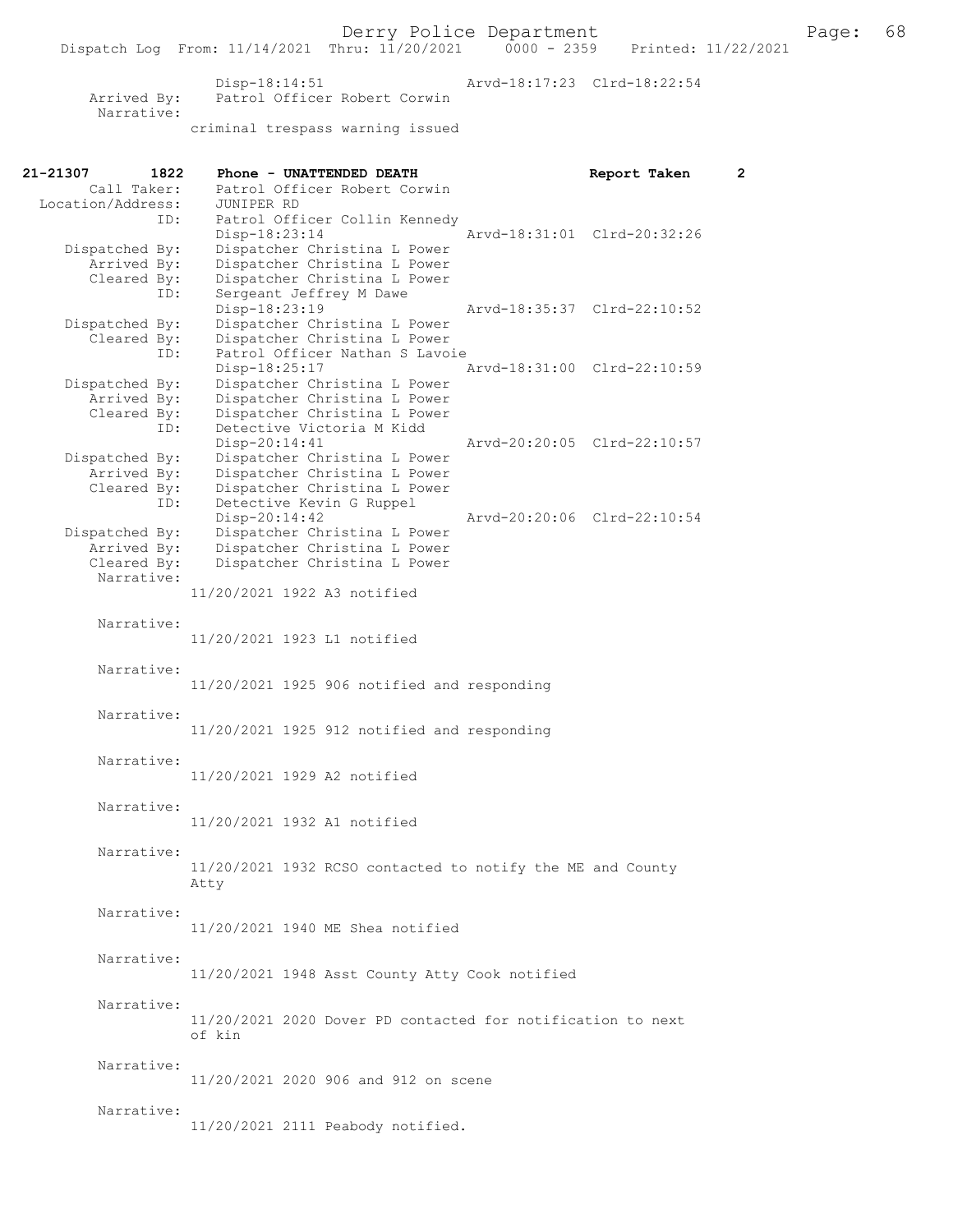Derry Police Department Fage: 69 Dispatch Log From:  $11/14/2021$  Thru:  $11/20/2021$  0000 - 2359 Printed: 11/22/2021 Narrative: 11/20/2021 2153 Peabody's on scene Narrative: 11/20/2021 2211 all units clear Refer To Incident: 21-2087-OF 21-21308 2028 Initiated - TRAFFIC CONTROL Cleared 3 Call Taker: Dispatcher Christina L Power Location/Address: E BROADWAY + MANNING ST ID: Patrol Officer Brendan S Holden Arvd-20:28:00 Clrd-20:42:19 21-21309 2042 Initiated - MV STOP Warning Issued 3 Call Taker: Dispatcher Christina L Power Location/Address: CRYSTAL AVE ID: Patrol Officer Brendan S Holden Arvd-20:42:00 Clrd-20:51:22 Refer To Citation: 21-5012-CN 21-21310 2112 Phone - TRANSPORT TRANSPORTED 3 Call Taker: Dispatcher Christina L Power Location/Address: PARKLAND DR ID: Patrol Officer Samuel J Troy<br>Disp-21:13:31 Arvd-21:16:13 Clrd-21:34:52 Narrative: 11/20/2021 2116 courtesy transport to Manchester Rd s/m 42029.2 Narrative: 11/20/2021 2123 e/m 42031.2 21-21311 2133 Phone - WELFARE CHECK Services Rendered 2 Call Taker: Dispatcher Christina L Power Location/Address: W BROADWAY ID: Patrol Officer Brendan S Holden<br>Disp-21:34:42 Ar Arvd-21:37:28 Clrd-21:55:38 ID: Patrol Officer Collin Kennedy Disp-21:34:48 Arvd-21:38:45 Clrd-21:55:34 Narrative: mother yelling Narrative: small child acting out, no issue Refer To Field Int: 21-4092-FI 21-21312 2144 Phone - SUSPICIOUS ACTIVITY Vehicle checked 2 Call Taker: Patrol Officer Robert Corwin Location/Address: [DY 146] ASHLEIGH DR ID: Patrol Officer Samuel J Troy Disp-21:45:01 Arvd-21:48:56 Clrd-22:02:12 Arrived By: Dispatcher Christina L Power Cleared By: Dispatcher Christina L Power ID: Patrol Officer Casey J Noyes Disp-21:45:05 Arvd-21:48:46 Clrd-22:01:41<br>Arrived By: Dispatcher Christina L Power Arrived By: Dispatcher Christina L Power Cleared By: Dispatcher Christina L Power Narrative: vintage blue vehicle Narrative: checked and no issues 21-21313 2210 Initiated - MV STOP **Warning Issued 3**<br>Call Taker: Dispatcher Christina L Power Dispatcher Christina L Power